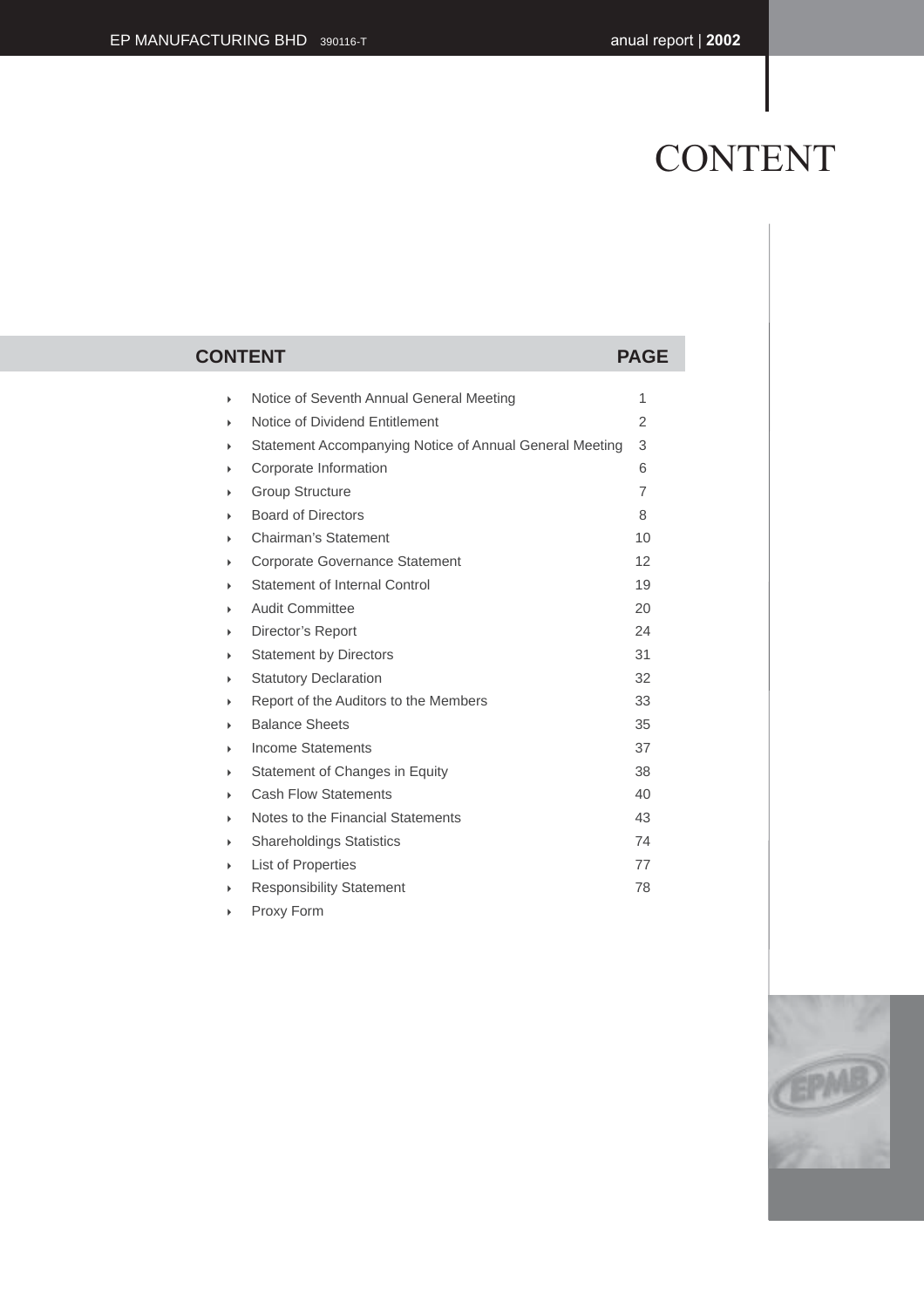### NOTICE OF SEVENTH ANNUAL GENERAL MEETING

**NOTICE IS HEREBY GIVEN THAT** the Seventh Annual General Meeting of the Company will be held at Concorde Hotel, Shah Alam, No. 3, Jalan Tengku Ampuan Zabedah C9/C, 40100 Shah Alam, Selangor Darul Ehsan on Monday, 23 June 2003 at 10.00 a.m. for the following purposes :-

#### **AGENDA**

| 1. | To receive and adopt the Audited Financial Statements for the financial year ended<br>31 December 2002 together with the Reports of the Directors and Auditors thereon.                                                                                                                                                                                                                                                                                                                                                                                                                                                                                                                                                                                                                                                                                                                                                                                                                                                                                                                                                            | (Resolution 1)                   |
|----|------------------------------------------------------------------------------------------------------------------------------------------------------------------------------------------------------------------------------------------------------------------------------------------------------------------------------------------------------------------------------------------------------------------------------------------------------------------------------------------------------------------------------------------------------------------------------------------------------------------------------------------------------------------------------------------------------------------------------------------------------------------------------------------------------------------------------------------------------------------------------------------------------------------------------------------------------------------------------------------------------------------------------------------------------------------------------------------------------------------------------------|----------------------------------|
| 2. | To approve the payment of a final dividend of 3.5% per ordinary share (less 28%<br>income tax) for the financial year ended 31 December 2002.                                                                                                                                                                                                                                                                                                                                                                                                                                                                                                                                                                                                                                                                                                                                                                                                                                                                                                                                                                                      | (Resolution 2)                   |
| 3. | To approve the payment of Directors' fees for the financial year ended 31 December<br>2002.                                                                                                                                                                                                                                                                                                                                                                                                                                                                                                                                                                                                                                                                                                                                                                                                                                                                                                                                                                                                                                        | (Resolution 3)                   |
| 4. | To re-elect the following Directors retiring in accordance with Article 105 of the<br>Company's Articles of Association and being eligible, offer themselves for<br>reelection:-                                                                                                                                                                                                                                                                                                                                                                                                                                                                                                                                                                                                                                                                                                                                                                                                                                                                                                                                                   |                                  |
|    | Goh Chyin Tar<br>(i)<br>(ii) Dato' Ibrahim Hussein @ Ibrahim Bin Nyar Hussin                                                                                                                                                                                                                                                                                                                                                                                                                                                                                                                                                                                                                                                                                                                                                                                                                                                                                                                                                                                                                                                       | (Resolution 4)<br>(Resolution 5) |
| 5. | To re-appoint Messrs KPMG as Auditors of the Company to hold office until the<br>conclusion of the next Annual General meeting and to authorize the Board of<br>Directors to fix their remuneration.                                                                                                                                                                                                                                                                                                                                                                                                                                                                                                                                                                                                                                                                                                                                                                                                                                                                                                                               | (Resolution 6)                   |
| 6. | <b>SPECIAL BUSINESS</b><br>To consider, and if thought fit, to pass the following Ordinary Resolution :-<br>ORDINARY RESOLUTIONAUTHORITY TO ALLOT AND ISSUE SHARES<br>PURSUANT TO SECTION 132D OF THE COMPANIES ACT, 1965<br>"THAT pursuant to Section 132D of the Companies Act, 1965 and subject to the<br>approvals of the relevant governmental and/or regulatory authorities, the Directors<br>be and are hereby empowered to issue shares in the Company from time to time<br>at such price, upon such terms and conditions and for such purposes as the<br>Directors may, in their absolute discretion, deem fit provided that the aggregate<br>number of shares issued pursuant to this resolution does not exceed ten (10) per<br>cent of the issued share capital of the Company for the time being AND THAT the<br>Directors be and are also empowered to obtain the approval for the listing of and<br>quotation for the additional shares so issued on the Kuala Lumpur Stock Exchange<br>AND THAT such authority shall continue in force until the conclusion of the next<br>Annual General Meeting of the Company." | (Resolution 7)                   |
| 7. | To transact any other business of which due notice shall have been given in<br>accordance with the Companies Act, 1965.                                                                                                                                                                                                                                                                                                                                                                                                                                                                                                                                                                                                                                                                                                                                                                                                                                                                                                                                                                                                            |                                  |
|    | By Order of the Board                                                                                                                                                                                                                                                                                                                                                                                                                                                                                                                                                                                                                                                                                                                                                                                                                                                                                                                                                                                                                                                                                                              |                                  |
|    | LIM SECK WAH (MAICSA NO. 0799845)<br>M. CHANDRASEGARAN A/L S. MURUGASU (MAICSA NO. 0781031)                                                                                                                                                                                                                                                                                                                                                                                                                                                                                                                                                                                                                                                                                                                                                                                                                                                                                                                                                                                                                                        |                                  |

Company Secretaries Selangor

Dated : 31 May 2003

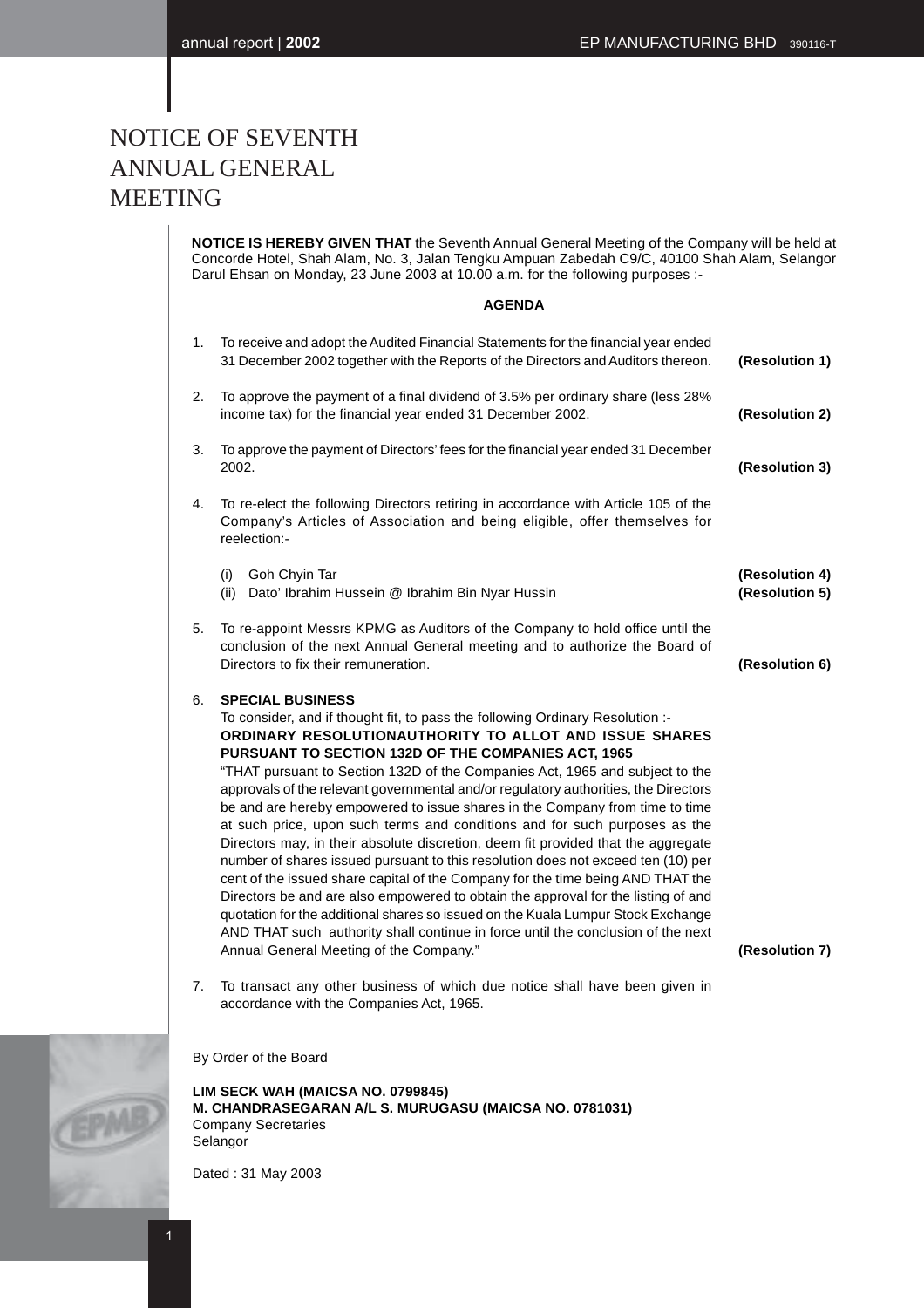### NOTICE OF DIVIDEND ENTITLEMENT

NOTICE IS ALSO HEREBY GIVEN that subject to the approval of the shareholders at the Seventh Annual General Meeting on 23 June 2003, a final dividend of 3.5% per ordinary share of RM1.00 each (less 28% income tax) in respect of the financial year ended 31 December 2002 will be payable on 23 September 2003 to Depositors whose names appear in the Record of Depositors on 1 September 2003.

A Depositor shall qualify for entitlement to the dividend only in respect of :-

- (a) shares transferred into the depositor's securities account before 4.00 p.m. on 1 September 2003 in respect of ordinary transfers; and
- (b) shares bought on the Kuala Lumpur Stock Exchange on a cum entitlement basis according to the rules of the Kuala Lumpur Stock Exchange.

#### Notes :-

- 1. A member entitled to attend and vote at a meeting of the Company is entitled to appoint one (1) or more proxies to attend. Where a member appoints two (2) or more proxies to attend the same meeting, a member shall specify the proportions of his shareholdings to be presented by each proxy.
- 2. A proxy may but not be a member of the Company. A member shall not be entitled to appoint a person who is not a member unless that person is an advocate, an approved auditor or a person approved by Companies Commission of Malaysia.
- 3. Where a member is an authorized nominee as defined under the Securities Industry (Central Depositories) Act 1991, it may appoint at lease one (1) proxy in respect of each securities account it holds with ordinary shares of the Company standing to the credit of the said securities account.
- 4. The instrument appointing a proxy, in the case of an individual, shall be signed by the appointer or by his attorney duly authorized in writing, and in the case of a corporation, shall be either given under the hand of an officer or attorney of the corporation duly authorized.
- 5. The instrument appointing the proxy, with the power of attorney or other authority (if any) under which it is signed or a notarially certified or office copy of such power of attorney, must be deposited at the Registered Office of the Company at No. 8 & 10, Jalan Jurutera U1/23, Section U1, Kawasan Perindustrian Hicom Glenmarie, 40150 Shah Alam, Selangor Darul Ehsan not less than forty-eight (48) hours before the time set for holding the meeting or any adjournment thereof.

#### 6. **Explanatory note on Special Business:-**

#### Ordinary Resolution 7

The effect of the resolution under item 6 of the agenda, if passed, will give the flexibility and authority to the Directors of the Company, from the date of the above AGM, to issue and allot shares in the Company up to and not exceeding in total 10% of the issued and paid-up share capital of the Company for the time being, for such purposes as they consider would be in the interest of the Company. This authority, unless revoked or varied at a general meeting, will expire at the conclusion of the next AGM of the Company.

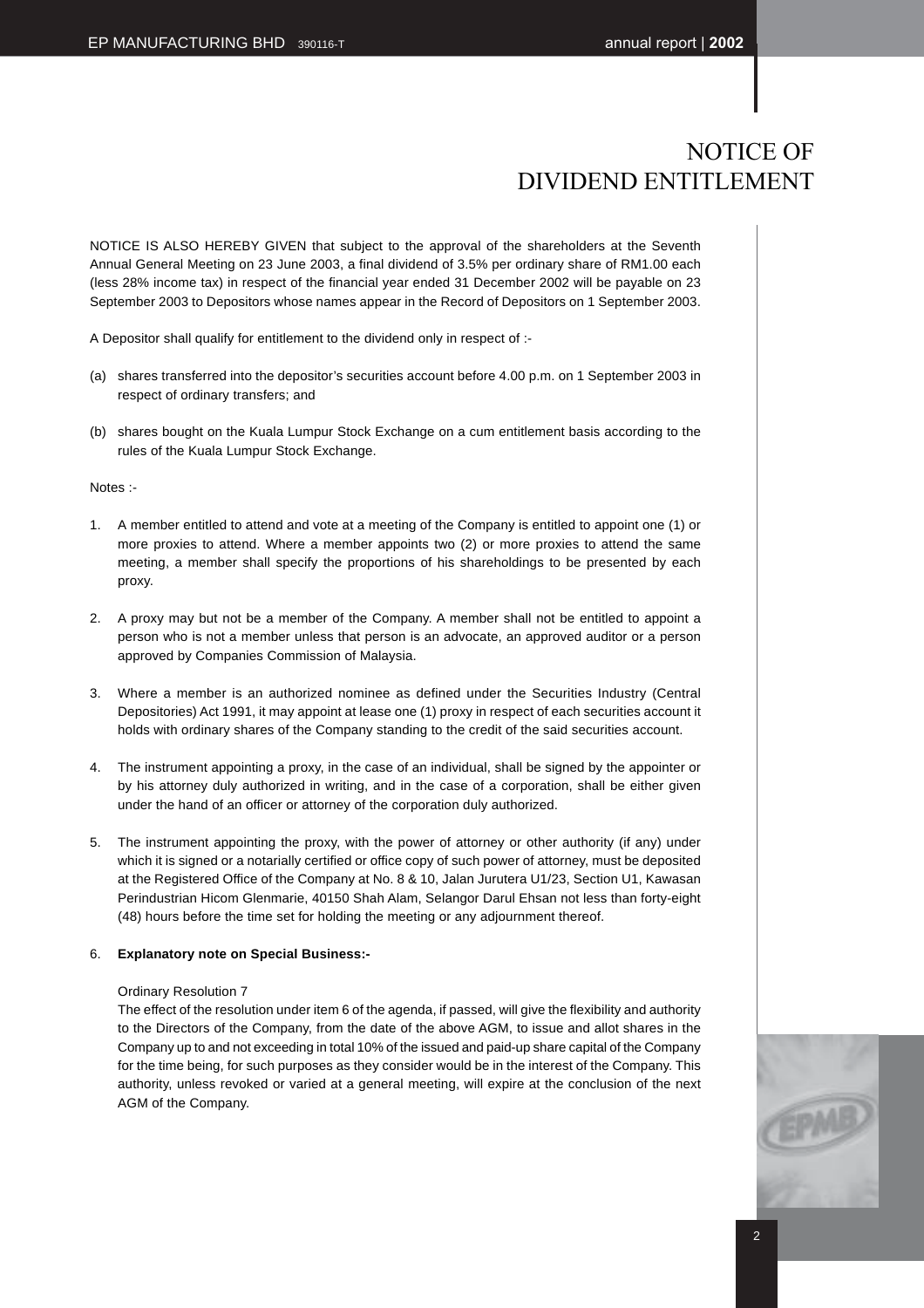### STATEMENT ACCOMPANYING NOTICE OF ANNUAL GENERAL MEETING

#### **1. Directors who are standing for election or re-election at the Seventh Annual General Meeting of EP Manufacturing Bhd ("EPMB").**

- (i) Goh Chyin Tar
- (ii) Dato' Ibrahim Hussein @ Ibrahim Bin Nyar Hussin

### **2. Details of attendance of directors at Board Meetings.**

There were seven (7) Board of Directors' Meetings held during the financial year ended 31 December 2002. Records of attendance for each of the Directors are as follows:-

| <b>Names of Directors</b>                          | <b>No. of Meeting Attended</b> |
|----------------------------------------------------|--------------------------------|
| Hamidon Bin Abdullah                               | 7/7                            |
| Linden Hamidon Nee Fong                            | 5/7                            |
| Goh Chyin Tar                                      | 7/7                            |
| Shaari Bin Haron                                   | 6/7                            |
| Dato' Ibrahim Hussein @<br>Ibrahim Bin Nyar Hussin | 7/7                            |
| Hew Voon Foo (Appointed on 17 April 2002)          | 4/4                            |

#### **3. Place, date and hour of Board of Directors' Meetings held.**

A total of seven (7) Board of Directors' Meetings were held during the financial year ended 31 December 2002, details of which are as follows:-

| <b>Date</b>      | <b>Time of Meeting</b> | <b>Venue</b>                                                                                                                            |
|------------------|------------------------|-----------------------------------------------------------------------------------------------------------------------------------------|
| 8 January 2002   | 10.00 a.m.             | No. 8 & 10<br>Jalan Jurutera U1/23<br>Section U1<br><b>HICOM Glenmarie Industrial Estate</b><br>40150 Shah Alam<br>Selangor Darul Ehsan |
| 31 January 2002  | 11.00 a.m.             | Grand Blue Wave Hotel Shah Alam<br>Persiaran Perbandaran, Seksyen 14<br>40000 Shah Alam<br>Selangor Darul Ehsan                         |
| 25 February 2002 | 10.30 a.m.             | No. 8 & 10<br>Jalan Jurutera U1/23<br>Section U1<br><b>HICOM Glenmarie Industrial Estate</b><br>40150 Shah Alam<br>Selangor Darul Ehsan |

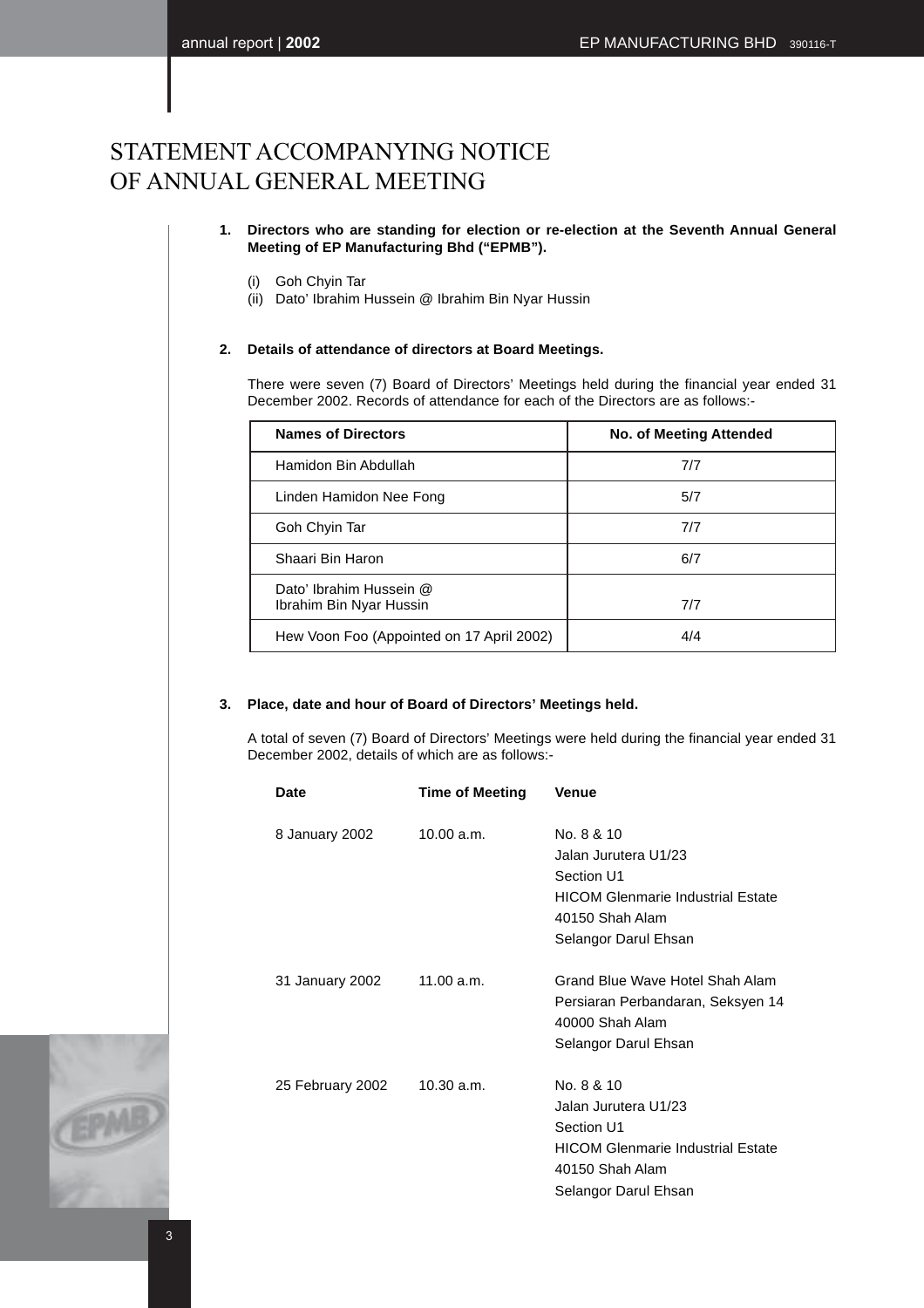### STATEMENT ACCOMPANYING NOTICE OF ANNUAL GENERAL MEETING (continued)

| Date             | <b>Time of Meeting</b> | <b>Venue</b>                                                                                                                            |
|------------------|------------------------|-----------------------------------------------------------------------------------------------------------------------------------------|
| 29 April 2002    | 9.30 a.m.              | No. 8 & 10<br>Jalan Jurutera U1/23<br>Section U1<br><b>HICOM Glenmarie Industrial Estate</b><br>40150 Shah Alam<br>Selangor Darul Ehsan |
| 24 May 2002      | 10.30 a.m.             | No. 8 & 10<br>Jalan Jurutera U1/23<br>Section U1<br><b>HICOM Glenmarie Industrial Estate</b><br>40150 Shah Alam<br>Selangor Darul Ehsan |
| 26 August 2002   | 10.30 a.m.             | No. 8 & 10<br>Jalan Jurutera U1/23<br>Section U1<br><b>HICOM Glenmarie Industrial Estate</b><br>40150 Shah Alam<br>Selangor Darul Ehsan |
| 25 November 2002 | 4.00 p.m.              | No. 8 & 10<br>Jalan Jurutera U1/23<br>Section U1<br><b>HICOM Glenmarie Industrial Estate</b><br>40150 Shah Alam<br>Selangor Darul Ehsan |

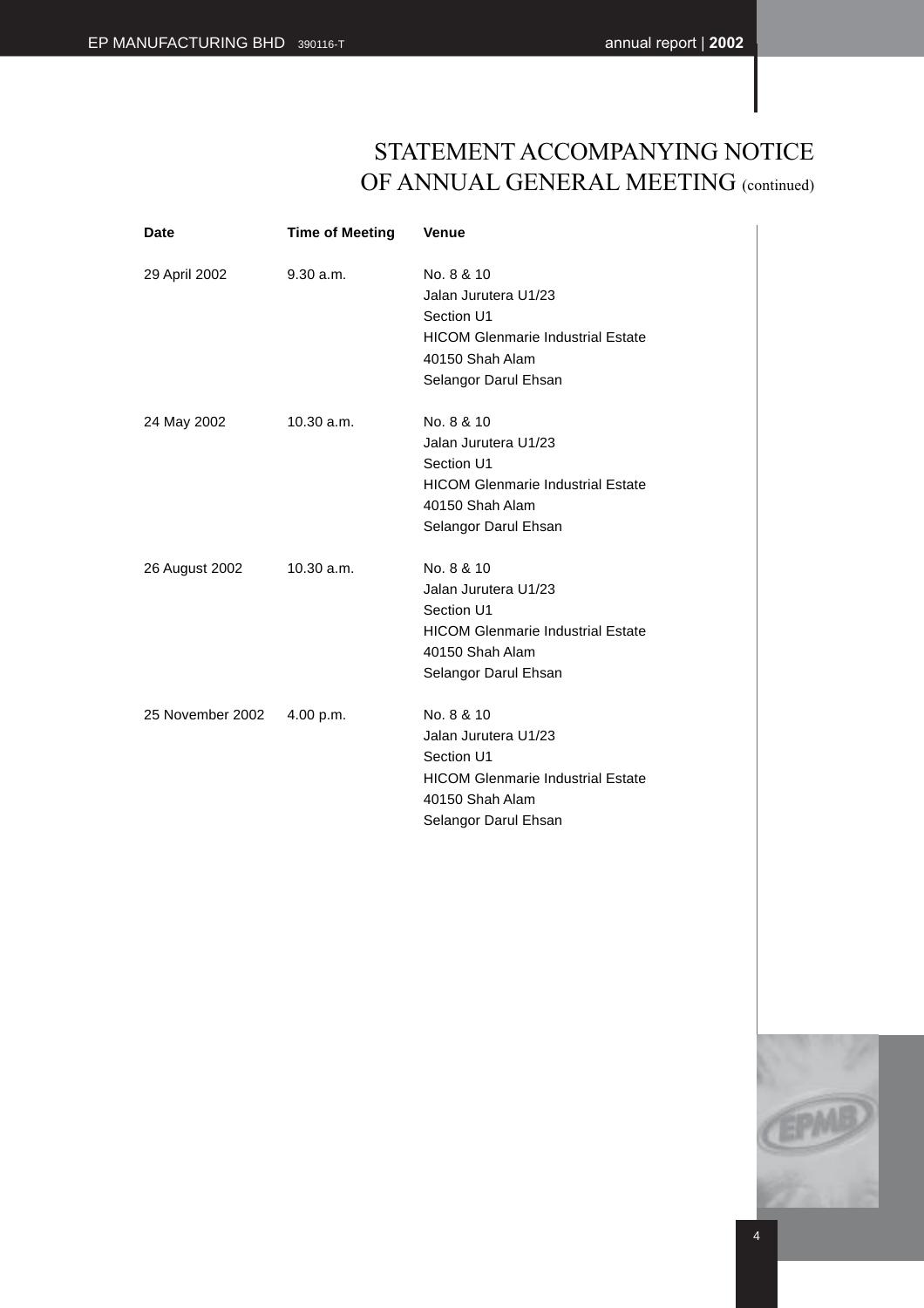### STATEMENT ACCOMPANYING NOTICE OF ANNUAL GENERAL MEETING (continued)

### **4. Further details of Directors who are standing for election.**

| <b>Details</b>                                                   | <b>GOH CHYIN TAR</b>                                    | <b>DATO' IBRAHIM HUSSEIN@</b><br><b>IBRAHIM BIN NYAR HUSSIN</b> |
|------------------------------------------------------------------|---------------------------------------------------------|-----------------------------------------------------------------|
| Directorship                                                     | <b>Executive Director</b>                               | Independent Non-Executive<br>Director                           |
| Age                                                              | 40 years old                                            | 67 years old                                                    |
| Nationality & Race                                               | Malaysian/Chinese                                       | Malaysian/Malay                                                 |
| Qualification                                                    | <b>Bachelor of Computer</b><br>Science                  | Artist by profession                                            |
| Working experience &<br>occupation for the past<br>5 years       | 1997 - Present:<br>Executive Director of<br><b>EPMB</b> | Artist                                                          |
| Other directorships of                                           |                                                         |                                                                 |
| public companies                                                 | Nil                                                     | Nil                                                             |
| Securities holdings in                                           |                                                         |                                                                 |
| <b>EPMB</b> and its subsidiaries                                 | Nil                                                     | Direct Interest:<br>50,000 ordinary shares in<br><b>EPMB</b>    |
| Family relationship with                                         |                                                         |                                                                 |
| any director and/or major                                        |                                                         |                                                                 |
| shareholder of the listed issuer                                 | Nil                                                     | Nil                                                             |
| Any conflict of interest with the                                |                                                         |                                                                 |
| listed issuer                                                    | Nil                                                     | Nil                                                             |
| List of convictions for offences                                 |                                                         |                                                                 |
| within the past 10 years other<br>than traffic offences, if any. | Nil                                                     | Nil                                                             |
|                                                                  |                                                         |                                                                 |

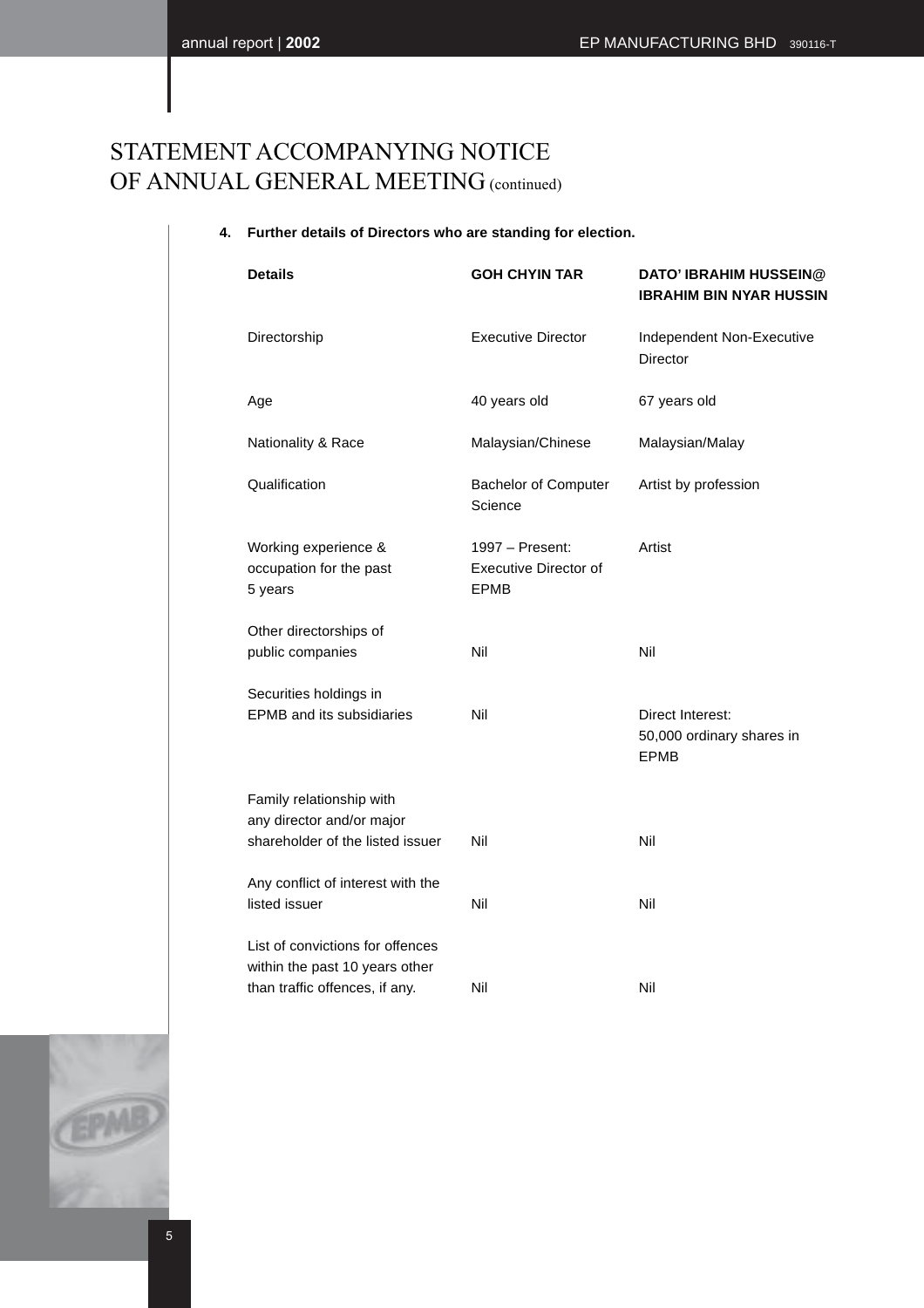### CORPORATE INFORMATION

#### **BOARD OF DIRECTORS**

Hamidon bin Abdullah Executive Chairman

Goh Chyin Tar Chief Executive Officer

Dato' Ibrahim Hussein @ Ibrahim bin Nyar Hussin Independent Non-Executive Director

Shaari bin Haron Independent Non-Executive Director

Linden Hamidon Nee Fong Non-Executive Director

Hew Voon Foo Non-Independent Non-Executive Director

#### **AUDIT COMMITTEE**

Shaari bin Haron Chairman

Dato' Ibrahim Hussein @ Ibrahim bin Nyar Hussin **Member** 

Hew Voon Foo **Member** 

#### **SECRETARIES**

Lim Seck Wah (MAICSA NO. 0799845) M. Chandrasegaran A/L S. Murugasu (MAICSA NO. 0781031)

#### **STOCK EXCHANGE LISTING**

The Second Board, Kuala Lumpur Stock Exchange

### **REGISTERED OFFICE AND PRINCIPAL PLACE OF BUSINESS**

No.8 & 10 Jalan Jurutera U1/23 Seksyen U1 Kawasan Perindustrian Hicom Glenmarie 40150 Shah Alam Selangor Darul Ehsan Tel: 03-7803 6663 Fax: 03-78049761

#### **SHARE REGISTRAR**

Mega Corporate Services Sdn Bhd Level 11-2, Faber Imperial Court Jalan Sultan Ismail 50250 Kuala Lumpur Tel: 03-26924271 Fax: 03-27325388

#### **AUDITORS**

KPMG

#### **PRINCIPAL BANKERS**

Bumiputra Commerce Bank Berhad Bangkok Bank Berhad Hong Leong Bank Berhad Malayan Banking Berhad

#### **LAWYERS**

Majid and Chan Zul Rafique & Partners Wee Choo Keong & Faaiz

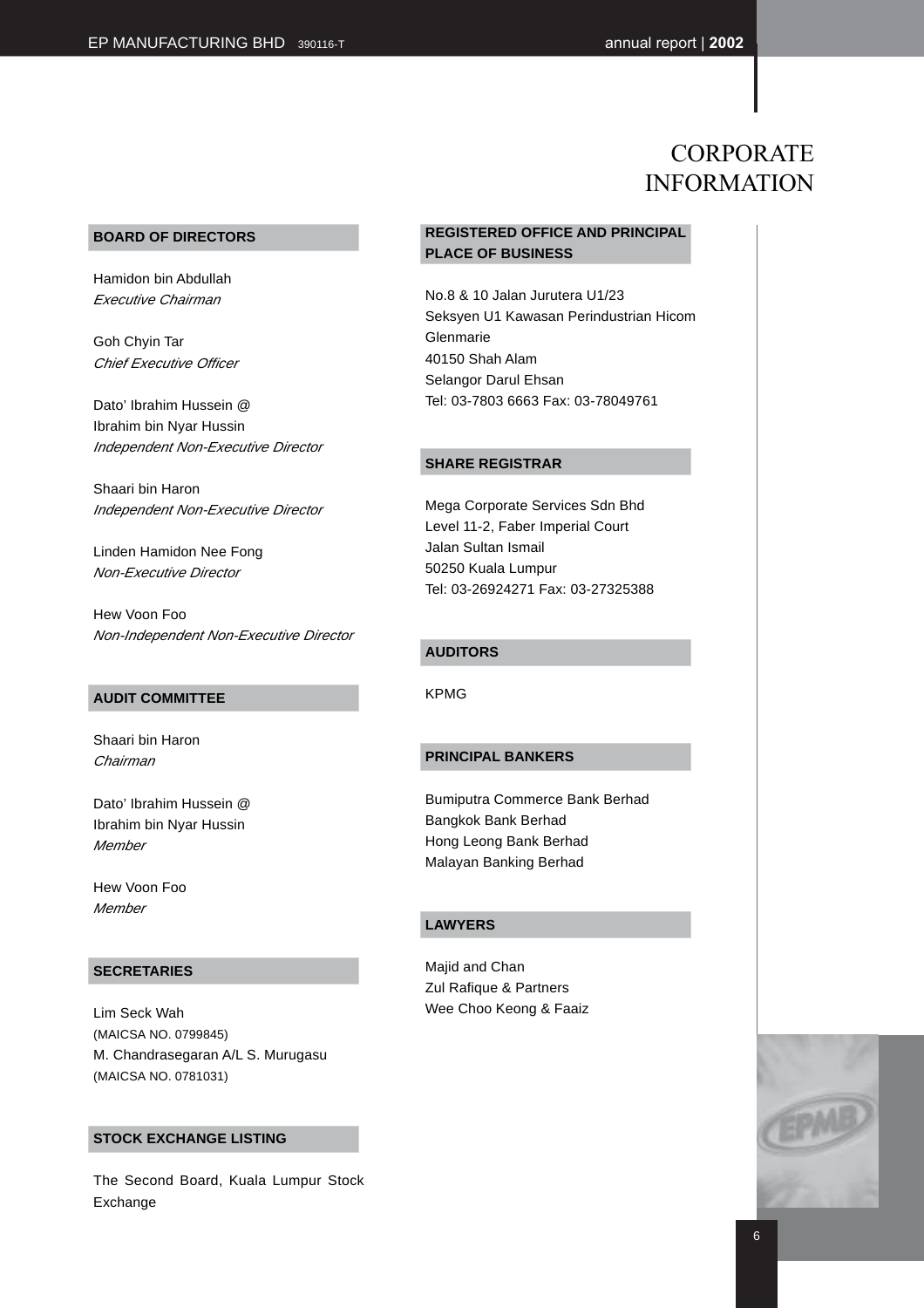### **GROUP** STRUCTURE

|      | EP MANUFACTURING BHD (390116-T)<br><b>INVESTMENT HOLDING</b>                            |      |                                                                                                                                                        |
|------|-----------------------------------------------------------------------------------------|------|--------------------------------------------------------------------------------------------------------------------------------------------------------|
|      | <b>AUTOMOTIVE</b>                                                                       |      | <b>COMPOSITE</b>                                                                                                                                       |
| 100% | EP POLYMERS (M) SDN BHD<br>$(88270-D)$<br>Manufacturing of engineering plastic products | 100% | <b>FUNDWIN SDN BHD</b><br>$(2874650-A)$<br>Manufacturing, assembly and sales of<br>bicycles and bicycle components and<br>trading of automotive parts. |
| 100% | <b>WIRACASH HOLDINGS SDN BHD</b><br>$(285210-W)$<br>Assembling of lamps and switches    | 100% | <b>EPMB (UK) Limited</b><br>(Incorporated in the United Kingdom)<br>Assembly and marketing of bicycles                                                 |
| 100% | EP MOULDS & DIES (M) SDN BHD<br>$(202070-K)$<br>Manufacturing of moulds and dies        | 100% | EPMB (Australia) Pty. Ltd.<br>(Incorporated in Australia)<br>Engineering, design, development and<br>modelling                                         |
|      |                                                                                         | 100% | EP-X Bicycles North America Inc.<br>(Incoporated in the State of Georgia, United<br><b>States of America)</b><br>Assembly and marketing of bicycles    |
|      |                                                                                         |      |                                                                                                                                                        |
|      |                                                                                         |      |                                                                                                                                                        |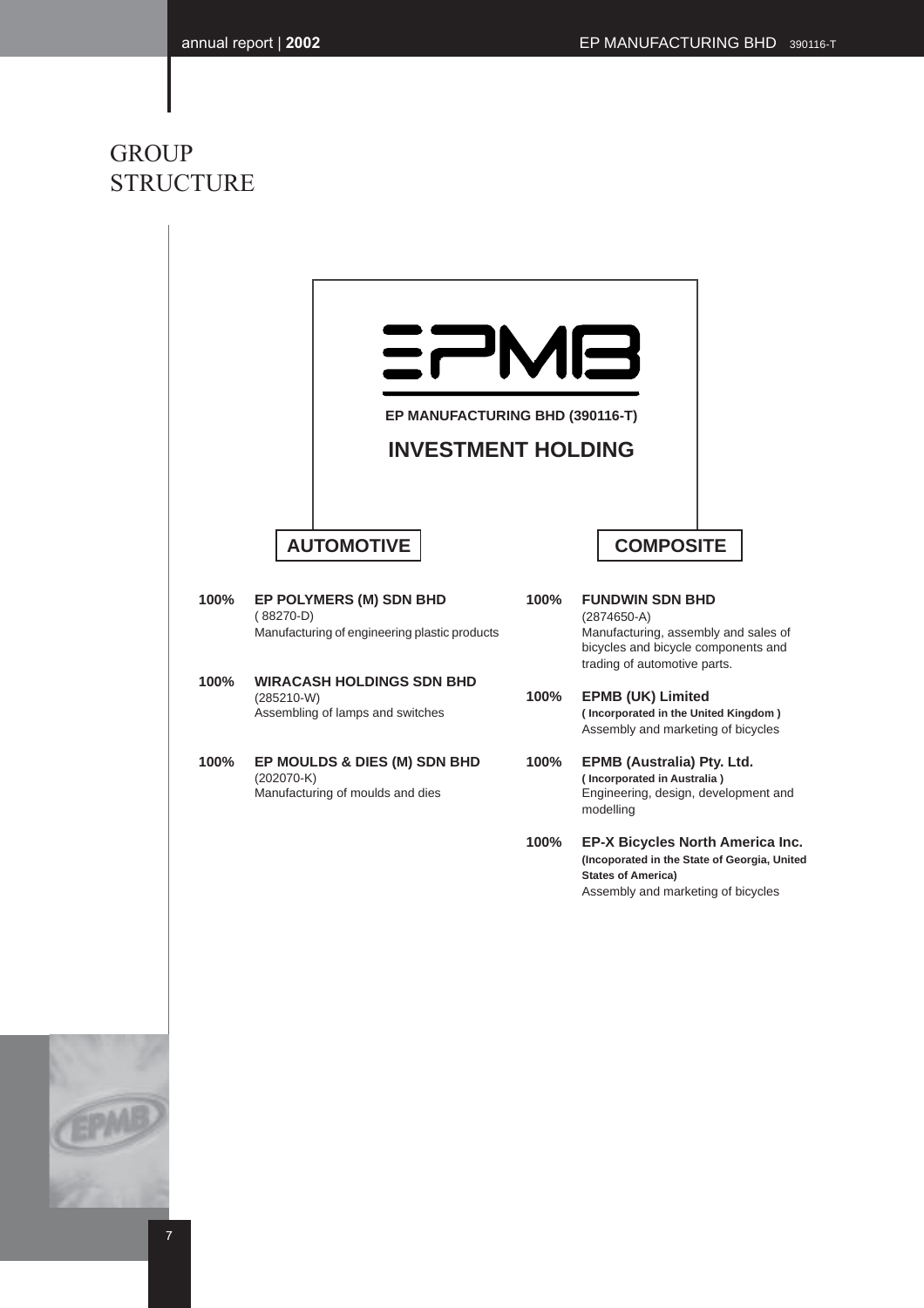### BOARD OF DIRECTORS



**HAMIDON BIN ABDULLAH**

Aged 50 (Malaysian), is the Executive Chairman of the Company, He was appointed to the Board on 20 January 1997. Encik Hamidon obtained his degree in Applied Mathematics & Computer Science in 1974 and Master in Urban Planning in 1975 from the University of Adelaide, Australia, Encik Hamidon is the founding member of the EPMB Group, which he started in 1988.

Encik Hamidon attended 7 Board meetings during the financial year.

### **GOH CHYIN TAR**

Aged 40 (Malaysian), is the Chief Executive Officer of the Company, He was appointed to the Board on 20 January 1997. Mr Goh holds a Bachelor of Computer Science (Honours) degree from the University of Manitoba, Canada, which he obtained in 1985. He has been with the EPMB Group since 1990.

Mr. Goh attended 7 Board meetings during the financial year.

**SHAARI BIN HARON**

Aged 52 (Malaysian), is an Independent Non-Executive Director of the Company and the Chairman of the Audit Committee. He was appointed to the Board on 20 January 1997. Encik Shaari obtained his Bachelor of Law (Honours) degree from the International Islamic University in 1991. Encik Shaari started his career with the Polis Diraja Malaysia in 1971 and has held the position of, amongst others, Assistant Superintendent of Police (1981) and Legal Officer of the Traffic Division (1991).

Encik Shaari attended 6 Board meetings during the financial year.

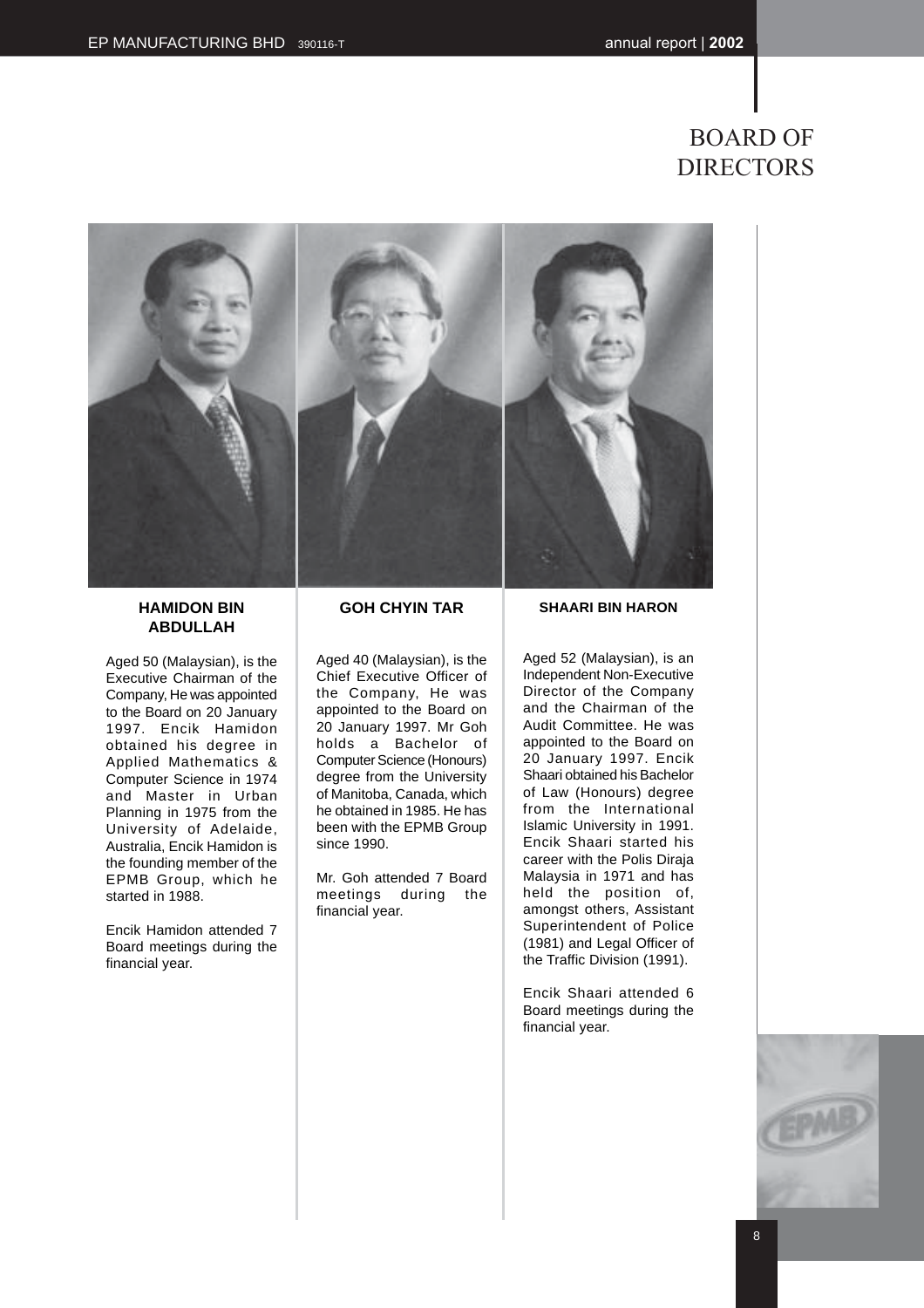### BOARD OF DIRECTORS



#### **DATO' IBRAHIM HUSSEIN @ IBRAHIM BIN NYAR HUSSIN**

Aged 67 (Malaysian), is an Independent Non-Executive Director of the Company and a member of the Audit Committee. He was appointed to the Board on 20 January 1997. Dato' Ibrahim is an artist by profession. He set up the Ibrahim Hussein Museum and Cultural Foundation on 18 September 1991, of which he is the Life Chairman and a member of the Board of Trustees.

Dato' Ibrahim attended 7 Board meetings during the financial year.

#### **LINDEN HAMIDON NEE FONG**

Aged 49 (Australian / Malaysian PR), is a Non-Executive Director of the Company. She was appointed to the Board on 20 January 1997. Dr. Linden holds a Bachelor of Dental Surgery from the University of Adelaide, Australia, which she obtained in 1978. She is also a practicing Dentist since 1980. Dr. Linden is the spouse of Encik Hamidon Abdullah.

Dr. Linden attended 5 Board meetings during the financial year.

#### **MR HEW VOON FOO**

Aged 42 (Malaysian) is a Non-Independent Non-Executive Director of the Company and a member of the Audit Committee. He was appointed to the board on 17 April 2002. He commenced his accounting career in 1980 and obtained his professional qualification from the Chartered Institute of Management Accountants at Tunku Abdul Rahman<br>College where he College where he successfully graduated in 1986.

He was engaged in audit firm and also in commercial sector for few years before joining a local company in 1996 as Financial Controller.

Mr. Hew attended 4 Board meetings during the financial year.

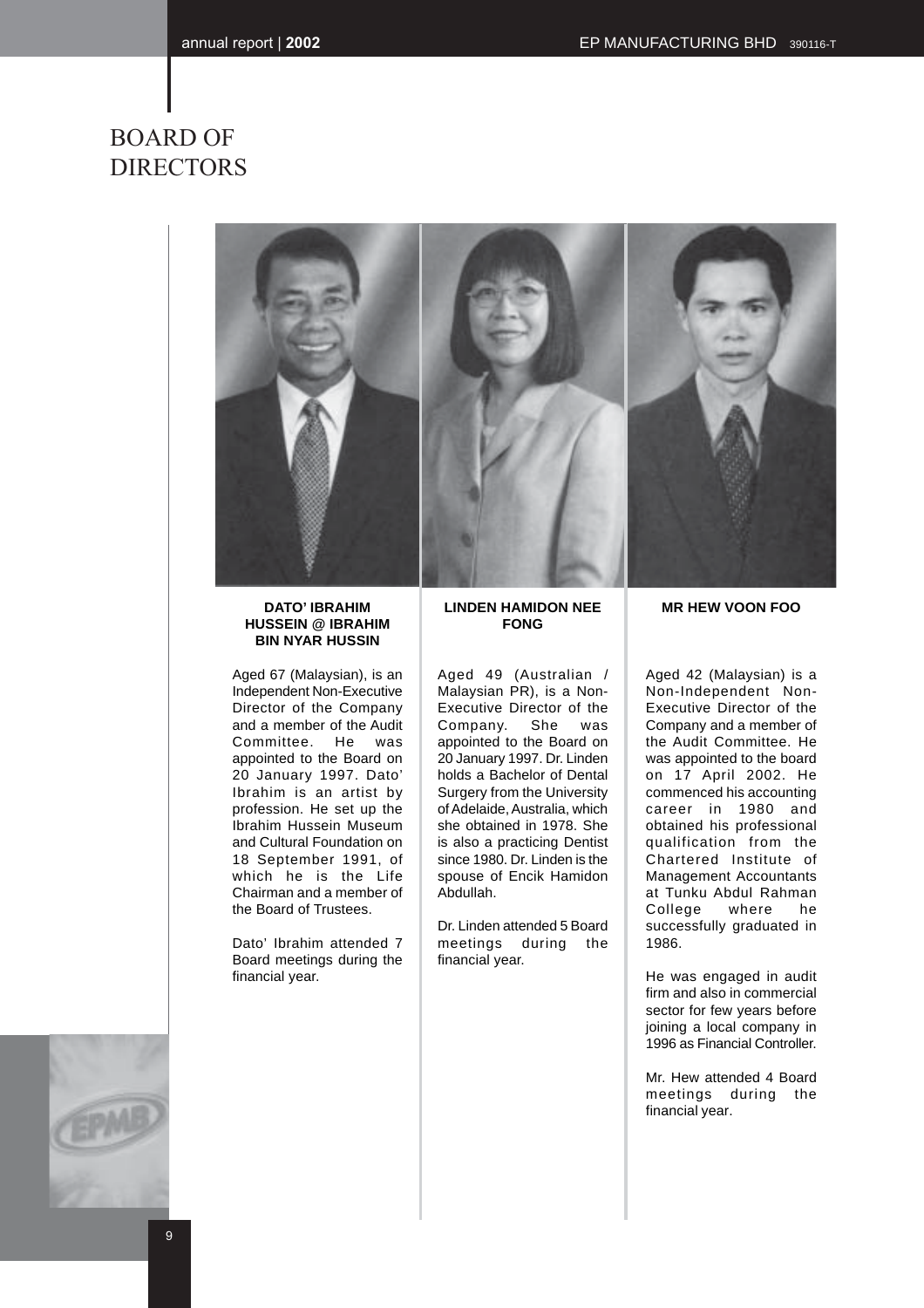### CHAIRMAN'S STATEMENT

On behalf of the Board of Directors of EP Manufacturing (EPMB), I hereby present the Annual Report and Financial Statements of the EPMB Group and the Company for the financial year ended 31 December 2002.

#### **FINANCIAL PERFORMANCE**

The Group incurred a loss before taxation of RM20.09 million for the financial year, compared to a loss before taxation of RM10.67 million in 2001.

The EPMB Group's revenue increased by 13.5% from RM94.33 million in 2001 to RM107.02 million which was mainly contributed by its automotive manufacturing segment. Despite the growth in its revenue, the group recorded a higher loss before taxation due to margin pressures on its automotive manufacturing division and high marketing and operational costs on its bicycle division. 2002's higher losses were also in part due to impairment of property, plant and equipment, write-down of intangible assets and provision for slow moving stocks amounting to RM19.30 million

#### **DIVIDENDS**

The board is recommending a final dividend of 3.5 sen gross per share less tax, payable on a date to be determined later. The total gross dividends payable for the financial year 2002 of 3.5 sen is similar in quantum paid for the financial year 2001.

#### **THE MALAYSIAN ECONOMY AND THE AUTOMOTIVE INDUSTRY**

The Malaysian economy continued to grow in 2002 at an improved GDP growth rate of 4.2% (2001:0.4%) despite an uncertain external environment. External demand was still relative flat and the economy was mainly domestic driven. Bank Negara Malaysia has indicated that 2003 will likely continue to be driven by domestic factors with private investment being one of the key drivers. Inflation in 2003 is expected to remain manageable at 1.5% (2002:1.8%) and has enabled the authorities to practice flexible monetary policies to maintain the economic recovery.

Despite external uncertainties and concerns, Malaysian consumers helped the domestic automotive industry achieved it's highest ever sales in 2002. Total industry volumes (TIV) hit 434,954 units vs 396,381 units in 2001, a growth of 9.7%. Similarly, in the passenger car sub-segment, 2002 sales hit a record 359,934 units, a growth of 9.9%. Domestic makes Proton and Perodua continued to dominate and accounted for 91% the passenger car segment.

Vehicle sales growth in 2003 are however expected to moderate as buyers wait for new model launches and the advent of ASEAN Free Trade Area (AFTA) in 2005.

#### **REVIEW OF OPERATIONS**

#### Automotive Division

Stronger demand for passenger cars in 2002 helped buoyed demand for the group's automotive components. Although revenue for this division had remained flat, the group did manage to improve its profitability through cost cutting measures and stricter control over manufacturing processes. This division's pretax profit contribution improved to RM8.5 million from RM2.3 million in 2001.

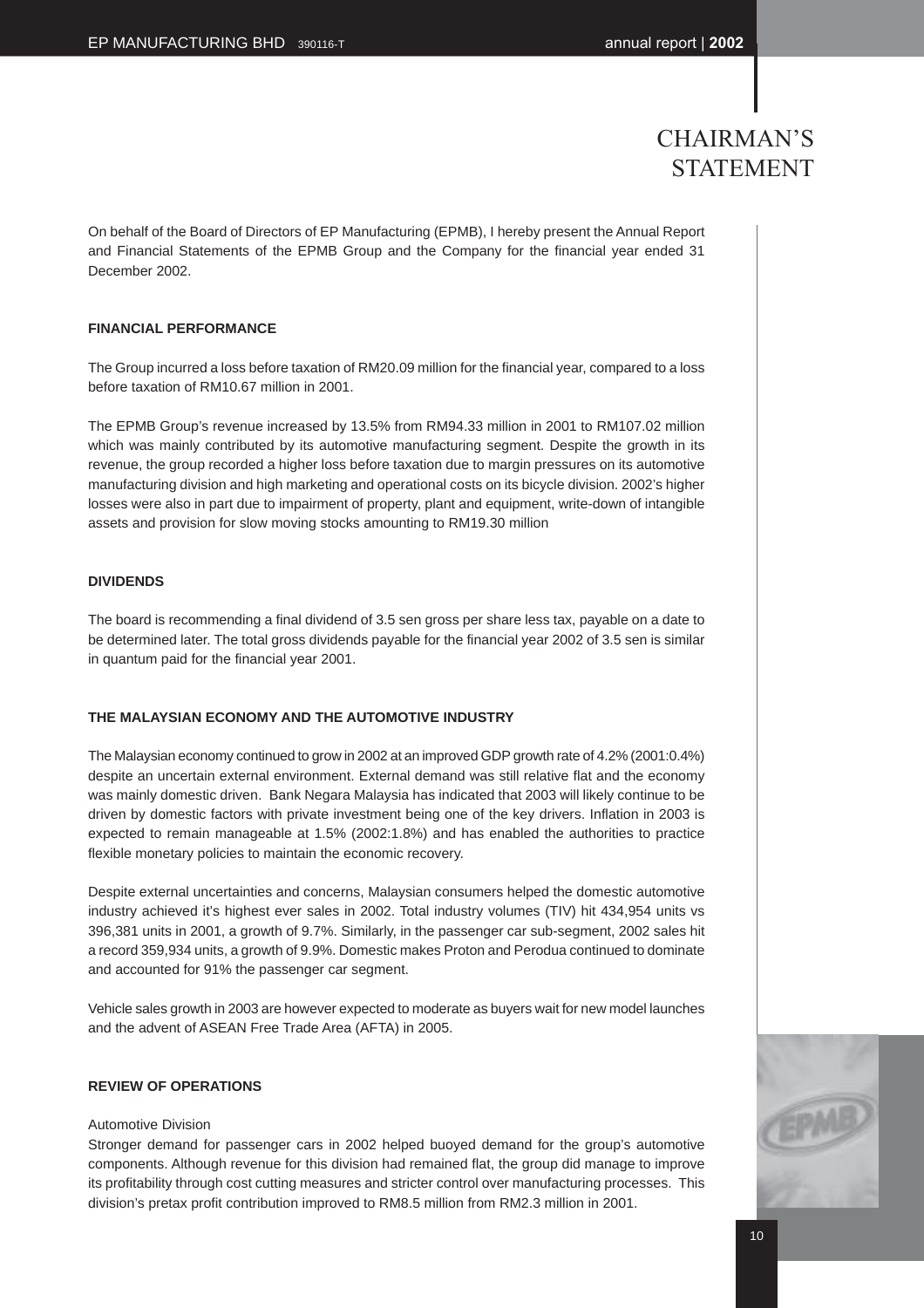# CHAIRMAN'S STATEMENT

(continued)

#### **Composite Division**

This division's primary product, the EP-X composite bicycle, continued to be in its penetration and brand development stage although it managed to record higher units sales. 2002 also saw the rationalisation and streamlining of its operations in the United Kingdom and United States of America as well as lateral marketing strategy implemented with other large groups. During the year, the group took a prudent step in writing down some of its R&D expenditure carried in the balance sheet as well as provided for slow moving stock items.

Although the composite division remained loss making, the Group is cautiously optimistic of turning around the division in the current financial year. Due to some reorganization and re-strategising which was implemented last year, this division is now expected to make a positive contribution to the EP group's profitability in 2003.

#### **PROSPECTS**

The Group's two key operating divisions, automotive and composite, are poised to show improvement due to the following.

The Group's acquisition of 79.5% equity interest in PEPS-JV (M) Sdn Bhd was completed in May 2003. This acquisition is expected to contribute positively to the group's earnings. PEPS-JV is involved in the manufacturing of chassis parts as well as other automotive components and will complement and expand the group's current automotive business.

The Group has also ventured into the export markets for automotive components, which is showing promising results. This venture is also expected to contribute positively to the Group's bottom line.

The composite division is also expected to show positive development in the current financial year. Inline with the restructuring and fine-tuning of its business strategy, the EPMB Group's composite division has tied up with a local automotive manufacturer in the sales and distribution of its composite bicycle under the latter's branding. Sales in the early part of 2003 to date has been encouraging.

In summary, barring unforeseen circumstances, the Group is optimistic that 2003 will be an improvement compared to 2002's financial performance.

#### **APPRECIATION**

On behalf of the Board of Directors of EP Manufacturing Berhad, I would like to thank the management and staff of the group for their hard work and commitment in what was a challenging year for the group. I would also like to record the group's appreciation to our customers, suppliers and business partners for their continued support.



HAMIDON ABDULLAH Executive Chairman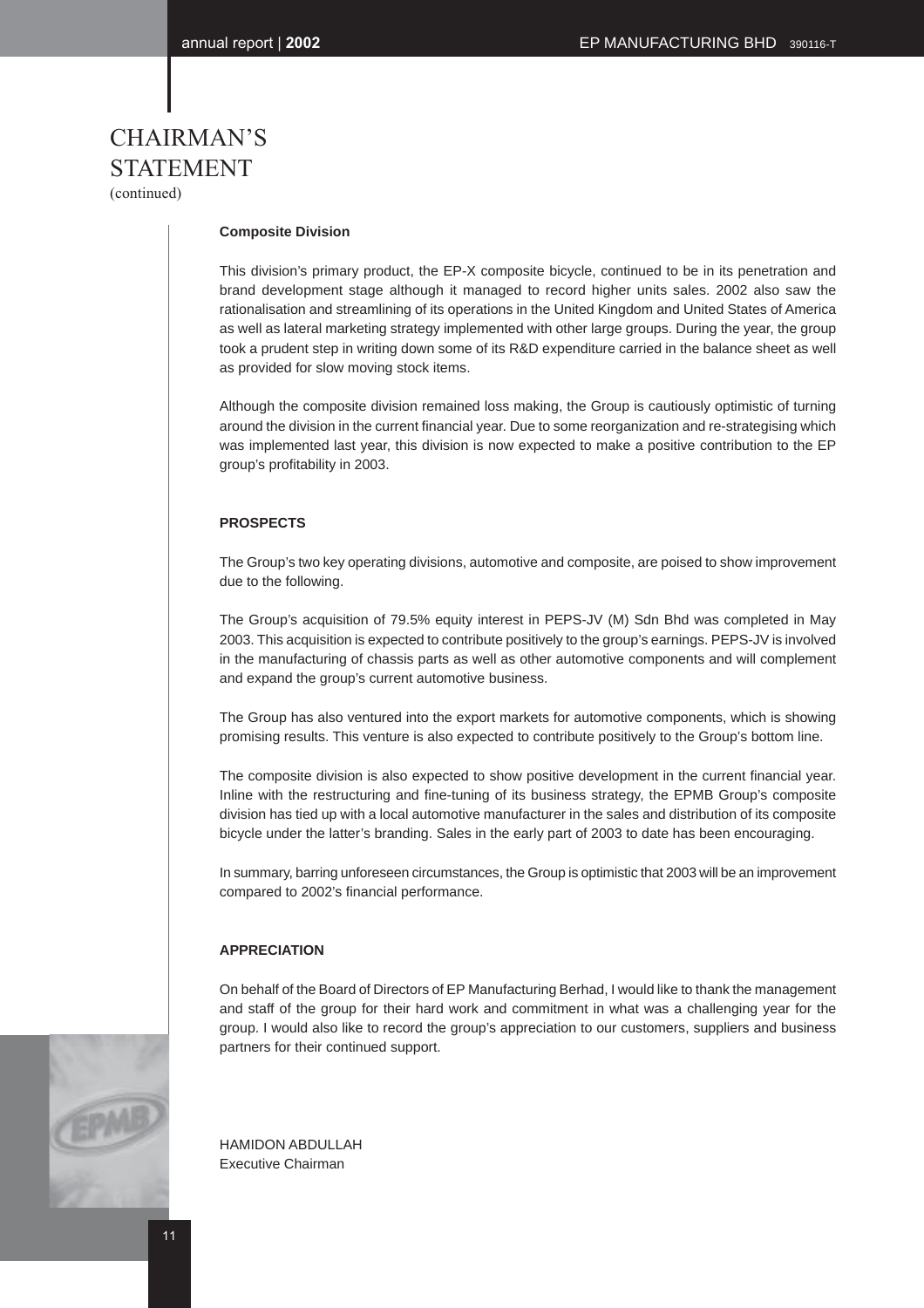The Board of Directors of EP Manufacturing Bhd. is committed to promote the highest standards of corporate governance within the group. The statement below reports on how the Group has applied the Principles as set out in Part 1 the Malaysian Code on Corporate Governance (the "Code"). The Group has complied with the Best Practices set out in Part 2 of the Code throughout the financial year unless otherwise noted.

#### **1. THE BOARD**

#### **1.1. COMPOSITION OF THE BOARD**

EP Manufacturing Bhd is led and managed by a Board of Directors with vast experience in business, commercial, finance and legal matters. A brief description on the background of each Director is presented on pages 8 and 9 of the Annual Report.

The Board currently has six (6) members, comprising an Executive Chairman, a Chief Executive Officer and four Non-Executive Directors (two (2) of whom are independent).

The Independent Directors have the necessary skill and experience to bring an independent judgment to bear the issues of strategy, performance, resources including key appointments and standards of conduct. The Independent Directors are also independent of the Management and majority shareholders. They provide independent views and judgment and also to safeguard the interests of parties such as minority shareholders. No individual or group of individuals dominate the Board's decision making and the number of directors fairly reflect the investment of the shareholders.

The roles of the Chairman and the Chief Executive Officer are separated with Hamidon bin Abdullah as the Executive Chairman and Goh Chyin Tar as the Chief Executive Officer. This will ensure a balance of power and authority. The Chairman is responsible for the orderly conduct and working of the Board. The Chief Executive Officer is responsible in the running of the business, implementation of policies and strategies adopted by the Board. The Board, together with the Chief Executive Officer, developed position descriptions for the Board and for the Chief Executive Officer, involving definition of the limits to the Management's responsibilities. The Board also approved and developed with the Chief Executive Officer, the corporate objectives. Dato' Ibrahim Hussein @ Ibrahim bin Nyar Hussin was nominated as the Senior Independent Non-Executive Director on 29 April 2002 to whom concerns may be conveyed.

All the Directors have given their undertaking to comply with the Kuala Lumpur Stock Exchange Listing Requirements and the Independent Directors have confirmed their independence in writing.

In accordance with the Company's Articles of Association, all Directors retire from office at least once in every three years and offer themselves for re-election.

#### **1.2. BOARD MEETINGS**

The Board meets regularly. Seven (7) Board meetings were held during the financial year ended 31 December 2002.

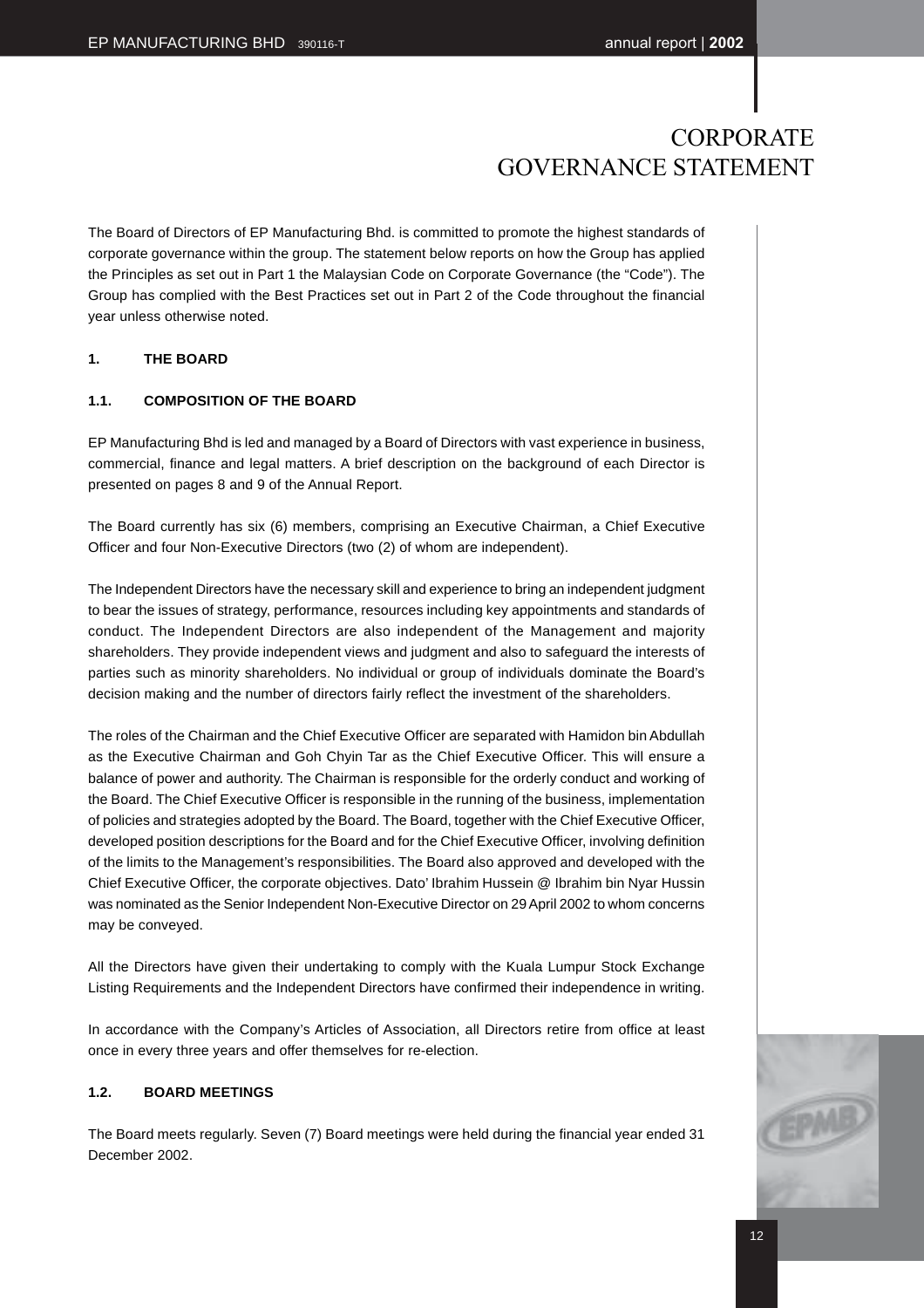(continued)

The number of Board meetings held during the financial year ended 31 December 200 and the attendance of the meetings are as follows:

| <b>Directors</b>                                    | Total meetings attended by<br>the Directors/Total Meetings<br>held during the financial<br>year ended 31 December 2002* | $%$ of<br><b>Attendance</b> |
|-----------------------------------------------------|-------------------------------------------------------------------------------------------------------------------------|-----------------------------|
| <b>Executive Directors</b>                          |                                                                                                                         |                             |
| Hamidon bin Abdullah                                | 7/7                                                                                                                     | 100                         |
| Goh Chyin Tar                                       | 7/7                                                                                                                     | 100                         |
| <b>Non-Executive Directors</b>                      |                                                                                                                         |                             |
| Linden Hamidon Nee Fong                             | 5/7                                                                                                                     | 71                          |
| Shaari bin Haran<br>Dato' Ibrahim Hussein @         | 6/7                                                                                                                     | 86                          |
| Ibrahim bin Nyar Hussin                             | 7/7                                                                                                                     | 100                         |
| Hew Voon Foo**                                      | 4/4                                                                                                                     | 100                         |
| Raja Shamsul Kamal bin<br>Raja Sharuzzaman***       | N/A                                                                                                                     | N/A                         |
| Tunku Ahmad Burhanuddin bin<br>Tunku Datuk Adnan*** | N/A                                                                                                                     | N/A                         |

#### **Notes**

- Meetings were held on 8 January 2002, 31 January 2002, 25 February 2002, 29 April 2002, 24 May 2002, 26 August 2002 and 25 November 2002.
- \*\* Hew Voon Foo was appointed on 17 April 2002.
- Raja Shamsul Kamal bin Raja Sharuzzaman and Tunku Ahmad Burhanuddin bin Tunku Datuk Adnan resigned on 31 January 2002.

#### **1.3. RESPONSIBILITIES AND SUPPLY OF INFORMATION**

All Directors are supplied with board papers pertaining to agenda items prior to the Board meeting. This is issued in sufficient time to enable the Directors to obtain further explanations, where necessary, to allow them to effectively discharge their responsibilities.

In addition, there is a schedule of matters reserved specifically for the Board's decision, which includes strategic and policy issues, major investments and financial decisions.

All Directors have full access to information pertaining to all matters for the purpose of making decisions.

The Board has set out agreed procedure for the Directors to take independent professional advice at the Company's expense, if necessary. All Directors have access to the advice and services of the Company Secretary who ensures compliance with statutory obligations, Listing Rules of the Kuala Lumpur Stock Exchange or other regulatory requirements. The removal of the Company Secretary shall be a matter for the Board as a whole.

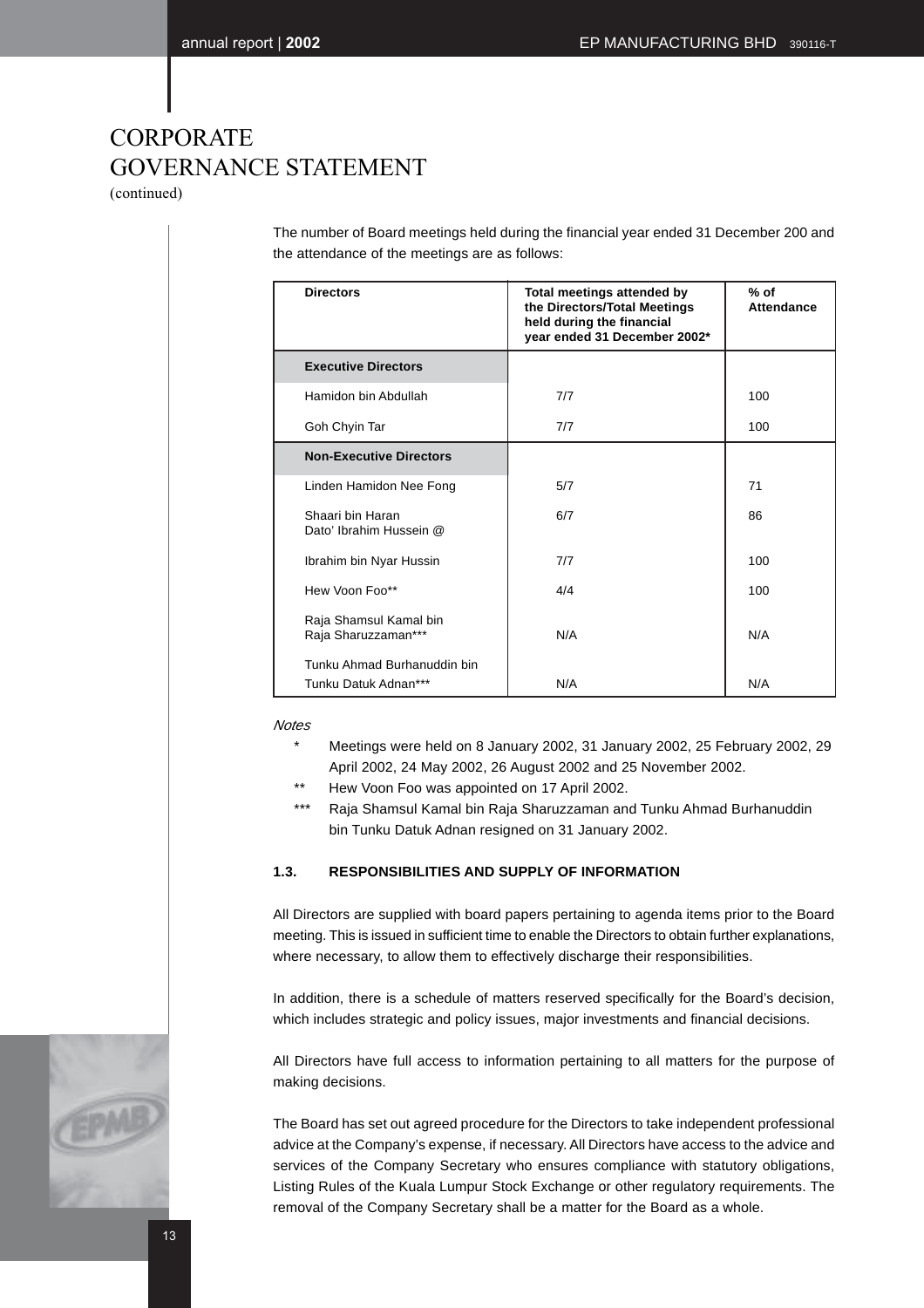### **CORPORATE** GOVERNANCE STATEMENT (continued)

#### **1.4. DIRECTORS' REMUNERATION**

#### **1.4.1. Remuneration procedure**

The remuneration of each Director, are determined by the Board, as a whole. The Directors do not participate in discussion and decision of their own remuneration.

#### **1.4.2. Remuneration Package**

All Directors are provided with Directors' fees, which are approved by the shareholders at the Annual General Meeting, based on the recommendation of the Board.

The details of the remuneration of the Directors of the company are as follows:

|                            | <b>Salaries</b> | <b>Fees &amp; Allowances</b> | <b>Benefits in</b><br>kind | Total     |
|----------------------------|-----------------|------------------------------|----------------------------|-----------|
|                            | <b>RM</b>       | <b>RM</b>                    | <b>RM</b>                  | <b>RM</b> |
| <b>Executive Directors</b> | 546,000         | 21.000                       | 50,000                     | 617,000   |
| Non-Executive Directors    | $\blacksquare$  | 66,000                       | ٠                          | 66,000    |

The number of Directors whose remuneration falls into the following bands are as follows:

#### **RANGE OF REMUNERATION**

|                       | <b>Executive Directors*</b> | <b>Non-Executive Directors*</b> |
|-----------------------|-----------------------------|---------------------------------|
| <b>Below RM50,000</b> |                             | 5                               |
| RM50,001 - RM100,000  |                             |                                 |
| RM100,001 - RM150,000 | ۰                           |                                 |
| RM150,001 - RM200,000 |                             |                                 |
| RM200,001 - RM250,000 |                             |                                 |
| RM250,001 - RM300,000 |                             |                                 |
| RM300,001 - RM350,000 |                             |                                 |
| RM350,001 - RM400,000 |                             |                                 |
| RM400,001 - RM450,000 |                             |                                 |

\*Inclusive of Directors who retired during the financial year ended 31 December 2002.

#### **1.5. DIRECTORS' TRAINING**

Every Director of the Company undergoes continuous training to equip himself to effectively discharge his duties as a Director and for that purpose he ensures that he attends such training programmes as prescribed by the Kuala Lumpur Stock Exchange from time to time. The Company also provides briefings for new recruits to the Board, to ensure they have a comprehensive understanding on the operations of the Group and the Company.

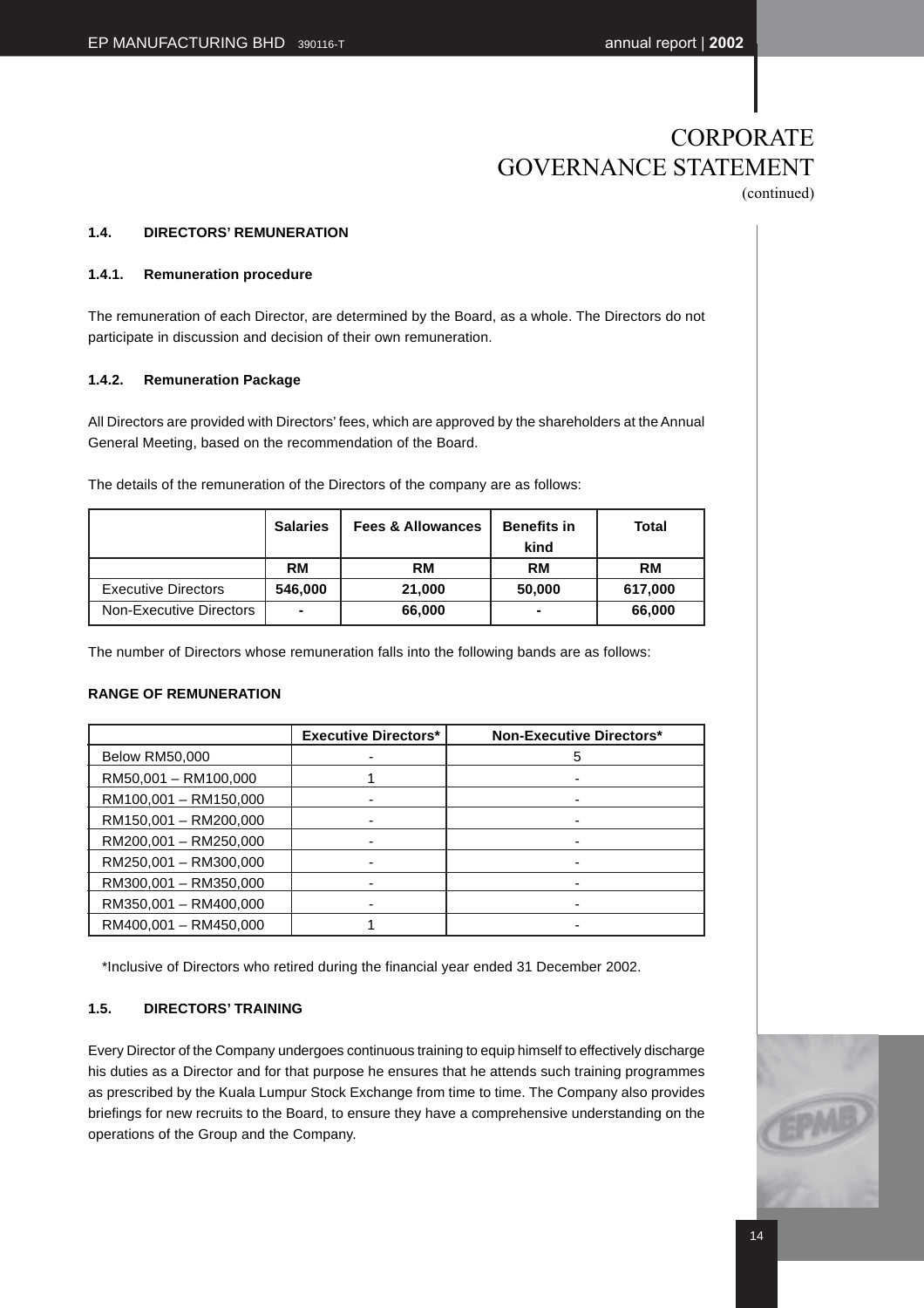(continued)

All Directors have attended the Mandatory Accreditation Programme ("MAP"), prescribed by the Kuala Lumpur Stock Exchange.

#### **2. THE BOARD COMMITTEES**

The following committees are established to assist the Board to discharge its duties and responsibilities. The Board has delegated certain powers and duties to these committees, which operate within the defined terms of reference.

#### **2.1. AUDIT COMMITTEE**

The details are set out on pages 20 to 22 of this Annual Report.

#### **2.2. NOMINATION COMMITTEE**

#### **Terms of Reference**

#### Constitution and Purpose

The Nomination Committee was established on 29 August 2001.Its primary function is to propose new nominees for the Board and assess directors on an on-going basis.

#### **Composition**

The Nomination Committee comprises three (3) members, two (2) of whom are Independent Non-Executive Directors.

The present members of the Nomination Committee of the Company are:

- (i) Shaari bin Haron
- (ii) Dato' Ibrahim bin Nyar Hussin
- (iii) Hew Voon Foo

The Chairman of the Nomination Committee is an Independent Non-Executive Director. The Chairman shall attend all meetings of the committee other than when matters concerning himself are under discussion.

The Company Secretary is the secretary of the Nomination Committee. The Secretary shall maintain minutes of the proceeding of the Committee and circulate such minutes to all members of the Board.

#### **Rights**

The Nomination Committee is authorised to propose new nominees for the Board and assess directors on an on-going basis. The Nomination Committee also has the authority to examine a particular issue and reports back to the Board its recommendations.

The actual decision as to who shall be nominated should be the responsibility of the full Board after considering the recommendations of the Nomination Committee.

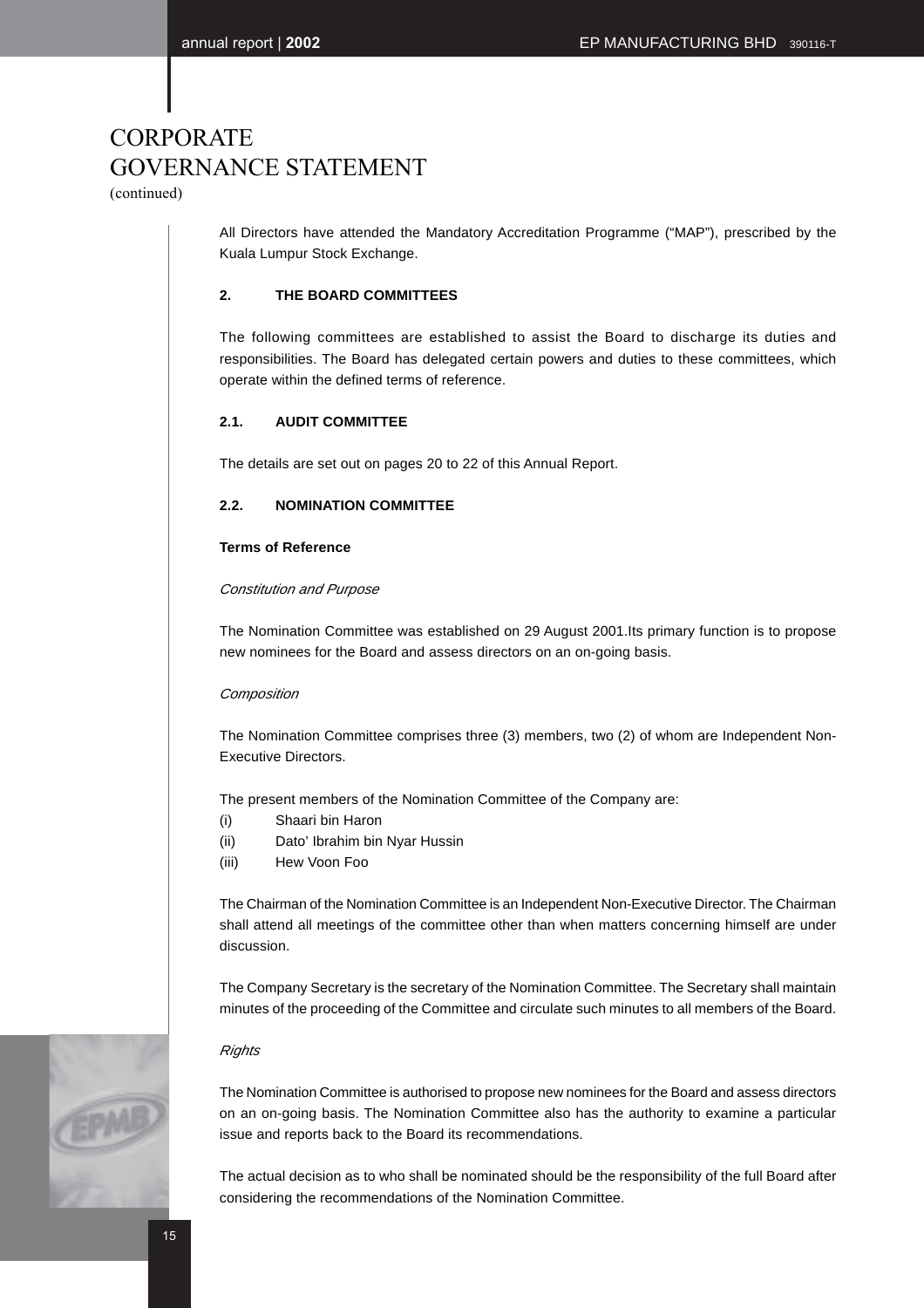(continued)

#### Functions

The functions of the Nomination Committee include:

- (i) Recommends to the Board, the suitable candidates for all directorships to be filled by the shareholders or the Board.
- (ii) Considers, in making its recommendations, candidates for directorship proposed by the Managing Director and, within the bounds of practicability, by any other senior executive or director or shareholders.
- (iii) Recommends to the Board, Directors to fill the seats on the Board Committees.
- (iv) Annually reviews the required mix of skills and experience and other qualities, including core competencies, which the Non-Executive Directors should bring to the Board.
- (v) Assesses on an annual basis;
	- the effectiveness of the Board as a whole;
	- the committees of the Board; and
	- the contribution of each individual Director. The assessment process should be predetermined by the Board.

#### **Meetings**

Meetings of the Nomination Committee shall be held from time to time as determined by the members of the Committee. Written notice of the meeting together with an agenda shall be given to the members of the Committee.

One (1) meeting was held during the financial year ended 31 December 2002.

### **2.3. REMUNERATION COMMITTEE**

#### **Terms of Reference**

#### Constitution and Purpose

The Remuneration Committee was established on 29 August 2001. Its primary function is to set the policy framework and recommend to the Board on remuneration packages and benefits extended to the Directors, drawing from outside advice as necessary.

The determination of the remuneration package for Non-Executive Directors shall be a matter for the Board as a whole. The Director concerned shall abstain from deliberations and voting on decisions in respect of his individual remuneration package.

#### **Composition**

The Remuneration Committee comprises three (3) members, two (2) of whom are Independent Non-Executive Directors.

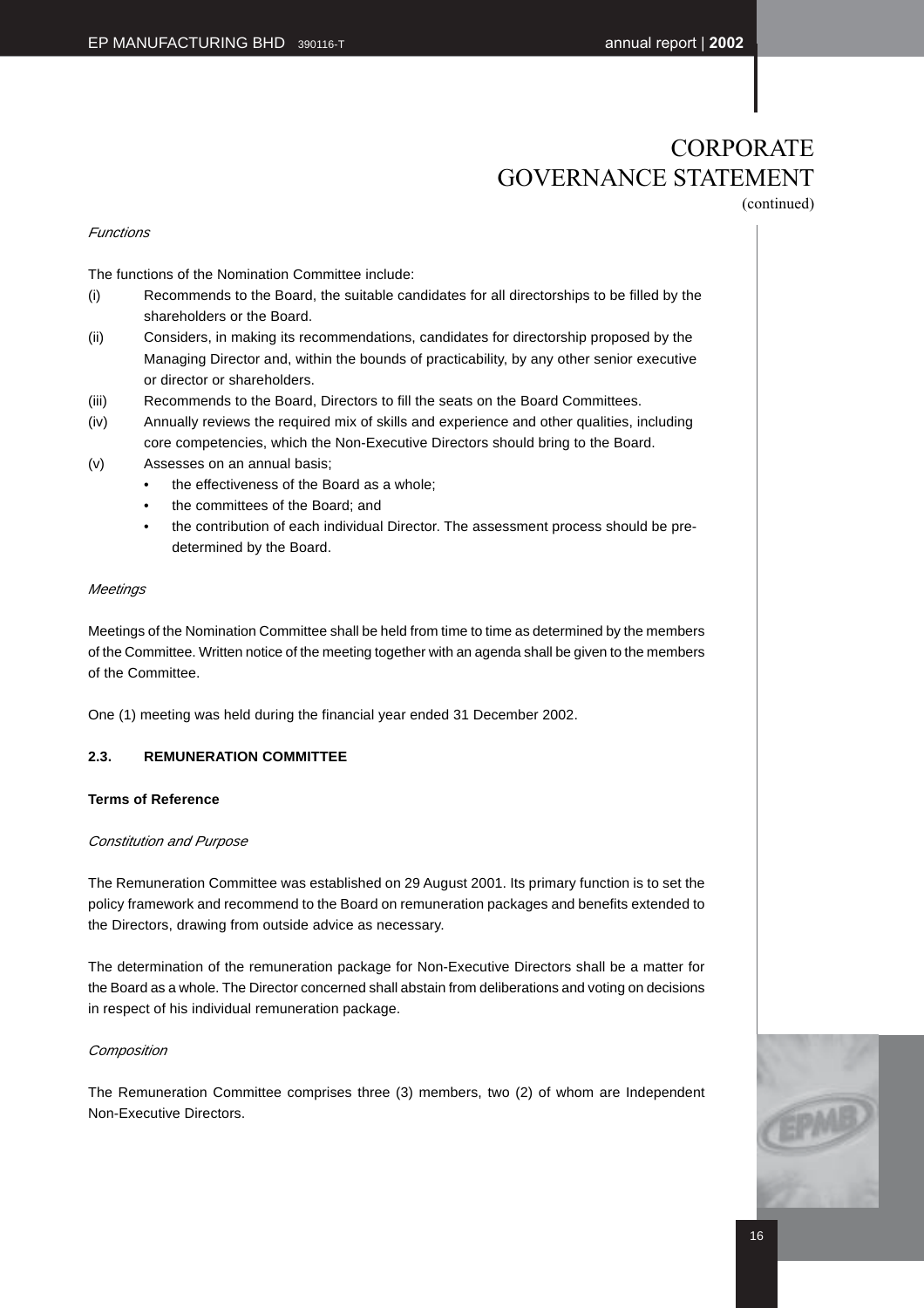(continued)

The present members of the Remuneration Committee of the Company are:

- (i) Shaari bin Haran
- (ii) Dato' Ibrahim bin Nyar Hussin
- (iii) Hew Voon Foo

The Chairman of the Remuneration Committee is elected amongst Non-Executive Directors. The Chairman shall attend all meetings of the committee other than when matters concerning himself are under discussion.

The Company Secretary is the secretary of the Remuneration Committee. The Secretary shall maintain minutes of the proceeding of the Committee and circulate such minutes to all members of the Board.

#### **Rights**

The Remuneration Committee has the authority to examine a particular issue and reports back to the Board its recommendations.

#### Functions

The functions of the Remuneration Committee include:

- (i) To adopt a formal and transparent procedure for developing the policy on remuneration packages.
- (ii) To ensure the remuneration is sufficient to attract and retain the Directors needed to run the Company successfully. In the case of Executive Directors, the component parts of remuneration should be structured so as to link rewards to corporate and individual performance. In the case of Non-Executive directors, the level of remuneration should be linked to their experience and level of responsibilities undertaken by the particular Non-Executive Director concerned.

#### **Meetings**

Meetings of the Remuneration Committee shall be held from time to time as determined by the members of the Committee. Written notice of the meeting together with an agenda shall be given to the members of the Committee.

One (1) meeting was held during the financial year ended 31 December 2002.

### **3. RELATIONSHIP WITH SHAREHOLDERS**

The Board maintained an effective communications policy that enables both the Board and the Management to communicate effectively with its shareholders, stakeholders and the public. The policy effectively interpret the operations of the Group to the shareholders and accommodate feedback from shareholders, which are factored into the Group's business decision.

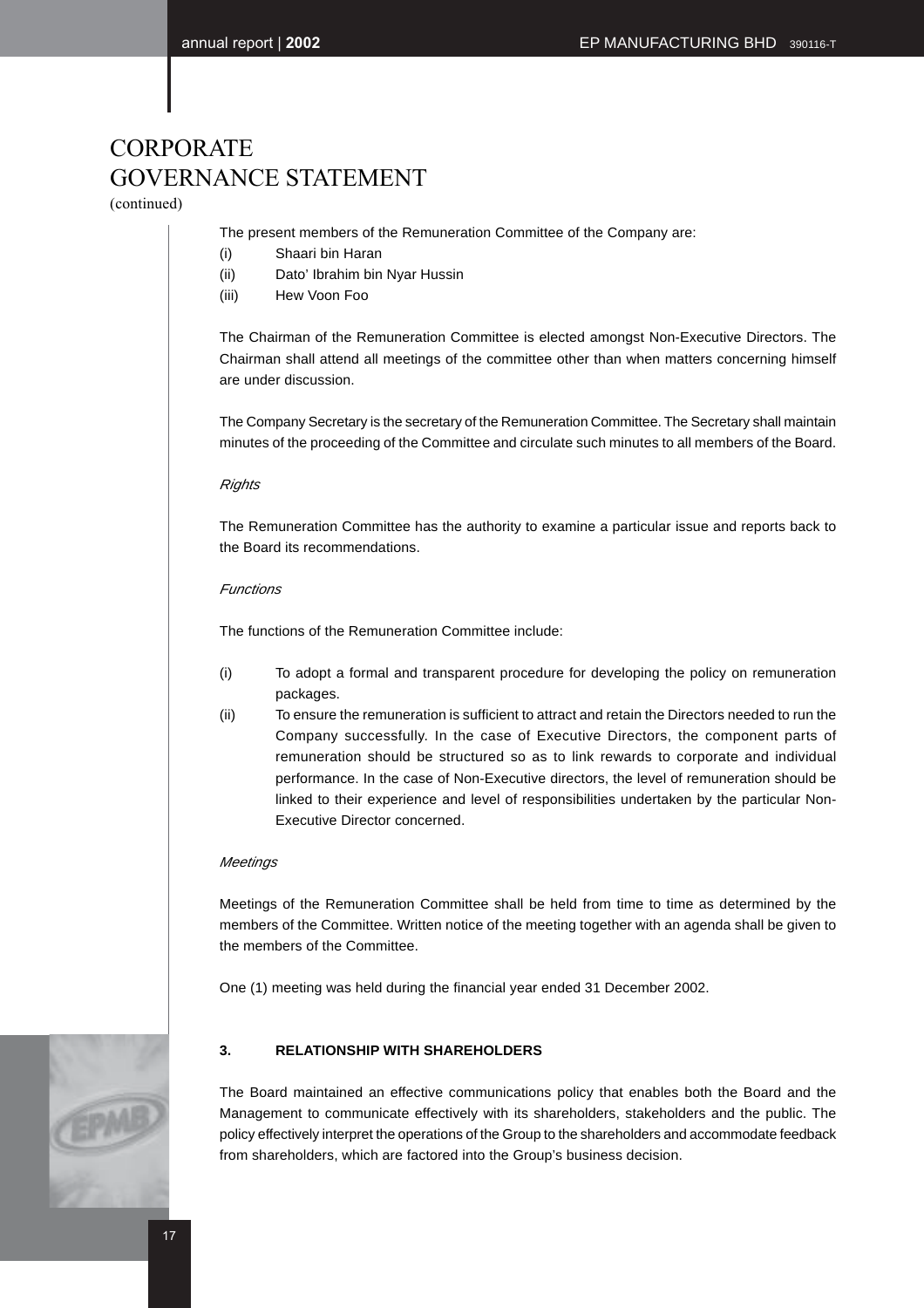(continued)

The Board communicates information on the operations, activities and performance of the Group to the shareholders, stakeholders and the public through the following:

- (i) the Annual Report, which contains the financial and operational review of the Group's business, corporate information, financial statements, and information on Audit Committee and Board of Directors;
- (ii) various announcements made to the Kuala Lumpur Stock Exchange, which includes announcement on quarterly results;
- (iii) the Company website at http://www.epmb.com.my

The Annual General Meeting serves as an important means for shareholders communication. Notice of the Annual General Meeting and Annual Reports are sent to shareholders twenty one (21) days prior to the meeting. At each Annual General Meeting,the Board presents the performance and progress of the Group and provide shareholders with the opportunity to raise questions pertaining to the Group. The Chairman and the Board will respond to the questions raised by the shareholders during the Annual General Meeting.

The Board has ensured each item of special business included in the notice of meeting will be accompanied by an explanatory statement on the effects of the proposed resolution.

#### **4. ACCOUNTABILITY AND AUDIT**

The Board aims to present a balanced and understandable assessment of the Group's position and prospect through the annual financial statements and quarterly announcements of results to the Kuala Lumpur Stock Exchange. The Directors are responsible to ensure the annual financial statements are prepared in accordance with the provisions of the Companies Act, 1965 and applicable approved accounting standards in Malaysia.

#### **4.1. INTERNAL CONTROL AND RISK MANAGEMENT**

Information on the Group's internal control and risk management is presented in the Statement of Internal Control set out on pages 19 of this Annual Report.

#### **4.2. RELATIONSHIP WITH THE EXTERNAL AUDITORS**

The Board established formal and transparent arrangements for maintaining an appropriate relationship with the Group's external auditors.

#### **5. DIRECTORS' RESPONSIBILITY STATEMENT**

The Directors are responsible in the preparation of financial statements prepared for each financial year to give a true and fair view of the state of affairs of the Group and the Company and of the results and cash flow of the Group and the Company for the financial year then ended.

In ensuring the preparation of these financial statements, the Directors have:

- adopted suitable accounting policies and apply them consistently;
- made judgements and estimates that are reasonable and prudent;
- ensured that applicable approved accounting standards have been complied with.

The Directors are responsible for ensuring that proper accounting and other records are kept which disclose with reasonable accuracy at any time the financial position of the Group and the Company and to enable them to ensure that the financial statements comply with the Companies Act, 1965.

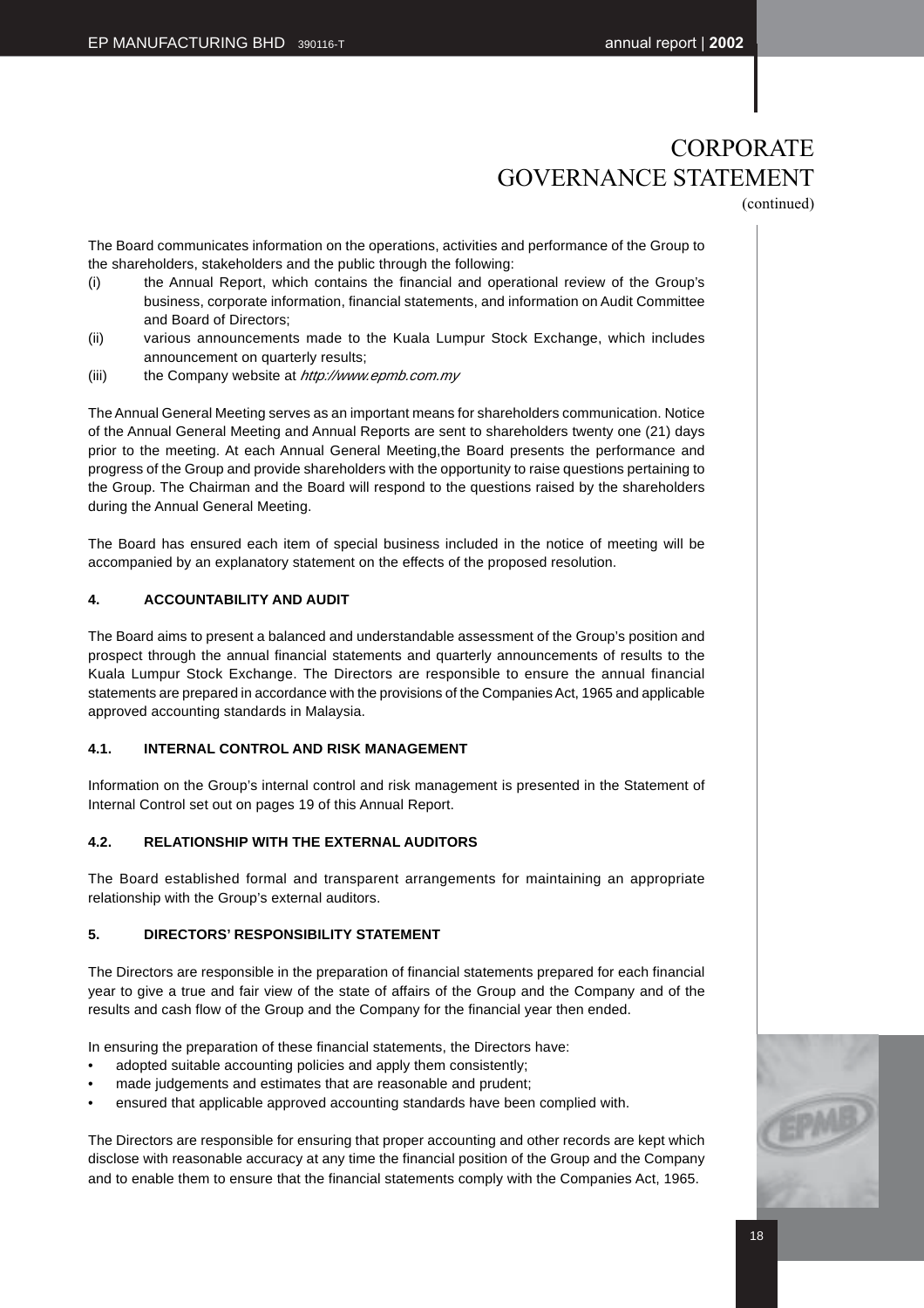### STATEMENT OF INTERNAL CONTROL

The Board of Directors, recognizing its responsibilities in ensuring sound internal controls, has developed a risk management framework for the Group to assist it in:

- Identifying the significant risks faced by the Group in the operating environment as well as evaluating the impact of such risk identified;
- Developing the necessary measures to manage these risks; and
- Monitoring and reviewing the effectiveness of such measures.

The Board has entrusted the Audit Committee with the responsibility to oversee the implementation of the risk management framework of the Group. The Board, in concurrence with the Audit Committee, has appointed an external consultant for the provision of internal auditing services which including the followings:

- Periodically evaluate all identified risks for their continuing relevance in the operating environment and inclusion in the Risk Management Framework.
- Assess adequacy of action plans and control systems developed to manage these risks;
- Monitor the performance of management in executing the action plan and operating the control systems; and
- Regularly report to the Audit Committee on the state of internal controls and the management of risk throughout the Group.

The Audit Committee, assisted by the external consultant, provides oversight on the proper functioning of the risk management framework as part of its function of monitoring compliance with the business objectives, policies, reporting standards and control procedures of the Group.

These ongoing processes have been in place for the year under review and reviewed regularly by the Audit Committee. However, these ongoing processes do not apply to the foreign subsidiaries which operations are insignificant.

The controls built into the risk management framework are not expected to eliminate all risks of failure to achieve business objectives but to provide reasonable and not absolute assurance against material misstatement of management and financial information or against financial losses and fraud.

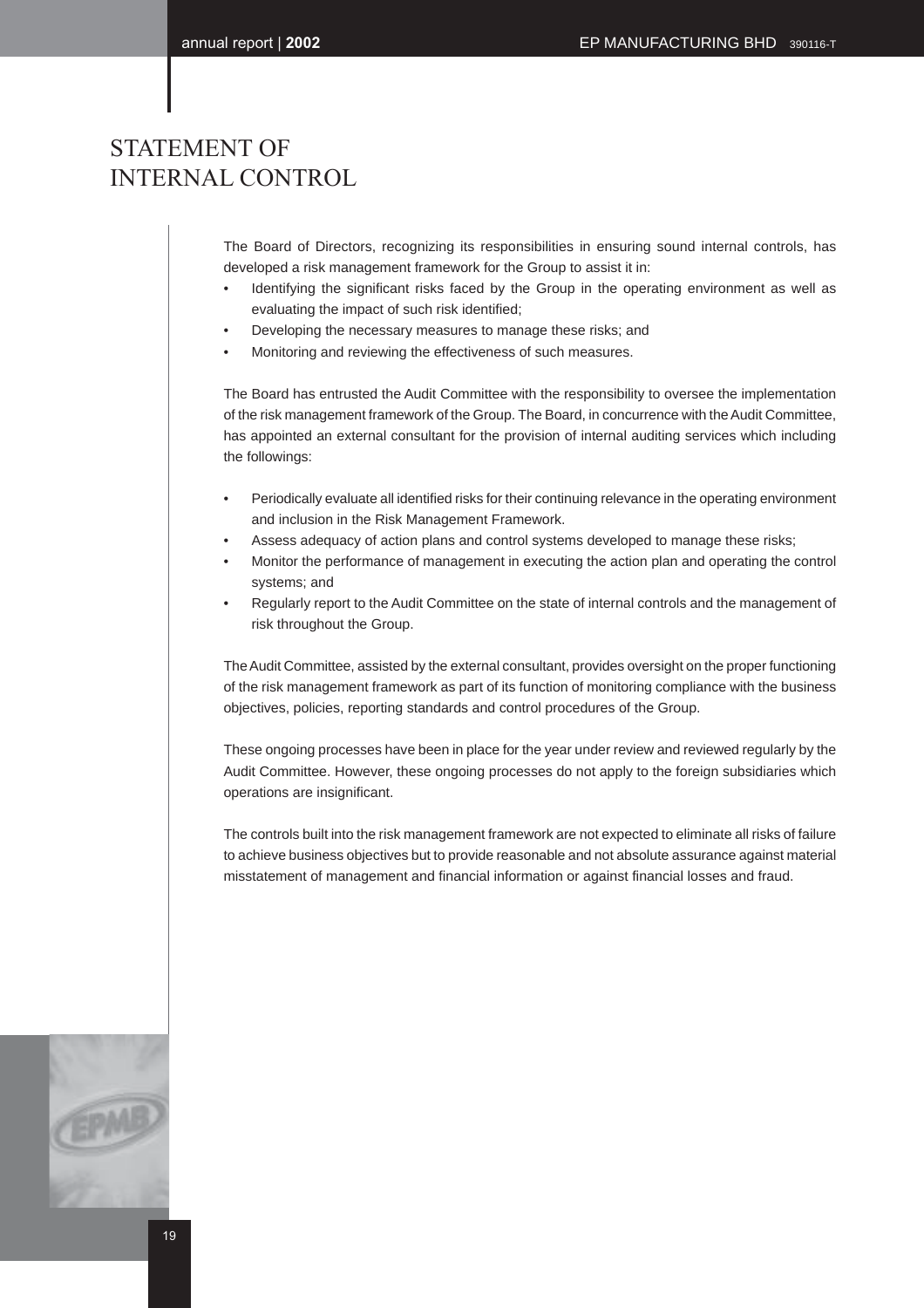### AUDIT **COMMITTEE**

#### **Composition of the Audit Committee**

The present members of the Audit Committee of the Company are:

- (i) Shaari Bin Haron (Independent Non-Executive Director; Chairman)
- (ii) Dato' Ibrahim Hussein @ Ibrahim bin Nyar Hussin (Independent Non-Executive Director)
- (iii) Hew Voon Foo (Non-Independent Non-Executive Director, member of Malaysian Institute of Accountants)

#### **Terms of Reference of Audit Committee**

The Audit Committee shall be appointed by the Board of Directors amongst its members and consist of at least three (3) members, of whom majority are Independent Directors.

The Committee shall include one member who is a member of the Malaysian Institute of Accountants ("MIA"); or if he is not a or if he is not a member of the MIA, he must have at least 3 years' working experience and he must have passed the examinations specified in Part I of the Schedule of the Accountants Act 1967; or he must be a member of one of the associations of accountants specified in Part II of the Schedule of the Accountants Act 1967.

In the event of any vacancy in the Audit Committee resulting in the non-compliance with Paragraph 15.10 of the Listing Requirements of Kuala Lumpur Stock Exchange, the Board shall appoint a new member within three months.

The Board of Directors shall review the term of office and the performance of an Audit Committee and each of its members at least once in every three years.

No alternate Director shall be appointed as a member of the Audit Committee.

#### **Meetings and Quorum of the Audit Committee**

The Audit Committee shall meet at least four (4) times a year and the quorum shall be at least three (3) persons with majority being Independent Directors. The details of the attendance of the meetings are disclosed under the heading 'Attendance of Audit Committee Meetings' on page 22 of this Annual Report. The Company Secretary shall act as secretary of the Audit Committee.

The Audit Committee may require the attendance of any management staff from the Finance/Accounts Department or other departments deemed necessary together with a representative or representatives from the external auditors.

The Audit Committee shall meet with the external auditors without executive Board members present at least once a year. Upon the request of the external auditor, the Chairman of the Audit Committee shall convene a meeting of the committee to consider any matter the external auditors believe should be brought to the attention of the Directors or shareholders.

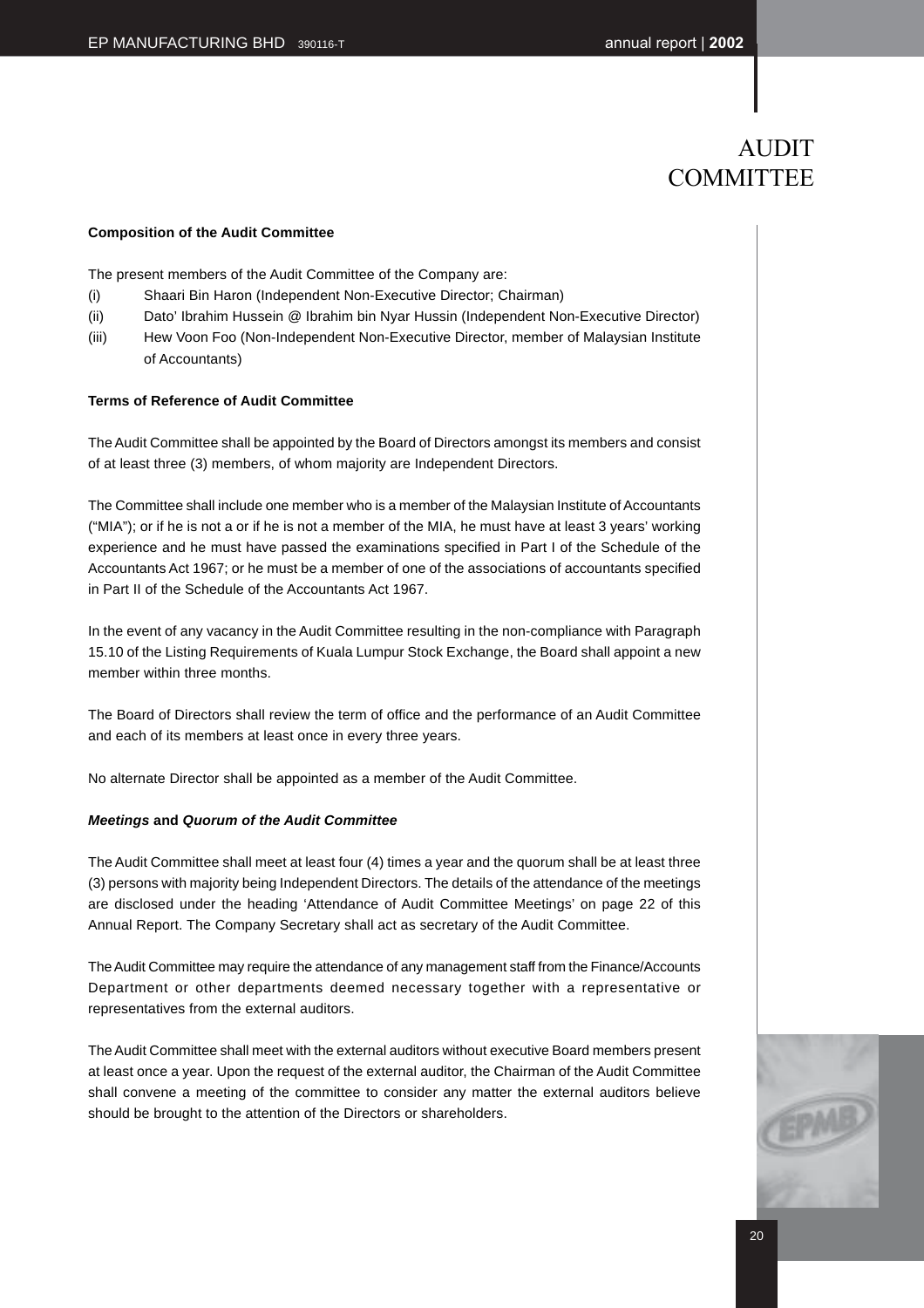## AUDIT **COMMITTEE**

(continued)

#### **Functions of the Audit Committee**

The duties and responsibilities of the Audit Committee include the following:

- (i) To consider the appointment of the external auditor, the audit fee and any questions of resignation or dismissal;
- (ii) To discuss with the external auditor before the audit commences, the nature and scope of the audit, and ensure co-ordination where more than one audit firm is involved;
- (iii) To discuss with the external auditor on the evaluation of the system of internal controls and the assistance given by the employees to the external auditors.
- (iv) To review and report to the Board if there is reason (supported by grounds) to believe that the external auditor is not suitable for reappointment.
- (v) To review the quarterly and year-end financial statements of the Board, focusing particularly on:
	- Any changes in the accounting policies and practices;
	- Significant adjustments arising from the audit;
	- The going concern assumption; and
	- Compliance with accounting standards and other legal requirements.
- (iv) To discuss problems and reservations arising from the interim and final audits, and any matter the auditors may wish to discuss (in the absence of the Management where necessary);
- (v) To review the external auditor's management letter and the management's response;
- (vi) To do the following where there is an internal audit function:
	- review the adequacy of the scope, functions and resources of the internal audit function, and that it has the necessary authority to carry out its work;
	- review the internal audit programme and results of the internal audit process and where necessary ensure that appropriate action is taken on the recommendations of the internal audit function;
	- review any appraisal or assessment of the performance of members of the internal audit function;
	- approve any appointment or termination of senior staff members of the internal audit function; and
	- inform itself of resignations of internal audit staff members and provide the resigning staff member an opportunity to submit his reasons for resigning.
- (vii) To consider any related party transactions that may arise within the Company or the Group;
- (viii) To consider the major findings of internal investigations and the management's response;
- (ix) To consider other topics as defined by the Board.

#### **Rights of the Audit Committee**

The Audit Committee has ensured that wherever necessary and reasonable for the performance of its duties, in accordance with a procedure determined by the Board:

- (i) have authority to investigate any matter within its terms of reference;
- (ii) have the resources which are required to perform its duties;
- (iii) have full and unrestricted access to any information pertaining to the listed issuer;
- (iv) have direct communication channels with the external auditors and person(s) carrying out the internal audit function or activity (if any);
- (v) be able to obtain independent professional or other advice; and
- (vi) be able to convene meetings with the external auditors, excluding the attendance of the executive members of the committee, whenever deemed necessary.

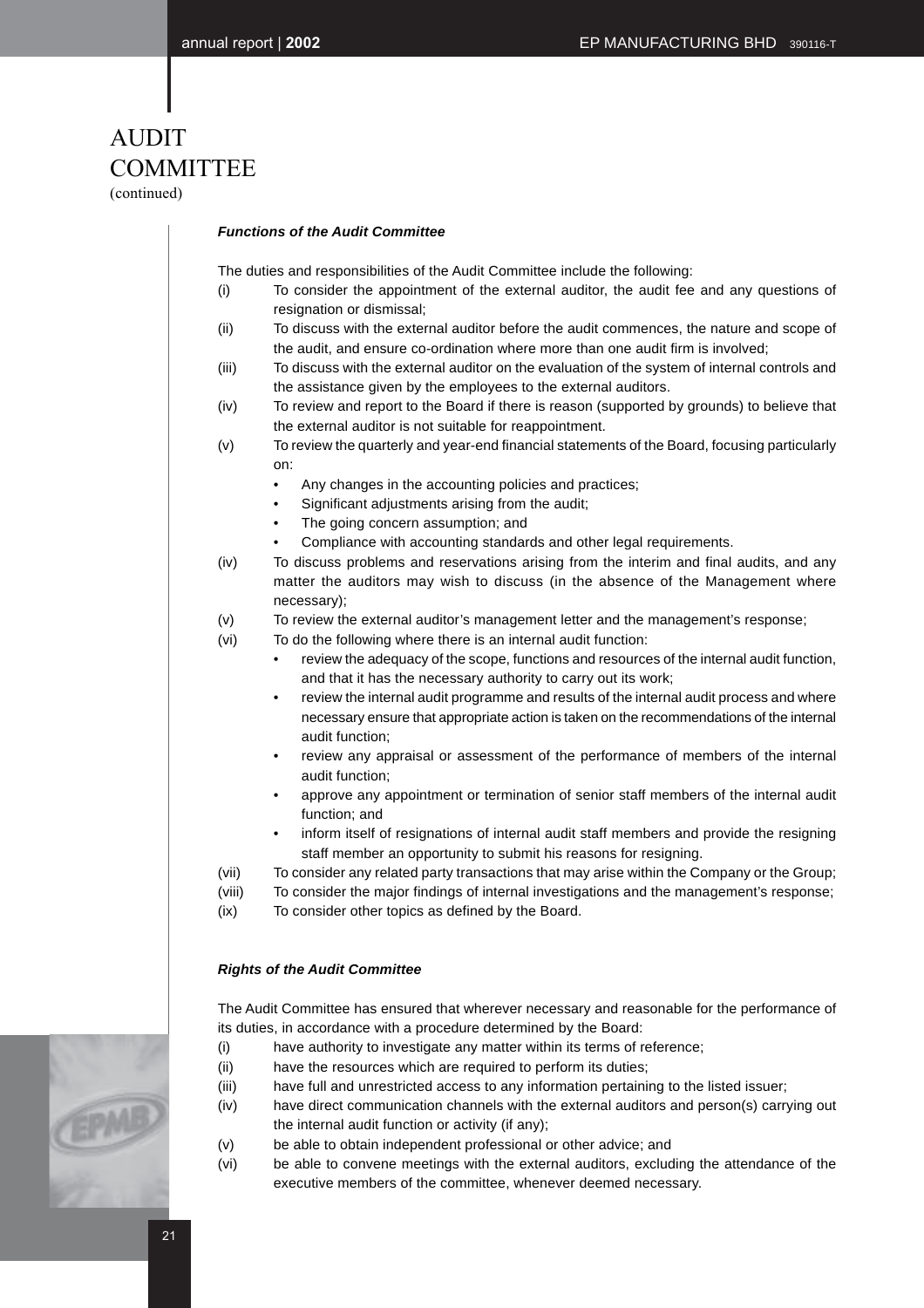### AUDIT **COMMITTEE** (continued)

#### **Procedure of Audit Committee**

The Audit Committee regulates its own procedures:

- (i) the calling of meetings;
- (ii) the notice to be given of such meetings;
- (iii) the voting and proceedings of such meetings;
- (iv) the keeping of minutes; and
- (v) the custody, protection and inspection of such minutes.

#### **Review of the Audit Committee**

The Board of Directors has ensured that the term of office and performance of the Audit Committee and each of its members are being reviewed at least once in every three years to determine whether the Audit Committee and members have carried out their duties in accordance with their terms of reference.

#### **Attendance of Audit Committee Meetings**

| held during the financial year ended 31 December 2002 are as follows:<br><b>Total meetings attended by</b><br>the Directors/Total Meetings<br>held during the financial |                              |                 |  |
|-------------------------------------------------------------------------------------------------------------------------------------------------------------------------|------------------------------|-----------------|--|
| <b>Directors</b>                                                                                                                                                        | year ended 31 December 2002* | % of Attendance |  |
| Shaari Bin Haron                                                                                                                                                        | 6/6                          | 100             |  |
| Dato' Ibrahim Hussein @<br>Ibrahim bin Nyar Hussin                                                                                                                      | 6/6                          | 100             |  |
| Hew Voon Foo**                                                                                                                                                          | 4/4                          | 100             |  |
| Goh Chyin Tar**                                                                                                                                                         | 3/3                          | 100             |  |
| Tunku Ahmad Burhanuddin                                                                                                                                                 | N/A                          | N/A             |  |

The details of attendance of each Audit Committee member in the Audit Committee meetings

**Notes** 

bin Tunku Datuk Adnan\*\*\*

- The meetings were held on 25 February 2002, 1 April 2002, 26 April 2002, 24 May 2002, 26 August 2002 and 25 November 2002.
- \*\* Hew Voon Foo was appointed on 17 April 2002. Goh Chyin Tar was appointed on 31 January 2002 and resigned on 29 April 2002.
- \*\*\* Tunku Ahmad Burhanuddin bin Tunku Datuk Adnan resigned on 31 January 2002.

#### **Activities Undertaken By Audit Committee**

The activities of the Audit Committee during the financial year ended 31 December 2002 include the following:

- (i) review the Group's quarterly financial results, year end audited financial statements presented by the external auditors and recommend the same to the Board for approval;
- (ii) review related party transactions within the Group;
- (iii) review, discuss and deliberate on issues raised in the audit report by the internal auditors and reviewed the effectiveness of the Group's system of internal controls.

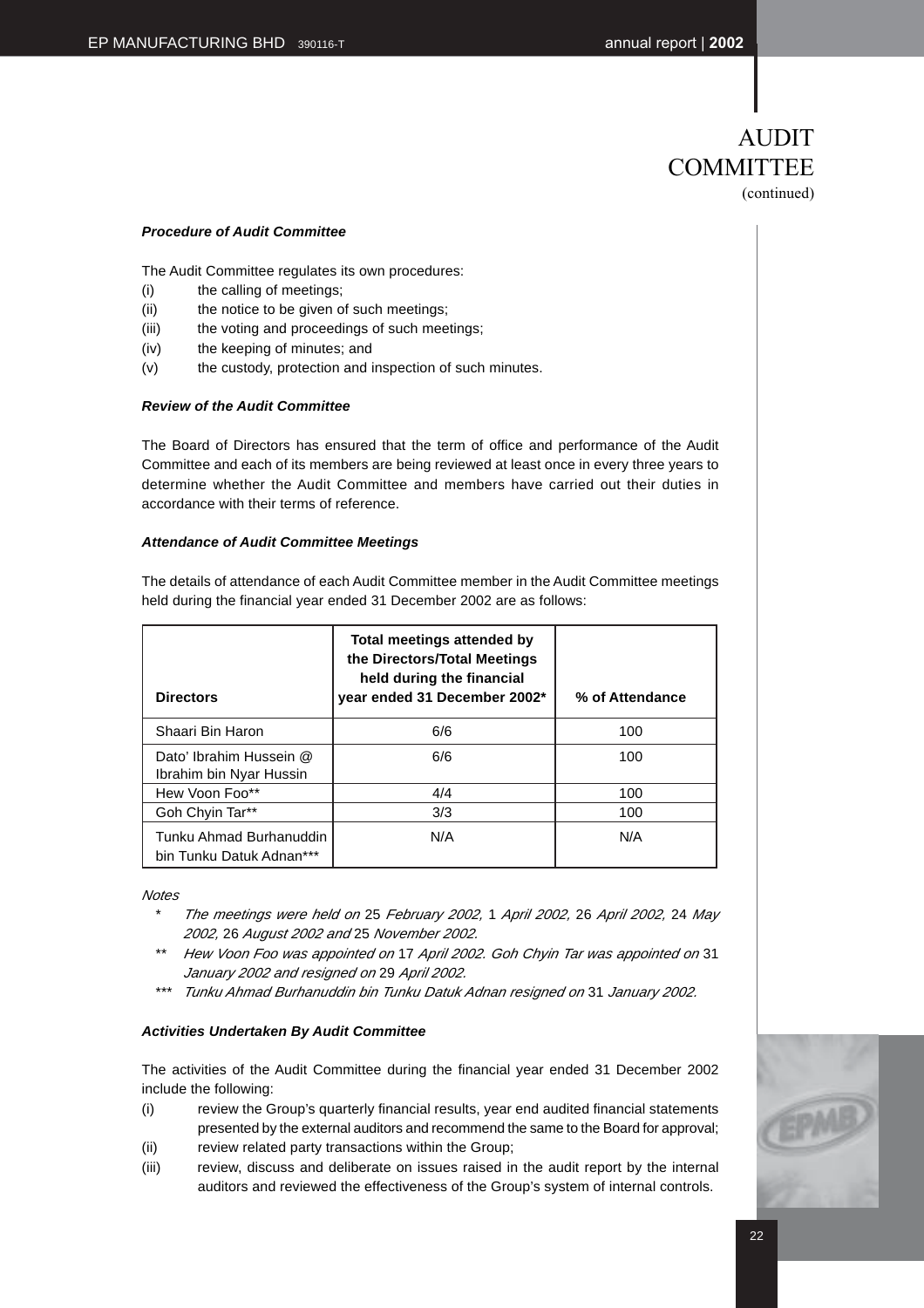# **DIRECTORS' REPORT AND FINANCIAL STATEMENTS** FOR THE YEAR ENDED 31 DECEMBER 2002

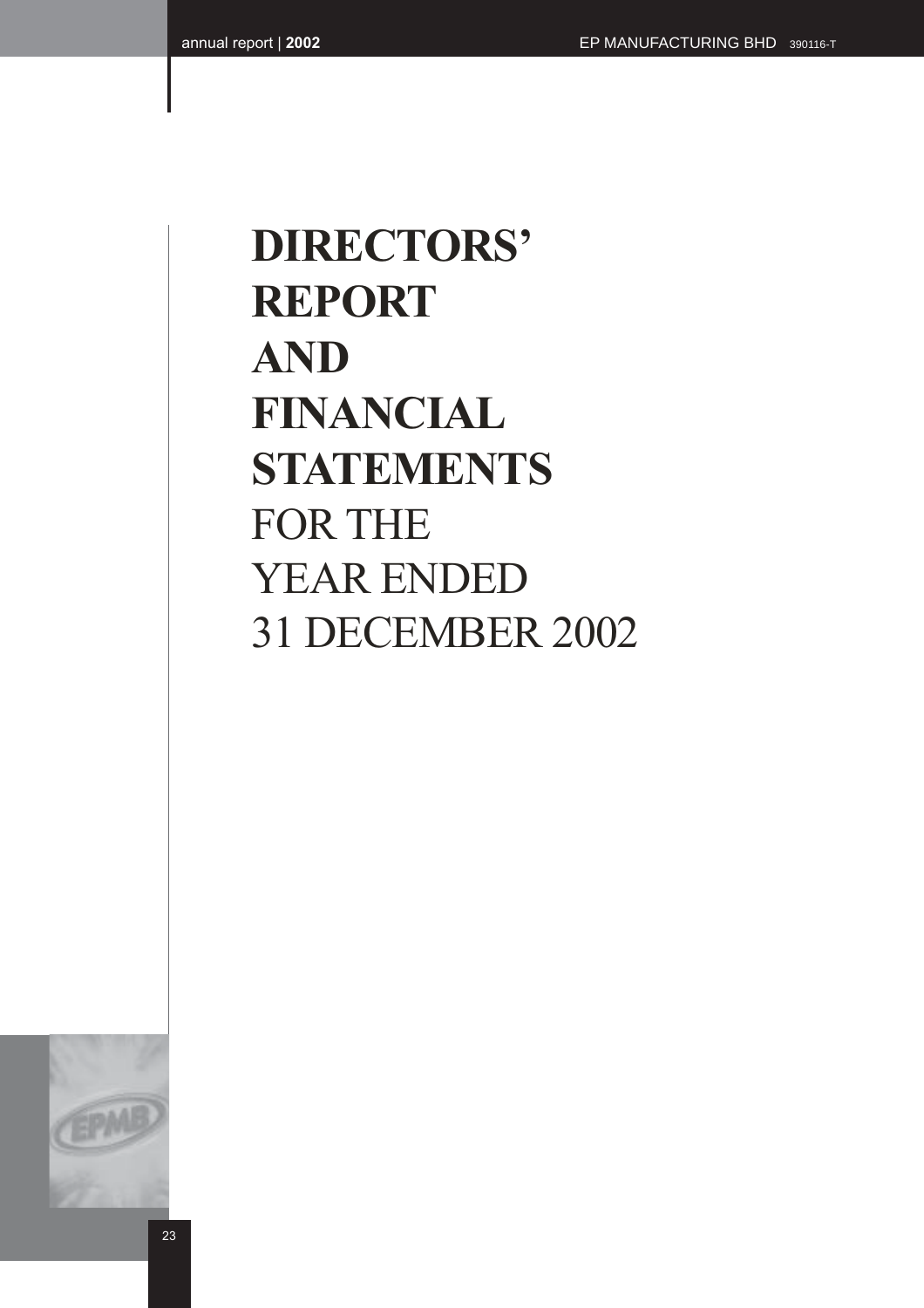The Directors hereby submit their report and the audited financial statements of the Group and of the Company for the year ended 31 December 2002.

#### **Principal activities**

The principal activity of the Company is that of investment holding. The principal activities of the subsidiaries are set out in Note 3 to the financial statements. There have been no significant changes in the nature of these activities during the financial year.

#### **Results**

|                       | Group<br><b>RM'000</b> | Company<br><b>RM'000</b> |
|-----------------------|------------------------|--------------------------|
| Net loss for the year | (21, 857)              | (870)                    |
|                       |                        |                          |

#### **Reserves and provisions**

There were no material transfers to or from reserves and provisions during the financial year except as disclosed in the financial statements.

#### **Dividends**

Since the end of the previous financial year, the Company paid a final dividend of 3.5% less tax totalling RM1,005,480 in respect of the year ended 31 December 2001 on 27 September 2002.

The final dividend recommended by the Directors in respect of the year ended 31 December 2002 is 3.5 % less tax totalling RM1,044,792.

#### **Directors of the Company**

Directors who served since the date of the last report are:

Hamidon bin Abdullah Goh Chyin Tar Y.B. Dato' Ibrahim Hussein @ Ibrahim bin Nyar Hussin Shaari bin Haron Linden Hamidon Nee Fong Hew Voon Foo

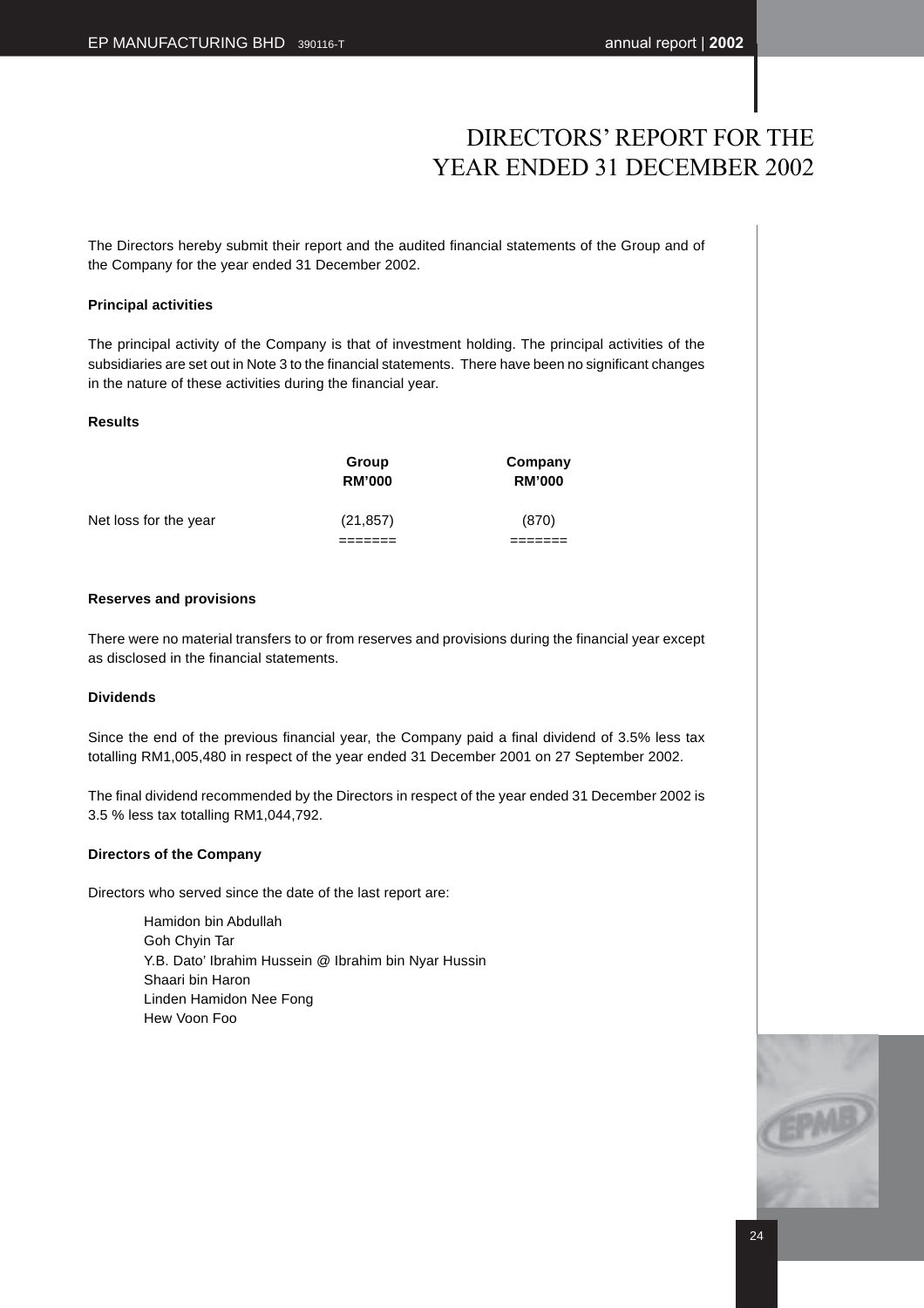(continued)

The holdings and deemed holdings in the ordinary shares of the Company and of its related corporations (other than wholly-owned subsidiaries) of those who were Directors at year end as recorded in the Register of Directors' Shareholdings are as follows:

|                                    | Number of ordinary shares of RM1 each |               |      |            |
|------------------------------------|---------------------------------------|---------------|------|------------|
|                                    | At                                    |               |      | At         |
|                                    | 1.1.2002                              | <b>Bought</b> | Sold | 31.12.2002 |
| Shareholdings in which Directors   |                                       |               |      |            |
| have direct interest               |                                       |               |      |            |
| Interest in EP Manufacturing Bhd.: |                                       |               |      |            |
| Hamidon bin Abdullah               | 6,021,733                             |               |      | 6,021,733  |
| Linden Hamidon Nee Fong            | 1,226,967                             |               |      | 1,226,967  |
| Y.B. Dato' Ibrahim Hussein         |                                       |               |      |            |
| @ Ibrahim bin Nyar Hussin in       | 50,000                                |               |      | 50,000     |
| Shaari bin Haron                   | 10,000                                | 10,000        |      | 20,000     |
| Shareholdings in which Directors   |                                       |               |      |            |
| have deemed interest               |                                       |               |      |            |
| Hamidon bin Abdullah               |                                       |               |      |            |
| - deemed interest*                 | 14,345,465                            |               |      | 14,345,465 |
| - deemed interest**                | 1,226,967                             |               |      | 1,226,967  |
| Linden Hamidon Nee Fong            |                                       |               |      |            |
| - deemed interest**                | 20,367,198                            |               |      | 20,367,198 |
|                                    |                                       |               |      |            |

\* Deemed interested by virtue of his substantial shareholding in EP Properties (M) Sdn Bhd, the registered owner of the shares in the Company.

\*\* Deemed interest in each others' shareholdings by virtue of their spousal relationship.

None of the other Directors holding office at 31 December 2002 had any interest in the ordinary shares of the Company and of its related corporations during the financial year.

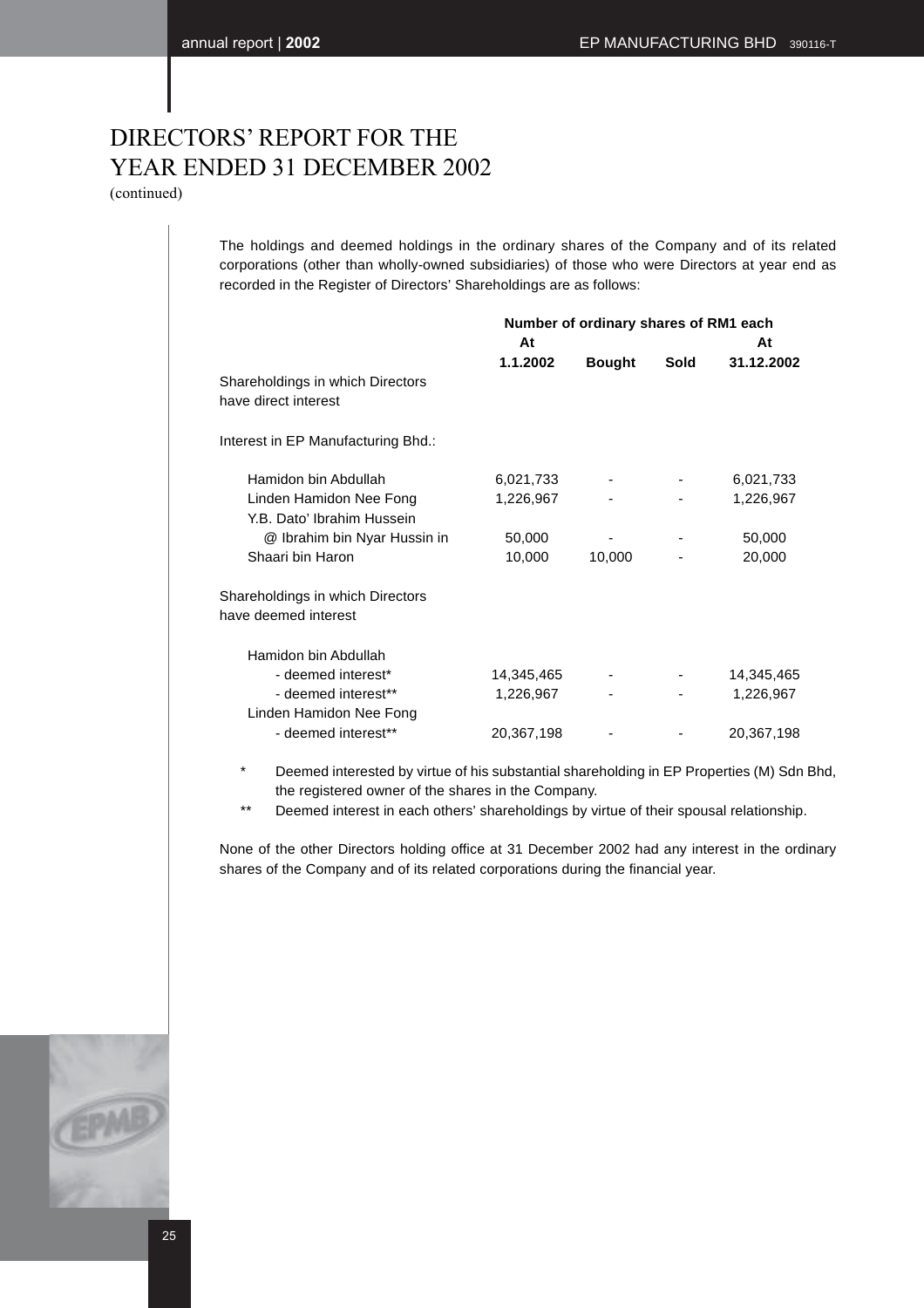(continued)

#### **Directors' benefits**

Since the end of the previous financial year, no Director of the Company has received nor become entitled to receive any benefit (other than a benefit included in the aggregate amount of emoluments received or due and receivable by Directors as shown in the financial statements) by reason of a contract made by the Company or a related corporation with the Director or with a firm of which the Director is a member, or with a company in which the Director has a substantial financial interest, other than certain Directors who have significant financial interests in companies which traded with certain companies in the Group in the ordinary course of business as disclosed in Note 23 to the financial statements.

There were no arrangements during and at the end of the financial year which had the object of enabling Directors of the Company to acquire benefits by means of the acquisition of shares in or debentures of the Company or any other body corporate except as disclosed below:

Hamidon bin Abdullah ("Hamidon") granted a put option to EP Manufacturing Bhd. ("EPMB") whereby EPMB can exercise the right to require Hamidon to purchase Fundwin Sdn Bhd's ("Fundwin"), a wholly owned subsidiary, Irredeemable Convertible Preference Share ("ICPS") and Ordinary Shares (collectively referred to as "Option Shares") from EPMB free from all liens, charges and other encumbrances based on an aggregate consideration to be calculated as follows ("Option Price"):

- (i) RM8,490,000 together with interest at eight per centum (8%) per annum calculated from the date of subscription of the ICPS on 27 December 1997 until the date of the payment in full of the Option Price;
- (ii) RM1,000 together with interest at eight per centum (8%) per annum calculated from 28 December 1999, being the date of the acquisition of the Ordinary Shares, until the date of the payment in full of the Option Price;
- (iii) less any dividends that have been declared and paid by the said subsidiary to EPMB; and
- (iv) Hamidon shall also be entitled to a contingent consideration based on 3.8% of the turnover of Fundwin for each of the five (5) financial years ending 31 December 2004 ("Contingent Consideration"). However, the Contingent Consideration is only payable by the Company to Hamidon in a particular financial year if Fundwin achieves an audited profit after taxation of not less than RM5,000,000 for that particular financial year. In the event Fundwin does not achieve the required profit for any applicable financial years, Hamidon's entitlement to the Contingent Consideration for that financial year shall lapse.

EPMB may put to Hamidon to acquire the Option Shares at the Option Price in the event the audited profit after taxation of the subsidiary as certified by the subsidiary's auditors is less than RM5,000,000 for each of the three (3) financial years ending 31 December 2002. The put option is exercisable by EPMB at any time during a period of three (3) months commencing from the date of receipt by EPMB of the auditors' certificate for the said subsidiary for that applicable financial year.

Upon exercise of the put option, Hamidon will be required to purchase or cause to be purchased from EPMB at the Option Price, the Option Shares free from all liens, charges and other encumbrances and with all rights attaching thereto within seven (7) days from the date of the exercise of the put option.

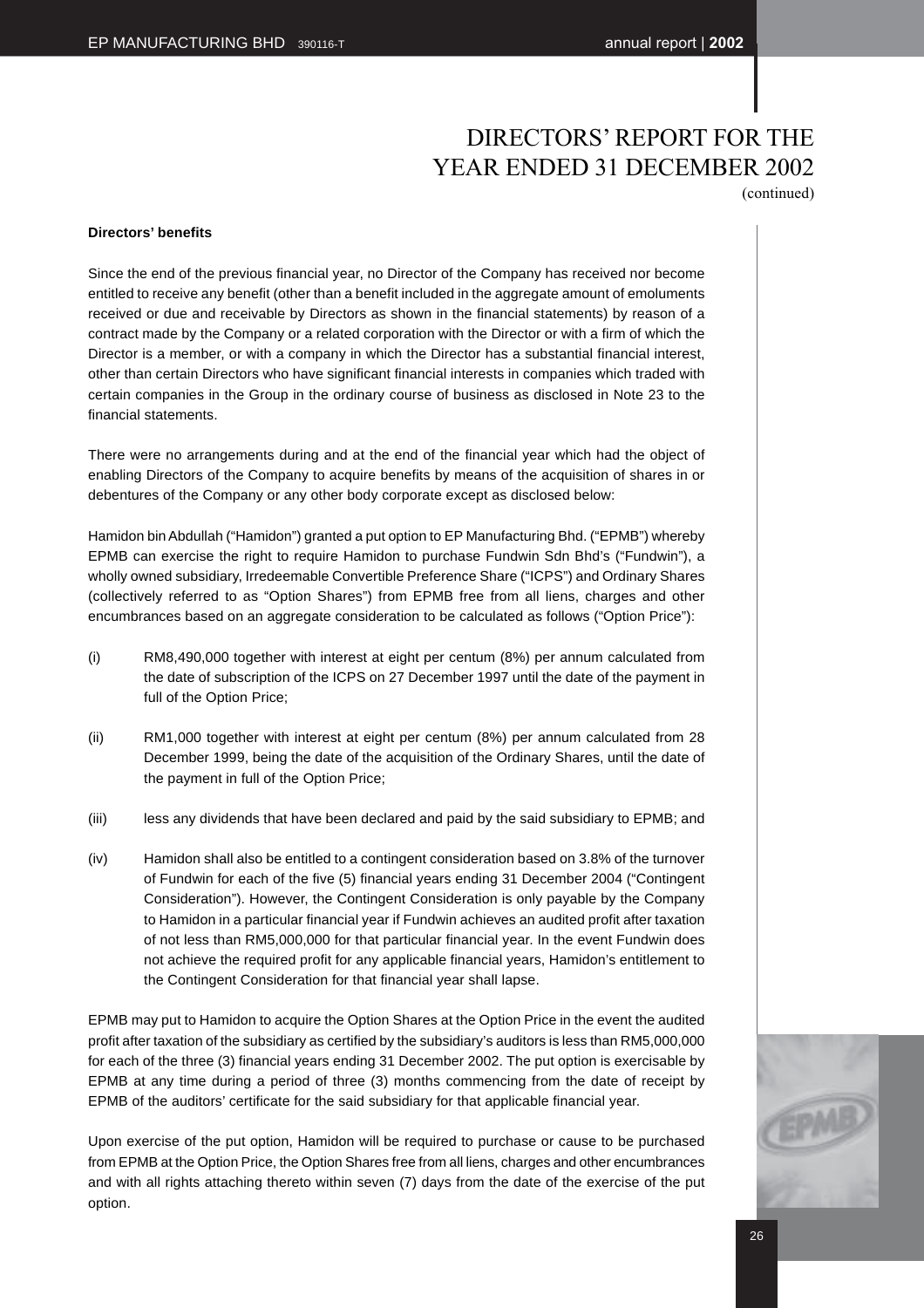(continued)

The acquisition of the Options Shares and the put option thereof were approved by the shareholders on 28 June 2000. At the date of this report, the Board of Directors has not exercised the put option. The Board of Directors has decided to extend the put option for an additional two years and are in the process of finalising the supplementary agreement with Hamidon.

#### **Issue of shares and debentures**

During the financial year, the Company issued 1,560,000 ordinary shares of RM1.00 each via a private placement at par for cash for working capital purpose.

#### **Options granted over unissued shares**

No options were granted to any person to take up unissued shares of the Company during the year.

At an Extraordinary General Meeting held in June 2002, the Company's shareholders approved the establishment of an employees' share option scheme ("ESOS") of not more than 10% of the issued share capital of the Company or 4,146,000 new ordinary shares, whichever is the higher, to eligible Directors and employees of the Group. At the date of this report, no options have been granted to any person pursuant to the ESOS.

The salient features of the scheme are as follows:

- i) Eligible employees are those who have been confirmed in writing as employees of the Group at the date of the offer and have attained the age of eighteen years.
- ii) The option is personal to the grantee and is non-assignable.
- iii) The option price shall be determined by the weighted average market quotation of the Company's ordinary shares as shown in the daily official list issued by the Kuala Lumpur Stock Exchange for the five trading days preceding the respective dates of the offer with an allowance for a discount of not more than ten percent (10%) at the Option Committee's discretion or at the par value of the ordinary shares of the Company, whichever is higher.
- iv) The options granted may be exercised at any time within a period of 5 years from the date of offer of the option or such shorter period as may be specifically stated in the offer upon giving notice in writing.
- v) The options granted may be exercised in full or in lesser number of ordinary shares provided that the number shall be in multiples of 1,000 shares.

The persons to whom the options have been granted have no right to participate by virtue of the options in any share issue of any other company.

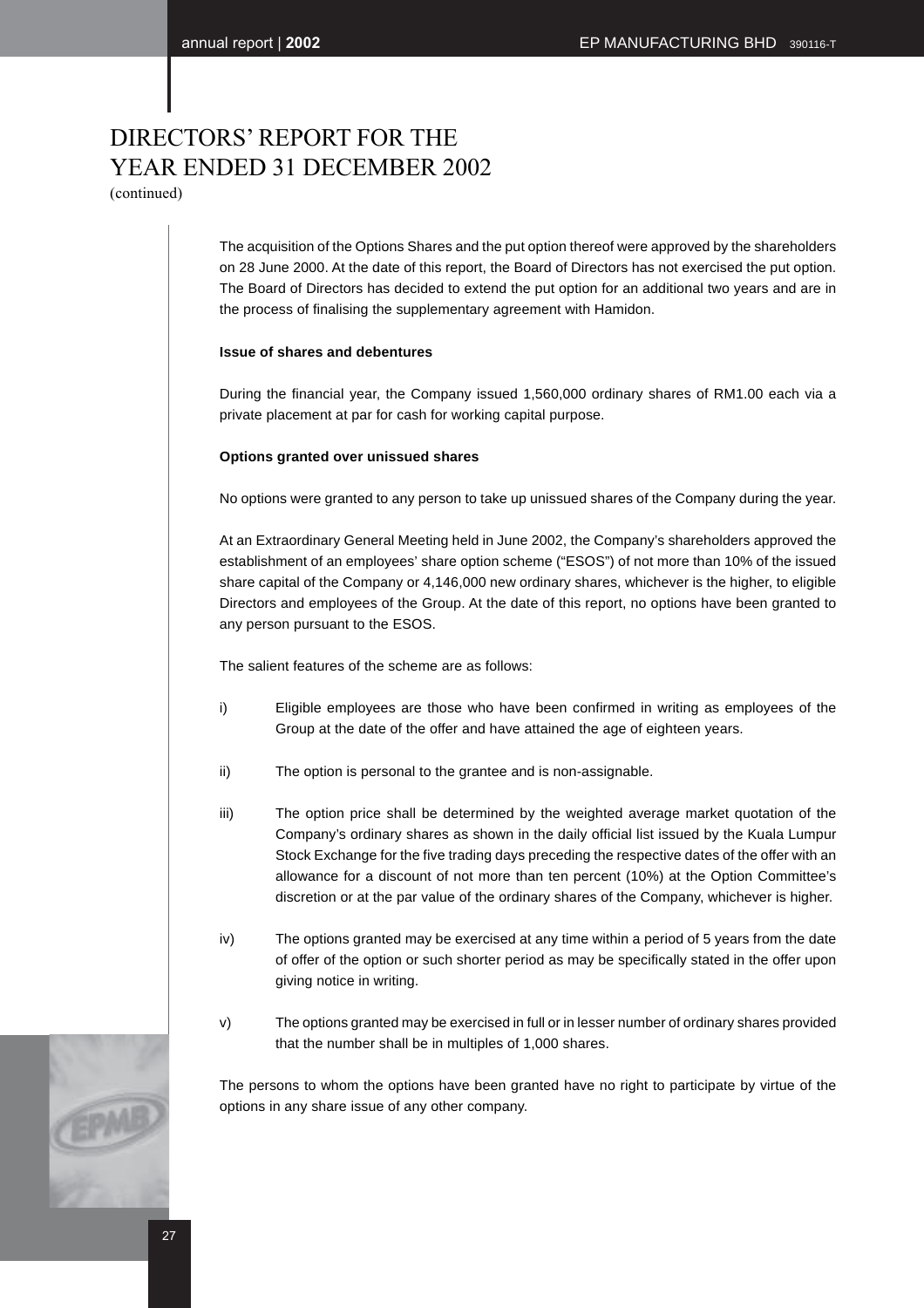(continued)

#### **Event subsequent to the balance sheet date**

The shareholders of the Company had approved the following proposals at the Extraordinary General Meeting of the Company in February 2003. The proposals have also been approved by the Securities Commission.

a) The proposed acquisition of:

79.5% equity interest in the issued and paid-up share capital of PEPS-JV (M) Sdn Bhd ("PEPS-JV") from Mutual Concept Sdn Bhd ("Mutual Concept"), a company where the controlling shareholder and a Director of the Company, Hamidon bin Abdullah has an interest, for a purchase consideration of up to RM105,000,000 to be satisfied by a combination of cash payment of RM10,500,000 and the issuance of up to 189,000,000 Irredeemable Convertible Unsecured Preference Shares of RM0.10 each in EP Manufacturing Bhd. ("EPMB ICUPS") at an issue price of RM0.50 per EPMB ICUPS; and

30,000,000 Redeemable Convertible Secured Preference Shares of RM1.00 each in PEPS-JV ("PEPS-JV RCSPS") from Securita ABS ONE Berhad ("Securita"), a special purpose vehicle of Pengurusan Danaharta Nasional Berhad for a purchase consideration of RM30,000,000 to be satisfied through the issuance of 60,000,000 Redeemable Convertible Secured Preference Shares of RM0.10 each in EPMB ("EPMB RCSPS") at an issue price of RM0.50 per EPMB RCSPS.

- b) The proposed rights issue of up to 21,945,000 new warrants in EPMB ("EPMB Warrants") on the basis of one (1) new EPMB Warrant for every two (2) ordinary shares of RM1.00 each in EPMB ("EPMB Shares") held at an issue price to be determined later.
- c) The proposed renounceable offer for sale of up to 94,500,000 EPMB ICUPS by Mutual Concept to the shareholders of EPMB at a maximum offer price of RM0.50 per EPMB ICUPS, payable in full upon acceptance, on a basis and a date to be determined and announced later.
- d) The proposed renounceable offer for sale of up to 60,000,000 EPMB RCSPS by Securita to the shareholders of EPMB at an offer price of RM0.50 per EPMB RCSPS, payable in full upon acceptance, on a basis and date to be determined and announced later.
- e) The proposed increase in the authorised share capital of EPMB from RM95,000,000 comprising 95,000,000 EPMB shares to RM500,000,000 comprising 470,000,000 EPMB shares, 200,000,000 EPMB ICUPS AND 100,000,000 EPMB RCSPS.
- f) The proposed amendments to the Memorandum and Articles of Association of the Company to facilitate the proposed acquisition of PEPS-JV and the proposed capital increase.

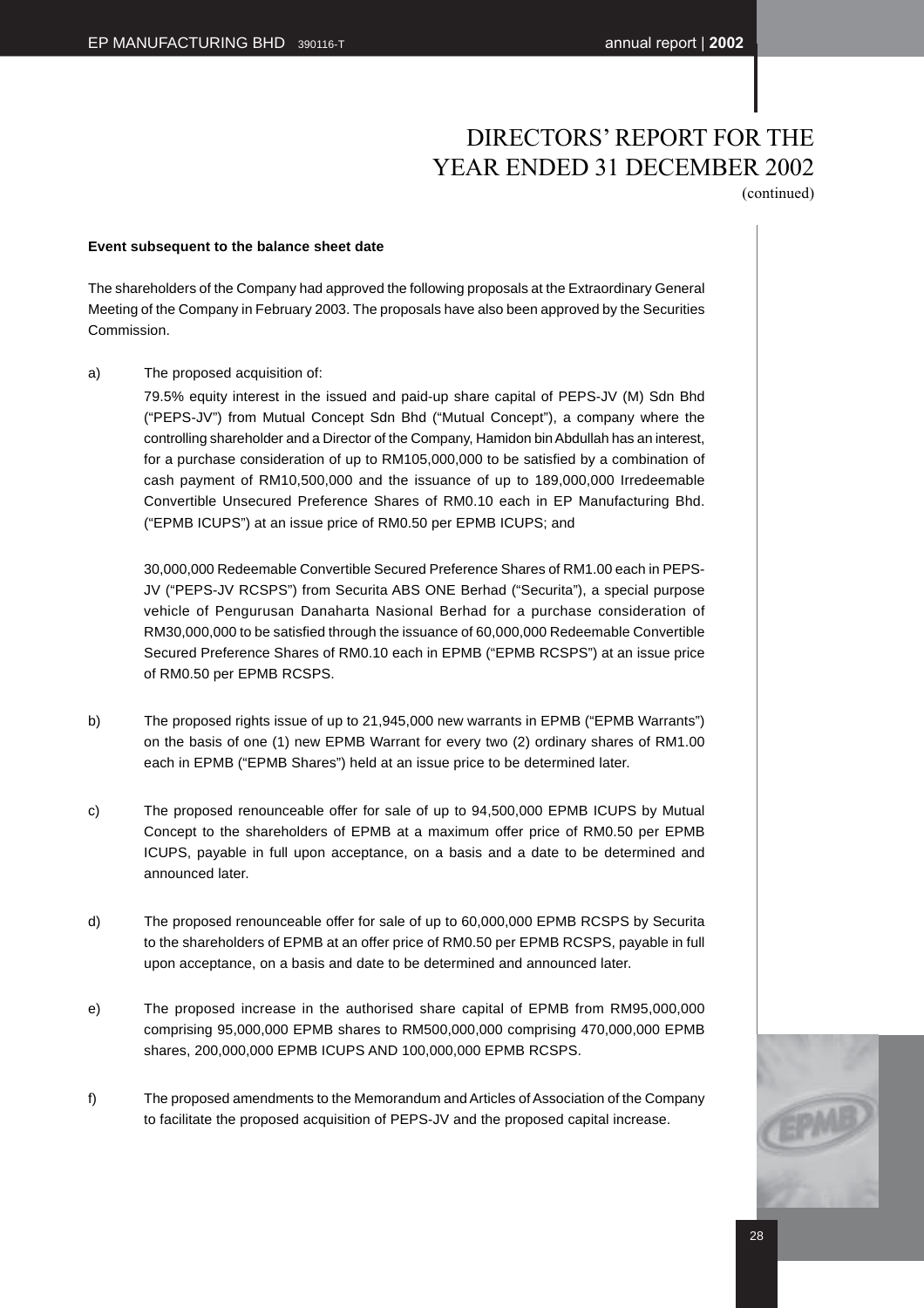(continued)

Before the financial statements of the Group and of the Company were made out, the Directors took reasonable steps to ascertain that:

- i) all known bad debts have been written off and adequate provision made for doubtful debts, and
- ii) all current assets have been stated at the lower of cost and net realisable value.

At the date of this report, the Directors are not aware of any circumstances:

- i) that would render the amount written off for bad debts, or the amount of the provision for doubtful debts, in the Group and in the Company inadequate to any substantial extent, or
- ii) that would render the value attributed to the current assets in the Group and in the Company financial statements misleading, or
- iii) which have arisen which render adherence to the existing method of valuation of assets or liabilities of the Group and of the Company misleading or inappropriate, or
- iv) not otherwise dealt with in this report or the financial statements, that would render any amount stated in the financial statements of the Group and of the Company misleading.

At the date of this report, there does not exist:

- i) any charge on the assets of the Group or of the Company that has arisen since the end of the financial year and which secures the liabilities of any other person, or
- ii) any contingent liability in respect of the Group or of the Company that has arisen since the end of the financial year.

No contingent liability or other liability of any company in the Group has become enforceable, or is likely to become enforceable within the period of twelve months after the end of the financial year which, in the opinion of the Directors, will or may substantially affect the ability of the Group and of the Company to meet their obligations as and when they fall due.

In the opinion of the Directors, except as disclosed in Note 15 to the financial statements, the results of the operations of the Group and of the Company for the financial year ended 31 December 2002 have not been substantially affected by any item, transaction or event of a material and unusual nature nor has any such item, transaction or event occurred in the interval between the end of that financial year and the date of this report.

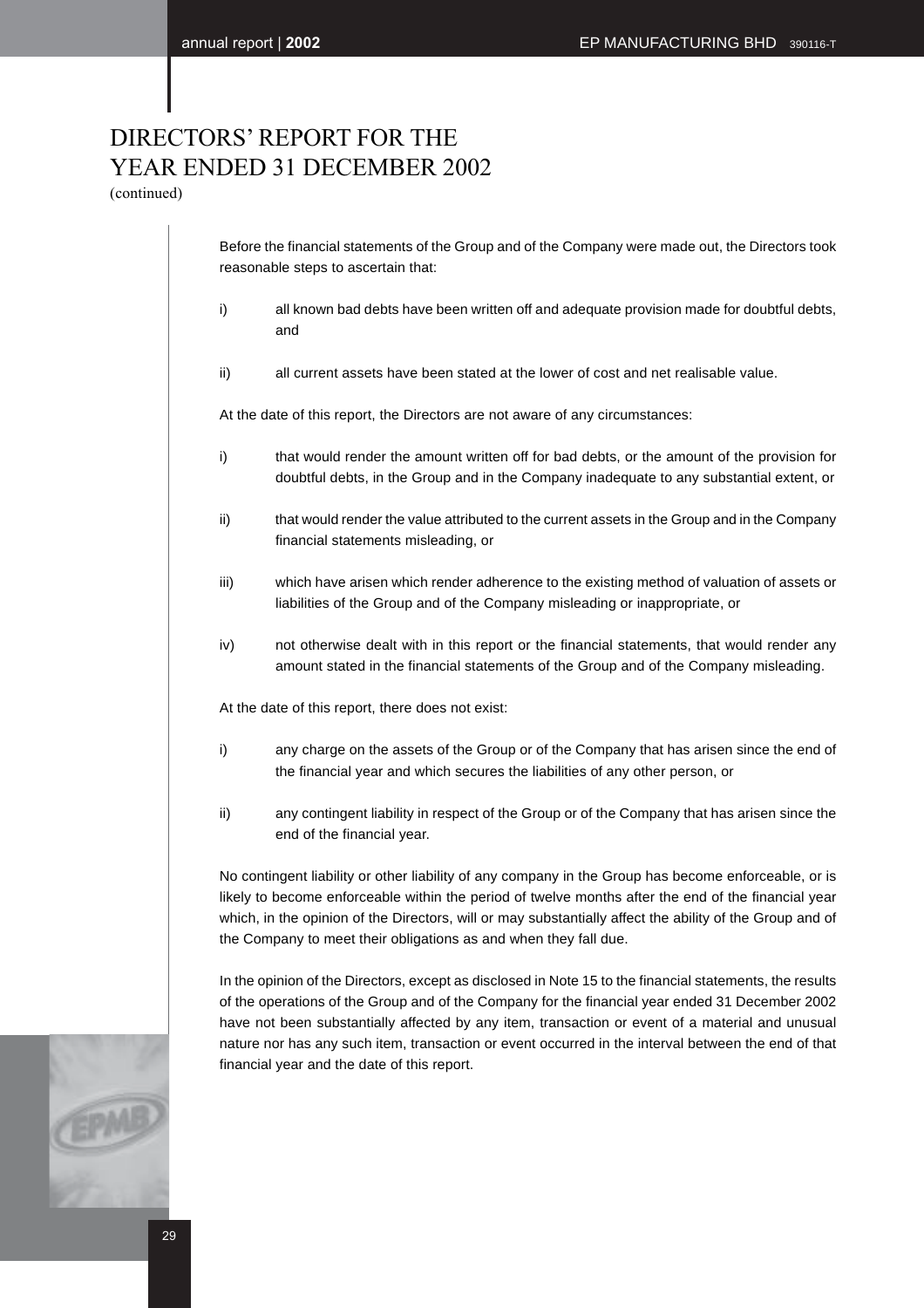(continued)

### **Auditors**

The auditors, Messrs KPMG, have indicated their willingness to accept re-appointment.

Signed in accordance with a resolution of the Directors:

....................................................................................

**Hamidon bin Abdullah**

.................................................................................... **Goh Chyin Tar**

Kuala Lumpur, Date: 29 April 2003

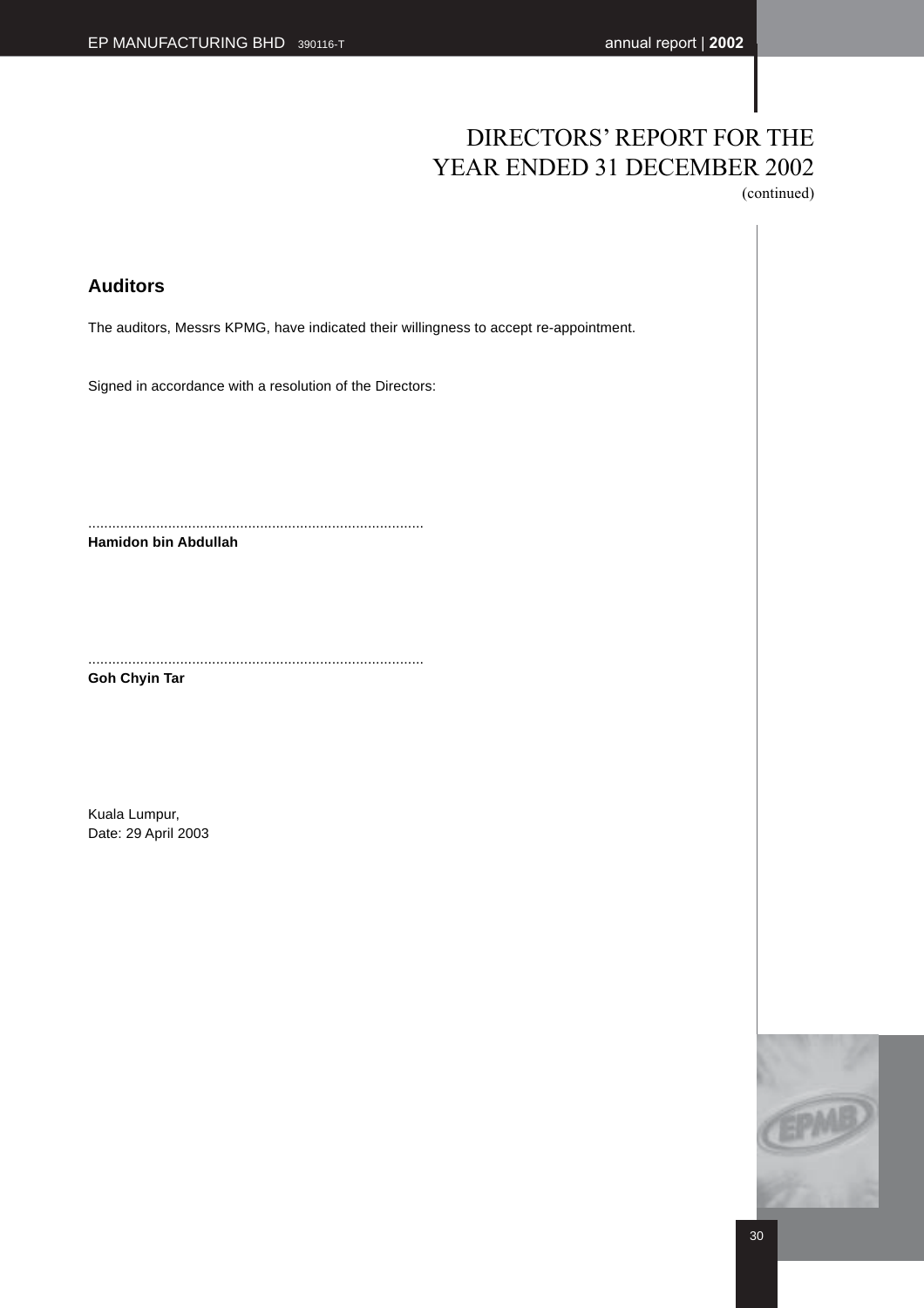### STATEMENT BY DIRECTORS

### **Statement by Directors pursuant to Section 169(15) of the Companies Act, 1965**

In the opinion of the Directors, the financial statements set out on pages 35 to 73, are drawn up in accordance with applicable approved accounting standards in Malaysia so as to give a true and fair view of the state of affairs of the Group and of the Company at 31 December 2002 and of the results of their operations and cash flows for the year ended on that date.

Signed in accordance with a resolution of the Directors:

.................................................................................... **Hamidon bin Abdullah**

....................................................................................

**Goh Chyin Tar**

Kuala Lumpur, Date: 29 April 2003



31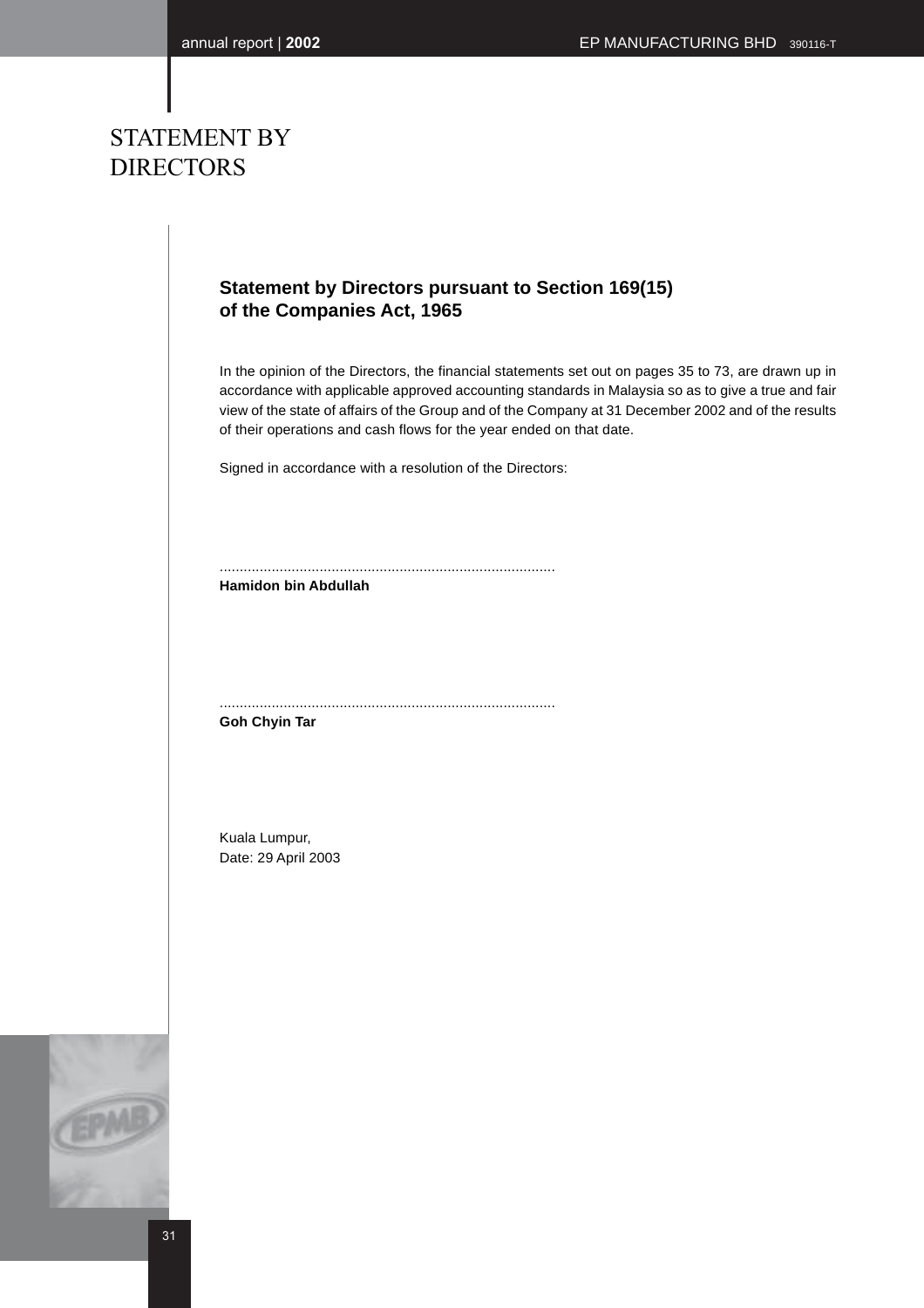### **STATUTORY** DECLARATION

### **Statutory declaration pursuant to Section 169(16) of the Companies Act, 1965**

I, Too Kok Thai, the officer primarily responsible for the financial management of EP Manufacturing Bhd., do solemnly and sincerely declare that the financial statements set out on pages 35 to 73, are, to the best of my knowledge and belief, correct and I make this solemn declaration conscientiously believing the same to be true, and by virtue of the provisions of the Statutory Declarations Act, 1960.

Subscribed and solemnly declared by the abovenamed in Kuala Lumpur on 29 April 2003.

....................................................................... **Too Kok Thai**

Before me:

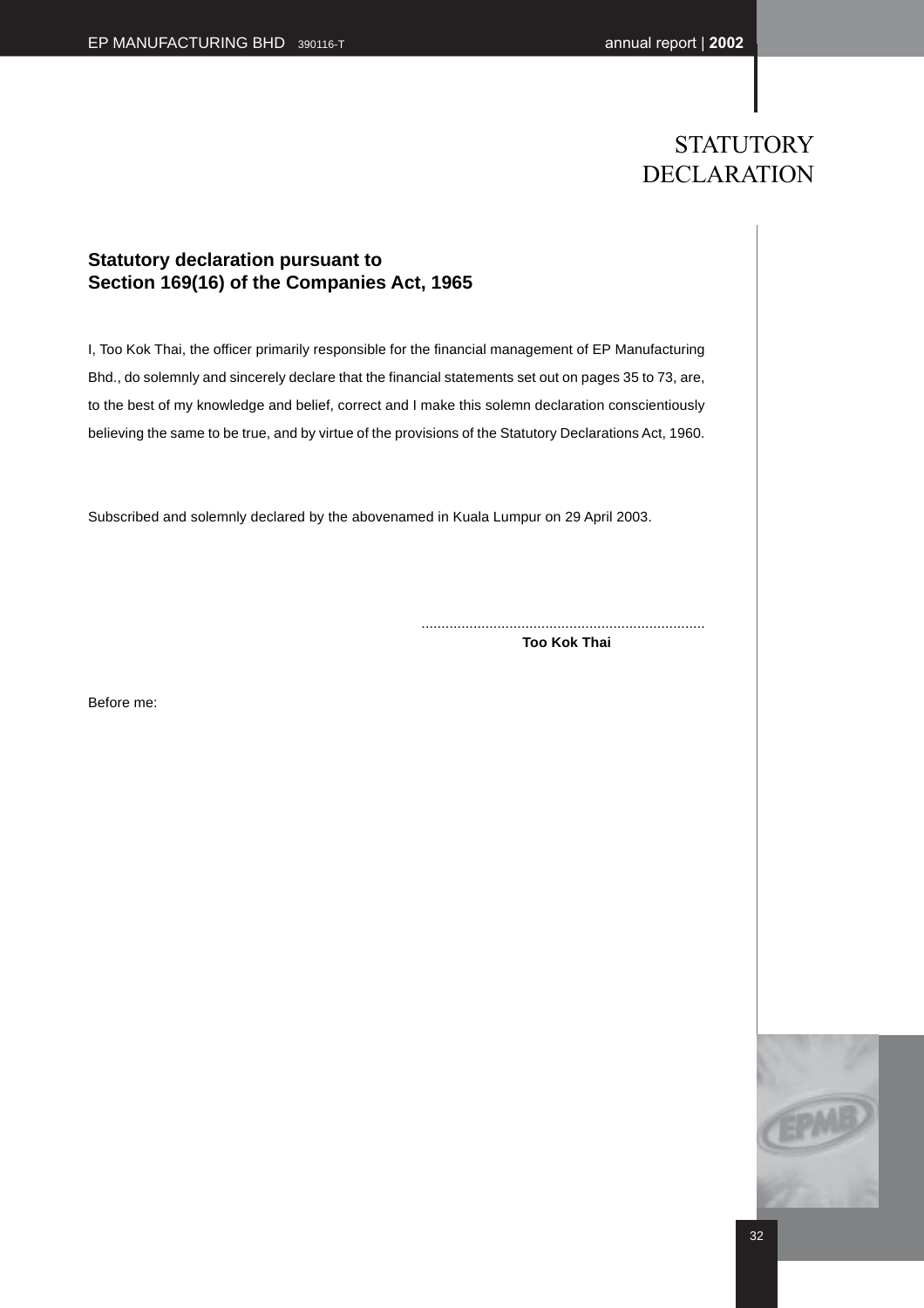### REPORT OF THE AUDITORS TO THE MEMBERS OF EP MANUFACTURING BHD

We have audited the financial statements set out on pages 35 to 73. The preparation of the financial statements is the responsibility of the Company's Directors. Our responsibility is to express an opinion on the financial statements based on our audit.

We conducted our audit in accordance with approved Standards on Auditing in Malaysia. These standards require that we plan and perform the audit to obtain all the information and explanations which we consider necessary to provide us with evidence to give reasonable assurance that the financial statements are free of material misstatement. An audit includes examining, on a test basis, evidence relevant to the amounts and disclosures in the financial statements. An audit also includes an assessment of the accounting principles used and significant estimates made by the Directors as well as evaluating the overall adequacy of the presentation of information in the financial statements. We believe our audit provides a reasonable basis for our opinion.

#### In our opinion:

- (a) the financial statements are properly drawn up in accordance with the provisions of the Companies Act, 1965 and applicable approved accounting standards in Malaysia so as to give a true and fair view of:
	- i) the state of affairs of the Group and of the Company at 31 December 2002 and the results of their operations and cash flows for the year ended on that date; and
	- ii) the matters required by Section 169 of the Companies Act, 1965 to be dealt with in the financial statements of the Group and of the Company; and
- (b) the accounting and other records and the registers required by the Companies Act, 1965 to be kept by the Company and the subsidiaries of which we have acted as auditors have been properly kept in accordance with the provisions of the said Act.

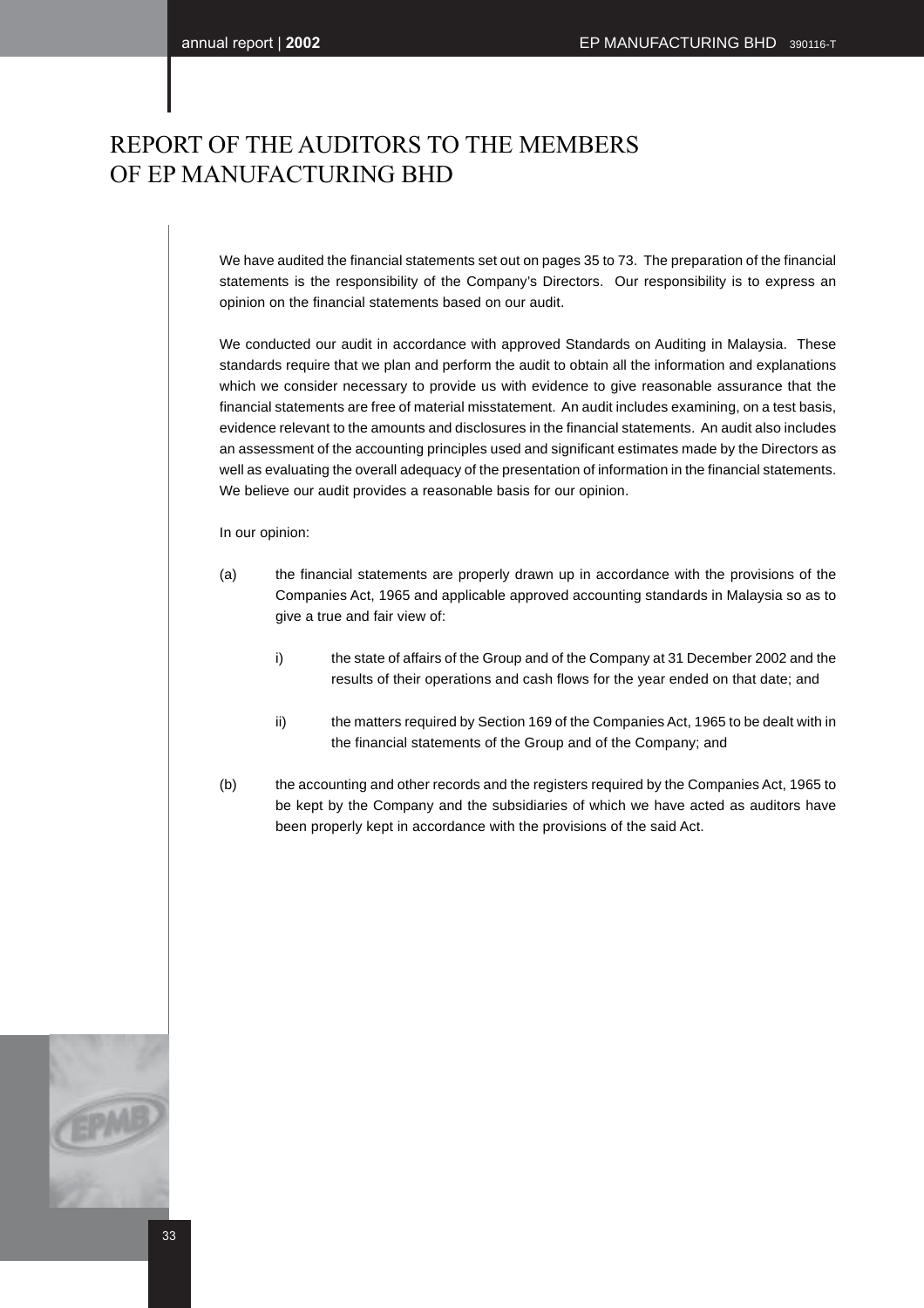### REPORT OF THE AUDITORS TO THE MEMBERS OF EP MANUFACTURING BHD

(continued)

The subsidiaries in respect of which we have not acted as auditors are identified in Note 3 to the financial statements and we have considered their financial statements and the auditors' reports thereon.

We are satisfied that the financial statements of the subsidiaries that have been consolidated with the Company's financial statements are in form and content appropriate and proper for the purposes of the preparation of the consolidated financial statements and we have received satisfactory information and explanations required by us for those purposes.

The audit reports on the financial statements of the subsidiaries were not subject to any qualification and did not include any comment made under subsection (3) of Section 174 of the Act.

The financial statements of the Group and of the Company for the year ended 31 December 2001 were audited by another firm of chartered accountants whose report dated 29 April 2002 expressed an unmodified opinion.

> **KPMG** Firm Number: AF 0758

Chartered Accountants

**Siew Chin Kiang @ Seow Chin Kiang** Partner Approval Number: 2012/11/04 (J)

Kuala Lumpur,

Date: 29 April 2003

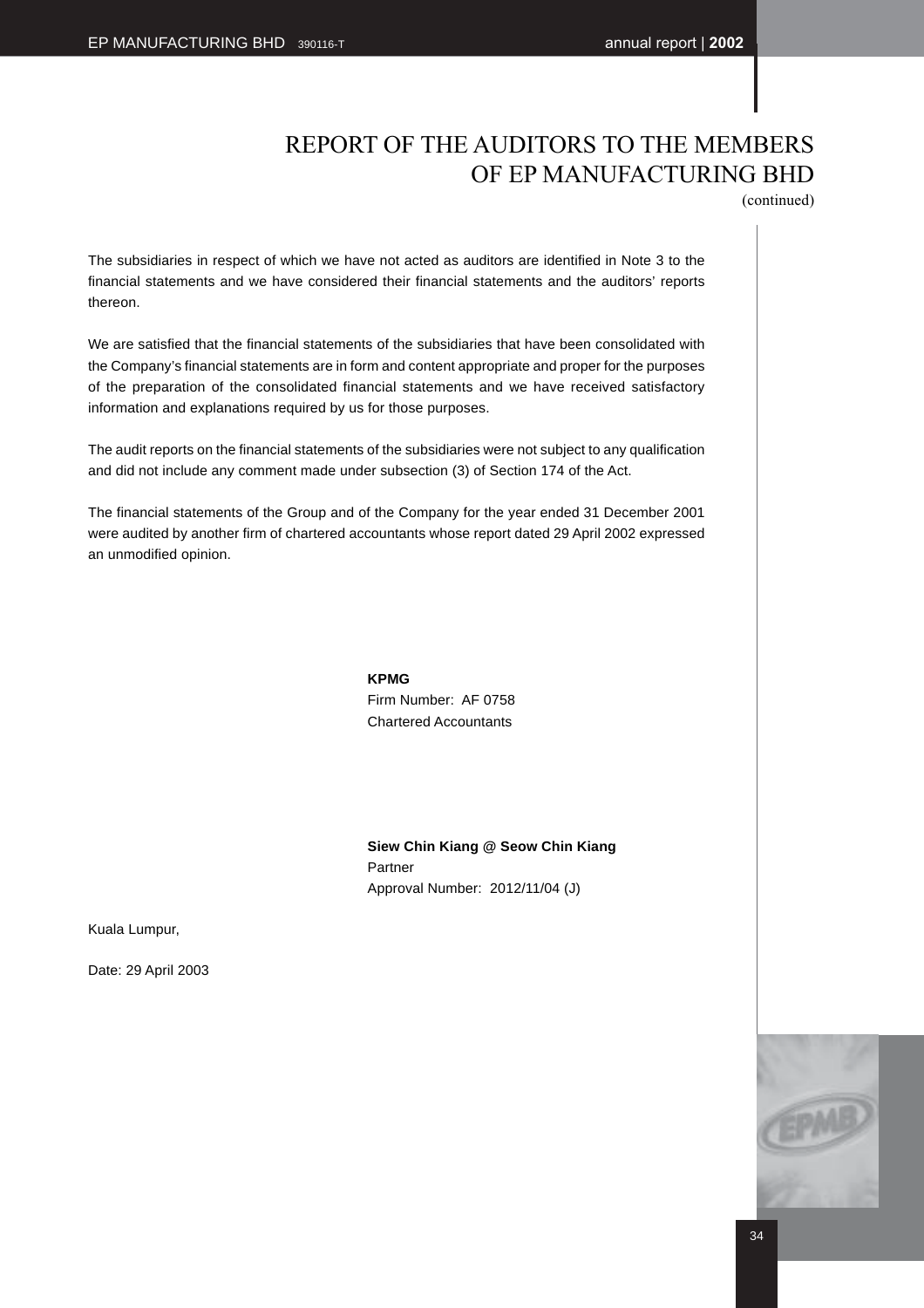### BALANCE SHEETS AS AT 31 DECEMBER 2002

|                                    |                | Group                 |                       | Company               |                       |
|------------------------------------|----------------|-----------------------|-----------------------|-----------------------|-----------------------|
|                                    | <b>Note</b>    | 2002<br><b>RM'000</b> | 2001<br><b>RM'000</b> | 2002<br><b>RM'000</b> | 2001<br><b>RM'000</b> |
| Property, plant and equipment      | $\overline{2}$ | 55,327                | 56,410                | 44,390                | 46,709                |
| <b>Investments in subsidiaries</b> | 3              |                       |                       | 32,458                | 33,848                |
| <b>Other investments</b>           | $\overline{4}$ | 13                    | 38                    |                       |                       |
| Intangible assets                  | 5              | 9,987                 | 19,821                |                       |                       |
|                                    |                | 65,327                | 76,269                | 76,848                | 80,557                |
| <b>Current assets</b>              |                |                       |                       |                       |                       |
| Inventories                        | 6              | 13,445                | 17,423                |                       |                       |
| Trade and other receivables        | $\overline{7}$ | 41,291                | 40,199                | 15,018                | 5,499                 |
| Tax recoverable                    |                | 10                    |                       |                       |                       |
| Cash and cash equivalents          | 8              | 7,362                 | 11,191                | 2,929                 | 1,030                 |
|                                    |                | 62,108                | 68,813                | 17,947                | 6,529                 |
| <b>Current liabilities</b>         |                |                       |                       |                       |                       |
| Trade and other payables           | 9              | 30,149                | 26,589                | 30,618                | 23,076                |
| Borrowings                         | 10             | 40,756                | 38,573                |                       |                       |
| Taxation                           |                | 1,534                 | 851                   | 561                   | 184                   |
| Provision for warranties           | 11             | 918                   | 1,270                 |                       |                       |
|                                    |                | 73,357                | 67,283                | 31,179                | 23,260                |
|                                    |                | ------------          |                       | ------------          |                       |
| Net current (liabilities)/assets   |                | (11, 249)             | 1,530                 | (13, 232)             | (16, 731)             |
|                                    |                | 54,078<br>=======     | 77,799<br>=======     | 63,616<br>=======     | 63,826<br>=======     |
|                                    |                |                       |                       |                       |                       |

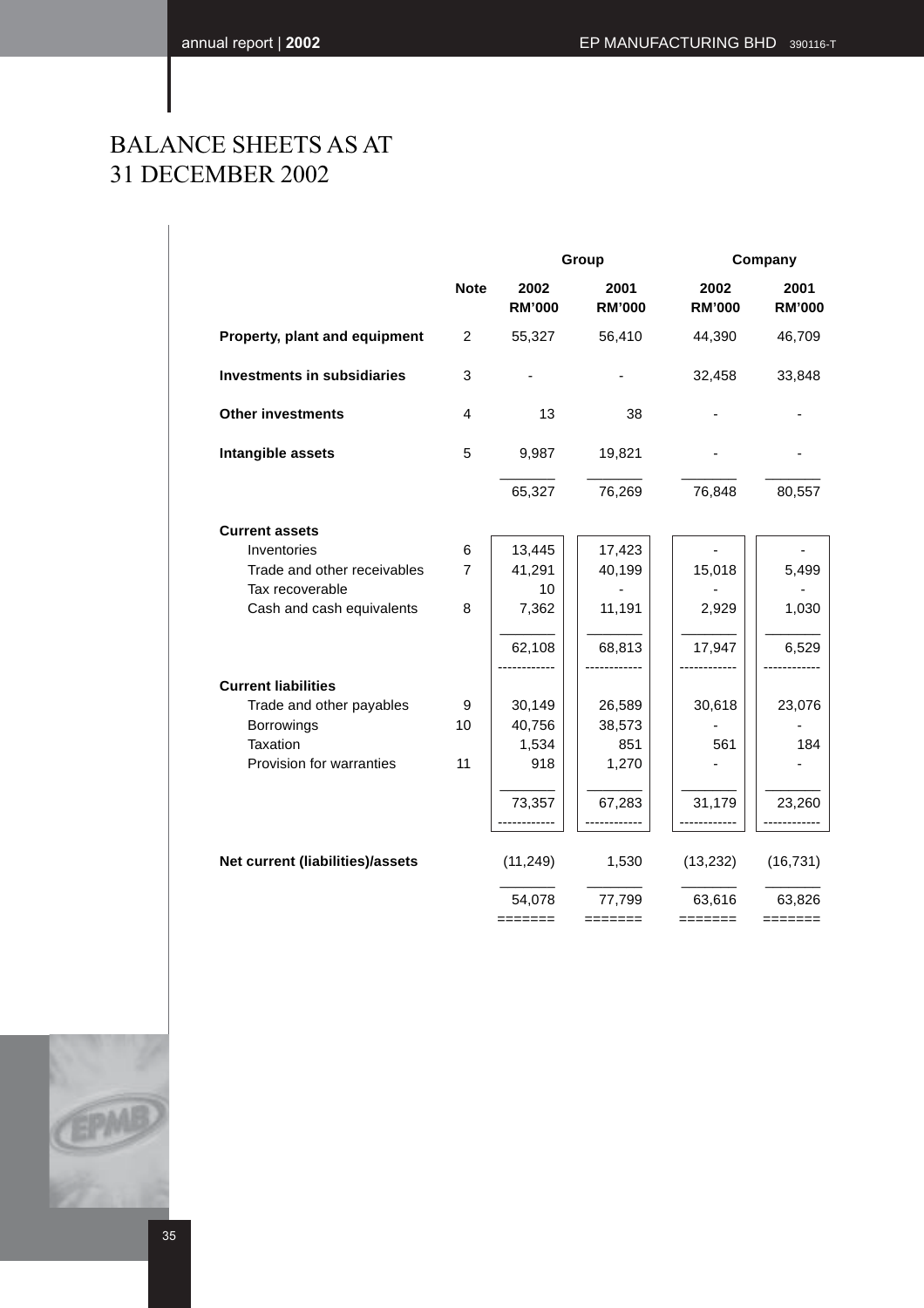# BALANCE SHEETS AT 31 DECEMBER 2002

(continued)

|                                    |                   |                       | Group                 |                       | Company               |
|------------------------------------|-------------------|-----------------------|-----------------------|-----------------------|-----------------------|
|                                    | <b>Note</b>       | 2002<br><b>RM'000</b> | 2001<br><b>RM'000</b> | 2002<br><b>RM'000</b> | 2001<br><b>RM'000</b> |
| Financed by:                       |                   |                       |                       |                       |                       |
| <b>Capital and reserves</b>        |                   |                       |                       |                       |                       |
| Share capital                      | $12 \overline{ }$ | 41,460                | 39,900                | 41,460                | 39,900                |
| <b>Reserves</b>                    | 13                | (1,732)               | 22,069                | 21,263                | 23,138                |
| Shareholders' funds                |                   | 39,728                | 61,969                | 62,723                | 63,038                |
| <b>Negative goodwill</b>           |                   | 7,710                 | 7,710                 |                       |                       |
| Long term and deferred liabilities |                   |                       |                       |                       |                       |
| <b>Borrowings</b>                  | 10                | 5,747                 | 7,332                 |                       |                       |
| Deferred taxation                  | 14                | 893                   | 788                   | 893                   | 788                   |
|                                    |                   | 6,640                 | 8,120                 | 893                   | 788                   |
|                                    |                   | 54,078                | 77,799                | 63,616                | 63,826                |
|                                    |                   | ======                | ======                | ======                | ======                |

The financial statements were approved and authorised for issue by the Board of Directors on 29 April 2003.

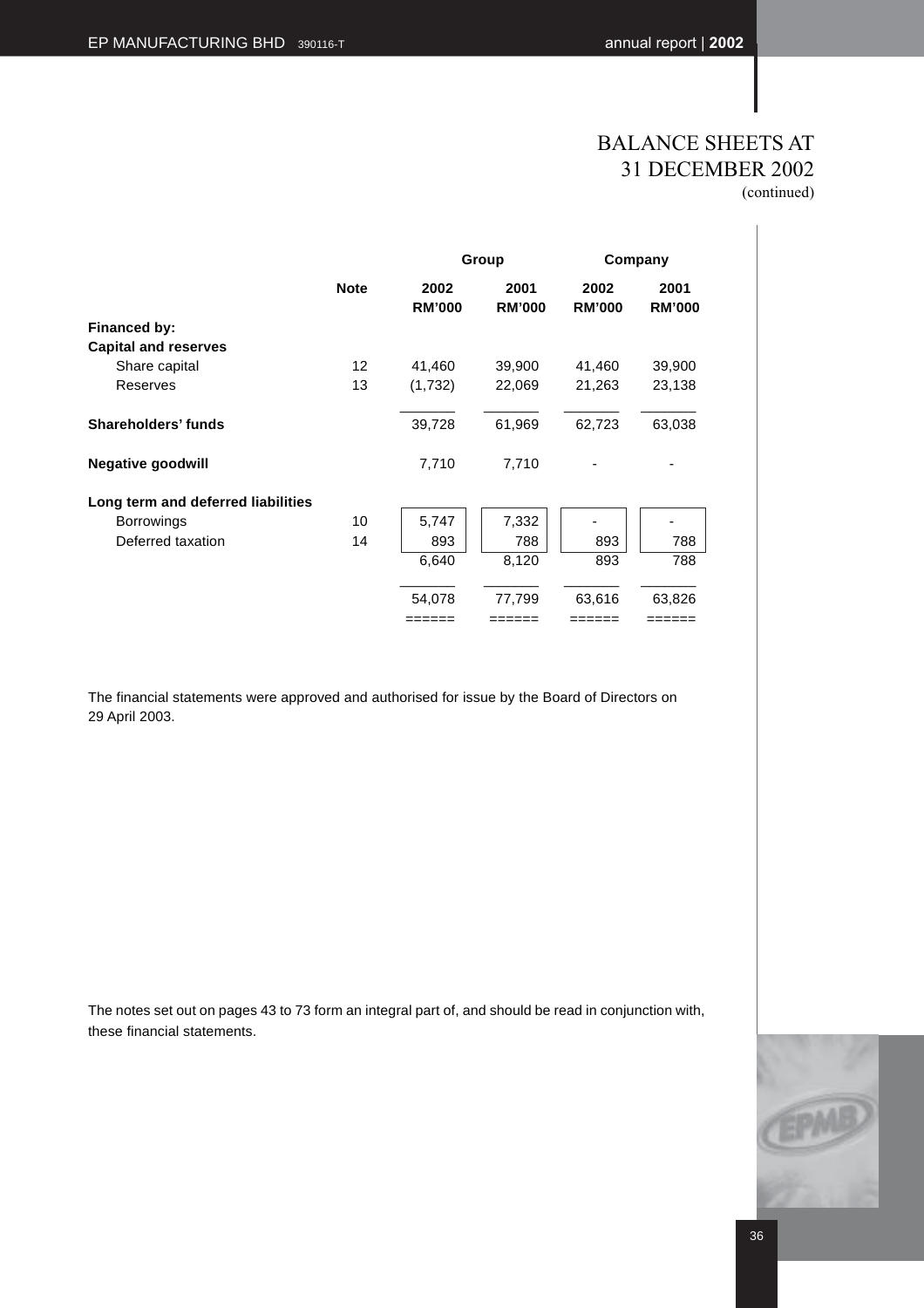# INCOME STATEMENTS FOR THE YEAR ENDED 31 DECEMBER 2002

|                                                                             |             |                       | Group                 | Company               |                       |  |
|-----------------------------------------------------------------------------|-------------|-----------------------|-----------------------|-----------------------|-----------------------|--|
|                                                                             | <b>Note</b> | 2002<br><b>RM'000</b> | 2001<br><b>RM'000</b> | 2002<br><b>RM'000</b> | 2001<br><b>RM'000</b> |  |
| Revenue - manufacturing                                                     |             | 106,069               | 94,087                |                       |                       |  |
| services rendered                                                           |             | 955                   | 243                   |                       |                       |  |
| dividend income (tax exempt)                                                |             |                       |                       | 14,500                |                       |  |
| rental income                                                               |             |                       |                       | 2,655                 | 2,655                 |  |
|                                                                             |             | 107,024               | 94,330                | 17,155                | 2,655                 |  |
| Other operating income                                                      |             | 2,424                 | 529                   |                       |                       |  |
| Changes in dinventories of manufactured<br>inventories and work in progress |             | (1, 874)              | 2,865                 |                       |                       |  |
| Raw material and consumables used                                           |             | (73, 390)             | (64, 906)             |                       |                       |  |
| Staff costs                                                                 |             | (15, 694)             | (16, 507)             | (126)                 | (53)                  |  |
| Depreciation and amortisation                                               |             | (7,655)               | (8,681)               | (617)                 | (617)                 |  |
| Operating expenses                                                          |             | (28, 306)             | (16, 355)             | (16, 672)             | (2, 298)              |  |
| <b>Operating loss</b>                                                       | 15          | (17, 471)             | (8, 725)              | (260)                 | (313)                 |  |
| Interest expense                                                            | 16          | (2,890)               | (3,057)               |                       |                       |  |
| Interest income                                                             |             | 267                   | 1,116                 | 33                    | 3                     |  |
| Loss before taxation                                                        |             | (20,094)              | (10,666)              | (227)                 | (310)                 |  |
| Tax expense                                                                 | 17          | (1,763)               | (1,241)               | (643)                 | (555)                 |  |
| Net loss for the year                                                       |             | (21, 857)             | (11, 907)             | (870)                 | (865)                 |  |
| Basic loss per ordinary share (sen)                                         | 18          | ========<br>(54.3)    | ========<br>(29.8)    | ========= ========    |                       |  |
| Dividends per ordinary share- net (sen)                                     | 19          | ========<br>2.52      | ========<br>2.52      | 2.52                  | 2.52                  |  |
|                                                                             |             |                       |                       | ======= ========      |                       |  |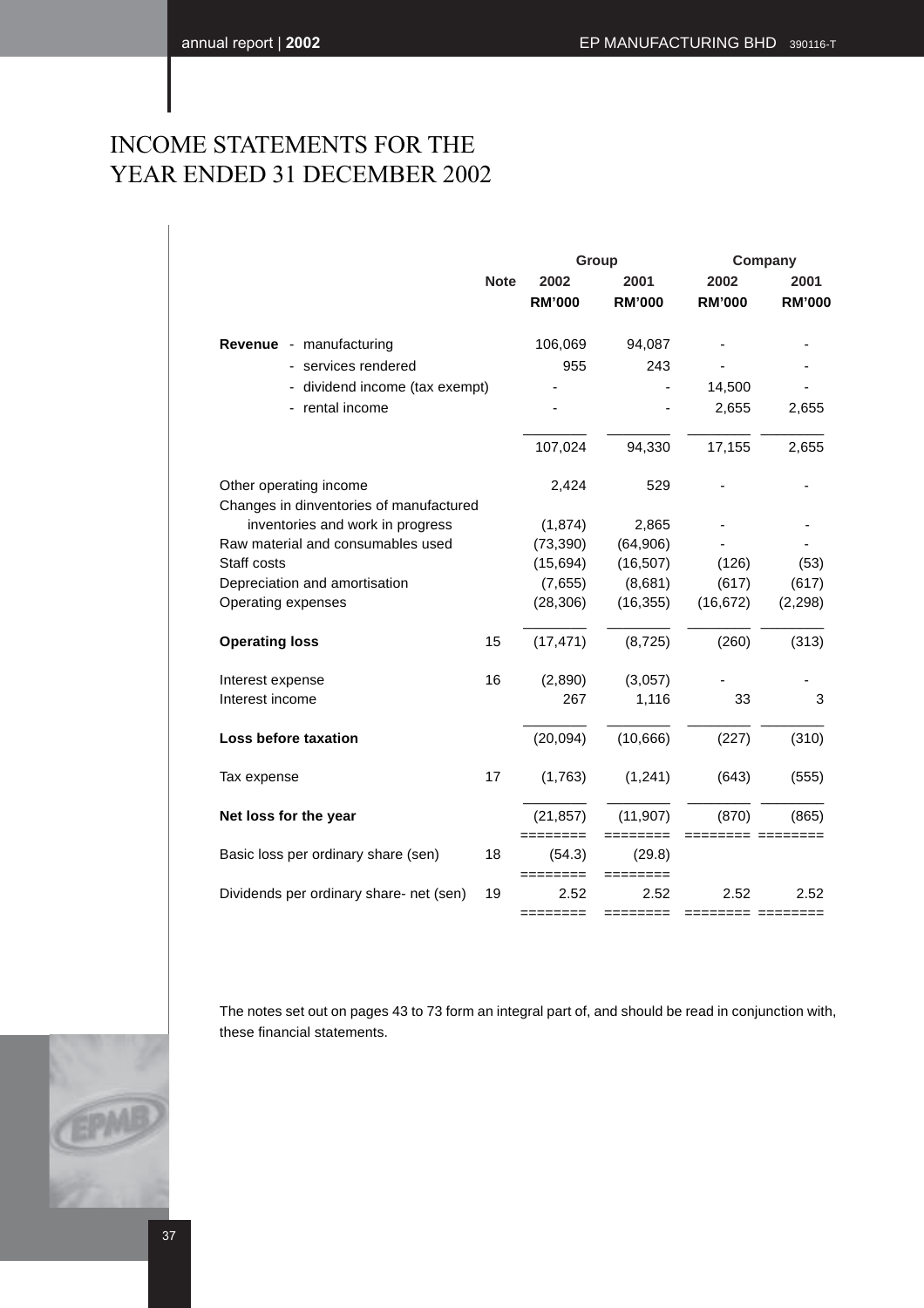# CONSOLIDATED STATEMENT OF CHANGES IN EQUITY FOR THE YEAR ENDED 31 DECEMBER 2002

|                                                                                                            |             | Non-distributable                                                                    |         | <b>Distributable</b>                                        |                                                                       |                        |
|------------------------------------------------------------------------------------------------------------|-------------|--------------------------------------------------------------------------------------|---------|-------------------------------------------------------------|-----------------------------------------------------------------------|------------------------|
| Group                                                                                                      | <b>Note</b> | <b>Share</b><br><b>Share</b><br>capital<br>premium<br><b>RM'000</b><br><b>RM'000</b> |         | <b>Exchange</b><br>translation<br>reserves<br><b>RM'000</b> | Retained<br>profits/<br>(Accumu-<br>lated<br>losses)<br><b>RM'000</b> | Total<br><b>RM'000</b> |
| At 1 January 2001                                                                                          |             | 39,900                                                                               | 15,618  | (110)                                                       | 18,506                                                                | 73,914                 |
| Prior year adjustment                                                                                      | 25          |                                                                                      |         |                                                             | 1,005                                                                 | 1,005                  |
| At 1 January 2001<br>- as restated                                                                         |             | 39,900                                                                               | 15,618  | (110)                                                       | 19,511                                                                | 74,919                 |
| Net gains and losses not<br>recognised in the<br>income statement<br>- Currency translation<br>differences |             |                                                                                      |         | (38)                                                        |                                                                       | (38)                   |
| Net loss for the year                                                                                      |             |                                                                                      |         |                                                             | (11, 907)                                                             | (11, 907)              |
| <b>Dividends</b><br>- 2000 final                                                                           | 19          |                                                                                      |         |                                                             | (1,005)                                                               | (1,005)                |
| At 31 December 2001                                                                                        |             | 39,900                                                                               | 15,618  | (148)                                                       | 6,599                                                                 | 61,969                 |
| Issue of shares                                                                                            |             | 1,560                                                                                |         |                                                             |                                                                       | 1,560                  |
| Net gains and losses not<br>recognised in the<br>income statement<br>- Currency translation                |             |                                                                                      |         |                                                             |                                                                       |                        |
| differences                                                                                                |             |                                                                                      |         | (939)                                                       |                                                                       | (939)                  |
| Net loss for the year<br><b>Dividends</b>                                                                  |             |                                                                                      |         |                                                             | (21, 857)                                                             | (21, 857)              |
| - 2001 final                                                                                               | 19          |                                                                                      |         |                                                             | (1,005)                                                               | (1,005)                |
| At 31 December 2002                                                                                        |             | 41,460                                                                               | 15,618  | (1,087)                                                     | (16, 263)                                                             | 39,728                 |
|                                                                                                            |             | =======                                                                              | ======= | ====                                                        | =====                                                                 |                        |
|                                                                                                            |             | Note 12                                                                              |         |                                                             |                                                                       |                        |

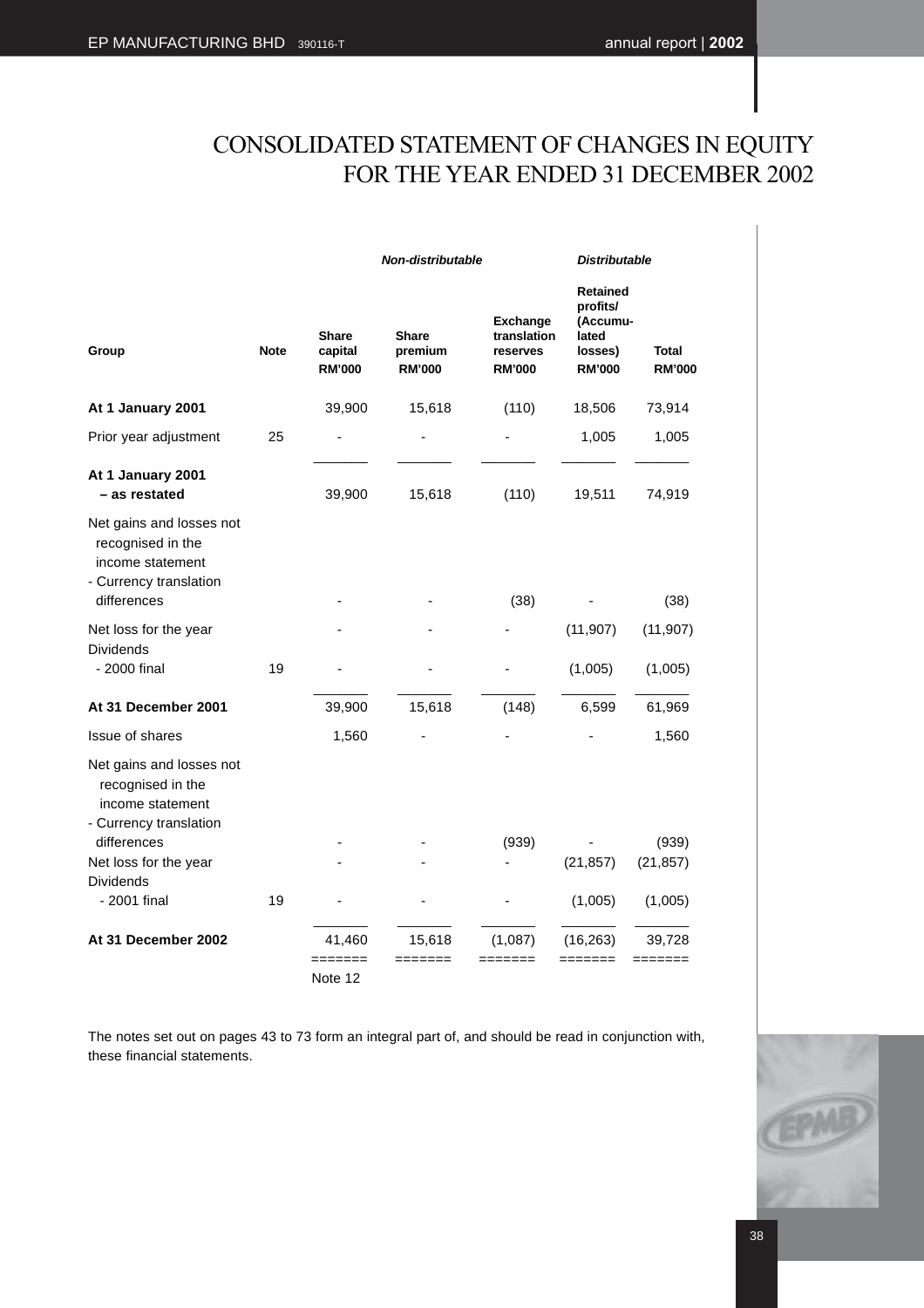# STATEMENT OF CHANGES IN EQUITY FOR THE YEAR ENDED 31 DECEMBER 2002

|                                      |             |                                          | Non-<br>distributable                    | <b>Distributable</b>                        |                               |
|--------------------------------------|-------------|------------------------------------------|------------------------------------------|---------------------------------------------|-------------------------------|
| Company                              | <b>Note</b> | <b>Share</b><br>capital<br><b>RM'000</b> | <b>Share</b><br>premium<br><b>RM'000</b> | <b>Retained</b><br>profits<br><b>RM'000</b> | <b>Total</b><br><b>RM'000</b> |
| At 1 January 2001                    |             | 39,900                                   | 15,618                                   | 8,385                                       | 63,903                        |
| Prior year adjustment                | 25          |                                          |                                          | 1,005                                       | 1,005                         |
| At 1 January 2001<br>- as restated   |             | 39,900                                   | 15,618                                   | 9,390                                       | 64,908                        |
| Net loss for the year                |             | ٠                                        |                                          | (865)                                       | (865)                         |
| Dividends - 2000 final               | 19          |                                          |                                          | (1,005)                                     | (1,005)                       |
| At 31 December 2001<br>- as restated |             | 39,900                                   | 15,618                                   | 7,520                                       | 63,038                        |
| Issue of shares                      |             | 1,560                                    | $\overline{\phantom{a}}$                 |                                             | 1,560                         |
| Net loss for the year                |             |                                          |                                          | (870)                                       | (870)                         |
| Dividends - 2001 final               | 19          |                                          |                                          | (1,005)                                     | (1,005)                       |
| At 31 December 2002                  |             | 41,460                                   | 15,618                                   | 5,645                                       | 62,723                        |
|                                      |             | ======<br>Note 12                        | ======                                   | ======<br>Note 13                           | ______                        |
|                                      |             |                                          |                                          |                                             |                               |

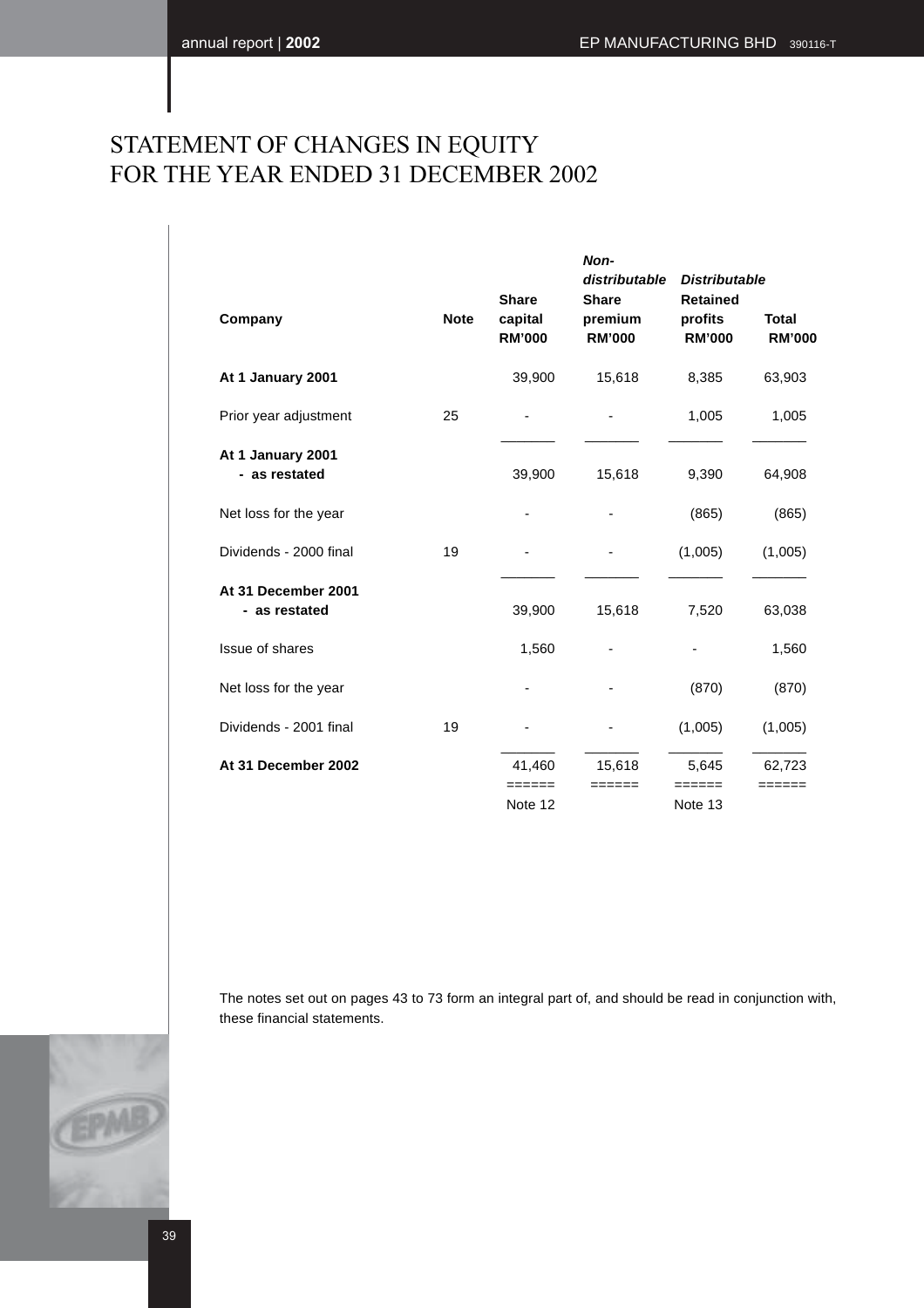# CASH FLOW STATEMENTS FOR THE YEAR ENDED 31 DECEMBER 2002

|                                                 |                     |                       | Group                 | Company               |                       |
|-------------------------------------------------|---------------------|-----------------------|-----------------------|-----------------------|-----------------------|
|                                                 |                     | 2002<br><b>RM'000</b> | 2001<br><b>RM'000</b> | 2002<br><b>RM'000</b> | 2001<br><b>RM'000</b> |
| Cash flows from operating activities            |                     |                       |                       |                       |                       |
| Loss before taxation                            |                     | (20, 094)             | (10, 666)             | (227)                 | (310)                 |
| Adjustments for:                                |                     |                       |                       |                       |                       |
| Allowance for diminution in value of            |                     |                       |                       |                       |                       |
| other investments                               |                     | 25                    |                       |                       |                       |
| Depreciation                                    |                     | 4,405                 | 5,752                 | 617                   | 617                   |
| Development costs                               | - amortisation      | 3,250                 | 2,929                 |                       |                       |
|                                                 | - impairment losses | 5,419                 | ٠                     |                       |                       |
|                                                 | - written off       | 2,690                 |                       |                       |                       |
| Dividend income                                 |                     |                       | ÷,                    | (14,500)              |                       |
| Loss/(Gain) on disposal of property,            |                     |                       |                       |                       |                       |
| plant and equipment                             |                     | 105                   | (25)                  |                       |                       |
| Impairment losses on investment in              |                     |                       |                       |                       |                       |
| a subsidiary                                    |                     |                       |                       | 1,789                 |                       |
| Interest expense                                |                     | 2,890                 | 3,057                 |                       |                       |
| Interest income                                 |                     | (267)                 | (1, 116)              | (33)                  | (3)                   |
| Property, plant and equipment                   |                     |                       |                       |                       |                       |
| written off                                     |                     | 1,104                 |                       | 1,702                 |                       |
| Unrealised foreign exchange gain                |                     | (643)                 |                       |                       |                       |
| Unrealised foreign exchange loss                |                     | 81                    |                       |                       |                       |
| Operating (loss)/profit before working          |                     |                       |                       |                       |                       |
| capital changes                                 |                     | (1,035)               | (69)                  | (10, 652)             | 304                   |
| (Increase)/Decrease in working capital:         |                     |                       |                       |                       |                       |
| Inventories                                     |                     | 4,226                 | (3, 334)              |                       |                       |
| Trade and other receivables                     |                     | (2, 223)              | 5,138                 | (9, 519)              | 1,231                 |
| Trade and other payables                        |                     | 3,433                 | 6,101                 | 7,542                 | 1,571                 |
| Provision for warranties                        |                     | (352)                 | 1,015                 |                       | $\overline{a}$        |
| Cash generated from/(used in) operations        |                     | 4,049                 | 8,851                 | (12, 629)             | 3,106                 |
| Income taxes paid                               |                     | (985)                 | (653)                 | (161)                 | (257)                 |
| Net cash generated from operating<br>activities |                     | 3,064                 | 8,198                 | 12,790                | 2,849                 |

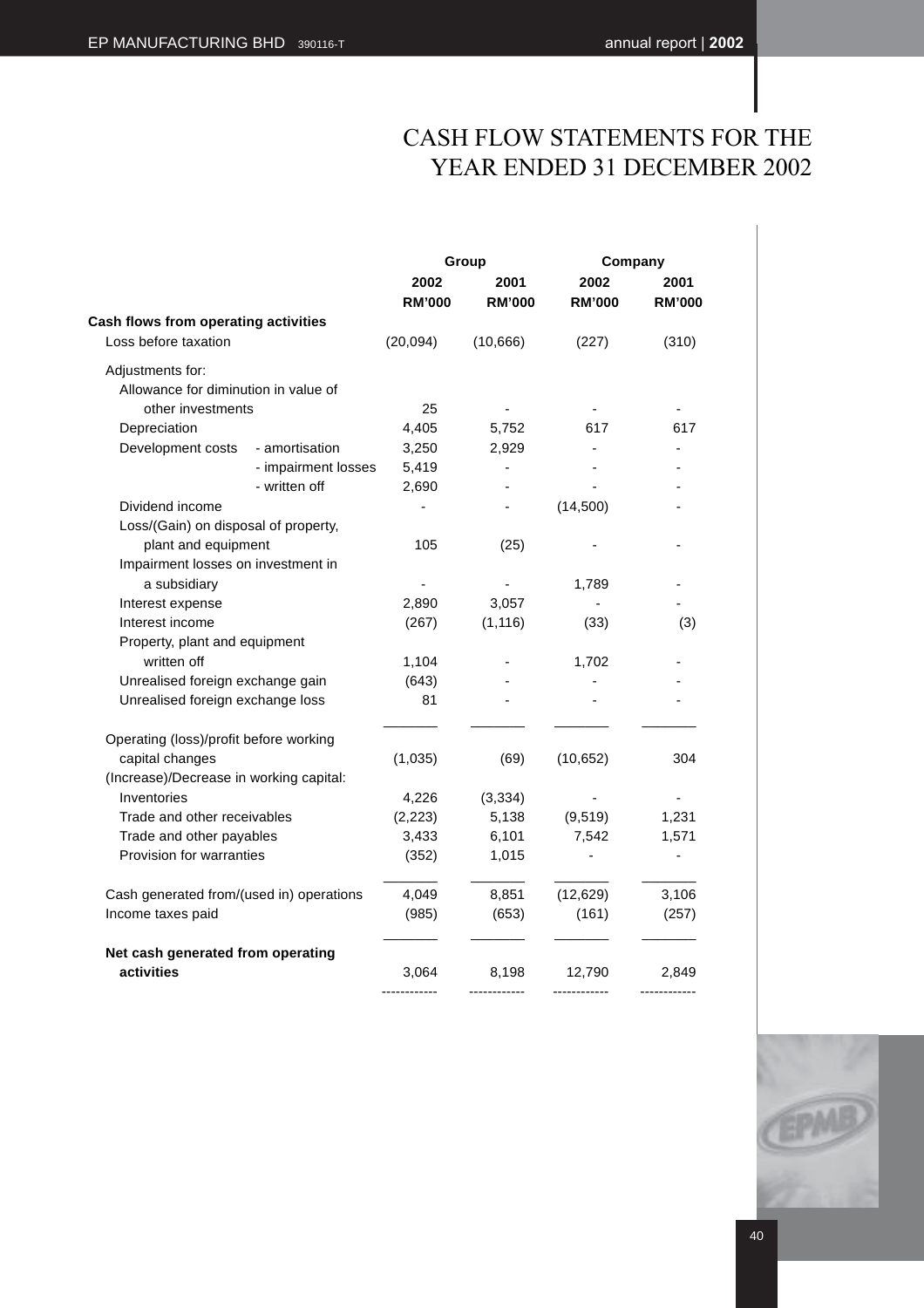# CASH FLOW STATEMENTS FOR THE YEAR ENDED 31 DECEMBER 2002

(continued)

|     | 2002                        | 2001                                | 2002                      |                         |
|-----|-----------------------------|-------------------------------------|---------------------------|-------------------------|
|     | <b>RM'000</b>               | <b>RM'000</b>                       | <b>RM'000</b>             | 2001<br><b>RM'000</b>   |
|     |                             |                                     |                           |                         |
|     | $\mathcal{L}_{\mathcal{A}}$ | $\sim 100$                          | 14,500                    |                         |
|     | (1,076)                     | $\blacksquare$                      | $\blacksquare$            |                         |
|     | 267                         | 1,116                               | 33                        | 3                       |
|     |                             |                                     | (399)                     | (842)                   |
|     |                             |                                     | $\overline{\phantom{a}}$  | (1,000)                 |
|     |                             |                                     |                           |                         |
|     |                             |                                     |                           |                         |
|     |                             |                                     |                           |                         |
|     | (2, 141)                    | (4, 105)                            | 14,134                    | (1,839)                 |
|     |                             |                                     |                           |                         |
|     |                             |                                     |                           |                         |
|     | (1,005)                     | (1,005)                             | (1,005)                   | (1,005)                 |
|     | (2,890)                     | (3,057)                             |                           |                         |
|     |                             |                                     |                           |                         |
|     | (3,821)                     | 7,925                               | $\overline{\phantom{a}}$  |                         |
|     | (583)                       | (977)                               |                           |                         |
|     | 1,560                       |                                     | 1,560                     |                         |
|     |                             |                                     |                           |                         |
|     | (6, 739)                    | 2,886<br>----------                 | 555                       | (1,005)                 |
|     |                             |                                     |                           |                         |
|     | (5,816)                     | 6,979                               | 1,899                     | 5                       |
| (i) | 1,984                       | (4,966)                             | 30                        | 25                      |
|     |                             |                                     |                           |                         |
|     | 116                         | (29)                                |                           |                         |
| (i) | (3,716)                     | 1,984                               | 1,929                     | 30                      |
|     |                             | 1,639<br>601<br>(3, 572)<br>======= | (1,890)<br>390<br>(3,721) | ======= ======= ======= |

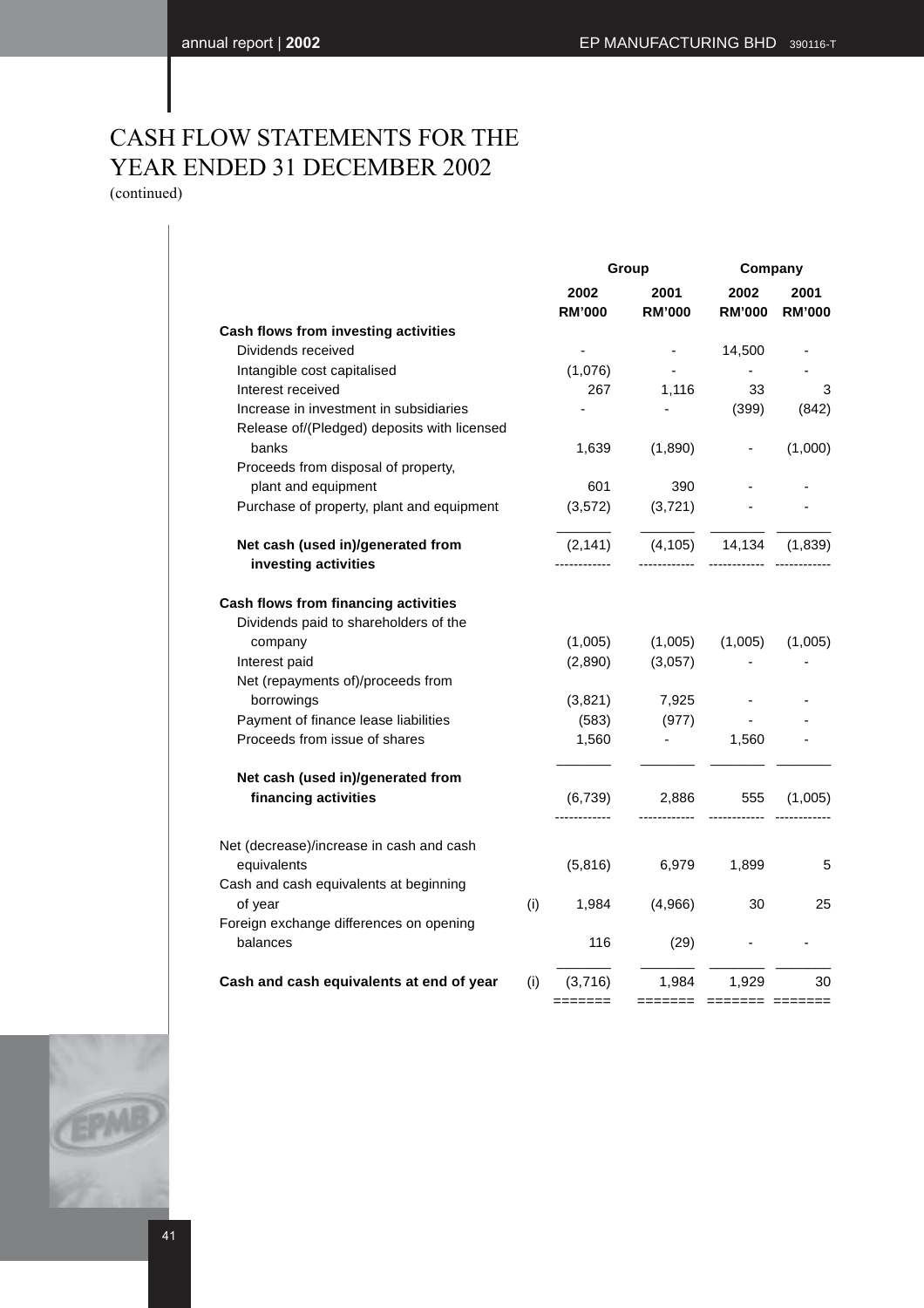# CASH FLOW STATEMENTS FOR THE YEAR ENDED 31 DECEMBER 2002

(continued)

### **i) Cash and cash equivalents**

Cash and cash equivalents included in the cash flow statements comprise the following balance sheet amounts:

|                                       | Group         |               | Company       |               |
|---------------------------------------|---------------|---------------|---------------|---------------|
|                                       | 2002          | 2001          | 2002          | 2001          |
|                                       | <b>RM'000</b> | <b>RM'000</b> | <b>RM'000</b> | <b>RM'000</b> |
| Deposits (excluding deposits pledged) | 1.109         | 132           | 893           | 3             |
| Cash and bank balances                | 3.427         | 6.594         | 1,036         | 27            |
| Bank overdrafts                       | (8,252)       | (4.742)       | ۰             | ٠             |
|                                       | (3,716)       | 1.984         | 1.929         | 30            |
|                                       |               |               |               |               |

### **ii) Purchase of property, plant and equipment**

During the year, the Group acquired property, plant and equipment with an aggregate cost of RM5,064,000 (2001 – RM4,286,000), of which RM1,492,000 (2001 – RM565,000) were acquired by means of hire purchase.

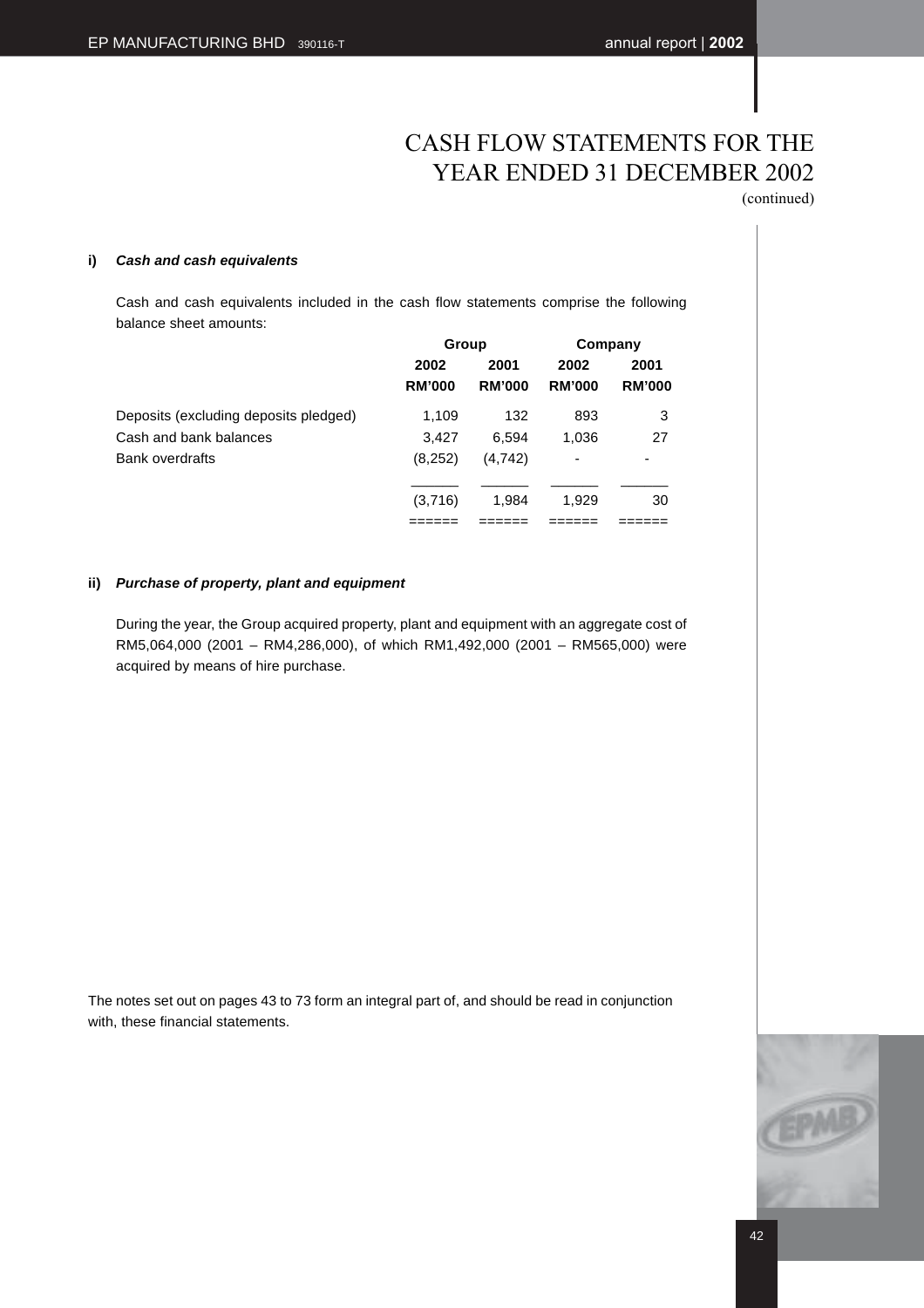### **1. Summary of significant accounting policies**

The following accounting policies are adopted by the Group and the Company and are consistent with those adopted in previous years except for the adoption of the following:

- (i) MASB 19, Events After Balance Sheet Date whereby the comparative figures have been restated to reflect the impact of the non-recognition of dividends proposed after the balance sheet date;
- (ii) MASB 20, Provisions, Contingent Liabilities and Contingent Assets and MASB 21, Business Combination which are applied retrospectively. Comparative figures have not been restated as there is no impact on the financial statements;
- (iii) MASB 22, Segmental Reporting which has been applied retrospectively. The adoption resulted in changes in format of presentation of segmental information as set out in Note 20;
- (iv) MASB 23, Impairment of Assets which is applied prospectively. The restatement of comparative figures and prior year adjustment are therefore not presented; and
- (v) MASB 24, Financial Instruments: Disclosure and Presentation which has been adopted prospectively. The adoption resulted in disclosure as set out in Note 24.

### **(a) Basis of accounting**

The financial statements of the Group and of the Company are prepared in compliance with applicable approved accounting standards in Malaysia.

### **(b) Basis of consolidation**

Subsidiaries are those enterprises controlled by the Company. Control exists when the Company has the power, directly or indirectly, to govern the financial and operating policies of an enterprise so as to obtain benefits from its activities. The financial statements of subsidiaries are included in the consolidated financial statements from the date that control effectively commences until the date that control effectively ceases. Subsidiaries are consolidated using the acquisition method of accounting.

A subsidiary is excluded from consolidation when control is intended to be temporary if the subsidiary is acquired and held exclusively with a view of its subsequent disposal in the near future and it has not previously been consolidated or it operates under severe long term restrictions which significantly impair its ability to transfer funds to the Company. Subsidiaries excluded on these grounds are accounted for as investments.

Under the acquisition method of accounting, the results of subsidiaries acquired or disposed of during the year are included from the date of acquisition or up to the date of disposal. At the date of acquisition, the fair values of the subsidiaries' net assets are determined and these values are reflected in the Group financial statements. Any difference between the acquisition cost and the fair values of the subsidiaries' net assets is reflected as goodwill or negative goodwill as appropriate.

Intragroup transactions and balances and the resulting unrealised profits are eliminated on consolidation. Unrealised losses resulting from intragroup transactions are also eliminated unless cost cannot be recovered.

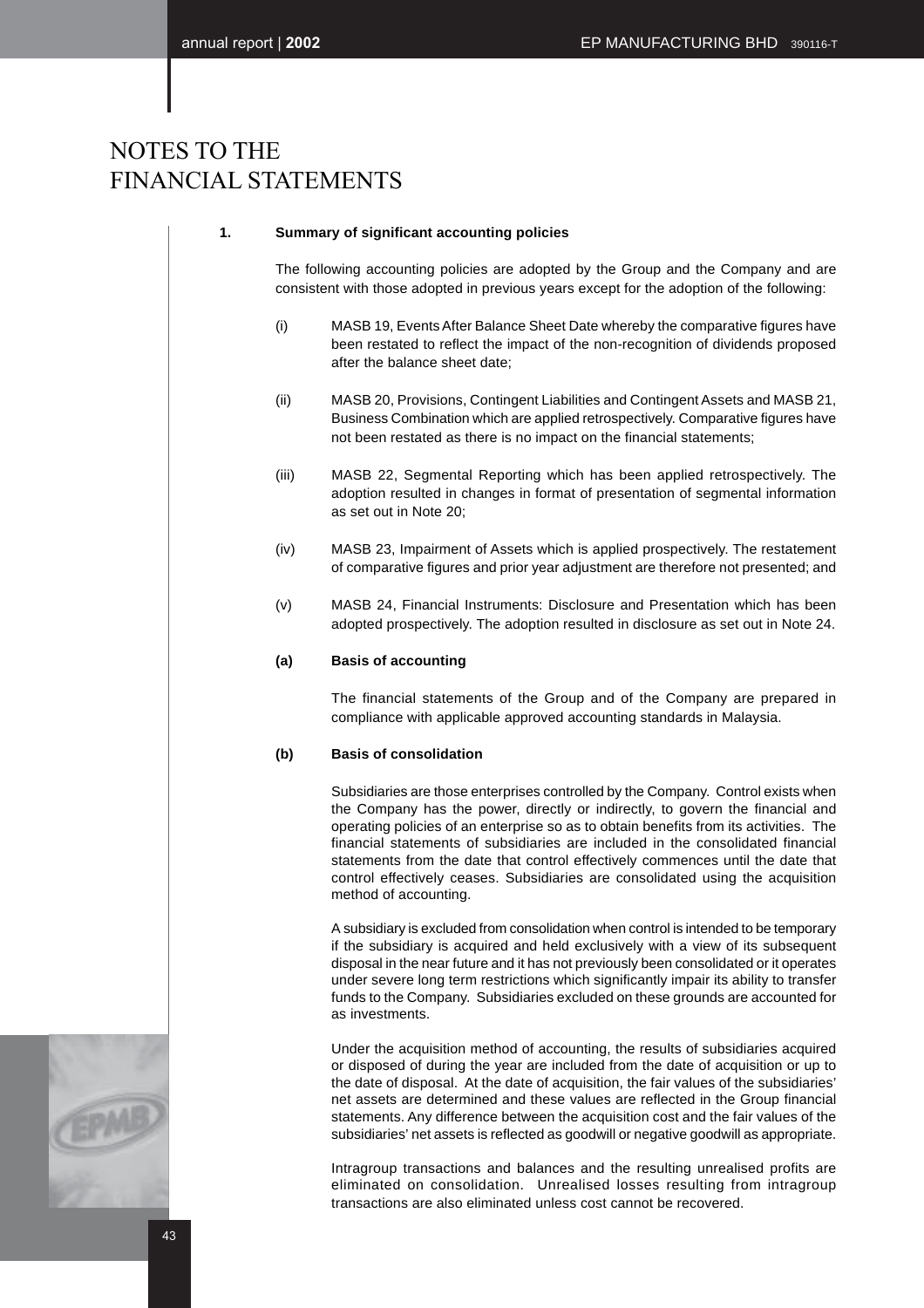### **(c) Affiliated companies**

Affiliated companies are companies in which certain Directors have interest or are also directors.

### **(d) Property, plant and equipment**

Property, plant and equipment except for freehold land are stated at cost less accumulated depreciation. Freehold land is stated at cost.

Property, plant and equipment retired from active use and held for disposal are stated at the lower of net book value and net realisable value.

### **Depreciation**

Freehold land is not amortised. Leasehold land is amortised in equal instalments over the period of the lease which is 90 years while buildings are depreciated on a straight line basis over 50 years. The straight line method is used to write off the cost of the other assets over the term of their estimated useful lives at the following principal annual rates:

| Renovation                        | 15%            |
|-----------------------------------|----------------|
| Equipment, furniture and fittings | $8\% - 33.3\%$ |
| Plant and machineries             | $5\% - 40\%$   |
| Motor vehicles                    | 16%            |

### **(e) Intangible asset**

### **(i) Goodwill**

Goodwill represents the excess of the cost of acquisition over the fair values of the net identifiable assets acquired and is stated at cost, less accumulated impairment losses if any.

Negative goodwill represents the excess of the fair values of the net identifiable assets acquired over the cost of acquisition and is stated at cost.

Goodwill/negative goodwill are not amortised.

### **(ii) Research and development**

Expenditure on research activities, undertaken with the prospect of gaining new scientific or technical knowledge and understanding, is recognised in the income statement as an expense as incurred.

Expenditure on development activities, whereby research findings are applied to a plan or design for the production of new or substantially improved products and manufacturing processes, is capitalised if the product or process is technically and commercially feasible and the Group has sufficient resources to complete development. The expenditure capitalised includes the cost of materials, direct labour and an appropriate proportion of overheads. Other development expenditure is recognised in the income statement as an expense as incurred.

Capitalised development expenditure is amortised and recognised as an expense on a systematic basis so as to reflect the pattern in which the related economic benefits are recognised over 5 years.

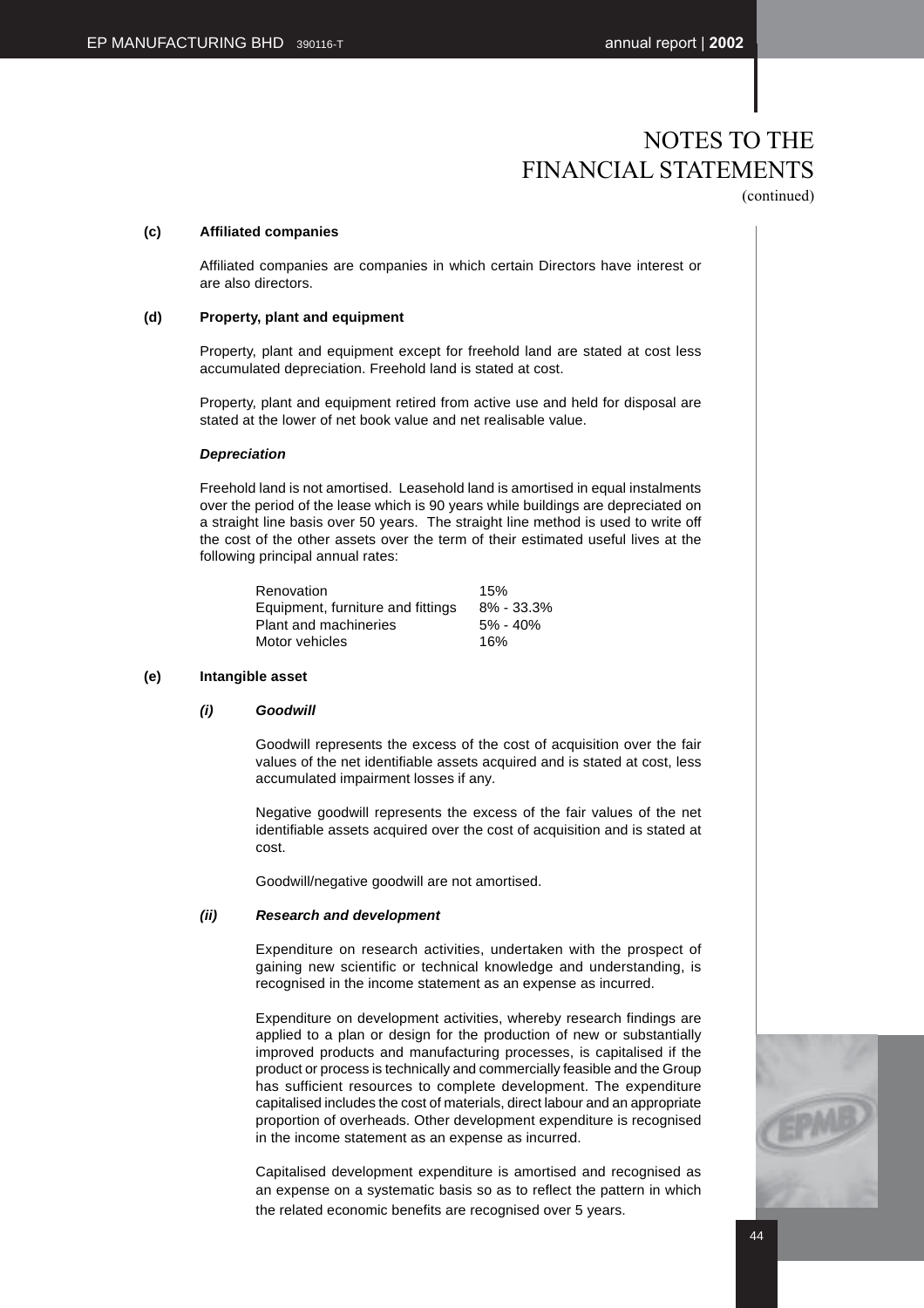(continued)

### **(f) Finance leases**

Leases in which the Group assumes substantially all the risks and rewards of ownership are classified as finance leases. Assets acquired by way of finance leases are stated at an amount equal to the lower of their fair values and the present value of the minimum lease payments at the inception of the leases, less accumulated depreciation and impairment losses.

In calculating the present value of the minimum lease payments, the discount rate is the interest rate implicit in the lease, if this is practicable to determine; if not, the Group's incremental borrowing rate is used.

### **(g) Investments**

Investments in quoted and unquoted shares, held as long term investments, are stated at cost. An allowance is made when the Directors are of the view that there is a diminution in their value which is other than temporary.

Long term investment in subsidiaries is stated at cost in the Company, less impairment loss where applicable.

### **(h) Trade and other receivables**

Trade and other receivables are stated at cost less allowance for doubtful debts.

### **(i) Provisions**

A provision is recognised when it is probable that an outflow of resources embodying economic benefits will be required to settle a present obligation (legal or constructive) as a result of a past event and a reliable estimate can be made of the amount.

### **Provision for warranties**

A provision for warranties is recognised when the underlying products are sold. It is based on historical warranty data and a weighting of all possible outcomes against the associated probabilities.

### **(j) Liabilities**

Borrowings and trade and other payables are stated at cost.

### **(k) Inventories**

Raw materials, work-in-progress and manufactured inventories are stated at the lower of cost and net realisable value with first in first out basis being the main basis for cost. For work-in-progress and finished goods, cost consists of materials, direct labour and an appropriate proportion of fixed and variable production overheads.

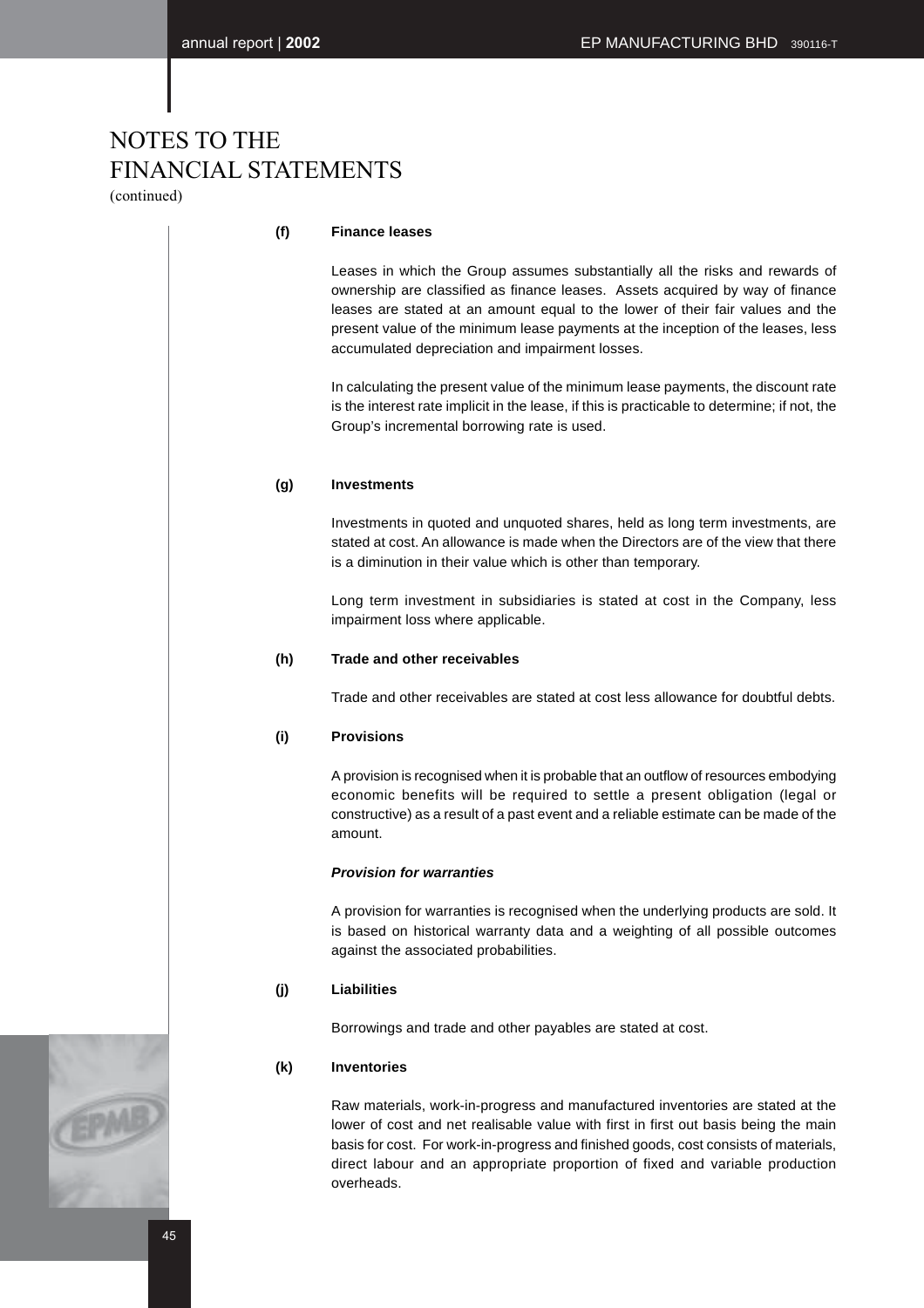### **(l) Cash and cash equivalents**

Cash and cash equivalents consist of cash on hand, balances and deposits with banks and highly liquid investments which have an insignificant risk of changes in value. For the purpose of the cash flow statement, cash and cash equivalents are presented net of bank overdrafts and pledged deposits.

### **(m) Impairment**

The carrying amount of the Group's assets, other than inventories (refer Note 1(k)) and financial assets (other than investments in subsidiaries), are reviewed at each balance sheet date to determine whether there is any indication of impairment. If any such indication exists, the asset's recoverable amount is estimated. An impairment loss is recognised whenever the carrying amount of an asset or the cash-generating unit to which it belongs exceeds its recoverable amount. Impairment losses are recognised in the income statement.

The recoverable amount is the greater of the asset's net selling price and its value in use. In assessing value in use, estimated future cash flows are discounted to their present value using a pre-tax discount rate that reflects current market assessments of the time value of money and the risks specific to the asset. For an asset that does not generate largely independent cash inflows, the recoverable amount is determined for the cash-generating unit to which the asset belongs.

An impairment loss in respect of goodwill is not reversed unless the loss was caused by a specific external event of an exceptional nature that is not expected to recur and subsequent external events have occurred that reverse the effect of that event.

In respect of other assets, an impairment loss is reversed if there has been a change in the estimates used to determine the recoverable amount.

An impairment loss is reversed only to the extent that the asset's carrying amount does not exceed the carrying amount that would have determined, net of depreciation or amortisation, if no impairment loss has been recognised. The reversal is recognised in the income statement.

### **(n) Taxation**

The tax expense in the income statement represents taxation at current tax rates based on profit earned during the year.

Deferred taxation is provided on the liability method for all timing differences except where no liability is expected to arise in the foreseeable future and there are no indications the timing differences will reverse thereafter. Deferred tax benefits are only recognised where there is a reasonable expectation of realisation in the near future.

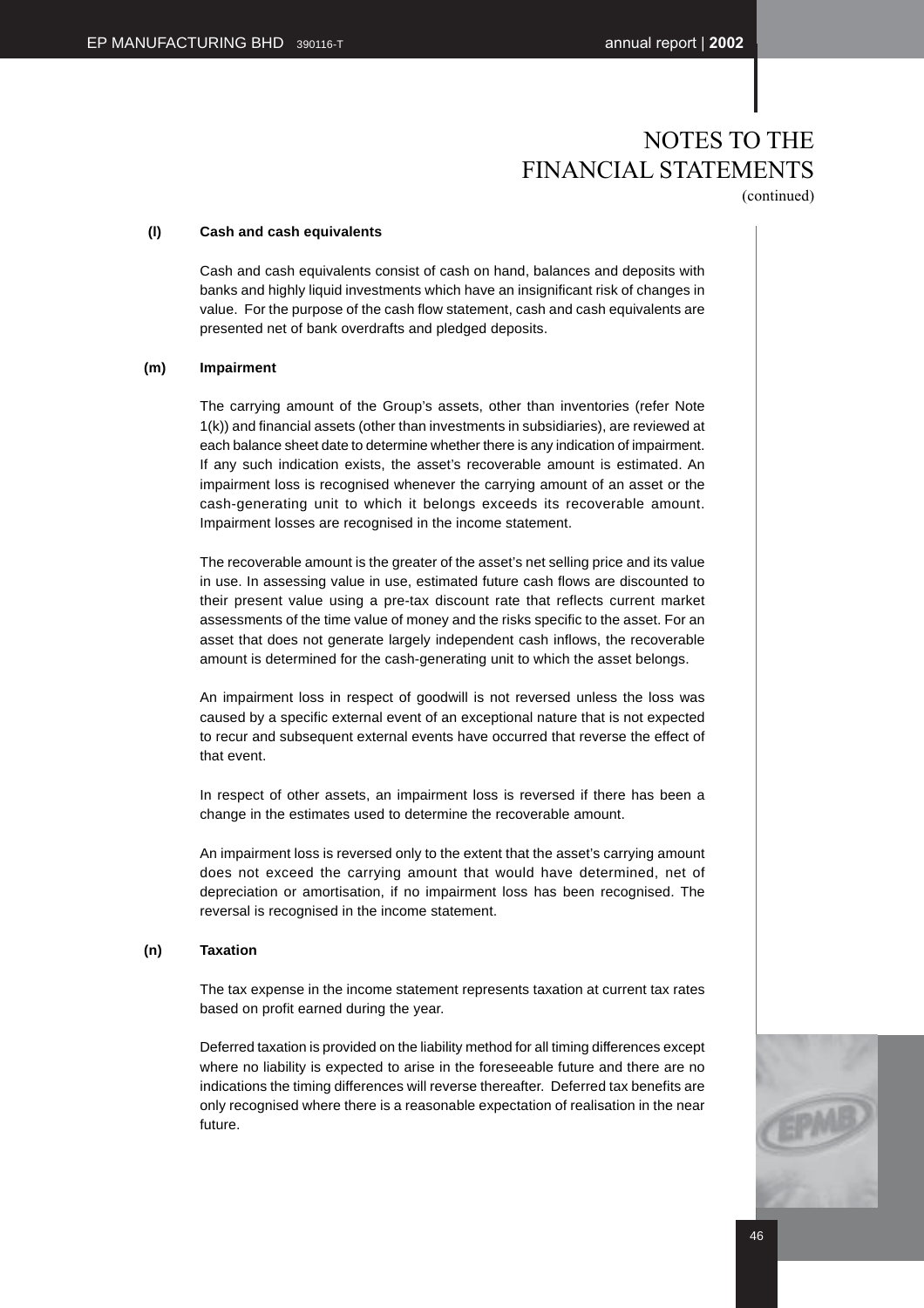(continued)

### **(o) Foreign currency**

### **(i) Foreign currency transactions**

Transactions in foreign currencies are translated to Ringgit Malaysia at rates of exchange ruling at the date of the transactions. Monetary assets and liabilities denominated in foreign currencies at the balance sheet date are translated to Ringgit Malaysia at the foreign exchange rates ruling at that date. Foreign exchange differences arising on translation are recognised in the income statement.

### **(ii) Financial statements of foreign operations**

The Group's foreign operations are not considered an integral part of the Company's operations. Accordingly, the assets and liabilities of foreign operations including goodwill and fair value adjustments arising on consolidation, are translated to Ringgit Malaysia at exchange rates ruling at the balance sheet date. The revenue and expenses of foreign operations are translated to Ringgit Malaysia at average exchange rates applicable throughout the year. Foreign exchange difference arising on translation are recognised directly in equity.

The closing rates used in translation of foreign currency monetary assets and liabilities are as follows:

|         | 2002      | 2001      |
|---------|-----------|-----------|
|         | <b>RM</b> | <b>RM</b> |
| 1 AUD   | 2.149     | 1.939     |
| 1 GBP   | 6.092     | 5.516     |
| 100 JPY | 3.202     | 3.084     |
| 1 USD   | 3.800     | 3.800     |

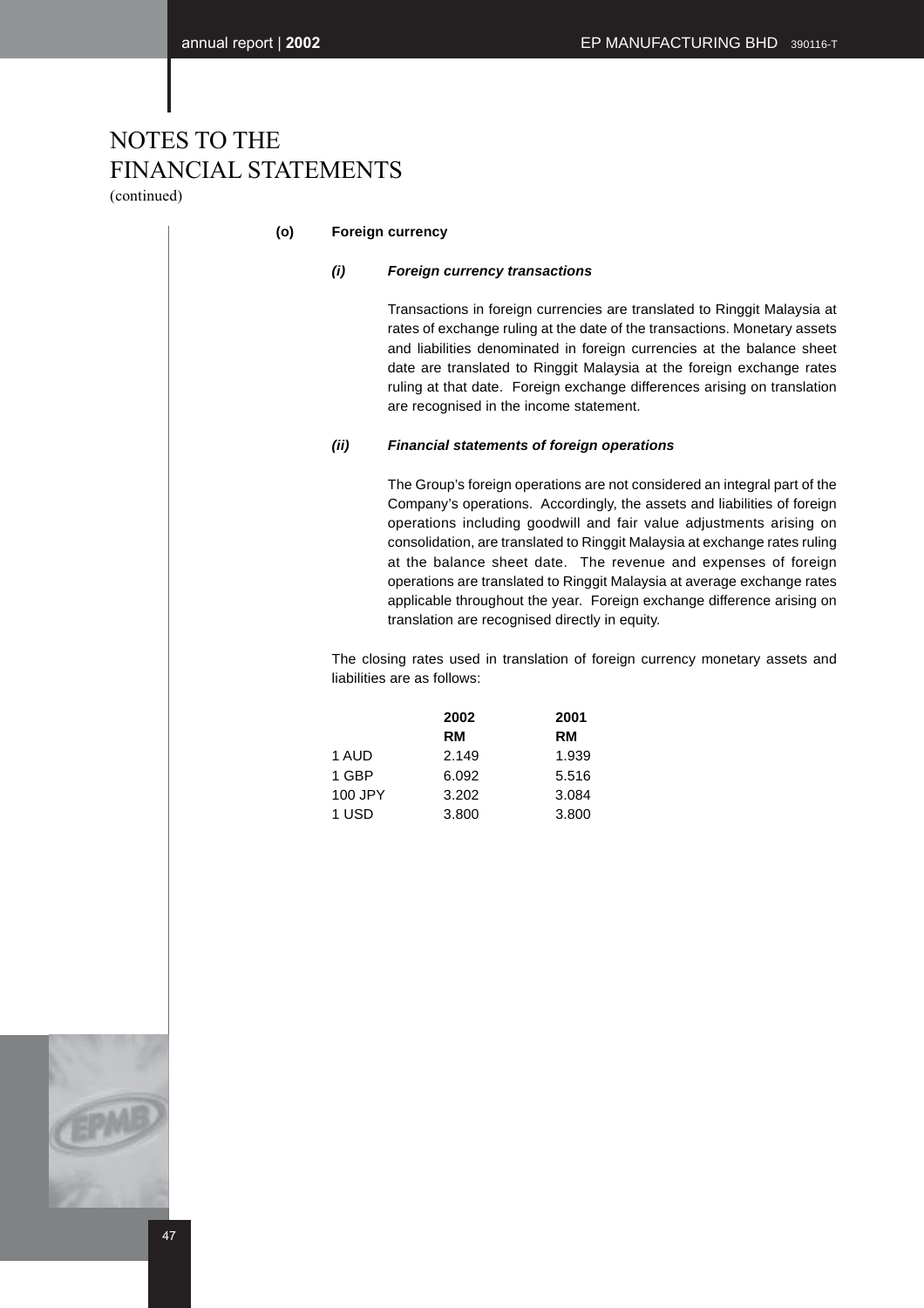### **(p) Revenue**

### **i) Goods sold**

Revenue from sale of goods is measured at the fair value of the consideration receivable and is recognised in the income statement when the significant risks and rewards of ownership have been transferred to the buyer.

### **ii) Services rendered**

Revenue from services rendered is recognised in the income statement in proportion to the stage of completion of the transaction at the balance sheet date. The stage of completion is assessed by reference to survey of works performed. Where the outcome of the transaction cannot be estimated reliably, revenue is recognised only to the extent of the expenses recognised that are recoverable.

### **iii) Dividend income**

Dividend income is recognised when the right to receive payment is established.

### **iv) Rental income**

Rental income is recognised in the income statement as it accrues.

### **v) Interest income**

Interest income is recognised in the income statement as it accrues, taking into account the effective yield on the asset.

### **(q) Expenses**

### **i) Operating lease payments**

Payments made under operating leases are recognised in the income statement on a straight-line basis over the term of the lease.

### **ii) Interest expense**

All interest and other costs incurred in connection with borrowings are expensed as incurred. The interest component of finance lease payments is recognised in the income statement so as to give a constant periodic rate of interest on the outstanding liability at the end of each accounting period.

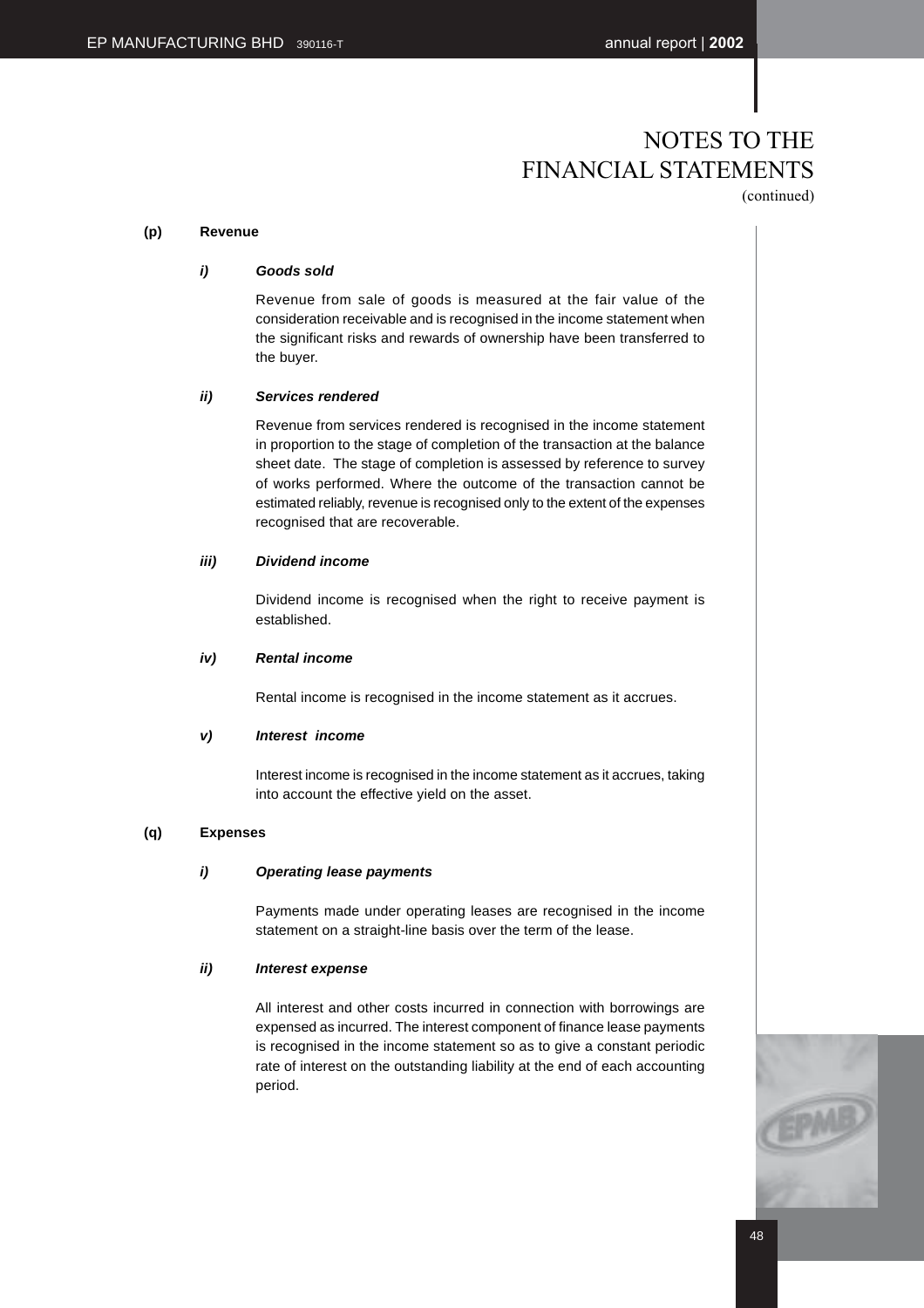(continued)

### **2. Property, plant and equipment**

|                                                | Group                                                                                      | Freehold<br>Land<br><b>RM'000</b> | Long<br><b>Term</b><br>Leasehold<br>Land<br><b>RM'000</b> | <b>Buildings</b><br>and<br>renovation<br><b>RM'000</b> | Equipment,<br>furniture<br>and<br>fittings<br><b>RM'000</b> | Plant<br>and<br>machineries vehicles Total<br><b>RM'000</b> | <b>Motor</b><br><b>RM'000</b>                     | <b>RM'000</b>                                 |
|------------------------------------------------|--------------------------------------------------------------------------------------------|-----------------------------------|-----------------------------------------------------------|--------------------------------------------------------|-------------------------------------------------------------|-------------------------------------------------------------|---------------------------------------------------|-----------------------------------------------|
|                                                | Cost                                                                                       |                                   |                                                           |                                                        |                                                             |                                                             |                                                   |                                               |
|                                                | At 1 January 2002<br>Additions<br>Disposals<br>Write off<br>Exchange differences           | 15,214                            | 4,452                                                     | 29,796<br>110<br>÷,                                    | 10,100<br>1,381<br>(479)<br>(167)<br>46                     | 43,153<br>2,962<br>(256)<br>(1,668)<br>32                   | 2,443<br>611<br>(268)<br>$\overline{\phantom{0}}$ | 105,158<br>5,064<br>(1,003)<br>(1, 835)<br>78 |
|                                                | At 31 December 2002                                                                        | 15,214                            | 4,452                                                     | 29,906                                                 | 10,881                                                      | 44,223                                                      | 2,786                                             | 107,462                                       |
| ===========<br><b>Accumulated depreciation</b> |                                                                                            |                                   |                                                           |                                                        |                                                             | ======                                                      |                                                   |                                               |
|                                                | At 1 January 2002<br>Charge for the year<br>Disposals<br>Write off<br>Exchange differences |                                   | 247<br>50                                                 | 3,824<br>694                                           | 6,223<br>1,197<br>(85)<br>(50)<br>7                         | 36,640<br>2,176<br>(18)<br>(681)<br>3                       | 1,814<br>288<br>(194)<br>ä,                       | 48,748<br>4,405<br>(297)<br>(731)<br>10       |
|                                                | At 31 December 2002                                                                        |                                   | 297                                                       | 4,518                                                  | 7,292                                                       | 38,120                                                      | 1,908                                             | 52,135<br>======                              |
|                                                | <b>Net book value</b>                                                                      |                                   |                                                           |                                                        |                                                             |                                                             |                                                   |                                               |
|                                                | At 31 December 2002                                                                        | 15,214                            | 4,155                                                     | 25,388                                                 | 3,589                                                       | 6,103                                                       | 878                                               | 55,327<br>======                              |
|                                                | At 31 December 2001                                                                        | 15,214                            | 4,205                                                     | 25,972                                                 | 3,877                                                       | 6,513                                                       | 629                                               | 56,410<br>$==$                                |
|                                                | For the year ended<br>31 December 2001<br>Depreciation charge                              |                                   | 49                                                        | 686                                                    | 1,009                                                       | 3,697                                                       | 311                                               | 5,752                                         |
|                                                |                                                                                            |                                   |                                                           |                                                        |                                                             |                                                             |                                                   |                                               |

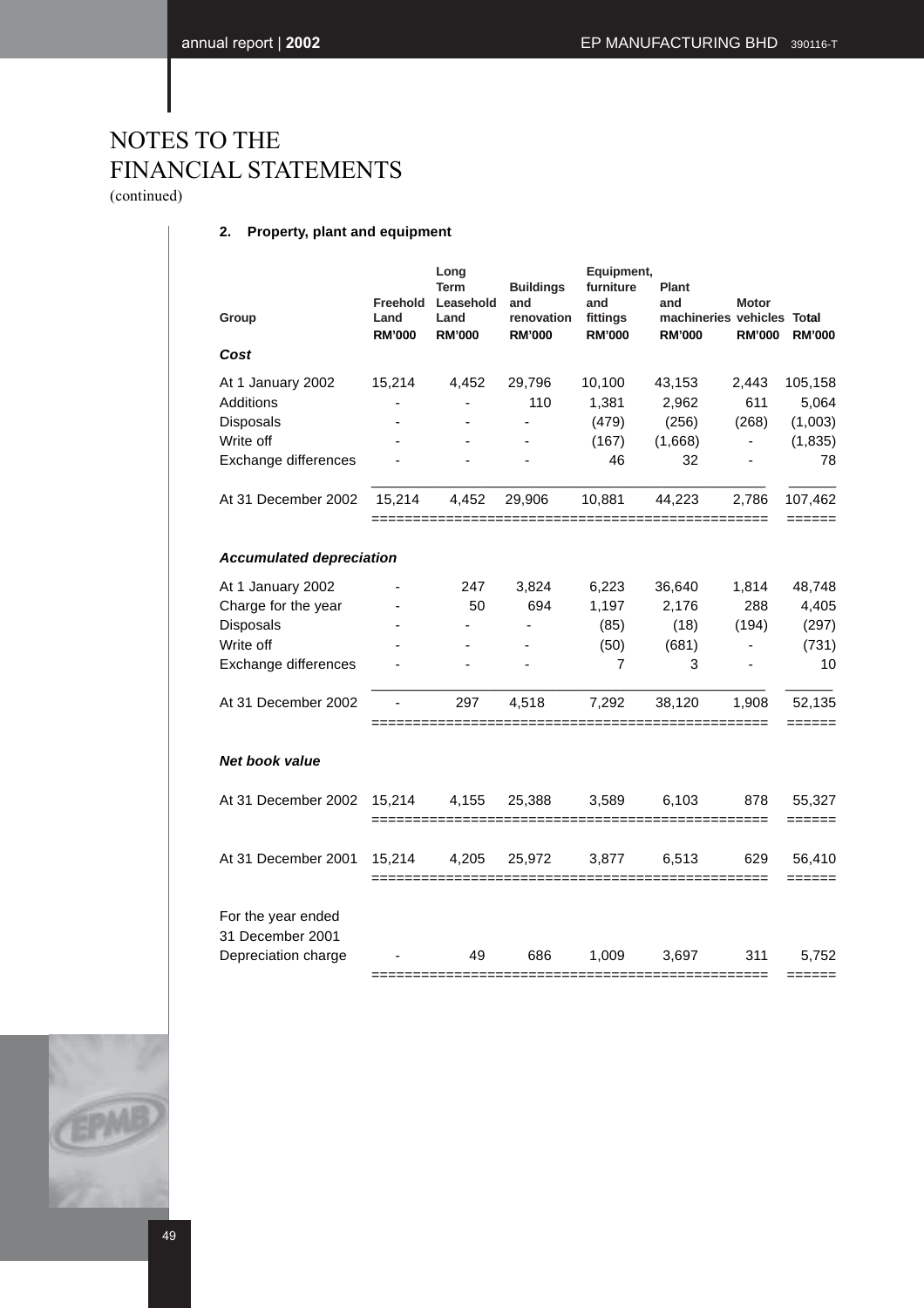(continued)

### **Property, plant and equipment (continued)**

| Company                             | Freehold<br>Land  | Long Term<br>Leasehold<br>Land | <b>Buildings</b>                      | Total             |
|-------------------------------------|-------------------|--------------------------------|---------------------------------------|-------------------|
| Cost                                | <b>RM'000</b>     | <b>RM'000</b>                  | <b>RM'000</b>                         | <b>RM'000</b>     |
| At 1 January 2002<br>Write off      | 16,916<br>(1,702) | 4,452                          | 28,371                                | 49,739<br>(1,702) |
| 31 December 2002                    | 15,214            | 4,452                          | 28,371                                | 48,037            |
|                                     |                   |                                |                                       |                   |
| <b>Accumulated depreciation</b>     |                   |                                |                                       |                   |
| At 1 January 2002                   |                   | 247                            | 2,783                                 | 3,030             |
| Charge for the year                 |                   | 50                             | 567                                   | 617               |
| At 31 December 2002                 |                   | 297                            | 3.350<br>-----------------            | 3.647             |
| <b>Net book value</b>               |                   |                                |                                       |                   |
| At 31 December 2002                 | 15,214            | 4,155                          | 25,021<br>=========================== | 44,390<br>======  |
| At 31 December 2001                 | 16,916            | 4,205                          | 25,588<br>-----------------------     | 46,709<br>======  |
| For the year ended 31 December 2001 |                   |                                |                                       |                   |
| Depreciation charge                 |                   | 50                             | 567                                   | 617               |
|                                     |                   |                                | ============================          |                   |

Included in the Group's property, plant and equipment are certain assets acquired under hire purchase with net book value of RM1,492,000 (2001 – RM565,000).

Included in the Group's and Company's freehold land, long term leasehold land and buildings is RM39,000,000 (2001 – RM39,000,000) pledged for banking facilities granted to the Group (see Note 10).

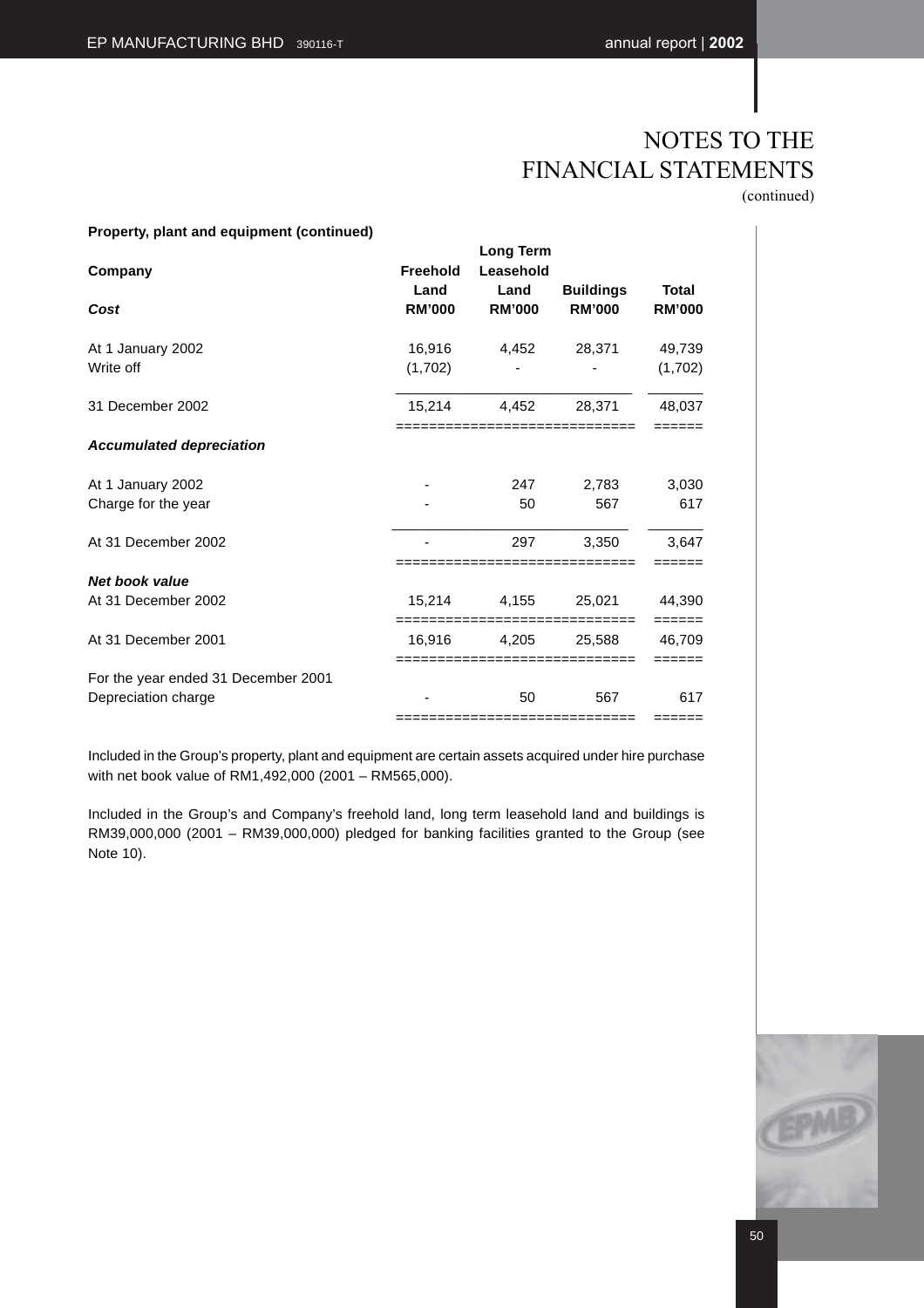(continued)

### **3. Investments in subsidiaries**

|                          | Company       |               |  |
|--------------------------|---------------|---------------|--|
|                          | 2002          | 2001          |  |
|                          | <b>RM'000</b> | <b>RM'000</b> |  |
| Unquoted shares, at cost | 34,247        | 33,848        |  |
| Less: Impairment losses  | (1,789)       | ٠             |  |
|                          |               |               |  |
|                          | 32,458        | 33,848        |  |
|                          |               |               |  |

The subsidiary companies are:-

|                                                  |                                    | <b>Effective</b> |              |                                                                                                                    |
|--------------------------------------------------|------------------------------------|------------------|--------------|--------------------------------------------------------------------------------------------------------------------|
|                                                  | <b>Country of</b>                  | equity interest  |              |                                                                                                                    |
| Name of subsidiary<br>EP Polymers (M) Sdn Bhd    | incorporation<br>Malaysia          | 2002<br>100%     | 2001<br>100% | <b>Principal activities</b><br>Manufacturing of<br>engineering plastic<br>products.                                |
| EP Moulds & Dies (M)<br>Sdn Bhd                  | Malaysia                           | 100%             | 100%         | Manufacturing of<br>moulds and dies.                                                                               |
| Wiracash Holdings Sdn Bhd                        | Malaysia                           | 100%             | 100%         | Assembling of lamp<br>and switches.                                                                                |
| Fundwin Sdn Bhd                                  | Malaysia                           | 100%             | 100%         | Manufacture,<br>assembly and sales of<br>bicycles and bicycle<br>components and<br>trading of automotive<br>parts. |
| EPMB (Australia) Pte Ltd *                       | Australia                          | 100%             | 100%         | Engineering design,<br>development and<br>modelling.                                                               |
| EPMB (UK) Limited *                              | United Kingdom                     | 100%             | 100%         | Assembling and<br>marketing of bicycles.                                                                           |
| EP-X Bicycles North<br>America, Inc <sup>*</sup> | <b>United States</b><br>of America | 100%             | 100%         | Assembling and<br>marketing of bicycles.                                                                           |

Subsidiary company not audited by KPMG.

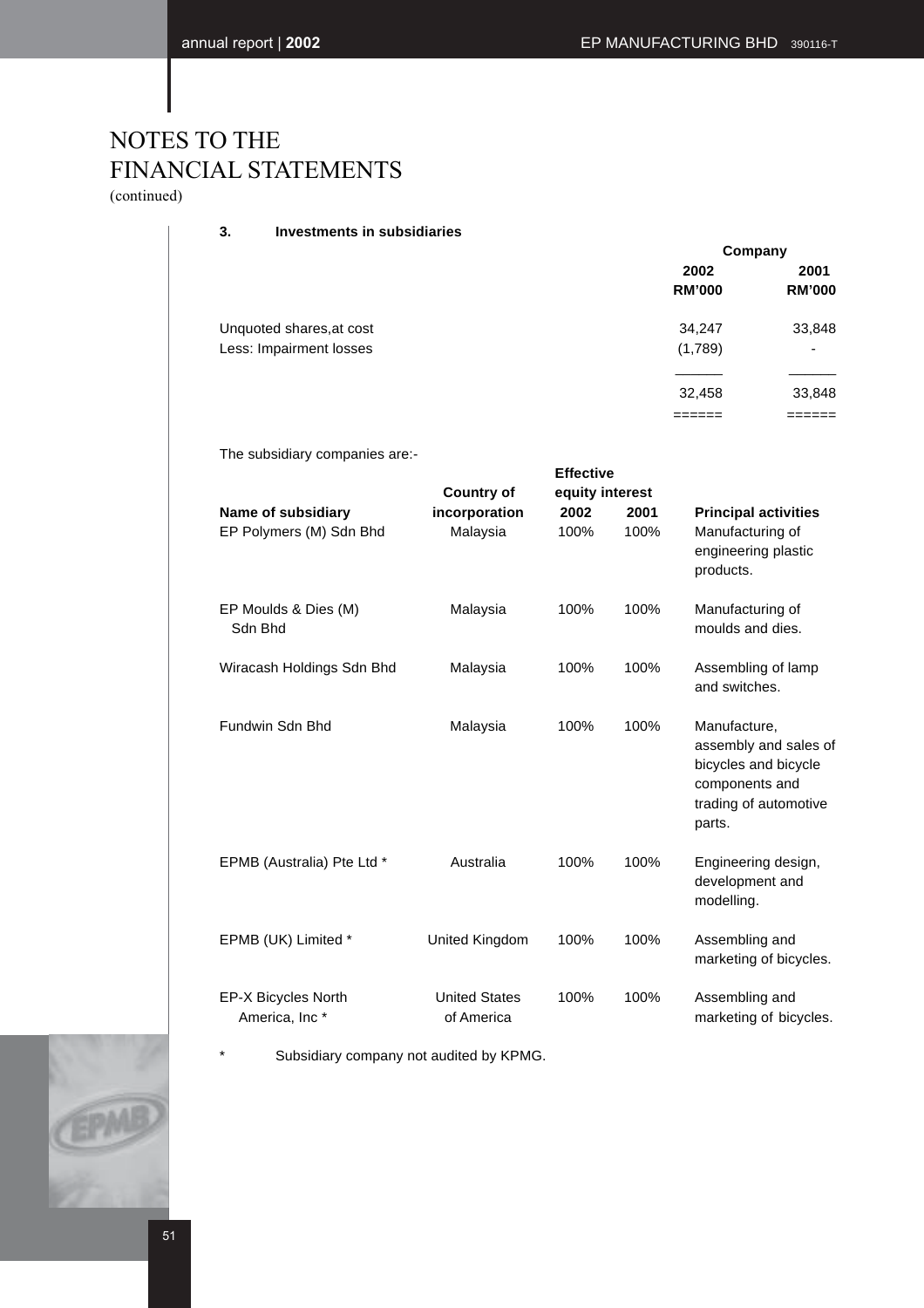### **Investments in subsidiaries (continued)**

Included in the investment in subsidiaries of the Company is RM1000 and RM8,490,000 (2001 – RM1000 and RM8,490,000) representing the purchase cost of 1000 Ordinary Shares and a Irredeemable Convertible Preference Share ("ICPS") invested in a subsidiary, Fundwin Sdn Bhd ("Fundwin"). The ICPS was initially issued as a Redeemable Preference Share but was converted into ICPS during the year. The vendor, who is also a director of the Company, Hamidon bin Abdullah ("Hamidon") shall be entitled to a contingent consideration based on 3.8% of the turnover of Fundwin for each of the five (5) financial years ending 31 December 2004 ("Contingent Consideration"). However, the Contingent Consideration is only payable by the Company to Hamidon in a particular financial year if Fundwin achieves an audited profit after taxation of not less than RM5,000,000 for that particular financial year. In the event Fundwin does not achieve the required profit for any applicable financial years, Hamidon's entitlement to the Contingent Consideration for that financial year shall lapse.

There is also a put option granted by Hamidon whereby the Company is given the right but not the obligation to put to Hamidon to acquire the ICPS. Details of the put option are as follows:

Hamidon granted a put option to EP Manufacturing Bhd. ("EPMB") whereby EPMB can exercise the right to require Hamidon to purchase the subsidiary's ICPS and Ordinary Shares (collectively referred to as "Option Shares") from EPMB free from all liens, charges and other encumbrances based on an aggregate consideration to be calculated as follows ("Option Price"):

- (i) RM8,490,000 together with interest at eight per centum (8%) per annum calculated from the date of subscription of the ICPS on 27 December 1997 until the date of the payment in full of the Option Price;
- (ii) RM1,000 together with interest at eight per centum (8%) per annum calculated from 28 December 1999, being the date of the acquisition of the Ordinary Shares, until the date of the payment in full of the Option Price; and
- (iii) less any dividends that have been declared and paid by the said subsidiary to EPMB.

EPMB may put to Hamidon to acquire the Option Shares at the Option Price in the event the audited profit after taxation of the subsidiary as certified by the subsidiary's auditors is less than RM5,000,000 for each of the three (3) financial years ending 31 December 2002. The put option is exercisable by EPMB at any time during a period of three (3) months commencing from the date of receipt by EPMB of the auditors' certificate for the said subsidiary for that applicable financial year. Upon exercise of the put option, Hamidon will be required to purchase or cause to be purchased from EPMB at the Option Price, the Option Shares free from all liens, charges and other encumbrances and with all rights attaching thereto within seven (7) days from the date of the exercise of the put option.

The acquisition of the Option Shares and the put option thereof were approved by the shareholders on 28 June 2000. At the date of this report, the Board of Directors has not exercised the put option. The Board of Directors has decided to extend the put option for an additional two years and are in the process of finalising the supplementary agreement with Hamidon.

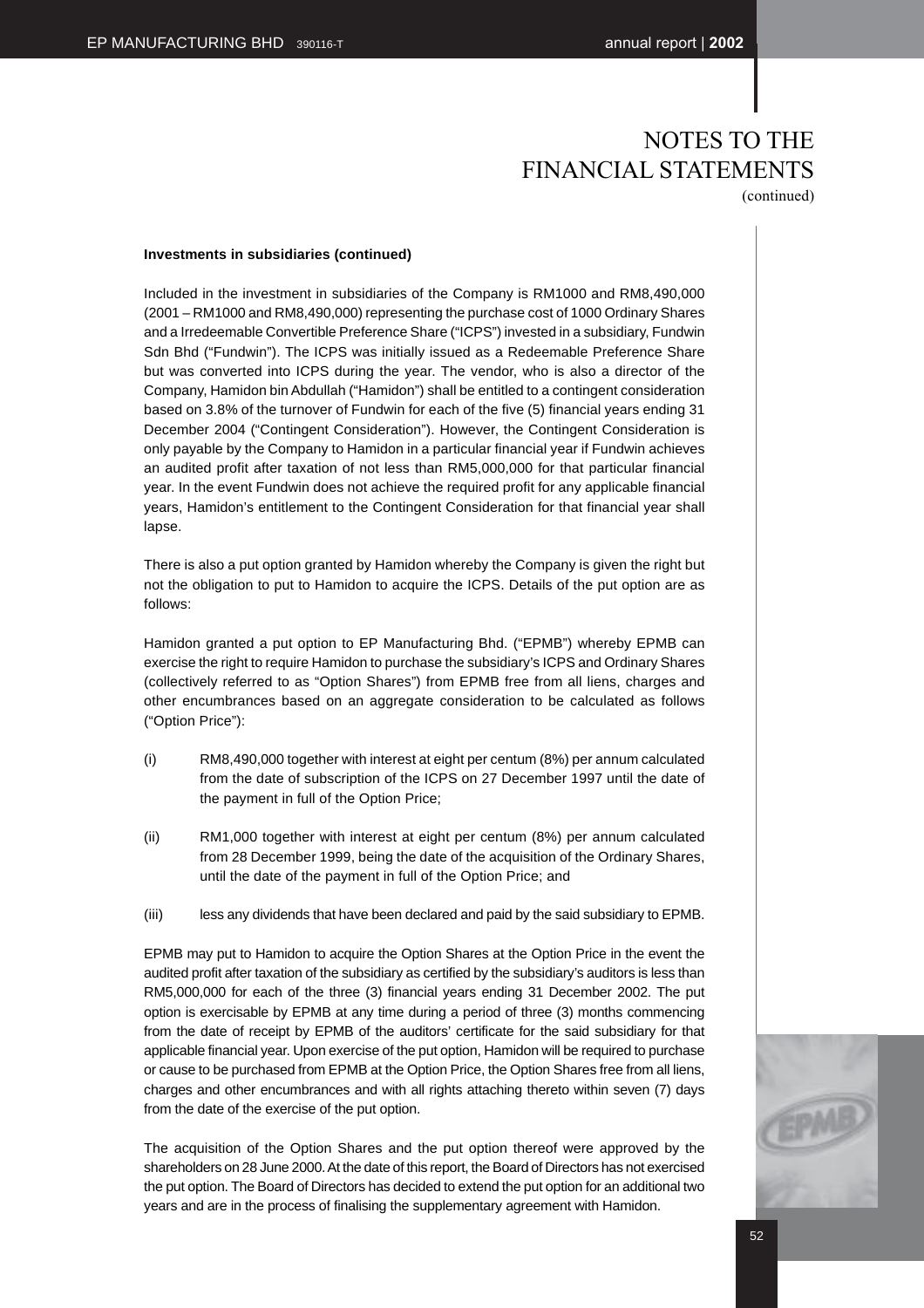(continued)

### **4. Other investments**

| Group |                       |  |
|-------|-----------------------|--|
| 2002  | 2001<br><b>RM'000</b> |  |
|       |                       |  |
| 38    | 38                    |  |
| (25)  |                       |  |
|       |                       |  |
|       | 38                    |  |
|       |                       |  |
|       |                       |  |
| 13    | 14                    |  |
|       |                       |  |
|       | <b>RM'000</b><br>13   |  |

The quoted shares have been charged to secure banking facilities granted to the Group (see Note 10).

### **5. Intangible assets**

|                      | Group<br><b>Development</b> |               |               |  |
|----------------------|-----------------------------|---------------|---------------|--|
|                      | Goodwill                    | costs         | Total         |  |
| Cost                 | <b>RM'000</b>               | <b>RM'000</b> | <b>RM'000</b> |  |
| At 1 January 2002    | 8,588                       | 14,474        | 23,062        |  |
| Additions            |                             | 1,076         | 1,076         |  |
| Write off            |                             | (4,326)       | (4,326)       |  |
| Exchange differences |                             | 545           | 545           |  |
| At 31 December 2002  | 8,588                       | 11,769        | 20,357        |  |

### **Amortisation and impairment losses**

| Accumulated amortisation         | 3,241   | 3,241   |
|----------------------------------|---------|---------|
| Accumulated impairment losses    |         |         |
| At 1 January 2002                | 3,241   | 3,241   |
| Amortisation charge for the year | 3,250   | 3,250   |
| Write off                        | (1,636) | (1,636) |
| Exchange differences             | 96      | 96      |
| Impairment losses for the year   | 5.419   | 5,419   |
|                                  |         |         |
| Accumulated amortisation         | 4,951   | 4,951   |
| Accumulated impairment losses    | 5,419   | 5,419   |
| At 31 December 2002              | 10,370  | 10,370  |
|                                  |         |         |

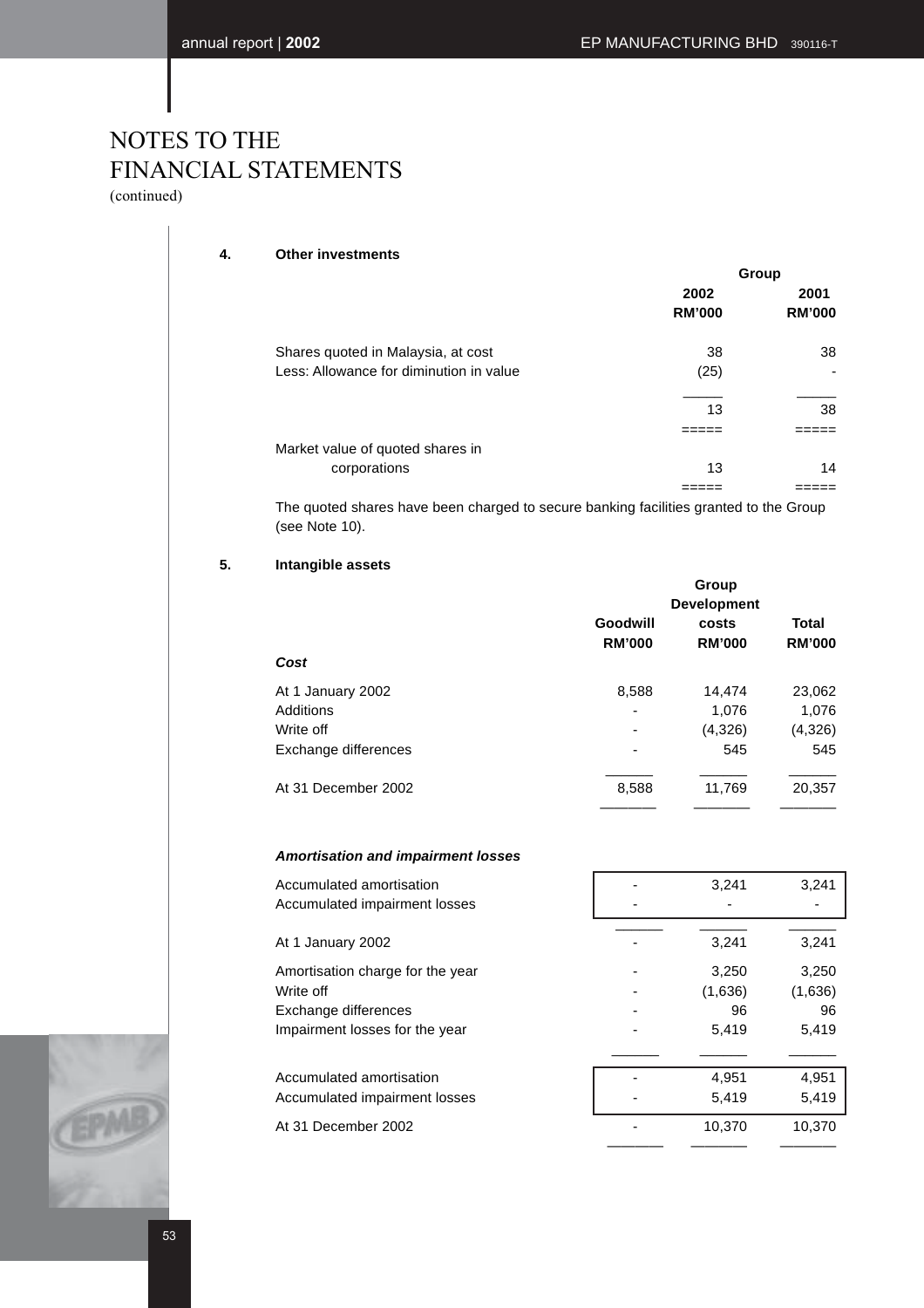**Intangible assets (continued)**

# NOTES TO THE FINANCIAL STATEMENTS (continued)

|                                     |                    | Group         |               |
|-------------------------------------|--------------------|---------------|---------------|
|                                     | <b>Development</b> |               |               |
| Net book value                      | Goodwill           | Costs         | Total         |
|                                     | <b>RM'000</b>      | <b>RM'000</b> | <b>RM'000</b> |
| At 31 December 2002                 | 8,588              | 1,399         | 9,987         |
|                                     | =====              | =====         | =====         |
| At 31 December 2001                 | 8,588              | 11,233        | 19,821        |
|                                     | =====              |               |               |
| For the year ended 31 December 2001 |                    |               |               |
| Amortisation charge                 |                    | 2,929         | 2,929         |
| Impairment losses                   |                    | -             |               |
|                                     |                    |               |               |
| <b>Inventories</b>                  |                    |               |               |
|                                     |                    | Group         |               |
|                                     | 2002               |               | 2001          |

|                          | 2002          | 2001          |
|--------------------------|---------------|---------------|
|                          | <b>RM'000</b> | <b>RM'000</b> |
| At cost                  |               |               |
| Raw materials            | 8,295         | 10,880        |
| Work-in-progress         | 2,543         | 3,570         |
| Manufactured inventories | 2.041         | 2,967         |
|                          |               |               |
|                          | 12,879        | 17,423        |
|                          | :=====        | =====         |
| At net realisable value  |               |               |
| Raw materials            | 258           |               |
| Work-in-progress         | 308           |               |
|                          |               |               |
|                          | 556           |               |
|                          | .             | ------        |
|                          | 13,445        | 17,423        |
|                          | ======        | ======        |

### **7. Trade and other receivables**

**6. Inventories**

|                                             | Group         |               | Company                  |               |
|---------------------------------------------|---------------|---------------|--------------------------|---------------|
|                                             | 2002          | 2001          | 2002                     | 2001          |
|                                             | <b>RM'000</b> | <b>RM'000</b> | <b>RM'000</b>            | <b>RM'000</b> |
| Trade receivables                           | 21.843        | 16,022        |                          |               |
| Less: Allowance for doubtful debts          | (2,378)       | (93)          | $\overline{\phantom{a}}$ | ۰             |
|                                             |               |               |                          |               |
|                                             | 19,465        | 15,929        |                          |               |
| Subsidiaries                                |               |               | 3.394                    | 2,117         |
| Affiliated companies                        | 5,999         | 21,244        | 602                      | 3,335         |
| Other receivables, deposits and prepayments | 15,827        | 3.026         | 11,022                   | 47            |
|                                             |               |               |                          |               |
|                                             | 41.291        | 40.199        | 15.018                   | 5.499         |

====== ====== ====== ======

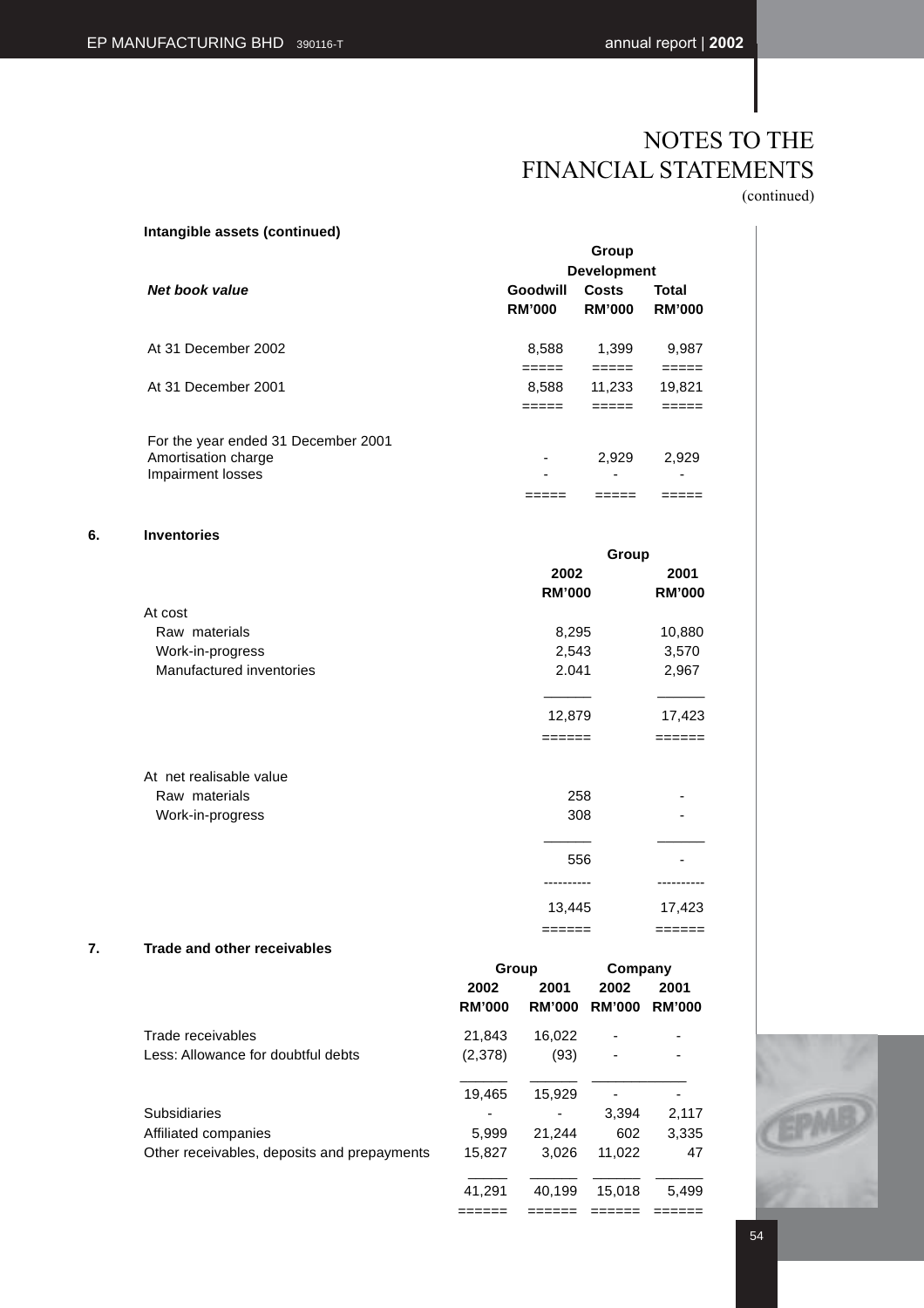(continued)

### **Trade and other receivables (continued)**

The amount due from subsidiaries and affiliated companies are unsecured, interest free and have no fixed terms of repayment.

Included in other receivables, deposits and prepayments of the Group and of the Company is RM10,500,000 (2001 – Nil) paid for the acquisition of PEPS-JV (M) Sdn Bhd (see Note 26).

### **8. Cash and cash equivalents**

|                              |               | Group         |               | Company       |
|------------------------------|---------------|---------------|---------------|---------------|
|                              | 2002          | 2001          | 2002          | 2001          |
|                              | <b>RM'000</b> | <b>RM'000</b> | <b>RM'000</b> | <b>RM'000</b> |
| Deposits with licensed banks | 3.935         | 4.597         | 1.893         | 1,003         |
| Cash and bank balances       | 3.427         | 6.594         | 1.036         | 27            |
|                              |               |               |               |               |
|                              | 7.362         | 11.191        | 2.929         | 1.030         |
|                              |               |               |               |               |

Included in the Group's and Company's deposits placed with licensed banks are RM2,826,000 (2001 – RM4,465,000) and RM1,000,000 (2001 – RM1,000,000) respectively, pledged for certain banking facilities (see Note 10).

### **9. Trade and other payables**

|                                     | Group         |               | Company                  |               |
|-------------------------------------|---------------|---------------|--------------------------|---------------|
|                                     | 2002          | 2001          | 2002                     | 2001          |
|                                     | <b>RM'000</b> | <b>RM'000</b> | <b>RM'000</b>            | <b>RM'000</b> |
| Trade payables                      | 14,064        | 11,773        | $\overline{\phantom{0}}$ |               |
| Other payables and accrued expenses | 9,068         | 6,725         | 464                      | 182           |
| <b>Subsidiaries</b>                 |               | ۰             | 30,082                   | 22,894        |
| Affiliated companies                | 6,697         | 7.771         | 72                       |               |
| Amount owing to Directors           | 320           | 320           |                          |               |
|                                     | 30,149        | 26,589        | 30,618                   | 23,076        |
|                                     |               |               |                          |               |

The amounts due to subsidiaries, affiliated companies and Directors are unsecured, interest free and have no fixed terms of repayment.

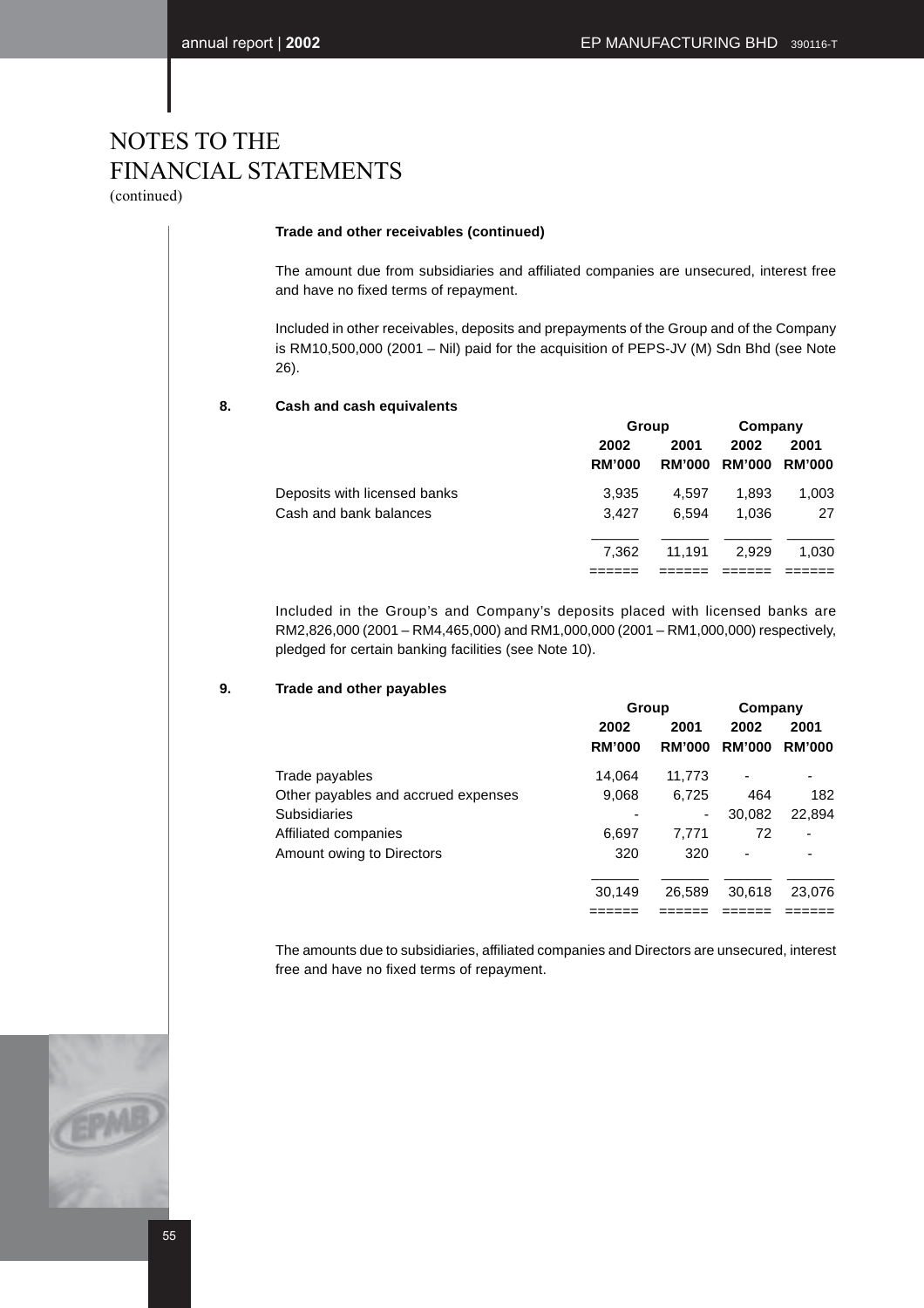**10. Borrowings**

# NOTES TO THE FINANCIAL STATEMENTS (continued)

|                           |             |               | Group         |
|---------------------------|-------------|---------------|---------------|
|                           |             | 2002          | 2001          |
|                           |             | <b>RM'000</b> | <b>RM'000</b> |
| Current                   |             |               |               |
| Term loans                | - secured   | 2,636         | 2,770         |
|                           | - unsecured | 1,617         | 3,267         |
| Overdrafts                | - secured   | 6,848         | 4,243         |
|                           | - unsecured | 1,404         | 499           |
| Bankers' acceptances      | - secured   | 27,770        | 27,472        |
| Hire purchase liabilities |             | 481           | 322           |
|                           |             |               |               |
|                           |             | 40,756        | 38,573        |
|                           |             | ------        | -----         |
| Non-current               |             |               |               |
|                           |             |               |               |
| Term loans                | - secured   | 4,854         | 7,189         |
| Hire purchase liabilities |             | 893           | 143           |
|                           |             | 5,747         | 7,332         |
|                           |             | ======        | ======        |

### **Terms and debt repayment schedule**

The term loans bear interest from 5.0% to 8.4% (2001 - 5.0% to 8.8%) per annum. The overdrafts bear interest from 7.9% to 8.9% (2001 - 7.9% to 8.9%). Bankers' acceptances and hire purchase bear interest varying between 3.5% and 7.6% (2001 - 3.3% and 7.9%) and fixed interest rates varying between 3.6% to 7.0% (2001 - 3.6% and 7.0%), respectively.

The long term loans are repayable in equal monthly instalments over periods ranging from 1 year to 4 years.

### **Security**

Term loans, overdrafts and banker's acceptances of certain subsidiary companies are secured by way of:

- a) fixed and floating charges over the subsidiary companies' present and future assets;
- b) pledge of fixed deposits (see Note 8);
- c) pledge of quoted shares (see Note 4);
- d) jointly and severally guaranteed by certain Directors of the subsidiaries and holding company;
- e) corporate guarantees issued by the Company; and
- f) charge on the Group's properties (see Note 2).

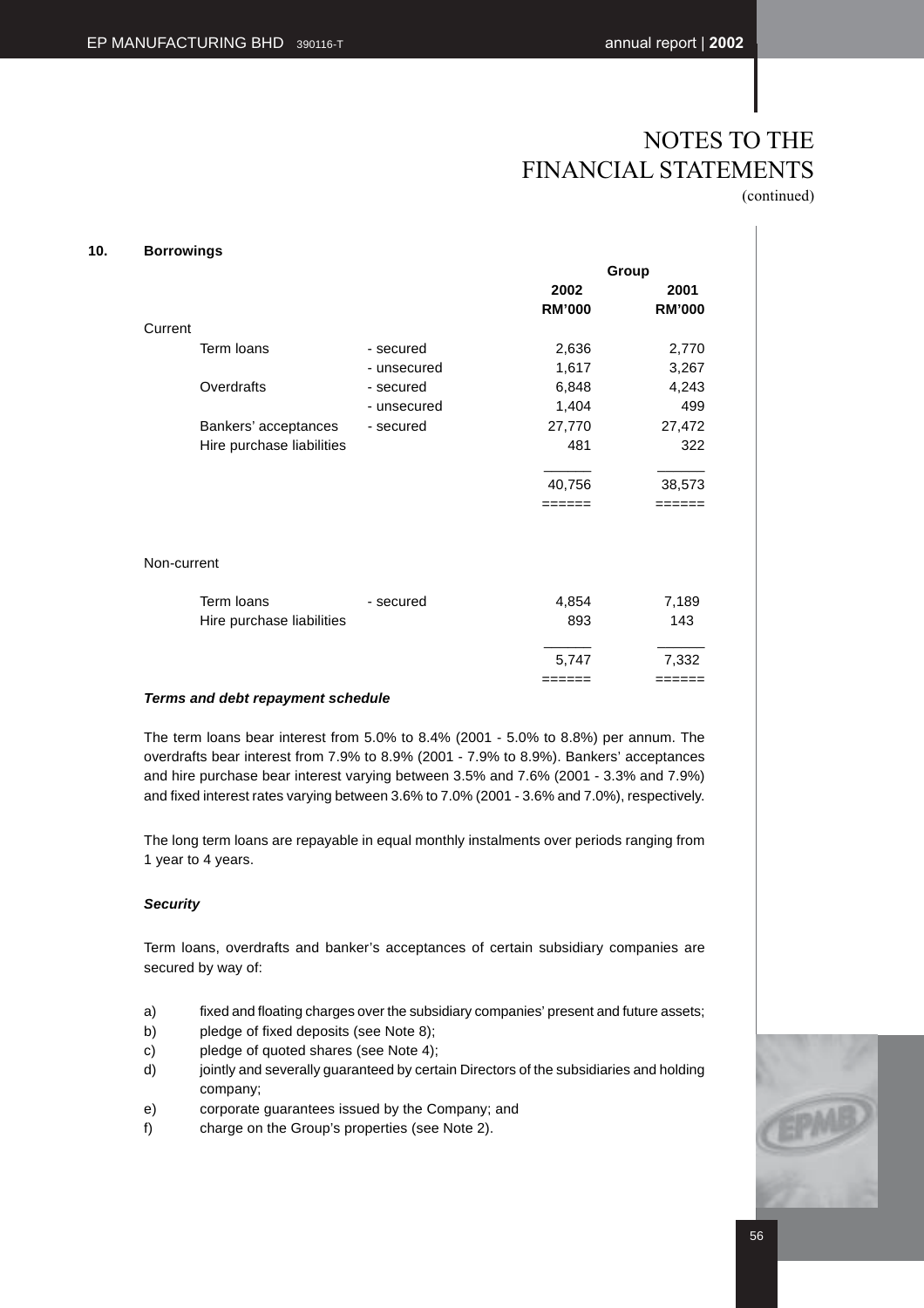(continued)

### **Borrowings (continued)**

### **Hire purchase liabilities**

Hire purchase liabilities are payable as follows:

|                               | <b>Payments</b><br>2002<br><b>RM'000</b> | <b>Interest</b><br>2002<br><b>RM'000</b> | <b>Principal</b><br>2002<br><b>RM'000</b> | <b>Payments</b><br>2001<br><b>RM'000</b> | <b>Interest</b><br>2001<br><b>RM'000</b> | <b>Principal</b><br>2001<br><b>RM'000</b> |
|-------------------------------|------------------------------------------|------------------------------------------|-------------------------------------------|------------------------------------------|------------------------------------------|-------------------------------------------|
| Group                         |                                          |                                          |                                           |                                          |                                          |                                           |
| Less than one<br>year         | 581                                      | (100)                                    | 481                                       | 494                                      | (172)                                    | 322                                       |
| Between one<br>and five years | 1.061                                    | (168)                                    | 893                                       | 190                                      | (47)                                     | 143                                       |
|                               | 1.642                                    | (268)                                    | 1.374                                     | 684                                      | (219)                                    | 465                                       |
|                               |                                          |                                          |                                           |                                          |                                          |                                           |

### **11. Provision for warranties**

|                                                                  | Group                 |                       |  |
|------------------------------------------------------------------|-----------------------|-----------------------|--|
|                                                                  | 2002<br><b>RM'000</b> | 2001<br><b>RM'000</b> |  |
| At 1 January                                                     | 1,270                 | 255                   |  |
| Provision made during the year<br>Provision used during the year | 878<br>(1,230)        | 2,084<br>(1,069)      |  |
| At 31 December                                                   | 918                   | 1,270                 |  |

The provision for warranties relates to automotive parts sold. The provision is based on estimates made from historical warranty data associated with similar products. The Group expect to incur the liability over the next year.

### **12. Share capital**

|                                 | <b>Group and Company</b> |               |  |
|---------------------------------|--------------------------|---------------|--|
|                                 | 2002                     | 2001          |  |
|                                 | <b>RM'000</b>            | <b>RM'000</b> |  |
| Ordinary shares of RM1.00 each: |                          |               |  |
| Authorised                      | 95,000                   | 95,000        |  |
|                                 |                          |               |  |
| Issued and fully paid           |                          |               |  |
| At 1 January                    | 39,900                   | 39,900        |  |
| Issued during the year          | 1,560                    |               |  |
| At 31 December                  | 41,460                   | 39,900        |  |
|                                 |                          |               |  |

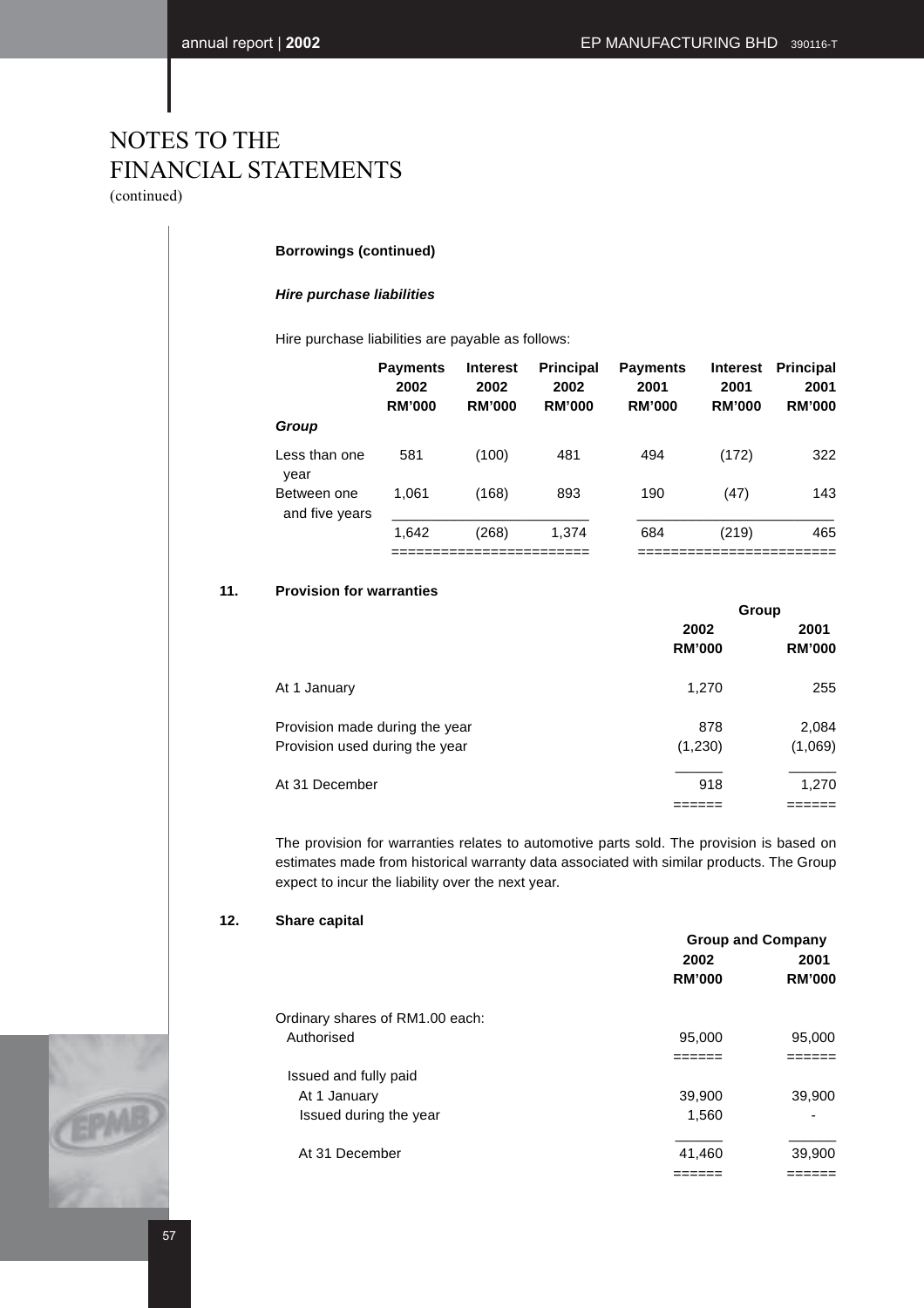(continued)

### **13. Reserves**

|                                       |               | Group         |               | Company       |  |
|---------------------------------------|---------------|---------------|---------------|---------------|--|
|                                       | 2002          | 2001          |               | 2001          |  |
|                                       | <b>RM'000</b> | <b>RM'000</b> | <b>RM'000</b> | <b>RM'000</b> |  |
| Reserves consist of:                  |               |               |               |               |  |
| Share premium                         | 15,618        | 15,618        | 15,618        | 15,618        |  |
| Exchange translation reserve          | (1,087)       | (148)         |               | -             |  |
| (Accumulated losses)/Retained profits | (16, 263)     | 6,599         | 5,645         | 7,520         |  |
|                                       |               |               |               |               |  |
|                                       | (1,732)       | 22,069        | 21,263        | 23,138        |  |
|                                       |               |               |               |               |  |

Subject to agreement by the Inland Revenue Board, the Company has sufficient Section 108 tax credit to frank all of its retained profits at 31 December 2002 if paid out as dividends.

### **14. Deferred taxation**

|                                   | <b>Group and Company</b> |               |  |
|-----------------------------------|--------------------------|---------------|--|
|                                   | 2002                     | 2001          |  |
|                                   | <b>RM'000</b>            | <b>RM'000</b> |  |
| At 1 January                      |                          |               |  |
| Transferred from income statement | 788                      | 643           |  |
| (Note 17)                         | 105                      | 145           |  |
|                                   |                          |               |  |
| At 31 December                    | 893                      | 788           |  |
|                                   |                          |               |  |

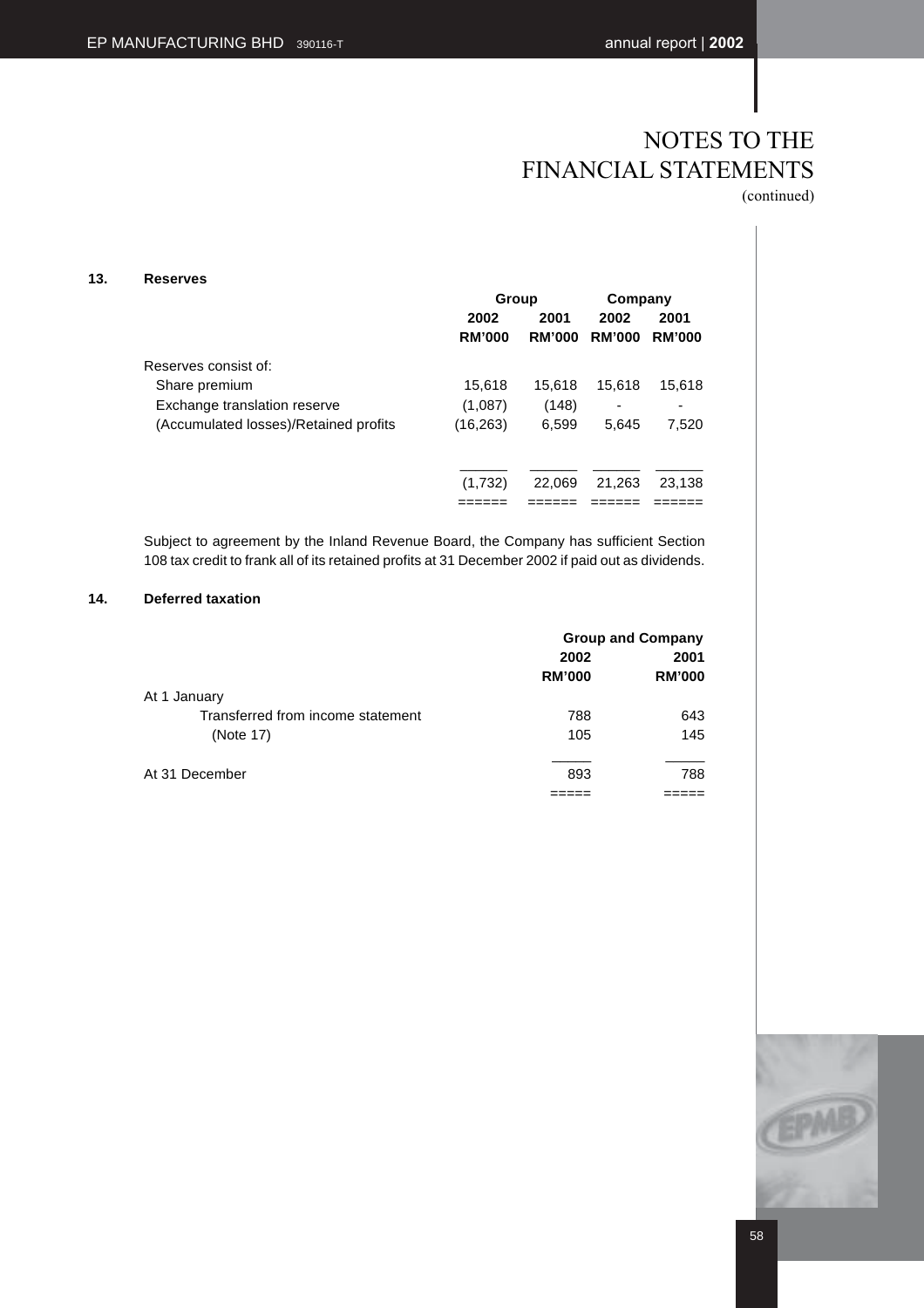**15. Operating loss**

(continued)

| <b>Operating loss</b>                                  |                       |                       |                              |                       |
|--------------------------------------------------------|-----------------------|-----------------------|------------------------------|-----------------------|
|                                                        | Group                 |                       | Company                      |                       |
|                                                        | 2002<br><b>RM'000</b> | 2001<br><b>RM'000</b> | 2002<br><b>RM'000</b>        | 2001<br><b>RM'000</b> |
| Operating loss is arrived at                           |                       |                       |                              |                       |
| after crediting:                                       |                       |                       |                              |                       |
| Dividend income from subsidiary                        |                       |                       | 14,500                       |                       |
| Gain on disposal of property, plant                    |                       |                       |                              |                       |
| and equipment                                          |                       | 25                    |                              |                       |
| Gain on foreign exchange - realised                    | 1,641                 | 465                   |                              |                       |
| Gain on foreign exchange - unrealised                  | 643                   | $\overline{a}$        |                              |                       |
|                                                        | =====                 | =====                 |                              |                       |
| and after charging:                                    |                       |                       |                              |                       |
| Allowance for diminution in value                      |                       |                       |                              |                       |
| of other investments                                   | 25                    |                       |                              |                       |
| Allowance for doubtful debts<br>Auditors' remuneration | 2,285                 | 93                    |                              |                       |
| - current year                                         | 186                   | 130                   | 35                           | 15                    |
| - underprovision in prior year                         | ä,                    | 5                     |                              | 1                     |
| Bad debts written off - subsidiary                     |                       | $\blacksquare$        | 12,500                       |                       |
| - others                                               | 307                   | 1,821                 |                              | 1,817                 |
| Company's Directors                                    |                       |                       |                              |                       |
| Remuneration                                           | 574                   | 564                   | ä,                           |                       |
| Fees                                                   | 87                    | 83                    | 57                           | 53                    |
| Depreciation                                           | 4,405                 | 5,752                 | 617                          | 617                   |
| Development cost - amortisation                        | 3,250                 | 2,929                 |                              |                       |
| - impairment losses                                    | 5,419                 | $\blacksquare$        |                              |                       |
| - written off                                          | 2,690                 |                       |                              |                       |
| Impairment losses on investment in                     |                       |                       |                              |                       |
| a subsidiary                                           |                       |                       | 1,789                        |                       |
| Inventories written down                               | 2,476                 |                       | $\qquad \qquad \blacksquare$ |                       |
| Loss on disposal on property, plant and                |                       |                       |                              |                       |
| equipment                                              | 105                   |                       |                              |                       |
| Loss on foreign exchange - realised                    | 614                   | 281                   |                              |                       |
| Loss on foreign exchange - unrealised                  | 81                    | $\blacksquare$        |                              |                       |
| Property, plant and equipment written off              | 1,104                 | $\blacksquare$        | 1,702                        |                       |
| Provision for warranties                               | 878                   | 2,084                 |                              |                       |
| Rental - premises                                      | 260                   | 877                   |                              |                       |
| - machinery and equipment                              | 400                   | 55                    |                              |                       |
|                                                        | =====                 | =====                 |                              |                       |

The estimated monetary value of Directors' benefits-in-kind is RM50,000 (2001 - RM96,000).

The number of employees of the Group and of the Company at the end of the year was 629 (2001 - 596) and 7 (2001 - 5) respectively.

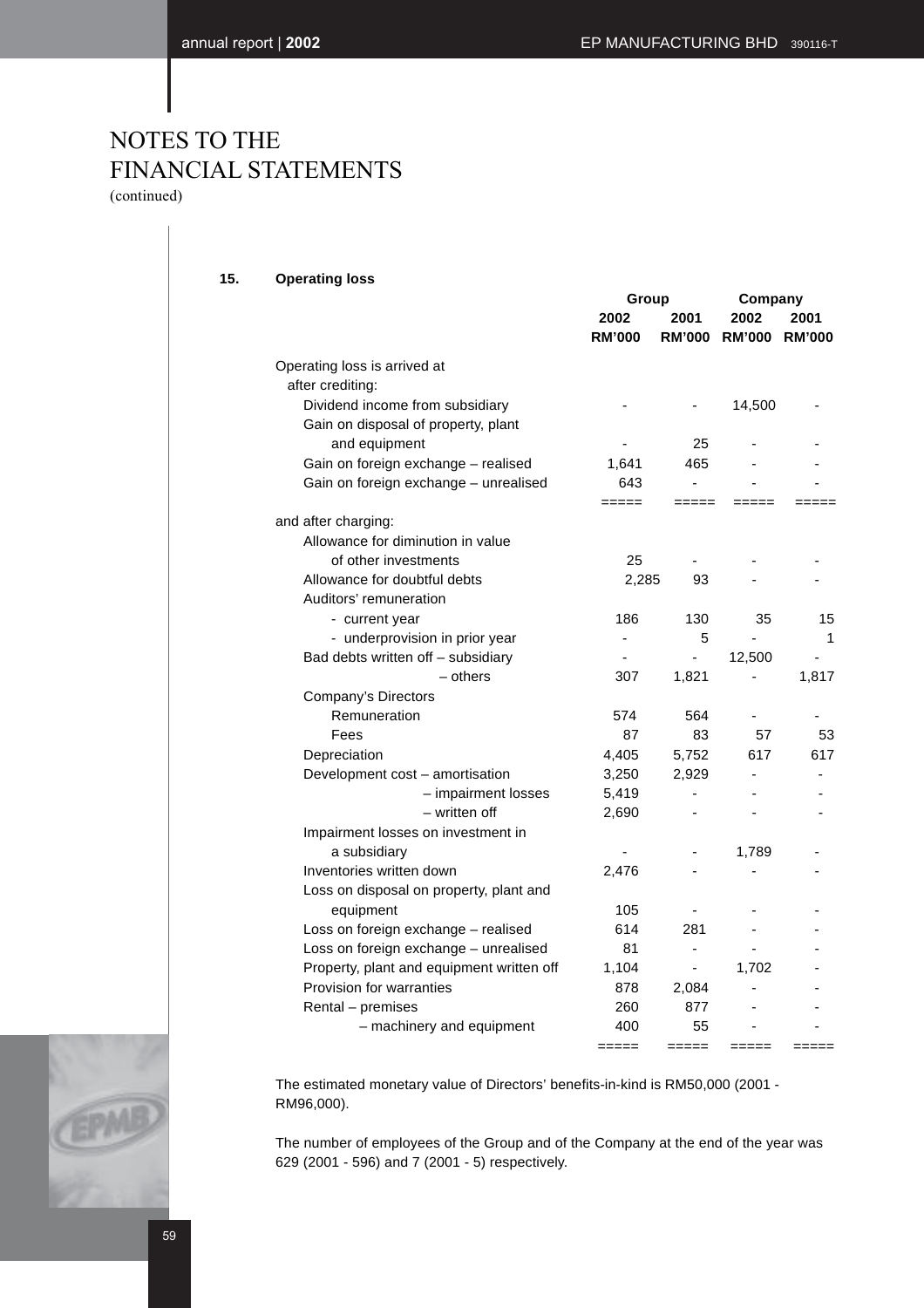| 16.<br>Interest expense |
|-------------------------|
|-------------------------|

| merest expense                        | Group         |               |  |  |
|---------------------------------------|---------------|---------------|--|--|
|                                       | 2002          | 2001          |  |  |
|                                       | <b>RM'000</b> | <b>RM'000</b> |  |  |
| Bank overdraft                        | 451           | 514           |  |  |
| Bankers' acceptance and trust receipt | 1,320         | 939           |  |  |
| Hire purchase                         | 209           | 227           |  |  |
| Term loans                            | 861           | 1,294         |  |  |
| <b>Others</b>                         | 49            | 83            |  |  |
|                                       | 2,890         | 3,057         |  |  |
|                                       | ====          |               |  |  |

### **17. Tax expense**

|                               |               | Group         |               | Company       |
|-------------------------------|---------------|---------------|---------------|---------------|
|                               | 2002          | 2001          | 2002          | 2001          |
|                               | <b>RM'000</b> | <b>RM'000</b> | <b>RM'000</b> | <b>RM'000</b> |
| Current tax expense           |               |               |               |               |
| Malaysian<br>- current        | 1,580         | 881           | 460           | 410           |
| - prior year                  | 78            | 215           | 78            |               |
|                               | 1,658         | 1,096         | 538           | 410           |
| Deferred tax expense          |               |               |               |               |
| Malaysian - current (Note 14) | 105           | 145           | 105           | 145           |
|                               | 1,763         | 1,241         | 643           | 555           |
|                               |               |               |               |               |

There is a tax charge though there is a loss before taxation as certain expenses are not deductible for tax purposes. Additionally, for the Group, the tax charge relates to tax on profits of certain subsidiaries which cannot be set-off against losses of other subsidiaries for tax purposes as group relief is not available.

Subject to agreement by the Inland Revenue Board, the Group has potential deferred tax benefits not taken up in the financial statements under the liability method in respect of the following items:

|                          | 2002          | 2001          |
|--------------------------|---------------|---------------|
|                          | <b>RM'000</b> | <b>RM'000</b> |
| Unutilised tax losses    | 7.768         | 4,652         |
| Other timing differences | 3.652         | 2.616         |
|                          |               |               |

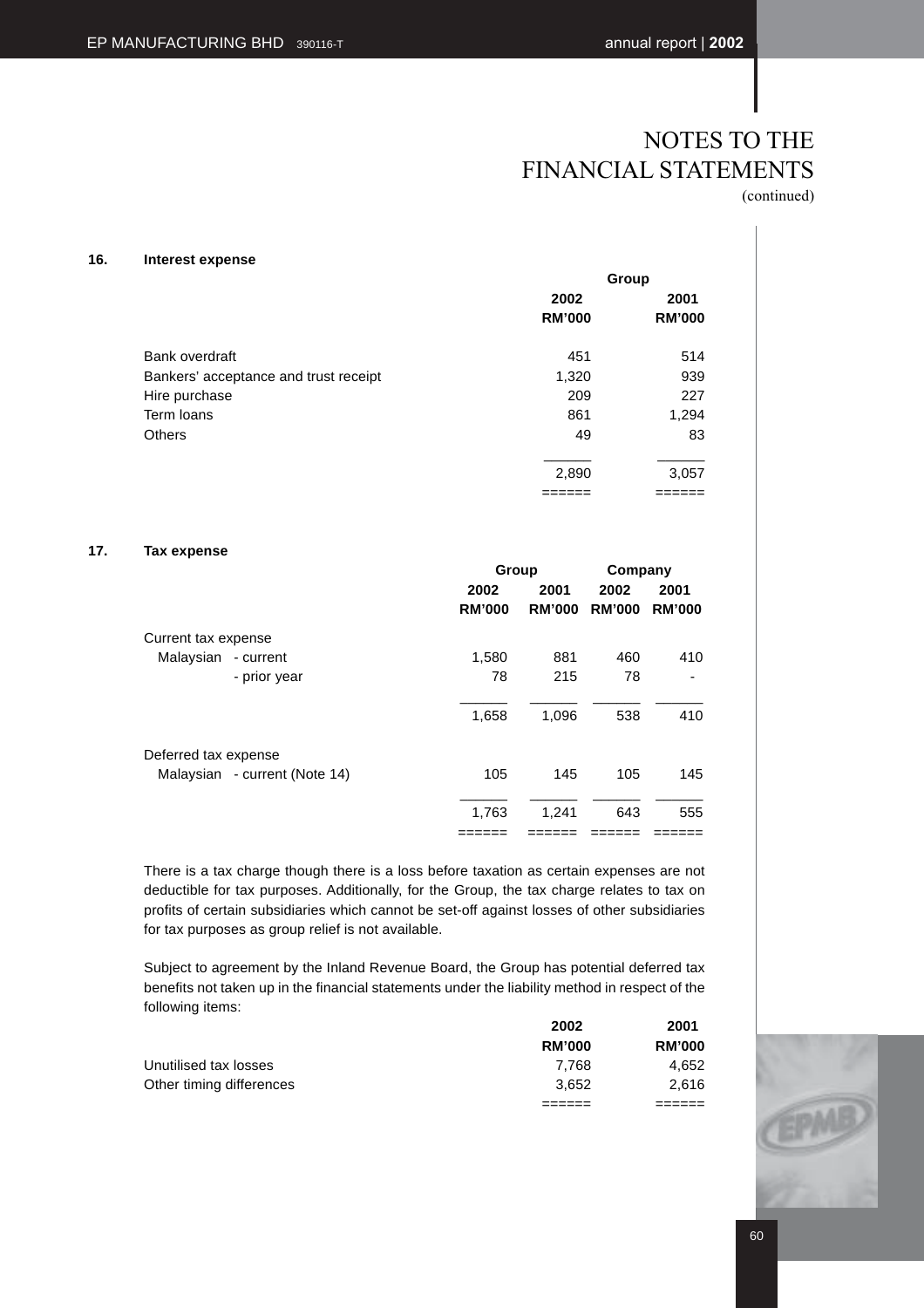(continued)

### **18. Loss per ordinary share - Group**

### **Basic loss per share**

The calculation of basic loss per share is based on the net loss for the year of RM21,857,000 (2001 – net loss of RM11,907,000) and the weighted average number of ordinary shares outstanding during the year of 40,276,000 (2001 – 39,900,000).

### **Weighted average number of ordinary shares**

|                                                 | 2002          | 2001          |
|-------------------------------------------------|---------------|---------------|
|                                                 | <b>RM'000</b> | <b>RM'000</b> |
| Issued ordinary shares at beginning of the year | 39,900        | 39,900        |
| Effect of shares issued in October 2002         | 376           | ۰             |
| Weighted average number of ordinary shares      | 40.276        | 39,900        |
|                                                 |               |               |

### **19. Dividends**

|                                                                | <b>Group and Company</b> |               |
|----------------------------------------------------------------|--------------------------|---------------|
|                                                                | 2002                     | 2001          |
|                                                                | <b>RM'000</b>            | <b>RM'000</b> |
| Ordinary                                                       |                          |               |
| Final paid:                                                    |                          |               |
| 3.5% per share less tax $(2001 - 3.5\%$ per share less tax) in |                          |               |
| respect of financial year ended 31 December 2001               |                          |               |
| (2001 – 31 December 2000)                                      |                          |               |
|                                                                | 1.005                    | 1.005         |
|                                                                |                          |               |

The proposed final dividend for the financial year ended 31 December 2002 amounting to RM1,044,792 has not been accounted for in the financial statements.

### **20. Segmental information**

Segment information is presented in respect of the Group's business and geographical segments. The primary format, business segments, is based on the Group's management and internal reporting structure. Inter-segment pricing is determined based on negotiated terms.

Segment results, assets and liabilities include items directly attributable to a segment as well as those that can be allocated on a reasonable basis. Unallocated items mainly comprise corporate expenses.

Segment capital expenditure is the total cost incurred during the period to acquire segment assets that are expected to be used for more than one period.

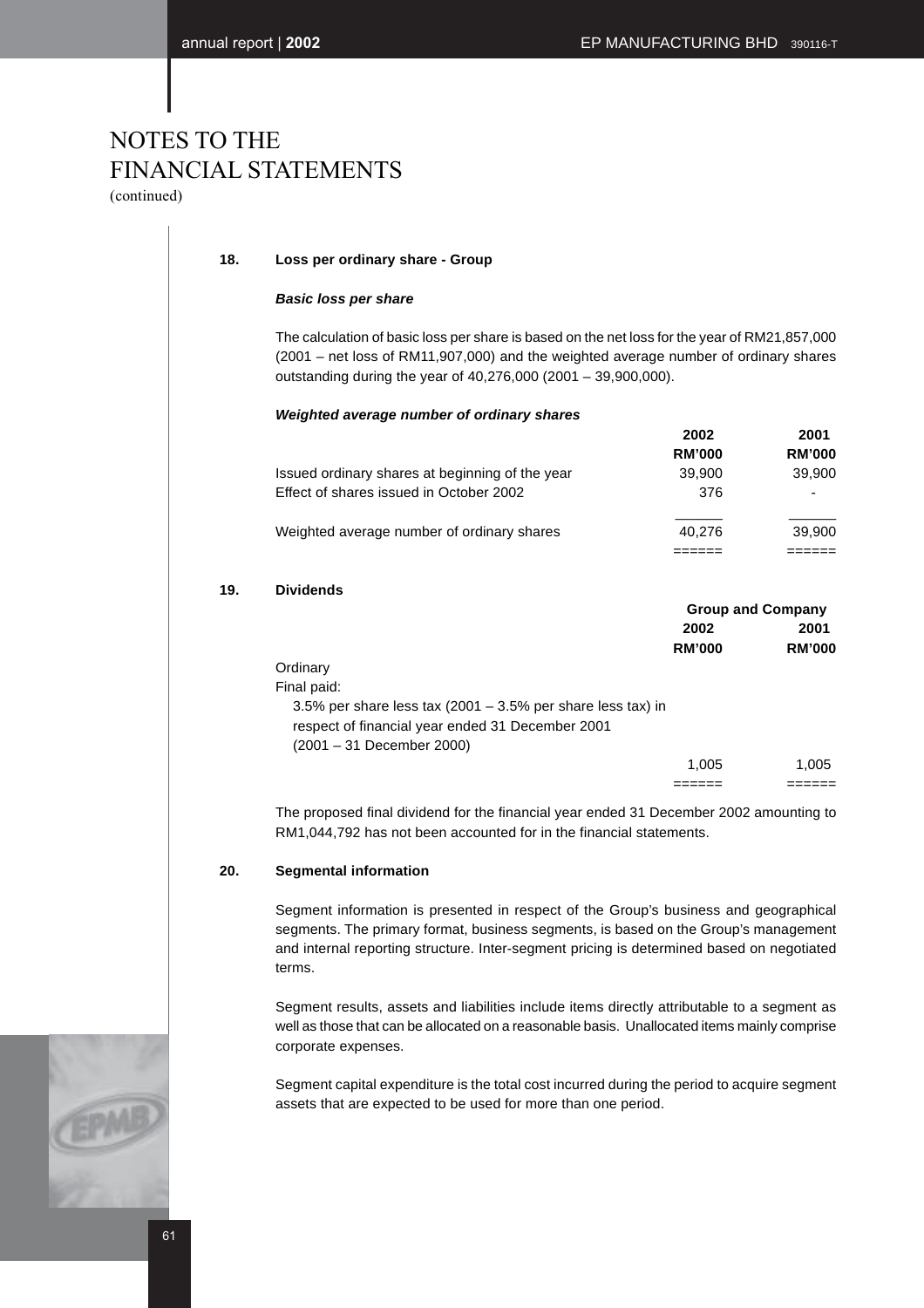### **Segmental information (continued)**

### **Business segments**

The Group comprises the following main business segments:

Automotive The manufacture, assembly and sale of automotive parts.

Composite The manufacture, assembly and sale of EP-X carbon composite bicycles and bicycles components.

### **Geographical segments**

The automotive and composite segments operate in two other principal geographical areas apart from Malaysia, namely North America and United Kingdom. Australia is currently undertaking the research and development activities for the automotive industry.

In presenting information on the basis of geographical segments, segment revenue is based on the geographical location of customers. Segment assets are also based on the geographical location of assets.

|                                                   |               | <b>Automotive</b> |               | <b>Composite</b>                 | <b>Consolidated</b> |                     |
|---------------------------------------------------|---------------|-------------------|---------------|----------------------------------|---------------------|---------------------|
|                                                   | 2002          | 2001              | 2002          | 2001                             | 2002                | 2001                |
|                                                   | <b>RM'000</b> | <b>RM'000</b>     | <b>RM'000</b> | <b>RM'000</b>                    | <b>RM'000</b>       | <b>RM'000</b>       |
| <b>Business segments</b><br>Revenue from external |               |                   |               |                                  |                     |                     |
| customers                                         | 101,818       | 91,810            | 5,206         | 2,520                            | 107.024             | 94,330              |
| <b>Segment result</b>                             | 7,376         | 4.692             |               | $(26,046)$ $(12,390)$ $(18,670)$ |                     | (7.698)             |
| Unallocated expenses                              |               |                   |               |                                  | (1, 424)            | (2,968)             |
| Loss before taxation                              |               |                   |               |                                  | (20,094)            | (10,666)            |
| Tax expense                                       |               |                   |               |                                  |                     | $(1,763)$ $(1,241)$ |
| Net loss for the year                             |               |                   |               |                                  | (21, 857)           | (11, 907)           |
|                                                   |               |                   |               |                                  |                     |                     |

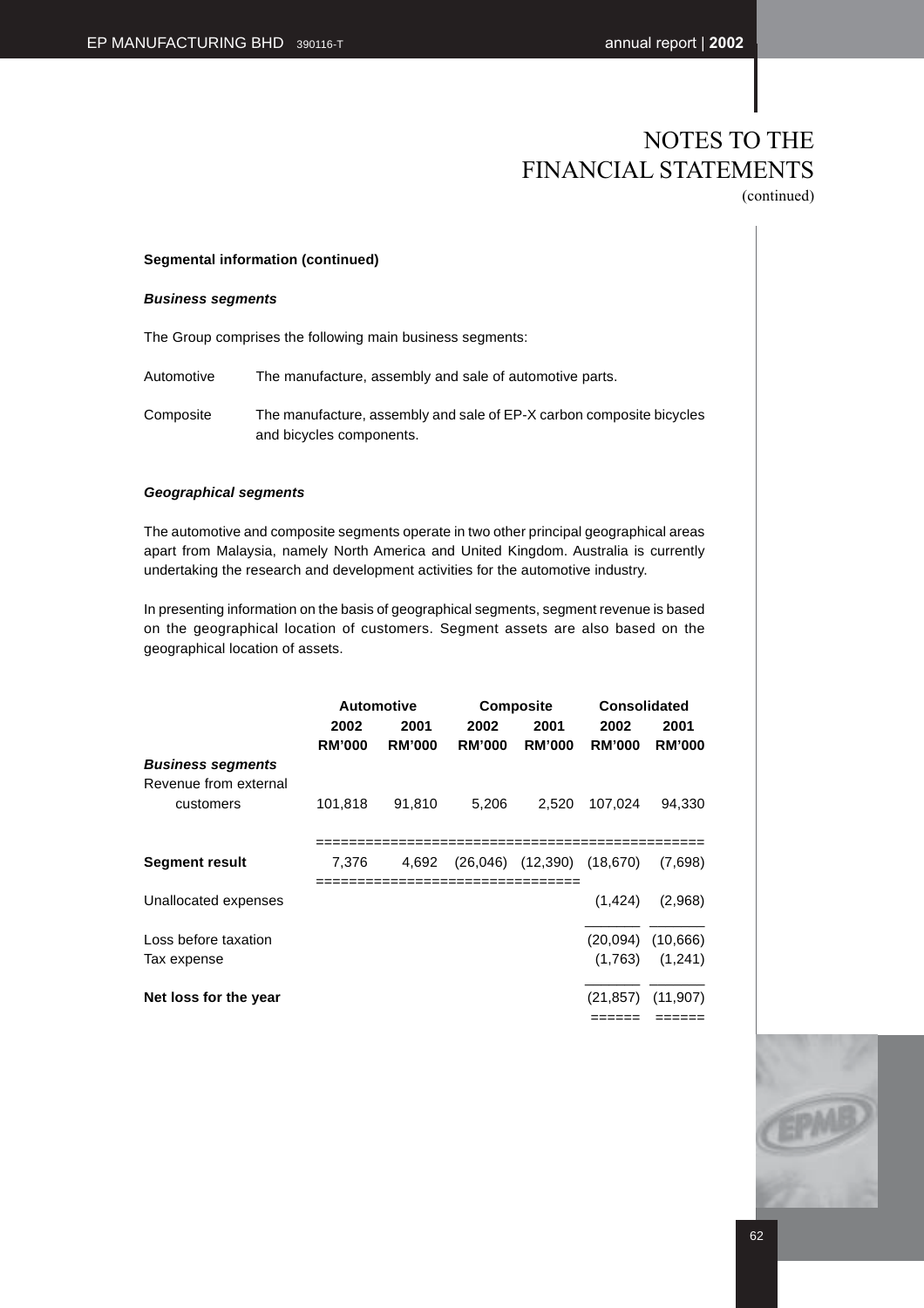(continued)

**Segmental information (continued)**

|                                              | <b>Automotive</b>     |                       |                       | <b>Composite</b>      |                       | <b>Consolidated</b>   |  |
|----------------------------------------------|-----------------------|-----------------------|-----------------------|-----------------------|-----------------------|-----------------------|--|
|                                              | 2002<br><b>RM'000</b> | 2001<br><b>RM'000</b> | 2002<br><b>RM'000</b> | 2001<br><b>RM'000</b> | 2002<br><b>RM'000</b> | 2001<br><b>RM'000</b> |  |
| Segment assets                               | 118,997               | 104,484               | 8,438                 | 40,598                | 127,435               | 145,082               |  |
| Segment liabilities                          | 74,276                | 72,257                | 5.721                 | 3.146                 | 79.997                | 75,403                |  |
| Capital expenditure                          | 4,452                 | 2,802                 | 612                   | 1.484                 | 5.064                 | 4.286                 |  |
| Depreciation and<br>amortisation             | 4,446                 | 5,736                 | 3,209                 | 2,945                 | 7,655                 | 8,681                 |  |
| Non-cash expenses other<br>than depreciation |                       |                       |                       |                       |                       |                       |  |
| and amortisation                             | 3,242                 | 3,905                 | 12,047                | 93                    | 15.289                | 3,998                 |  |

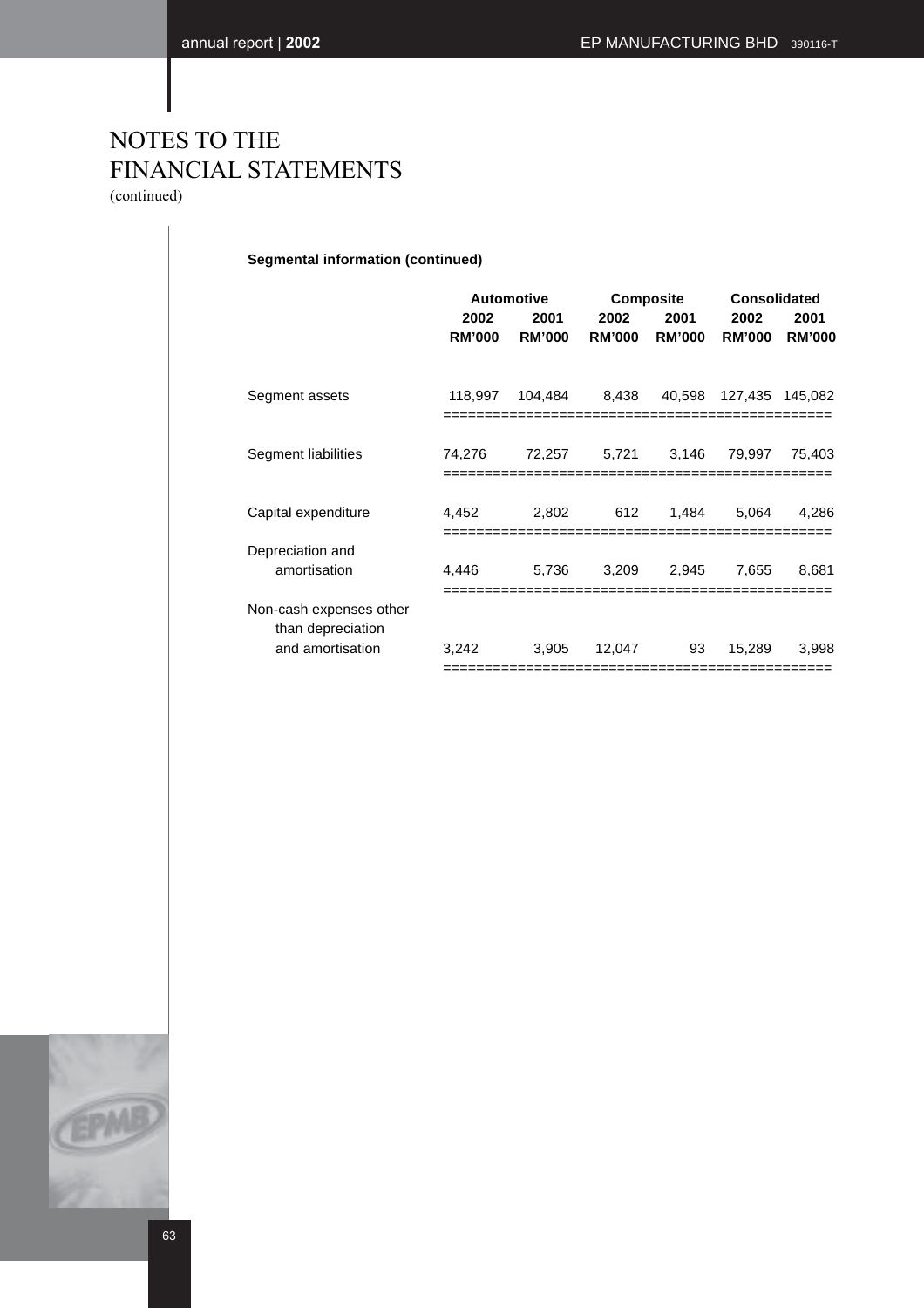4,286 94,330 **RM'000** 127,435 145,082 **RM'000 RM'000 RM'000 RM'000 RM'000 RM'000 RM'000 RM'000 RM'000 RM'000** ocation of the customers of the customers in the customers in the customers in the control of the customers in <br>Section and the customers in the customers in the customers in the customers in the customers in the customer by location of assets 122,985 128,245 1,415 10,869 1,692 4,223 1,343 1,745 127,435 145,082 of assets 5,049 5,049 3,710 - 3,710 - 3,710 - 3,710 - 3,710 - 3,710 - 3,064 5,064 5,064 5,086 =================================================================================== =================================================================================== ===================================================================================2001 Consolidated **2002 2001 2002 2001 2002 2001 2002 2001 2002 2001 Malaysia**<br> **United America America America America America <u>Australia</u><br>
Disloy and America America America America America America America America America America America A RM'000** 5,064 107,024 2002 1,745 100 **RM'000** 2001 Australia **RM'000** 1,343  $\overline{5}$ 2002 4,223 153 1,167 **RM'000** 2001 **North America** 2,393 1,692 **RM'000** 2002 **RM'000** 827 10,869 323 **United Kingdom** 2001 2002<br>RM'000 1,415 92,336 128,245 3,710 **RM'000** 2001 Malaysia 5,049 **RM'000** 122,985 104,631 2002 Revenue from external customers Revenue from external customers Capital expenditure by location Capital expenditure by location by location of customers Geographical segments **Geographical segments** by location of assets Segment assets Segment assets of assets



64

# Segmental information (continued) **Segmental information (continued)**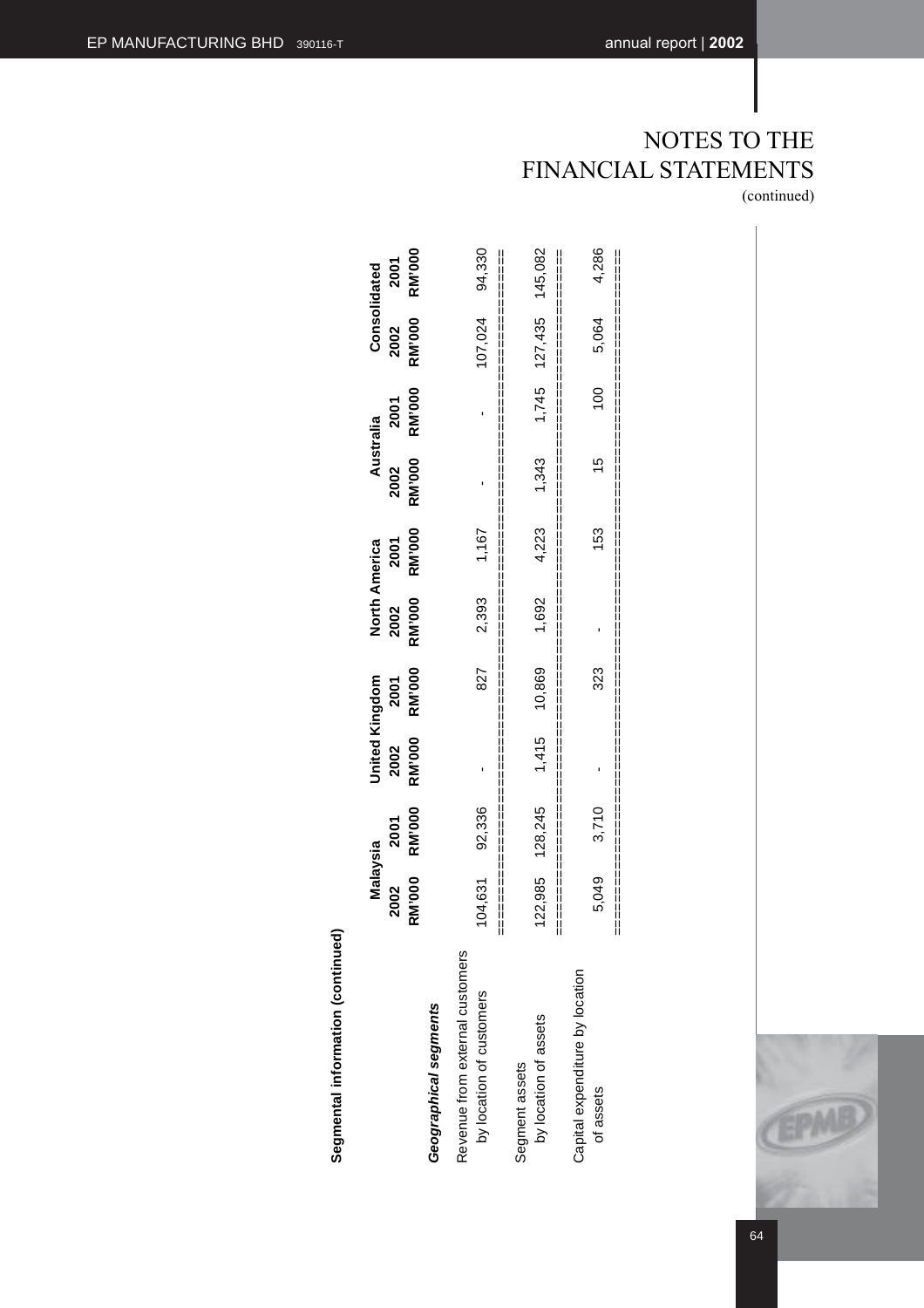(continued)

### **21. Contingent liabilities**

|                                                                        | Group                 |      | Company                      |        |
|------------------------------------------------------------------------|-----------------------|------|------------------------------|--------|
|                                                                        | 2002<br><b>RM'000</b> | 2001 | 2002<br>RM'000 RM'000 RM'000 | 2001   |
| Guarantees extended to customs pending<br>import duties exemption      |                       | 76   |                              |        |
| Unsecured                                                              |                       |      |                              |        |
| Contingencies relating to claims from a<br>factoring company           |                       | 165  |                              |        |
| Guarantees and contingencies relating<br>to borrowings of subsidiaries |                       |      | 54,921                       | 54,867 |
|                                                                        |                       | 241  | 54,921                       | 54,867 |
|                                                                        |                       |      |                              |        |

### **Litigation**

### **Group**

A claim of approximately RM490,000 was made against a subsidiary company following the termination of transport services provided by a third party. The Directors are of the opinion that there is no merit to the claim made by the claimant as they contend that sufficient notice had been given to the claimant. The Directors do not expect any material losses to arise and therefore no provision is made in the financial statements.

### **22. Commitments**

|                                             |               | Group         |
|---------------------------------------------|---------------|---------------|
|                                             | 2002          | 2001          |
|                                             | <b>RM'000</b> | <b>RM'000</b> |
| Capital commitments:                        |               |               |
| Property, plant and equipment               |               |               |
| Contracted but not provided for in          |               |               |
| the financial statements                    | 473           | 1,485         |
|                                             |               |               |
| Investments in subsidiaries                 |               |               |
| Authorised and contracted for (see Note 26) | 124,500       |               |
|                                             |               |               |

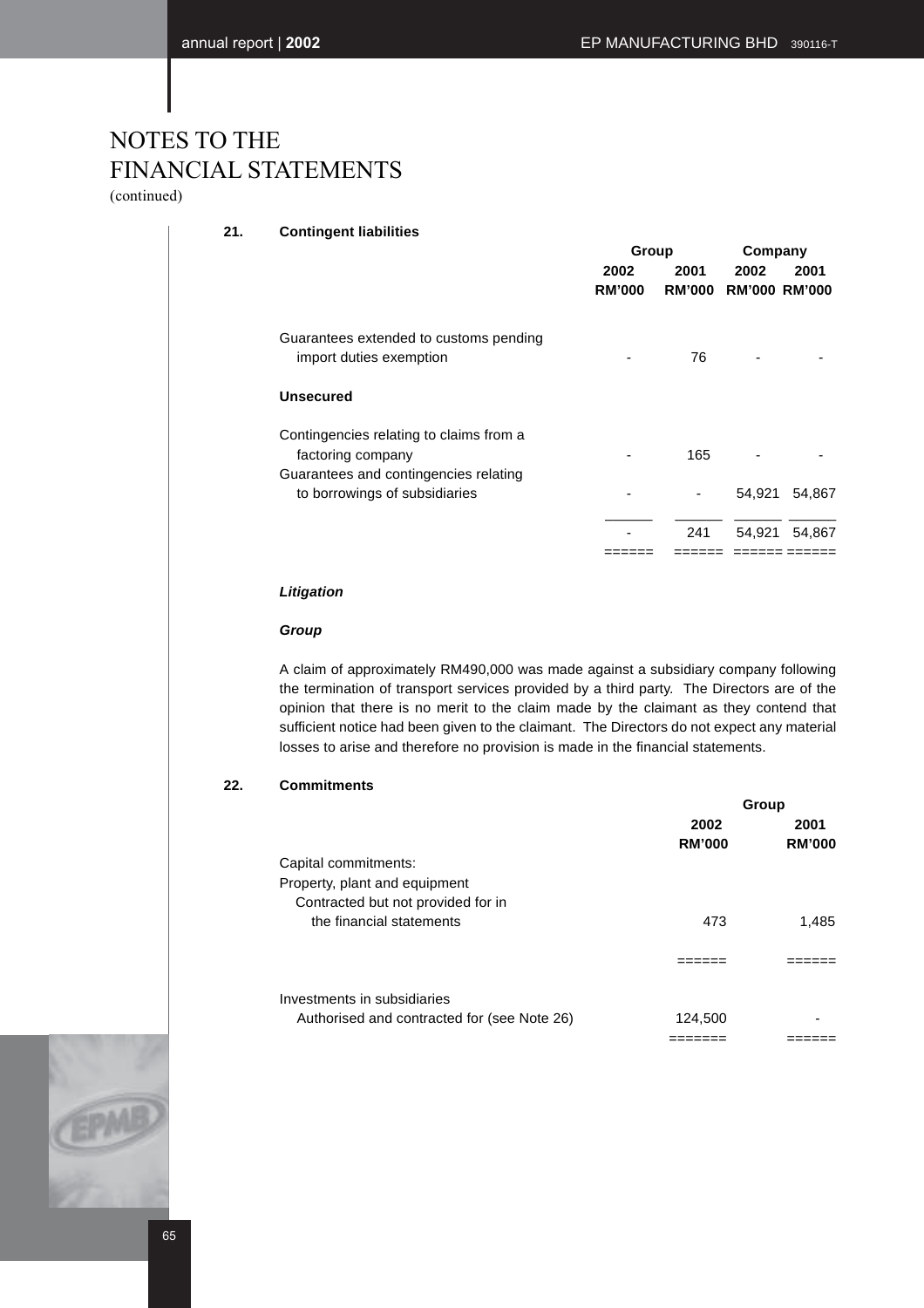### **23. Related parties**

Controlling related party relationships are as follows:-

- i) Its subsidiaries as disclosed in note 3.
- ii) The companies in which the controlling shareholders and Directors of the Group, Hamidon bin Abdullah and/or Linden Hamidon Nee Fong, have interest.
- iii) The companies in which a Director of the Company, Goh Chyin Tar, has interest.

### **Significant transactions and balances with related parties are as follows:**

|                                                                                                              |                       | Group                   |                       | Company               |  |  |
|--------------------------------------------------------------------------------------------------------------|-----------------------|-------------------------|-----------------------|-----------------------|--|--|
|                                                                                                              | 2002<br><b>RM'000</b> | 2001<br><b>RM'000</b>   | 2002<br><b>RM'000</b> | 2001<br><b>RM'000</b> |  |  |
| <b>Transactions</b>                                                                                          |                       |                         |                       |                       |  |  |
| With companies in which Hamidon bin<br>Abdullah, a controlling shareholder<br>and a Director, has interests: |                       |                         |                       |                       |  |  |
| EP Properties (M) Sdn Bhd<br>Rental payable                                                                  | (254)                 | (254)                   |                       |                       |  |  |
| Pesaka Nuri (M) Sdn Bhd<br>Purchases<br>Sales                                                                | (2,396)               | (1,757)<br>12           |                       |                       |  |  |
| PEPS-JV (M) Sdn Bhd<br>Purchases                                                                             | (1, 334)              |                         |                       |                       |  |  |
| Felio Group (M) Sdn Bhd<br>Sales                                                                             | 7,976                 |                         |                       |                       |  |  |
| PN Engineering Sdn Bhd<br>Purchases<br>Sales                                                                 | (202)                 | (110)<br>$\overline{7}$ |                       |                       |  |  |
| <b>RB Fields Sdn Bhd</b><br><b>Sales</b>                                                                     | 6                     | 36                      |                       |                       |  |  |
| Archibus Sdn Bhd<br>Sales                                                                                    |                       | 116                     |                       |                       |  |  |
| Rental receivable                                                                                            |                       | 60                      |                       |                       |  |  |

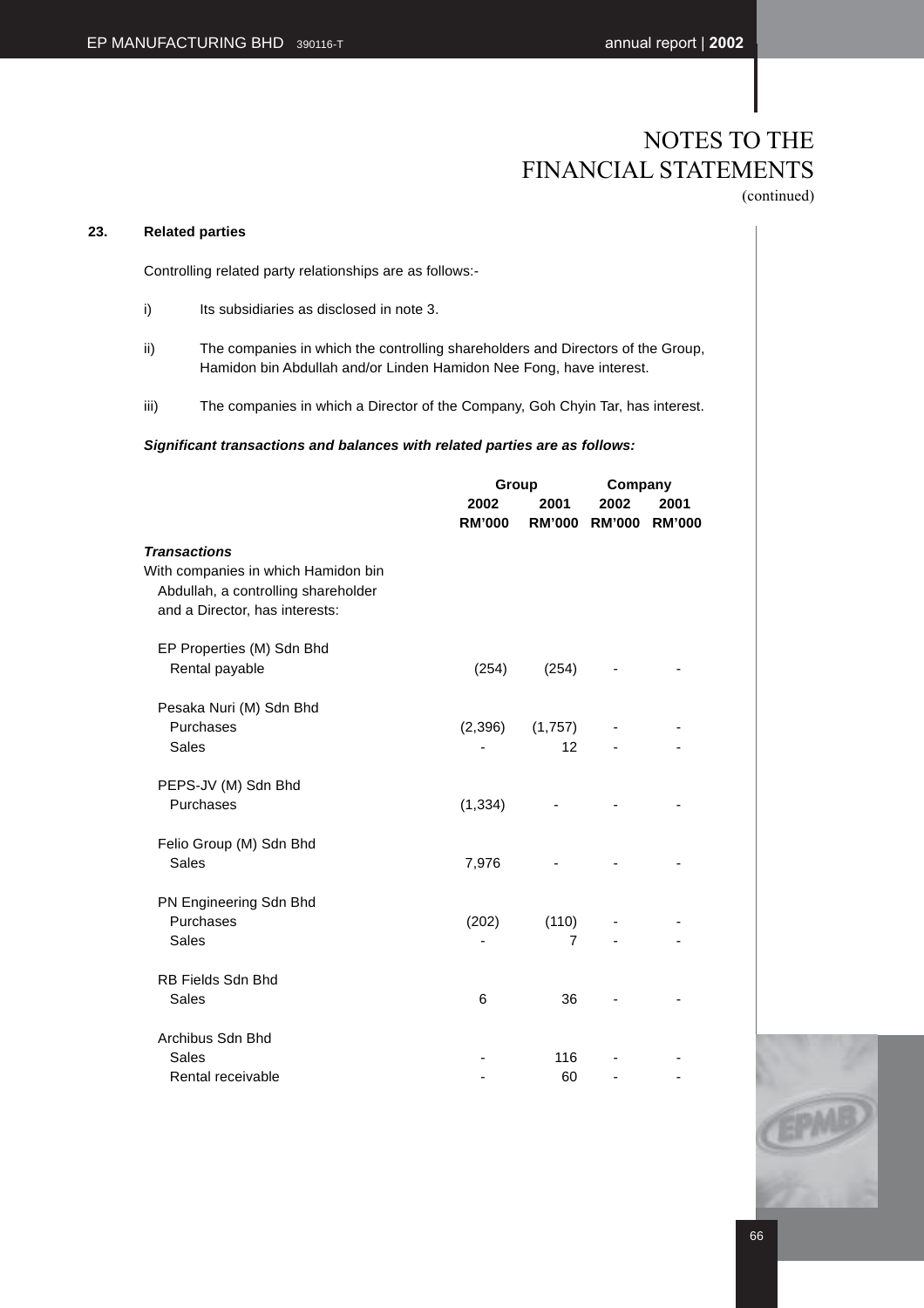|                                                                                                       |                       | Group           | Company                      |       |
|-------------------------------------------------------------------------------------------------------|-----------------------|-----------------|------------------------------|-------|
|                                                                                                       | 2002<br><b>RM'000</b> | 2001            | 2002<br>RM'000 RM'000 RM'000 | 2001  |
| <b>Transactions (continue)</b>                                                                        |                       |                 |                              |       |
| With companies in which Goh<br>Chyin Tar, a Director, has<br>interests:                               |                       |                 |                              |       |
| <b>KL Innovation Design Centre</b><br>Sdn Bhd                                                         |                       |                 |                              |       |
| Purchases                                                                                             | (1,524)               |                 |                              |       |
| With companies in which Hamidon<br>bin Abdullah and Goh Chyin Tar,<br>both Directors, have interests: |                       |                 |                              |       |
| Earntrade Industries Sdn Bhd                                                                          |                       |                 |                              |       |
| Sales<br>Purchases                                                                                    | 270<br>(6,738)        | 487<br>(6, 777) |                              |       |
| <b>KB Teknik Sdn Bhd</b>                                                                              |                       |                 |                              |       |
| Sales                                                                                                 | 1,468                 | 683             |                              |       |
| Purchases                                                                                             | (8,591)               | (9,228)         |                              |       |
| Intro Frontier Sdn Bhd                                                                                |                       |                 |                              |       |
| <b>Sales</b>                                                                                          | 137                   | 11              |                              |       |
| Purchases                                                                                             | (119)                 | (32)            |                              |       |
| <b>Subsidiaries</b>                                                                                   |                       |                 |                              |       |
| Rental income receivable                                                                              |                       |                 | 2,655                        | 2,655 |

|                                         | Group         |               | Company       |               |
|-----------------------------------------|---------------|---------------|---------------|---------------|
|                                         | 2002          | 2001          | 2002          | 2001          |
|                                         | <b>RM'000</b> | <b>RM'000</b> | <b>RM'000</b> | <b>RM'000</b> |
| <b>Balances in respect of non-trade</b> |               |               |               |               |
| transactions                            |               |               |               |               |
| With companies in which Hamidon bin     |               |               |               |               |
| Abdullah, a controlling shareholder     |               |               |               |               |
| and a Director, has interests:          |               |               |               |               |
| Mutual Concept Sdn Bhd                  |               |               |               |               |
| Amount due from in respect of:-         |               |               |               |               |
| Payment on behalf                       | 101           | 101           |               |               |
|                                         |               |               |               |               |

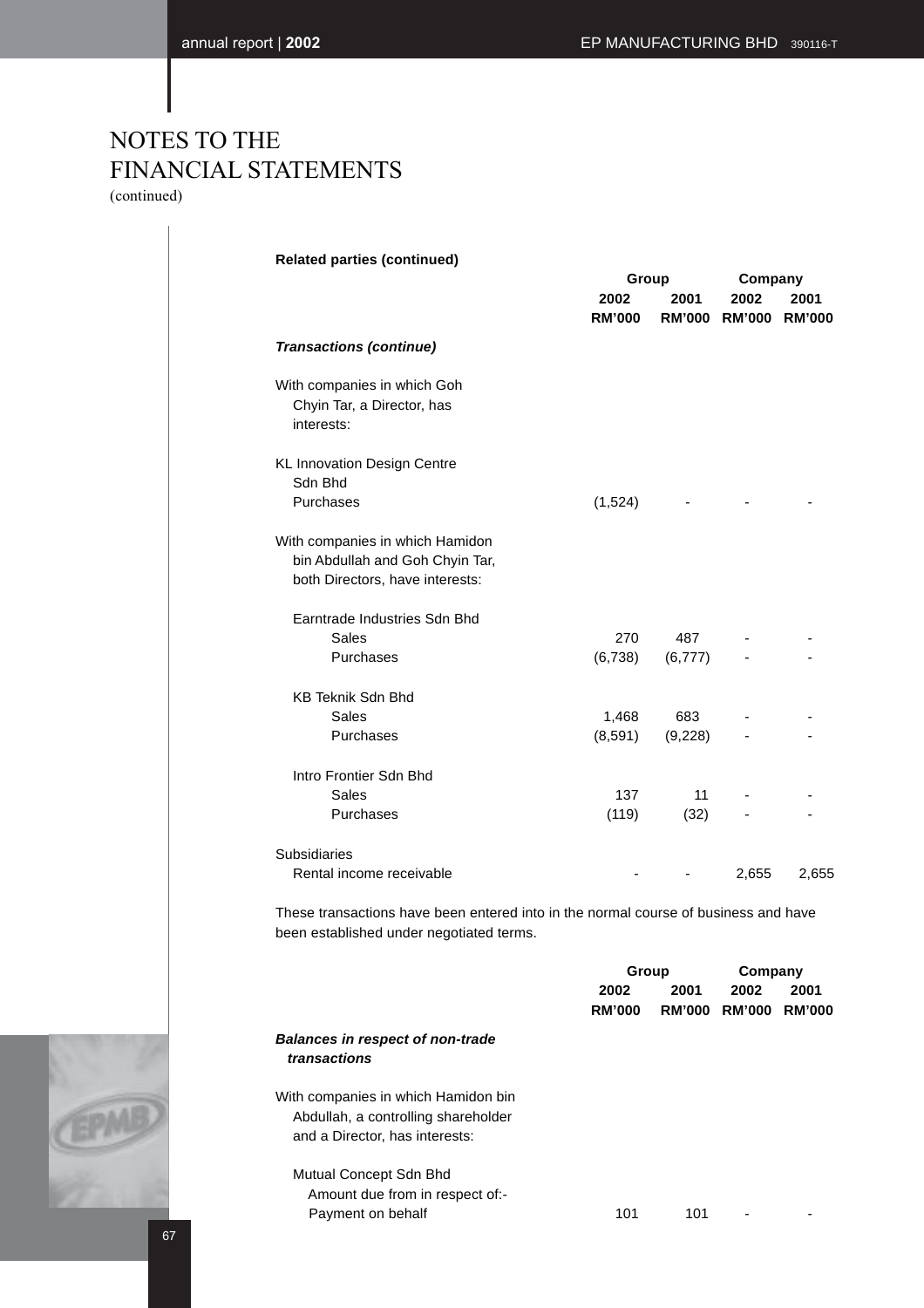(continued)

| <b>Related parties (continued)</b>                                                | Group                 |                       | Company               |                       |
|-----------------------------------------------------------------------------------|-----------------------|-----------------------|-----------------------|-----------------------|
|                                                                                   | 2002<br><b>RM'000</b> | 2001<br><b>RM'000</b> | 2002<br><b>RM'000</b> | 2001<br><b>RM'000</b> |
| <b>Balances in respect of non-trade</b><br>transactions (continued)               |                       |                       |                       |                       |
| Circle Ring Network Sdn Bhd<br>Amount due to in respect of:-<br>Payment on behalf | (64)                  | (64)                  | ۰                     | ۰                     |

### **24. Financial instruments**

### **Financial risk management objectives and policies**

Exposure to credit, interest rate and currency risk arises in the normal course of the business. The Board of Directors consider and evaluate risk management periodically.

### **Credit risk**

Management has a credit procedure in place and the exposure to credit risk is monitored on an ongoing basis. Credit evaluations are performed on all customers requiring credit over a certain amount. Credit risk of the Group refers principally to the risk that customers may default on their obligations to repay the amounts owing to the Group. At balance sheet date, approximately 70% of the trade receivables of the Group is concentrated on two customers, Perusahaan Otomobil Nasional Berhad and Perodua Manufacturing Sdn Bhd. The Group has no other significant concentration of credit risk. The maximum exposure to credit risk for the Group and for the Company are represented by the carrying amount of each financial asset.

### **Interest rate risk**

The Group and the Company are exposed to interest rate risk on fixed deposits and interest bearing financial liabilities. The Group and the Company do not transact in any interest rate swaps.

### **Foreign currency risk**

The Group incur foreign currency risk on sales and purchases that are denominated in a currency other than Ringgit Malaysia. The currencies giving rise to this risk are US Dollars, Pound Sterling and Japanese Yen. The Group and the Company do not transact in any derivative instruments.

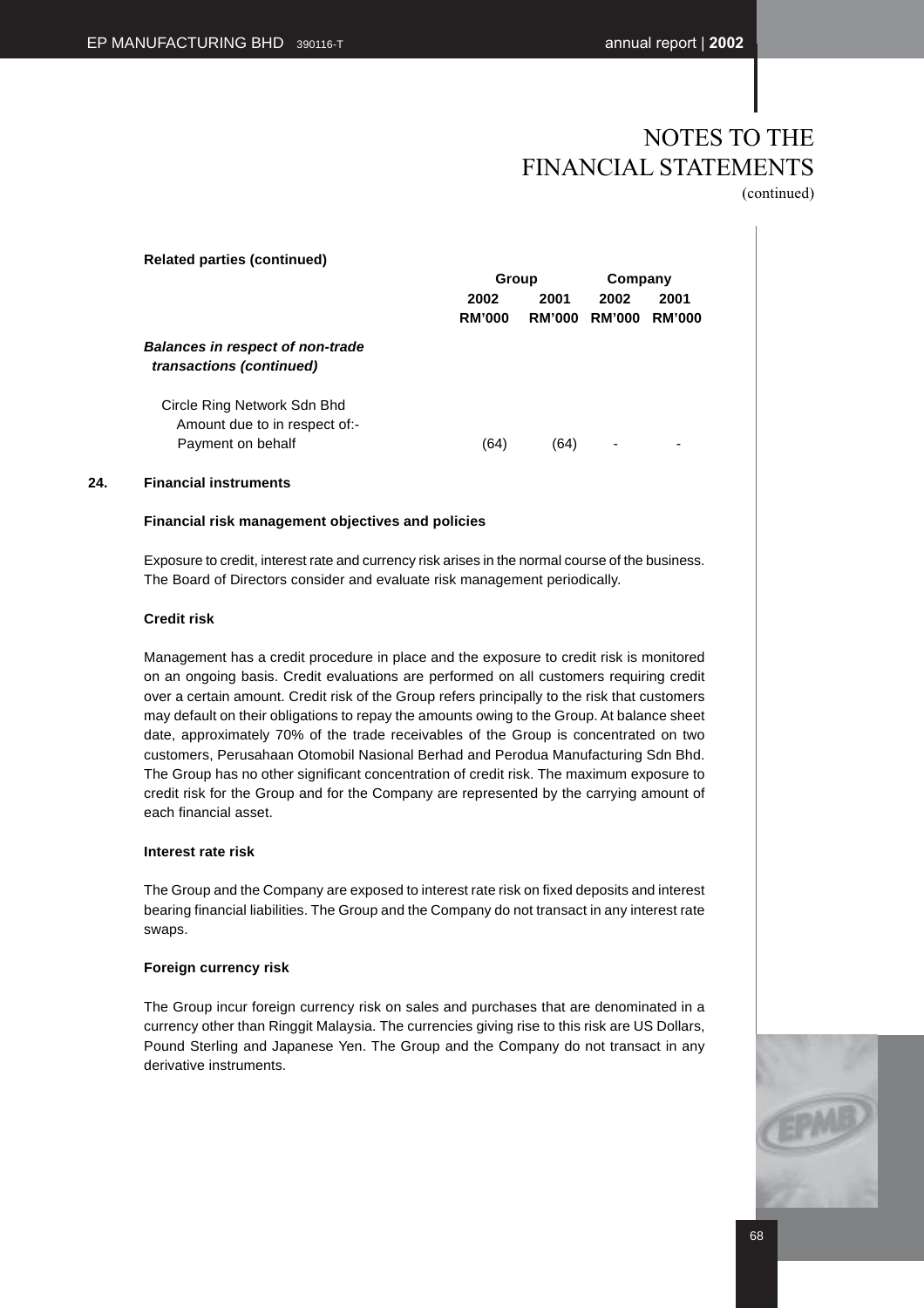69

# Financial instruments (continued) **Financial instruments (continued)**

The following table shows information about the enterprise's exposure to interest rate risk. The following table shows information about the enterprise's exposure to interest rate risk.

# Effective interest rates and repricing analysis **Effective interest rates and repricing analysis**

In respect of interest-earning financial assets and interest-bearing financial liabilities, the following table indicates their effective interest rates at the In respect of interest-earning financial assets and interest-bearing financial liabilities, the following table indicates their effective interest rates at the balance sheet date and the periods in which they reprice or mature, whichever is earlier. balance sheet date and the periods in which they reprice or mature, whichever is earlier.

|                              |                                                                           |                                             | 2002                                        |                        |                       | 2001                                              |                                      |                               |  |
|------------------------------|---------------------------------------------------------------------------|---------------------------------------------|---------------------------------------------|------------------------|-----------------------|---------------------------------------------------|--------------------------------------|-------------------------------|--|
|                              |                                                                           |                                             |                                             |                        | Effective             |                                                   |                                      |                               |  |
|                              |                                                                           |                                             |                                             |                        |                       |                                                   |                                      |                               |  |
| Group                        | Effective<br>interes<br>rate<br>%                                         | Total<br>RM'000                             | Within<br>1 year<br>RM'000                  | 1-5<br>years<br>RM'000 | interest<br>rate<br>% | Total<br>RM'000                                   | Within<br>1 year<br>RM'000           | 1-5<br>years<br>ans<br>7M'000 |  |
| Financial assets             |                                                                           |                                             |                                             |                        |                       |                                                   |                                      |                               |  |
| Deposits with licensed banks | 3.2%                                                                      | 3,935                                       | 3,935                                       |                        | 3.2%                  | 4,597                                             | 4,597                                |                               |  |
| Financial liabilities        |                                                                           |                                             |                                             |                        |                       |                                                   |                                      |                               |  |
| Secured term loans           |                                                                           |                                             |                                             |                        |                       |                                                   |                                      |                               |  |
| Unsecured term loans         |                                                                           |                                             |                                             |                        |                       |                                                   |                                      |                               |  |
| Secured overdrafts           | $888888$<br>$7.9988$<br>$8.998$<br>$7.998$<br>$8.58$<br>$7.998$<br>$9.58$ | 7,490<br>1,617<br>6,848<br>27,770<br>27,770 | 7,490<br>1,617<br>6,848<br>27,770<br>27,770 |                        |                       | 959<br>9504 99 20<br>9 30 4 90 21<br>9 30 4 21 21 | 959<br>967 499<br>967 499<br>967 402 |                               |  |
| Jnsecured overdrafts         |                                                                           |                                             |                                             |                        |                       |                                                   |                                      |                               |  |
| Secured bankers' acceptances |                                                                           |                                             |                                             |                        |                       |                                                   |                                      |                               |  |

# NOTES TO THE FINANCIAL STATEMENTS (continued)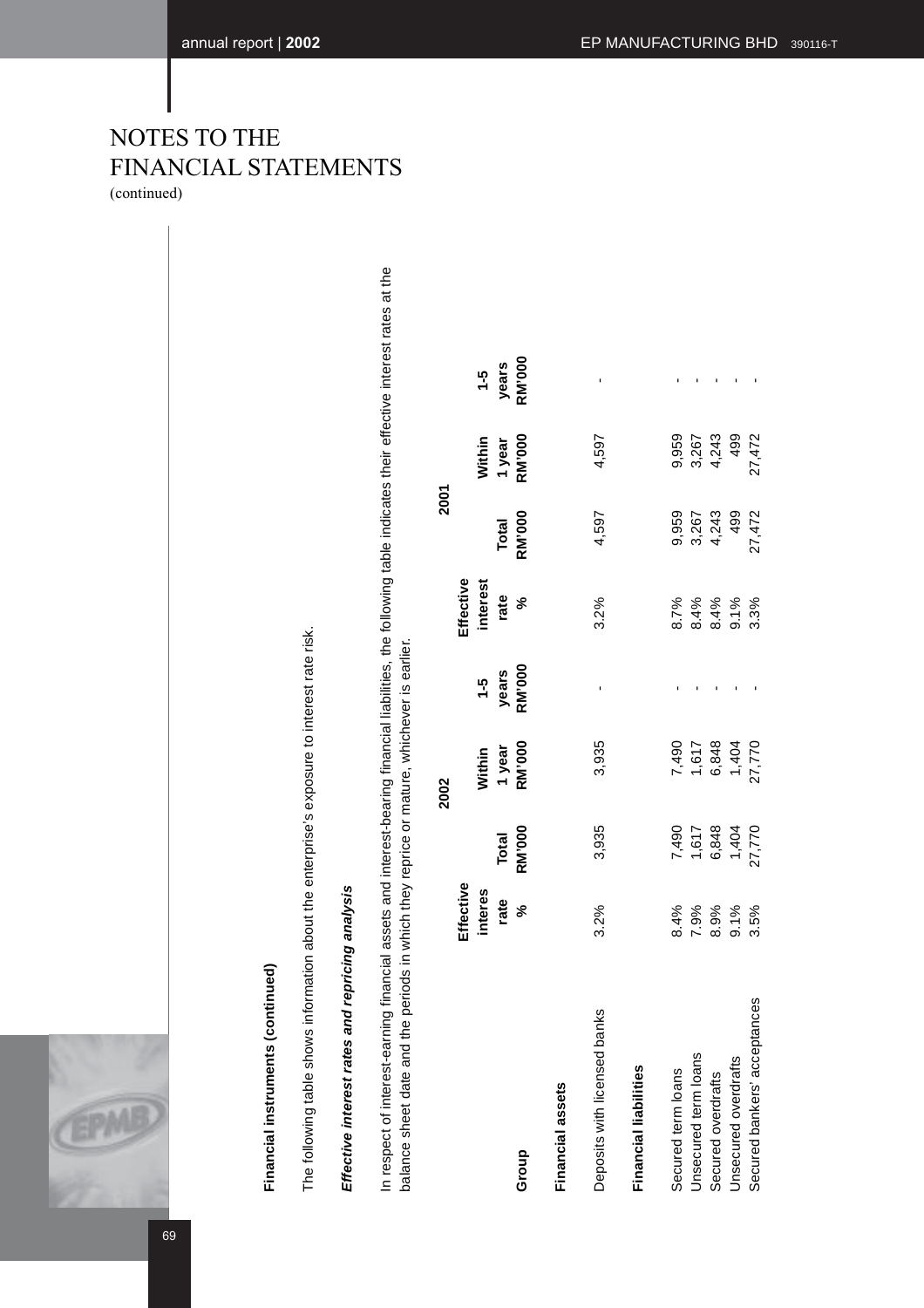(continued)

|  | <b>Financial instruments (continued)</b> |
|--|------------------------------------------|
|  |                                          |

|                                          |                              | 2002                   |                         |                              |                        | 2001                    |
|------------------------------------------|------------------------------|------------------------|-------------------------|------------------------------|------------------------|-------------------------|
|                                          | <b>Effective</b><br>interest |                        | Within                  | <b>Effective</b><br>interest |                        | Within                  |
| Company                                  | rate<br>%                    | Total<br><b>RM'000</b> | 1 year<br><b>RM'000</b> | rate<br>%                    | Total<br><b>RM'000</b> | 1 year<br><b>RM'000</b> |
| <b>Financial assets</b><br>Deposits with |                              |                        |                         |                              |                        |                         |
| licensed banks                           | 3.2%                         | 1.893                  | 1,893                   | 3.2%                         | 1.003                  | 1,003                   |

### **Fair values**

### **Recognised financial instruments**

The carrying amounts of cash and cash equivalents, trade and other receivables, trade and other payables and short term borrowings approximate fair value due to the relatively short term nature of these financial instruments.

The carrying amount of the term loans at balance sheet date approximate its fair value as this loans are variable rate term loans.

The aggregate fair values of other financial assets carried on the balance sheet as at 31 December are represented in the following table.

|                           | 2002<br>Carrying<br>amount<br><b>RM'000</b> | 2002<br>Fair<br>value<br><b>RM'000</b> | 2001<br>Carrying<br>amount<br><b>RM'000</b> | 2001<br>Fair<br>value<br><b>RM'000</b> |
|---------------------------|---------------------------------------------|----------------------------------------|---------------------------------------------|----------------------------------------|
| <b>Financial assets</b>   |                                             |                                        |                                             |                                        |
| Quoted shares - long term | 13                                          | 13                                     | 38                                          | 14                                     |

The fair value of quoted securities is their quoted bid price at the balance sheet date.

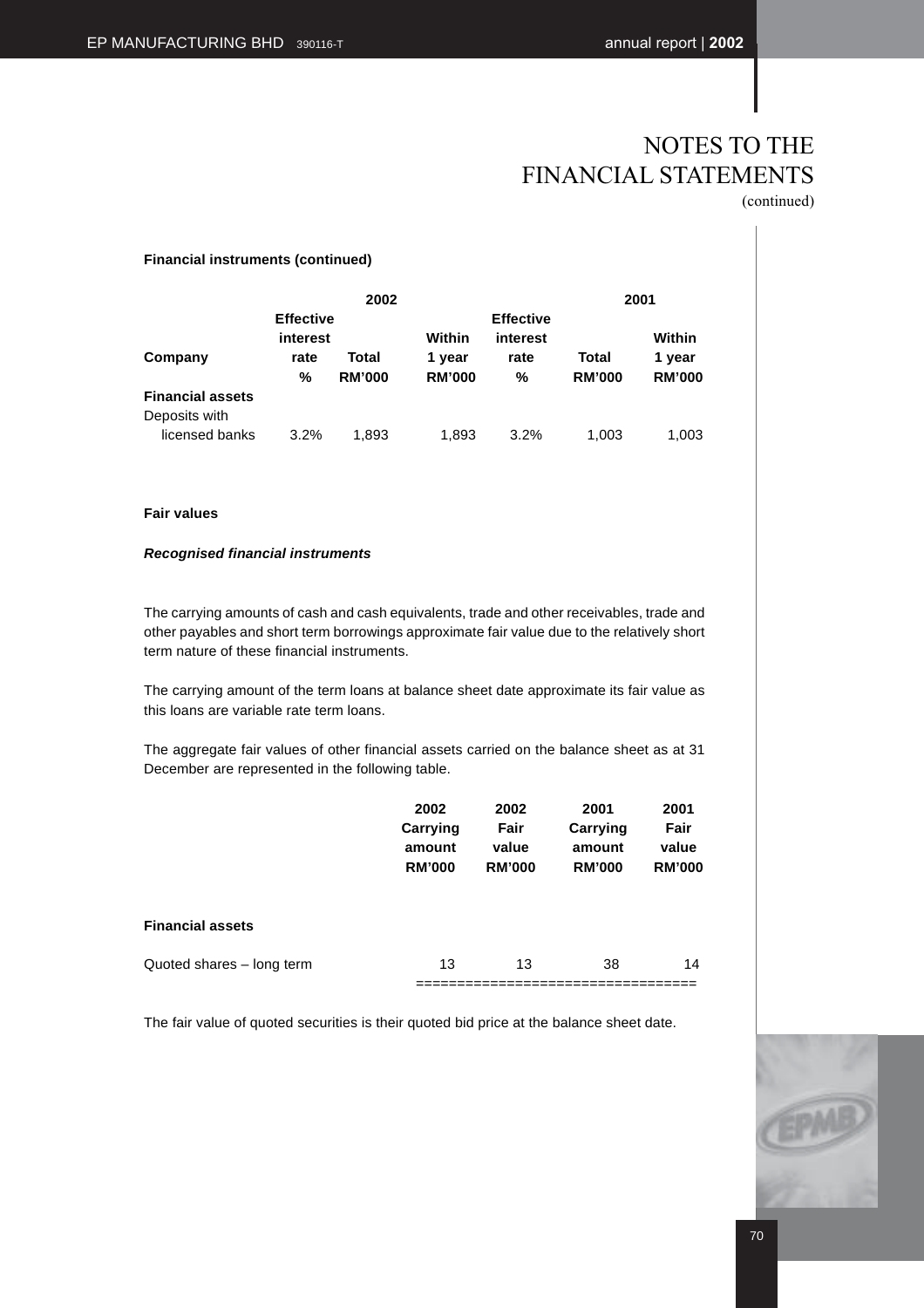(continued)

### **25. Prior year adjustment**

A prior year adjustment has been made to retained profits brought forward as at 1 January 2001. This is in respect of the adoption of MASB 19: Events After the Balance Sheet Date, where dividends proposed or declared subsequent to the financial year are only deducted in the financial year in which they are paid.

### **26. Event subsequent to the balance sheet date**

The shareholders of the Company had approved the following proposals at the Extraordinary General Meeting of the Company in February 2003. The proposals have been approved by the Securities Commission.

- a) The proposed acquisition of:
	- (i) 79.5% equity interest in the issued and paid-up share capital of PEPS-JV (M) Sdn Bhd ("PEPS-JV") from Mutual Concept Sdn Bhd ("Mutual Concept"), a company where the controlling shareholder and a Director of the Company, Hamidon bin Abdullah has an interest, for a purchase consideration of up to RM105,000,000 to be satisfied by a combination of cash payment of RM10,500,000 and the issuance of up to 189,000,000 Irredeemable Convertible Unsecured Preference Shares of RM0.10 each in EP Manufacturing Bhd. ("EPMB ICUPS") at an issue price of RM0.50 per EPMB ICUPS; and
	- (ii) 30,000,000 Redeemable Convertible Secured Preference Shares of RM1.00 each in PEPS-JV ("PEPS-JV RCSPS") from Securita ABS ONE Bhd. ("Securita"), a special purpose vehicle of Pengurusan Danaharta Nasional Bhd. for a purchase consideration of RM30,000,000 to be satisfied through the issuance of 60,000,000 Redeemable Convertible Secured Preference Shares of RM0.10 each in EPMB ("EPMB RCSPS') at an issue price of RM0.50 per EPMB RCSPS.
- b) The proposed rights issue of up to 21,945,000 new warrants in EPMB ("EPMB Warrants") on the basis of one (1) new EPMB Warrant for every two (2) ordinary shares of RM1.00 each in EPMB ("EPMB Shares") held at an issue price to be determined later.
- c) The proposed renounceable offer for sale of up to 94,500,000 EPMB ICUPS by Mutual Concept to the shareholders of EPMB at a maximum offer price of RM0.50 per EPMB ICUPS, payable in full upon acceptance, on a basis and a date to be determined and announced later.
- d) The proposed renounceable offer for sale of up to 60,000,000 EPMB RCSPS by Securita to the shareholders of EPMB at an offer price of RM0.50 per EPMB RCSPS, payable in full upon acceptance, on a basis and date to be determined and announced later.

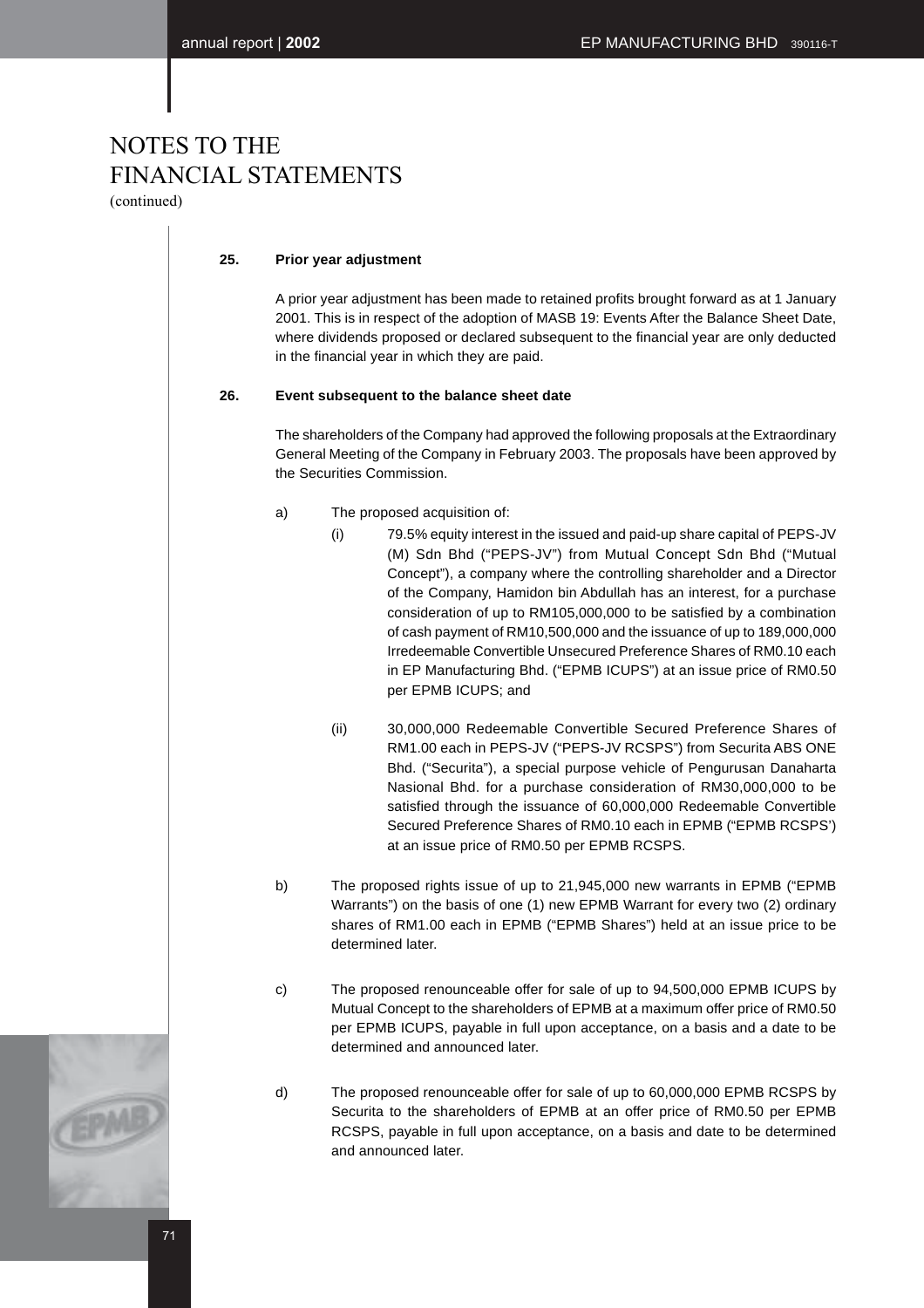## NOTES TO THE FINANCIAL STATEMENTS

(continued)

### **Event subsequent to the balance sheet date (continued)**

- e) The proposed increase in the authorised share capital of EPMB from RM95,000,000 comprising 95,000,000 EPMB shares to RM500,000,000 comprising 470,000,000 EPMB shares, 200,000,000 EPMB ICUPS AND 100,000,000 EPMB RCSPS.
- f) The proposed amendments to the Memorandum and Articles of Association of the Company to facilitate the proposed acquisition of PEPS-JV and the proposed capital increase.

### **27. Comparative figures**

(i) The following comparatives have been restated to conform with current year's presentation.

|                                                                                        | Group                        |                                             | Company                      |                                             |  |
|----------------------------------------------------------------------------------------|------------------------------|---------------------------------------------|------------------------------|---------------------------------------------|--|
|                                                                                        | As restated<br><b>RM'000</b> | As<br>previously<br>stated<br><b>RM'000</b> | As restated<br><b>RM'000</b> | As<br>previously<br>stated<br><b>RM'000</b> |  |
| <b>Balance Sheets</b>                                                                  |                              |                                             |                              |                                             |  |
| Goodwill<br>Investment - at cost                                                       |                              | 98<br>8,528                                 |                              | 8,490                                       |  |
| Research and development                                                               |                              | 11,233                                      |                              |                                             |  |
| Other investment                                                                       | 38                           |                                             |                              |                                             |  |
| Intangible assets                                                                      | 19,821                       |                                             |                              |                                             |  |
| Investment in subsidiaries                                                             |                              |                                             | 8,490                        |                                             |  |
|                                                                                        | =====                        | =====                                       | =====                        | -----                                       |  |
| Other creditors and accruals<br>Provision for warranties<br>Amount due to subsidiaries | 6,725<br>1,270<br>=====      | 7,995<br>=====                              | 182<br>22,894<br>=====       | 2,349<br>20,727<br>=====                    |  |
| Proposed dividend<br>Reserves<br>Negative goodwill                                     | 22,069<br>7,710<br>=====     | 1,005<br>28,774                             | 23,138<br>====               | 1,005<br>22,133                             |  |
| Income statements                                                                      |                              |                                             |                              |                                             |  |
| Other operating expenses<br>Finance cost                                               | (16, 355)                    | (16,071)<br>(3, 341)                        |                              |                                             |  |
| Interest expenses                                                                      | (3,057)                      |                                             |                              |                                             |  |
| Other operating income<br>Interest income                                              | 529<br>1,116                 | 1,645                                       | 3                            | 3                                           |  |
|                                                                                        | =====                        | =====                                       | =====                        | =====                                       |  |
|                                                                                        |                              |                                             |                              |                                             |  |

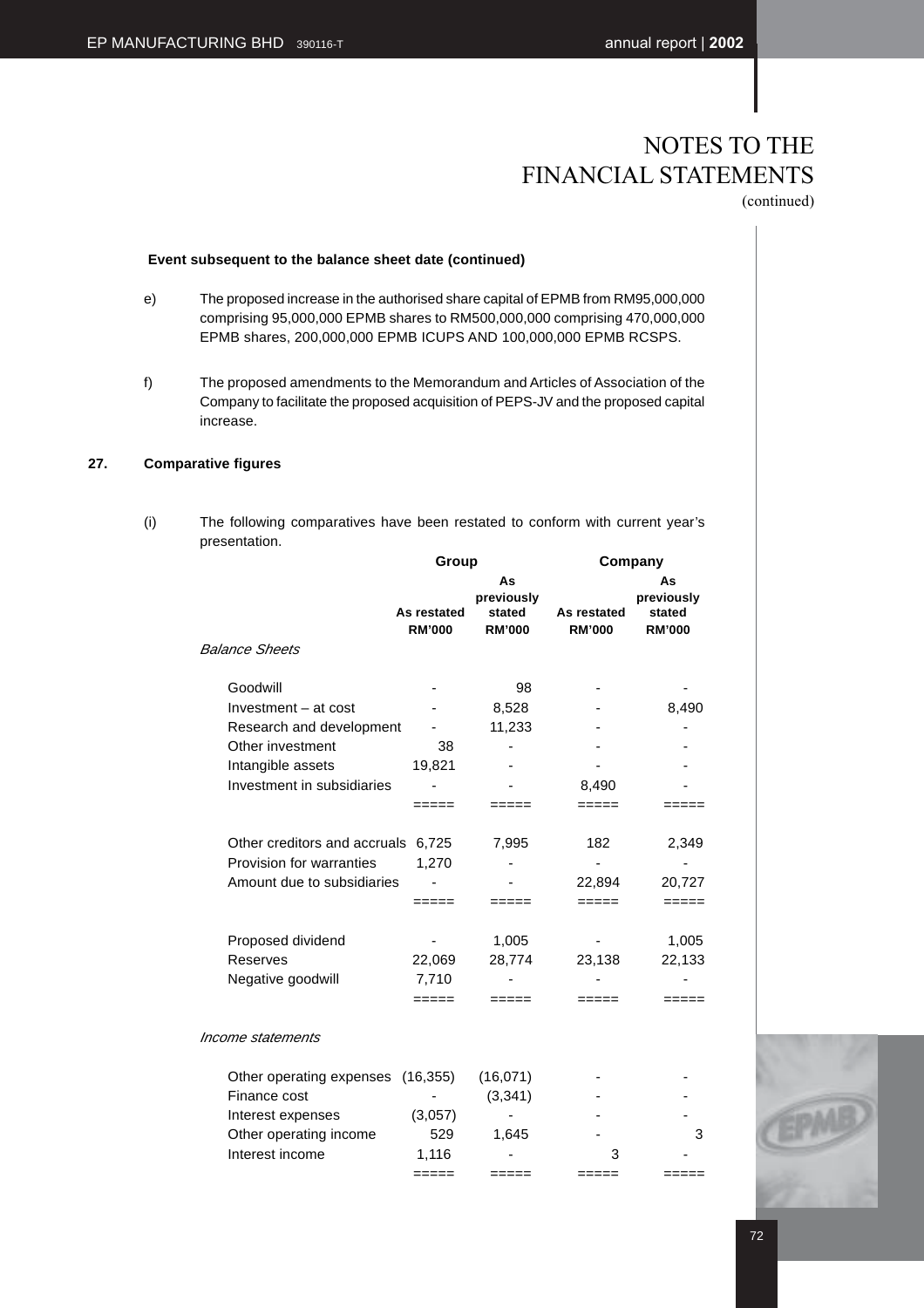## NOTES TO THE FINANCIAL STATEMENTS (continued)

### **Comparative figures (continued)**

### Cash flow statements

The cash flow statements for the Group and the Company were changed from direct method to indirect method and accordingly, comparative information has been restated. In addition, certain captions in the cash flow statements have been reclassified to reflect the nature of the transactions.

<sup>(</sup>ii) The following comparatives have been restated to reflect the treatment of proposed dividends in accordance with MASB 19 on Events After Balance Sheet Date.

|                                           | Group                        |                                             | Company                      |                                             |
|-------------------------------------------|------------------------------|---------------------------------------------|------------------------------|---------------------------------------------|
| <b>Balance Sheets</b>                     | As restated<br><b>RM'000</b> | As<br>previously<br>stated<br><b>RM'000</b> | As restated<br><b>RM'000</b> | As<br>previously<br>stated<br><b>RM'000</b> |
| Proposed dividend                         |                              | 1,005                                       |                              | 1,005                                       |
| <b>Retained profits</b>                   | 19,511                       | 18,506                                      | 9,390                        | 8,385                                       |
|                                           | =====                        | =====                                       | =====                        | =====                                       |
| <b>Statements of Changes in</b><br>Equity |                              |                                             |                              |                                             |
| Retained profits at                       |                              |                                             |                              |                                             |
| 1 January 2001<br>Retained profits at     | 19,511                       | 18,506                                      | 9,390                        | 8,385                                       |
| 31 December 2001                          | 6,599                        | 5,594                                       | 7,520                        | 6,515                                       |
| <b>Dividends</b>                          |                              | (1,005)                                     |                              | (1,005)                                     |
| <b>Dividends</b>                          |                              |                                             |                              |                                             |
| - 2000 final                              | (1,005)                      |                                             | (1,005)                      |                                             |
| 2001 final                                | (1,005)                      |                                             | (1,005)                      |                                             |
|                                           | =====                        | ====                                        | =====                        | ====                                        |



73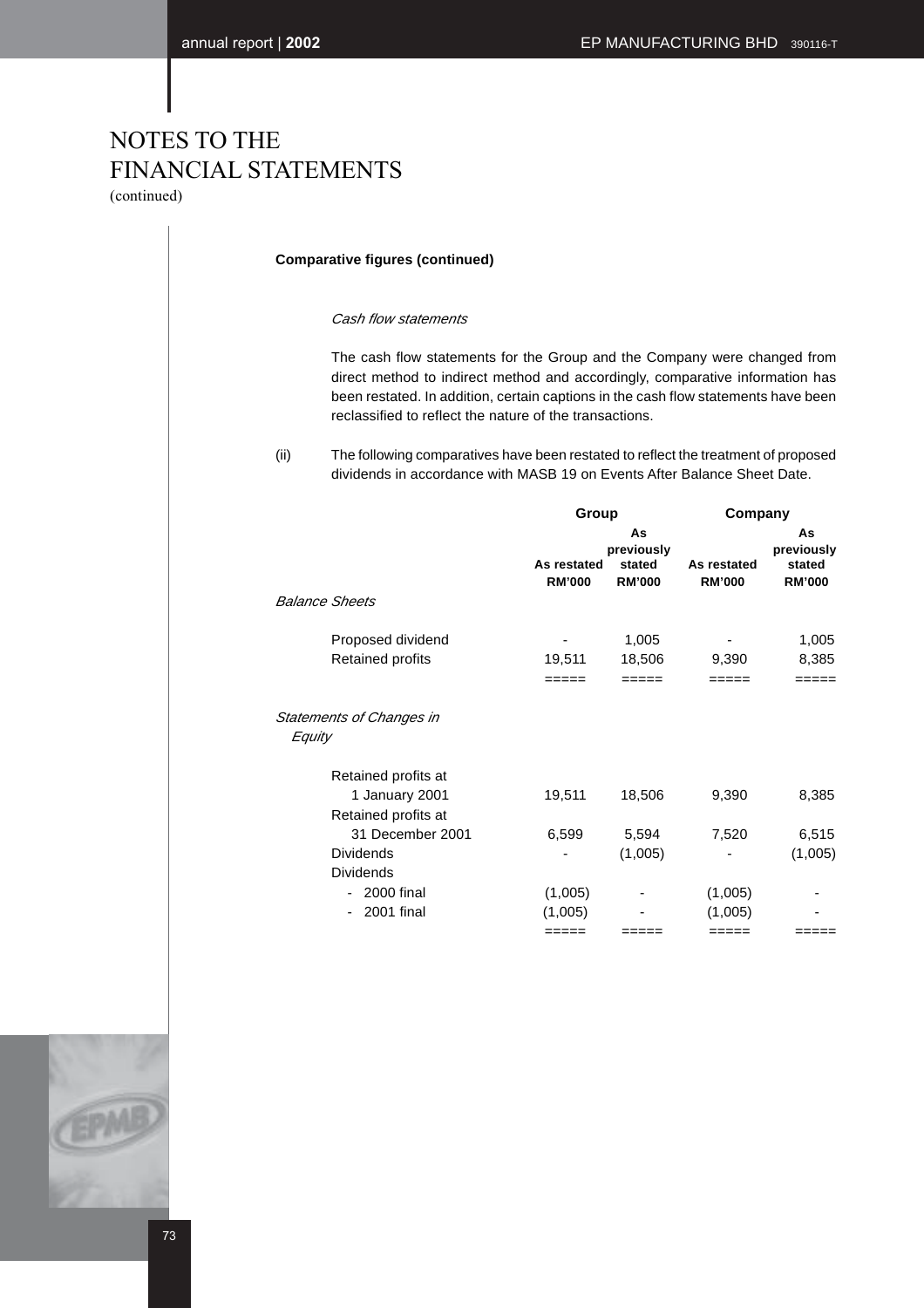## SHAREHOLDIINGS **STATISTICS**

Authorised Share Capital RM95,000,000 Issued and Fully Paid-up capital RM41,460,000 Class of Shares Class of Shares Class of RM1 each Voting rights One vote per ordinary share (on poll)

### **DISTRIBUTION OF SHAREHOLDINGS AS AT 13 MAY 2002**

| Size of<br><b>Shareholdings</b> | No. of<br><b>Shareholders</b> | %of<br><b>Shareholders</b> | No. of<br><b>Shares Held</b> | %of<br><b>Issued</b><br>Capital |
|---------------------------------|-------------------------------|----------------------------|------------------------------|---------------------------------|
| Less than 100                   | ۰                             | -                          | ٠                            | ۰                               |
| 100 to 1,000                    | 973                           | 58.26                      | 969,100                      | 2.33                            |
| 1,001 to 10,000                 | 574                           | 34.37                      | 2,063,100                    | 4.98                            |
| 10,001 to 100,000               | 89                            | 5.33                       | 2,805,667                    | 6.77                            |
| 100,001 to less than            |                               |                            |                              |                                 |
| 5% of issued shares             | 31                            | 1.86                       | 17,234,298                   | 41.57                           |
| 5% and above of issued shares   | 3                             | 0.18                       | 18,387,835                   | 44.35                           |
| Total                           | 1.670                         | 100.00                     | 41,460,000                   | 100.00                          |

### **SUBSTANTIAL SHAREHOLDERS**

|                                   |                       | <b>Direct Interest</b> | Indirect Interest     |                       |
|-----------------------------------|-----------------------|------------------------|-----------------------|-----------------------|
| <b>Shareholders</b>               | No. of Shares<br>Held | % of Issued<br>Capital | No. of Shares<br>Held | %of Issued<br>Capital |
| EP Properties (M) Sdn. Bhd.       | 13,965,000            | 33.68                  | ۰                     | ۰                     |
| Hamidon bin Abdullah              | 6,021,733             | 14.52                  | *13.965.000           | 33.68                 |
| Commerce Asset Venture<br>Sdn Bhd | 4,422,835             | 10.67                  | ۰                     |                       |

Deemed interested by virtue of having of having substantial shareholding in EP Properties (M) Sdn. Bhd.

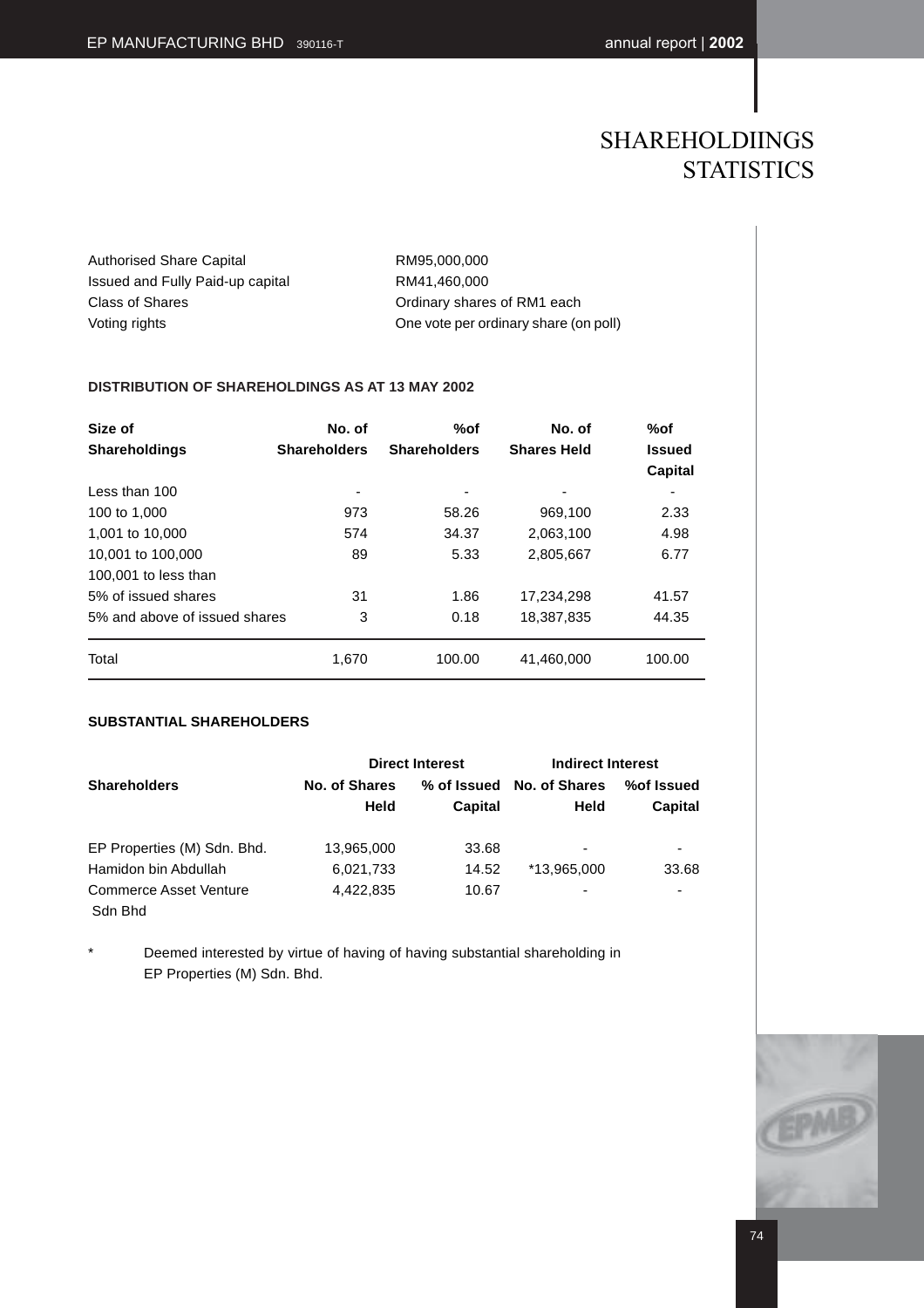# SHAREHOLDINGS **STATISTICS**

(continued)

### **30 LARGEST SHAREHOLDERS AS AT 13 May 2003**

|                | No Name of Registered Holder                                                                                    | No of<br><b>Shares Held</b> | $%$ of<br>Shareholdings |
|----------------|-----------------------------------------------------------------------------------------------------------------|-----------------------------|-------------------------|
| $\mathbf{1}$   | CIMB Nominees (Tempatan) Sdn Bhd<br>- Pledged securities account for EP Properties<br>(M) Sdn Bhd               | 7,680,750                   | 18.53                   |
| $\overline{2}$ | Bumiputra-Commerce Nominees (Tempatan) Sdn Bhd<br>- Pledged securities account for EP Properties<br>(M) Sdn Bhd | 6,284,250                   | 15.16                   |
| 3              | Commerce Asset Ventures Sdn Bhd                                                                                 | 4,422,835                   | 10.67                   |
| 4              | CIMB Nominees (Tempatan) Sdn Bhd<br>- Pledged securities account for Hamidon bin<br>Abdullah                    | 1,902,000                   | 4.59                    |
| 5              | Hamidon bin Abdullah                                                                                            | 1,793733                    | 4.33                    |
| 6              | Universal Trustee (Malaysia) Berhad<br>- BHLB Pacific Emerging Companies Growth Fund                            | 1,420,000                   | 3.42                    |
| 7              | Bumiputra-Commerce Nominees (Tempatan) Sdn Bhd<br>- Pledged securities account for Hamidon bin Abdullah         | 1,197,000                   | 2.89                    |
| 8              | Universal Trustee (Malaysia) Berhad<br>- BHLB Pacific High Growth Fund                                          | 1,068,000                   | 2.58                    |
| 9              | Kenanga Nominees (Tempatan) Sdn Bhd<br>- EON Finance Berhad for Hamidon Abdullah                                | 1,000,000                   | 2.41                    |
| 10             | Mohamed bin Hasim                                                                                               | 887,465                     | 2.14                    |
| 11             | Malaysia Nominees (Tempatan) Sendirian Berhad<br>- Great Eastern Life Assurance (Malaysia) Berhad               | 883,000                     | 2.13                    |
| 12             | Public Nominees (Tempatan) Sdn Bhd<br>- Pledged securities account for Tan Seok Hien                            | 630,000                     | 1.52                    |
| 13             | Royce Tan Thiam Soon                                                                                            | 603,100                     | 1.45                    |
| 14             | Mayban Nominees (Tempatan) Sdn Bhd<br>- Mayban Trustees Berhad for Avenue Syariah<br>Extra Fund                 | 600,000                     | 1.45                    |

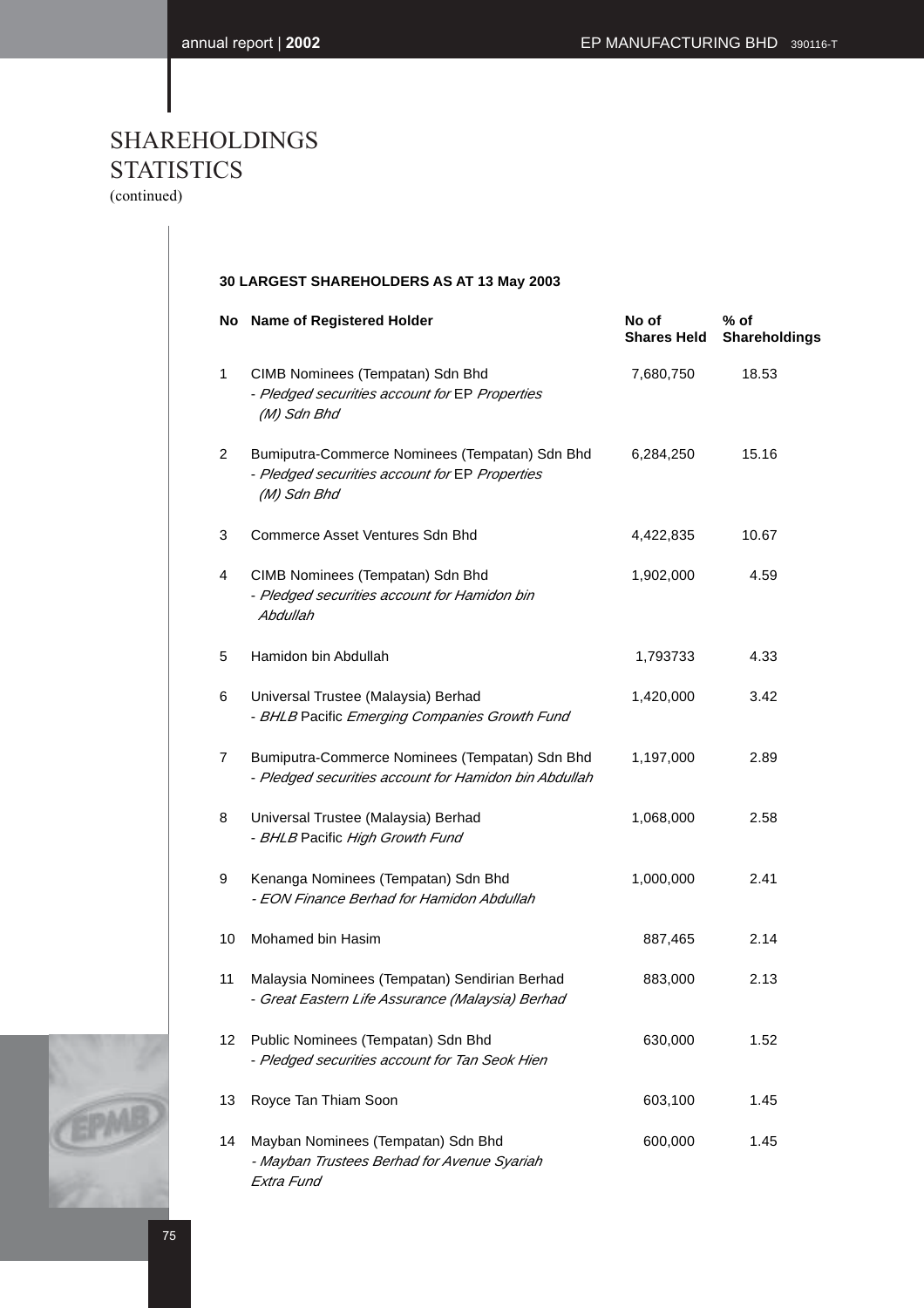## SHAREHOLDINGS **STATISTICS**

(continued)

| 15 | Lembaga Tabung Haji                                                                                                | 500,000    | 1.21  |  |
|----|--------------------------------------------------------------------------------------------------------------------|------------|-------|--|
| 16 | Michelle Cheah Min Tze                                                                                             | 445,000    | 1.07  |  |
| 17 | Mohd Nizam bin Mohamed                                                                                             | 401,000    | 0.97  |  |
| 18 | Thong & Kay Hian Nominees (Asing) Sdn Bhd<br>- UOB Kay Hian Pte Ltd for Neptune Securities Pte Ltd                 | 400,000    | 0.96  |  |
| 19 | Chen Soo Ton                                                                                                       | 400,000    | 0.96  |  |
| 20 | Alliancegroup Nominees (Tempatan) Sdn Bhd<br>- Pledged securities account for Leong Yew Mun                        | 380,000    | 0.92  |  |
| 21 | Alliancegroup Nominees (Tempatan) Sdn Bhd<br>- Pledged securities account for<br>Chong Lain Choo @ Chong Lian Choo | 380,000    | 0.92  |  |
| 22 | Mayban Nominees (Tempatan) Sdn Bhd<br>- Pledged securities account for Tan Seok Hien                               | 346,000    | 0.83  |  |
| 23 | Alliancegroup Nominees (Tempatan) Sdn Bhd<br>- Pledged securities account for Siow Khien Meng                      | 330,000    | 0.80  |  |
| 24 | Malaysia Nominees (Tempatan) Sendirian Berhad<br>- Malaysian Trustee Berhad for Alliance Vision<br>Fund            | 250,000    | 0.60  |  |
| 25 | AMMB Nominees (Tempatan) Sdn Bhd<br>- AMTrustee Bhd for HLB Penny Stock Fund                                       | 222,000    | 0.54  |  |
| 26 | Universal Trustee (Malaysia) Sdn Bhd<br>- Alliance First Fund                                                      | 195,000    | 0.47  |  |
| 27 | Singatronics (Malaysia) Sdn Bhd                                                                                    | 150,000    | 0.36  |  |
| 28 | Citicorp Nominees (Asing) Sdn Bhd<br>- Pledged securities account for<br>Michelle Cheah Min Tze                    | 139,000    | 0.34  |  |
| 29 | Bimsec Nominees (Tempatan) Sdn Bhd<br>- Bank Islam Malaysia Berhad                                                 | 131,000    | 0.32  |  |
| 30 | HLB Nominees (Tempatan) Sdn Bhd<br>- Pledged securities account for<br>Hamidon bin Abdullah                        | 129,000    | 0.31  |  |
|    |                                                                                                                    | 35,170,133 | 84.83 |  |

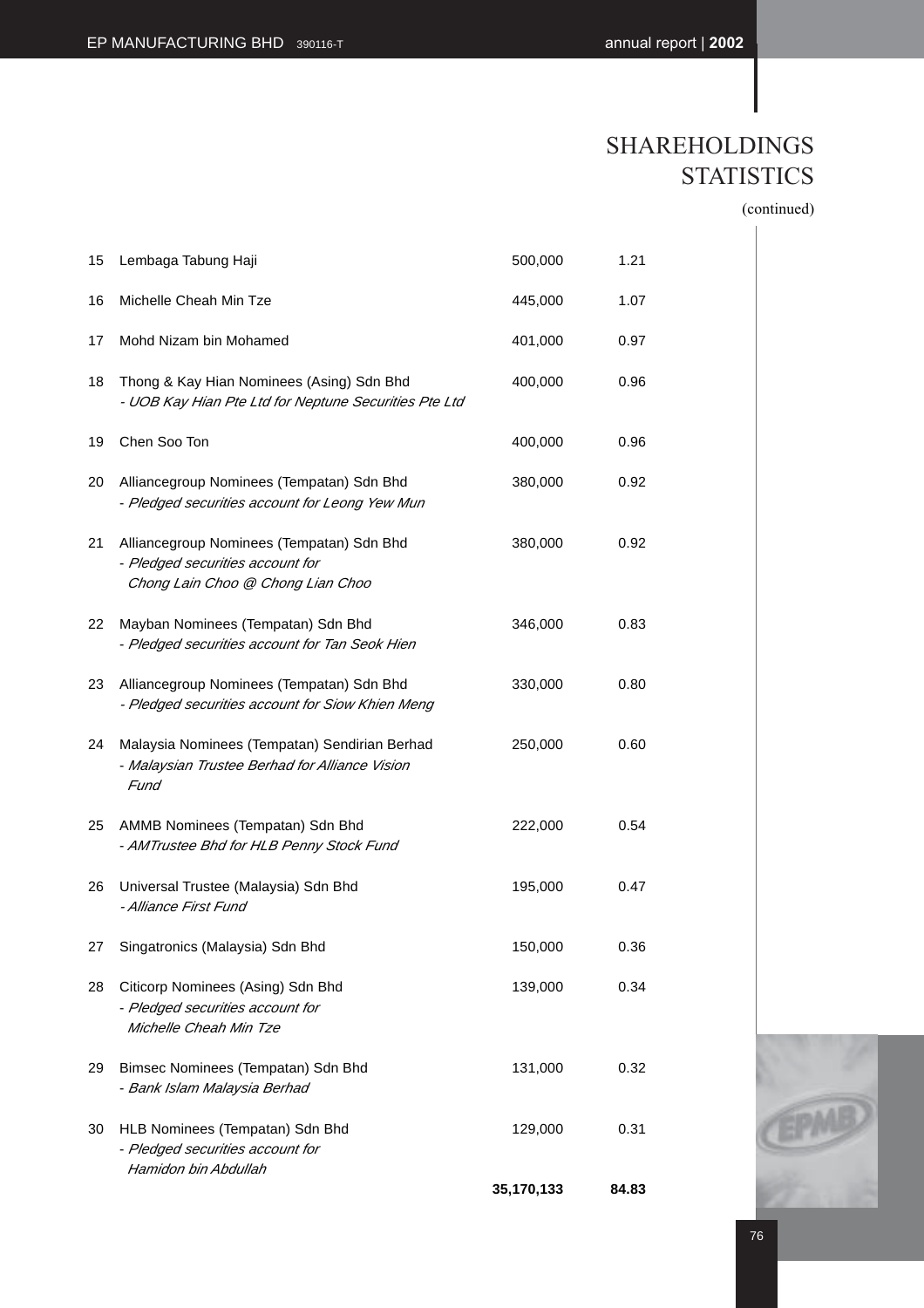## LIST OF PROTERTIES

| Title / Location                                                                                                                                  | <b>Description</b>                            | <b>Land Area</b><br><b>Tenure</b>       |                                | <b>Gross Floor</b><br>Value | Net book<br>Value as at<br>31.12.2002<br>(RM) | Age of<br><b>Building</b> |
|---------------------------------------------------------------------------------------------------------------------------------------------------|-----------------------------------------------|-----------------------------------------|--------------------------------|-----------------------------|-----------------------------------------------|---------------------------|
| Plot No. 72<br>and 73<br>Hicom-Glenmarie<br><b>Industrial Park</b><br>Phase 2A Mukim<br>of Damansara,<br>Daerah Kelang<br>Selangor Darul<br>Ehsan | Land with<br>factory,<br>stores and<br>office | Freehold                                |                                | 13,858 sq. m. 15,480 sq. m. | 31,980,904                                    | 71/2<br>years             |
| Lot Nos. 16, 18<br>20 and 22<br>Kawasan MIEL<br>Phase VI,<br>Shah Alam<br>Selangor Darul<br>Ehsan                                                 | Land with<br>factory,<br>stores and<br>office | Leasehold<br>Expiring<br>05.05.<br>2086 | 8,048 sq. m                    | 4,080 sq. m.                | 5,984,787                                     | 12<br>years               |
| G.M. No. 4776<br>Lot No. 1401<br>Mukim of Ulu Yam<br>District of Ulu<br>Selangor<br>Selangor Darul<br>Ehsan                                       | Agricultural<br>Land<br>(vacant)              | Freehold                                | 10,116 sq. m.                  |                             | 1,698,753                                     |                           |
| Lot No. 1401<br>E.M.R. No. 3019<br>Lot No. 1412<br>Lot No. 3027<br>Mukim of Ulu Yam<br>District of Ulu<br>Selangor                                | Industrial<br>land<br>(vacant)                | Freehold<br>Freehold                    | 13,782 sq. m.<br>13,402 sq. m. |                             | 2,397,113<br>2,328,541                        |                           |

There is no revaluation carried out on the above properties.

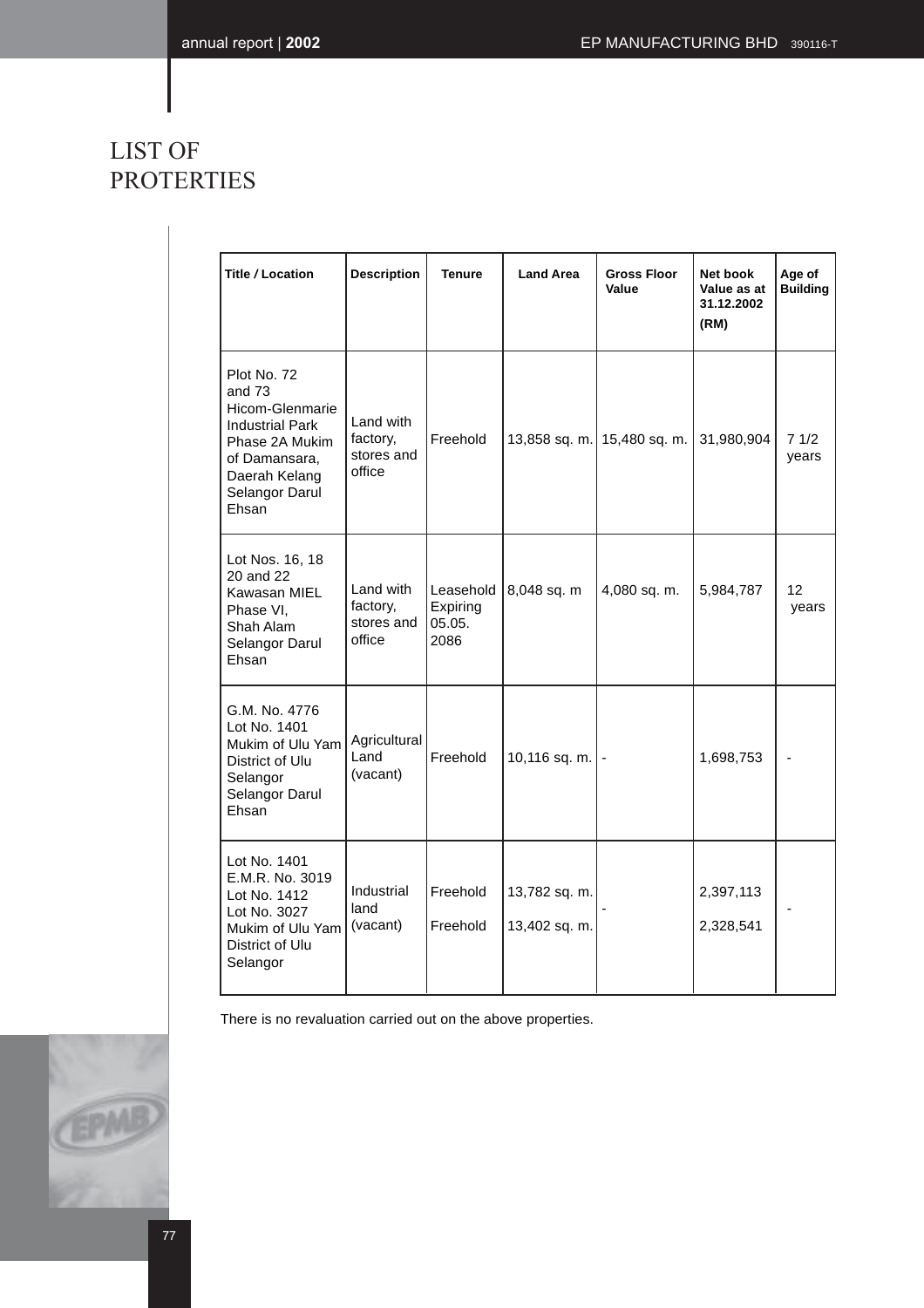## RESPONSIBILITY STATEMENT

This Annual Report has been seen and approved by the Board and they accept full responsibility for the accuracy of the information given and confirm that after making all enquiries as were reasonable in the circumstances, and to the best of their knowledge and belief, there are no facts, the omission of which would make any statement herein misleading.

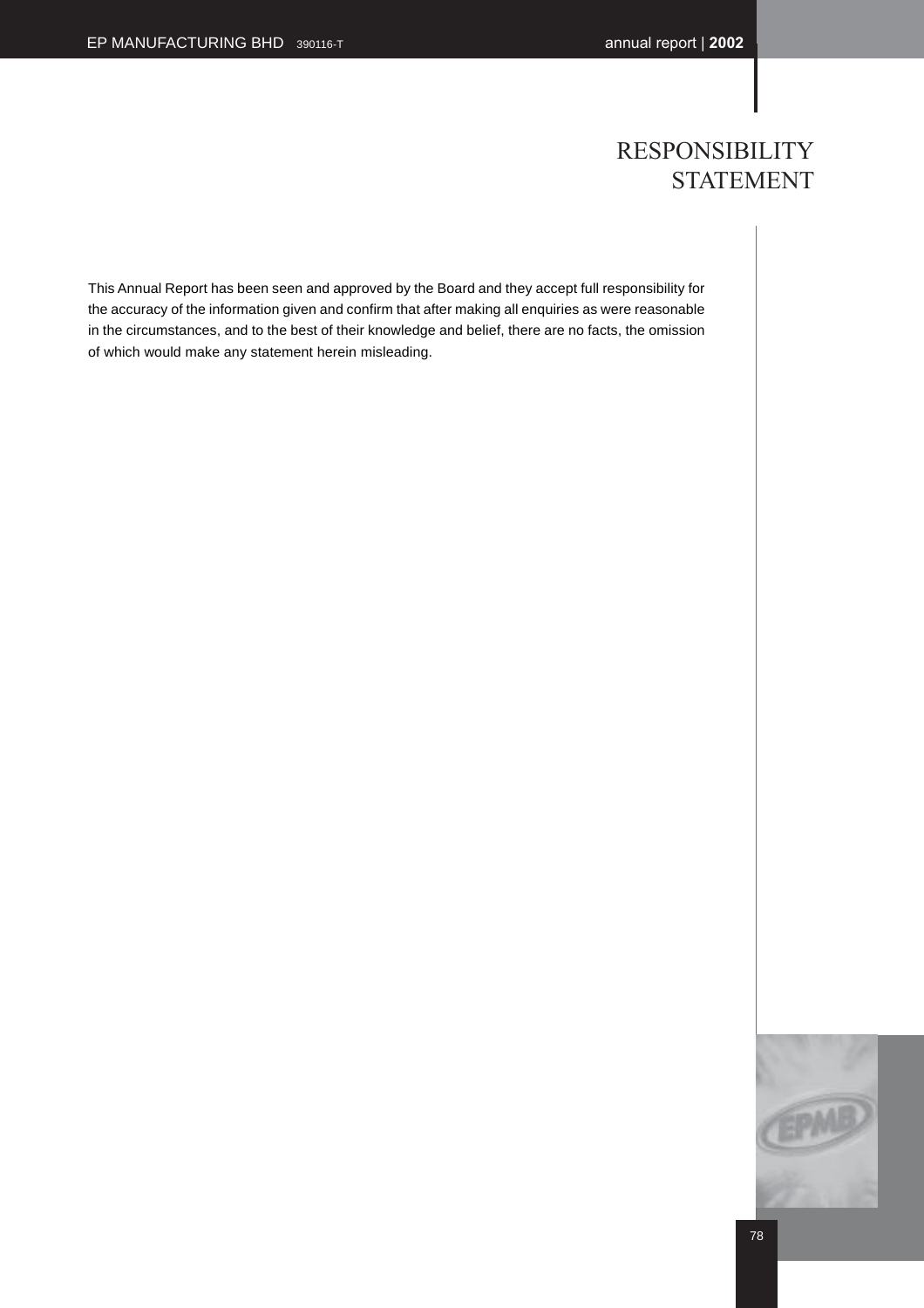# PROXY FORM

| <b>EP MANUFACTURING BHD</b><br>(Company No: 390116 T)<br>(Incorporated in Malaysia)       | No. of ordinary shares held              |
|-------------------------------------------------------------------------------------------|------------------------------------------|
| <b>FORM OF PROXY</b><br>(Before completing this form please)<br>refer to the notes below) |                                          |
| $I.We$<br>(Full name in block letters)                                                    |                                          |
| I/C No./Co. No./CDS A/C No.                                                               |                                          |
|                                                                                           |                                          |
| (Full address)                                                                            |                                          |
| being a member/members of EP MANUFACTURING BHD hereby appoint the following person(s):-   |                                          |
| Name of proxy, NRIC No. & Address                                                         | No. of shares to be represented by proxy |
|                                                                                           |                                          |
|                                                                                           |                                          |

or failing him/her, the Chairman of the Meeting as my/our proxy to vote for me/us and on my/our behalf at the Seventh Annual General Meeting of the Company to be held at Concorde Hotel, Shah Alam, No. 3, Jalan Tengku Ampuan Zabedah C9/C, 40100 Shah Alam, Selangor Darul Ehsan on Monday, 23 June 2003 at 10.00 a.m. My/our proxy/proxies is to vote as indicated below:-

|                              | <b>FIRST PROXY</b> |                | <b>SECOND PROXY</b> |                |
|------------------------------|--------------------|----------------|---------------------|----------------|
|                              | <b>FOR</b>         | <b>AGAINST</b> | <b>FOR</b>          | <b>AGAINST</b> |
| <b>Ordinary Resolution 1</b> |                    |                |                     |                |
| <b>Ordinary Resolution 2</b> |                    |                |                     |                |
| <b>Ordinary Resolution 3</b> |                    |                |                     |                |
| <b>Ordinary Resolution 4</b> |                    |                |                     |                |
| <b>Ordinary Resolution 5</b> |                    |                |                     |                |
| <b>Ordinary Resolution 6</b> |                    |                |                     |                |
| <b>Ordinary Resolution 7</b> |                    |                |                     |                |

(Please indicate with a "/" or "X" in the space provided how you wish your vote to be cast. If no instruction as to voting is given, the proxy will vote or abstain from voting at his/her discretion).

Dated this................................. day of....................................... 2003 ......................................................

Signature/Common Seal

#### **Notes :-**

cut along this line cut along this line

- 1. ..... A member entitled to attend and vote at a meeting of the Company is entitled to appoint one (1) or more proxies to attend. Where a member appoints two (2) or more proxies to attend the same meeting, a member shall specify the proportions of his shareholdings to be presented by each proxy.
- 2. .....A proxy may but not be a member of the Company. A member shall not be entitled to appoint a person who is not a member unless that person is an advocate, an approved auditor or a person approved by Companies Commission of Malaysia.
- 3. ..... Where a member is an authorized nominee as defined under the Securities Industry (Central Depositories) Act 1991, it may appoint at lease one (1) proxy in respect of each securities account it holds with ordinary shares of the Company standing to the credit of the said securities account.
- 4. ..... The instrument appointing a proxy, in the case of an individual, shall be signed by the appointer or by his attorney duly authorized in writing, and in the case of a corporation, shall be either given under the hand of an officer or attorney of the corporation duly authorized.
- 5. ..... The instrument appointing the proxy, with the power of attorney or other authority (if any) under which it is signed or a notarially certified or office copy of such power of attorney, must be deposited at the Registered Office of the Company at No. 8 & 10, Jalan Jurutera U1/23, Section U1, Kawasan Perindustrian Hicom Glenmarie, 40150 Shah Alam, Selangor Darul Ehsan not less than forty-eight (48) hours before the time set for holding the meeting or any adjournment thereof.